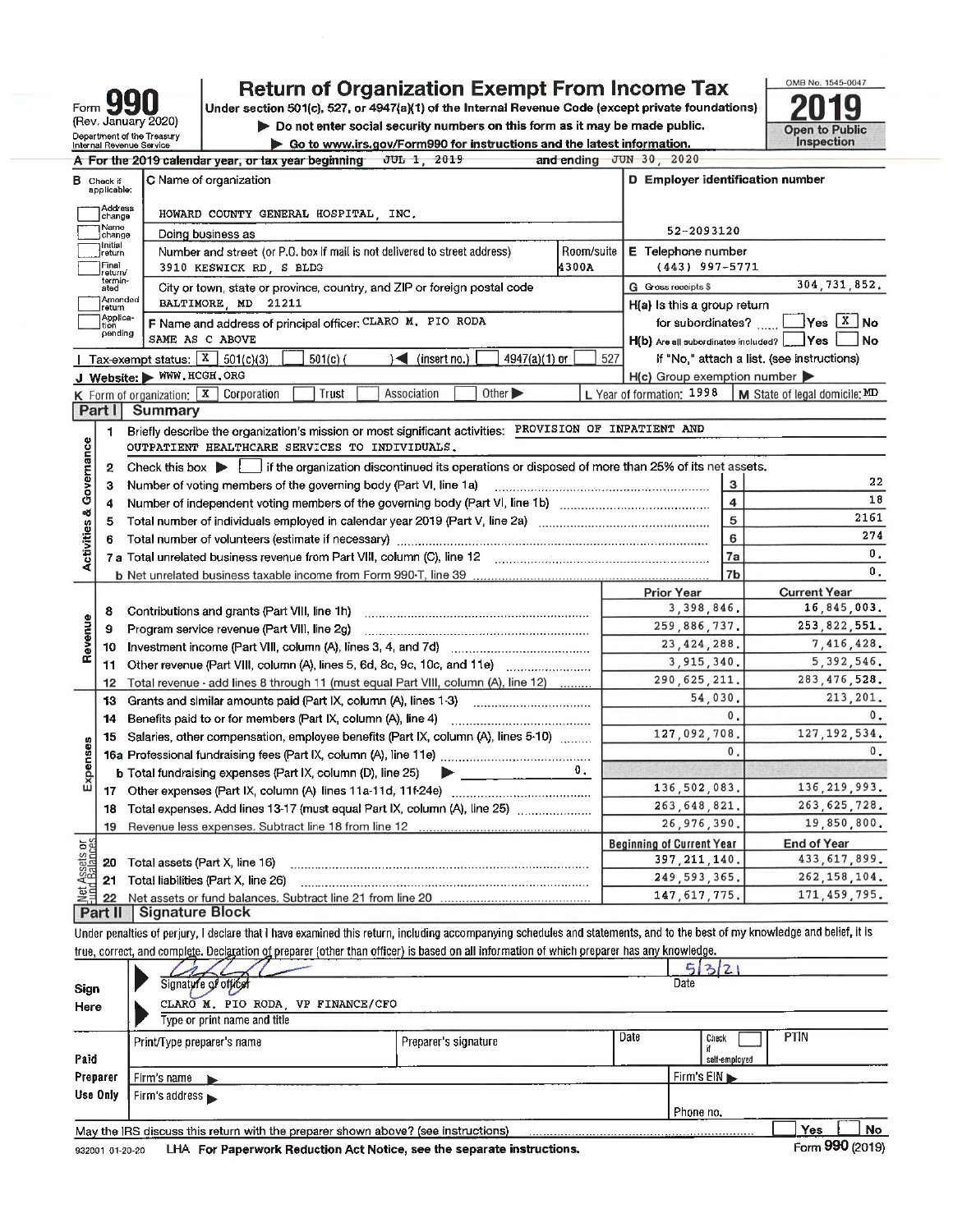|              | HOWARD COUNTY GENERAL HOSPITAL, INC.<br>Form 990 (2019)                                                                                      | 52-2093120<br>Page 2              |
|--------------|----------------------------------------------------------------------------------------------------------------------------------------------|-----------------------------------|
|              | <b>Part III   Statement of Program Service Accomplishments</b>                                                                               |                                   |
|              |                                                                                                                                              | X                                 |
| 1.           | Briefly describe the organization's mission:                                                                                                 |                                   |
|              | MISSION: HOWARD COUNTY GENERAL HOSPITAL, A MEMBER OF JOHNS HOPKINS                                                                           |                                   |
|              | MEDICINE, STRIVES TO PROVIDE THE HIGHEST QUALITY CARE TO IMPROVE THE                                                                         |                                   |
|              | HEALTH OF OUR ENTIRE COMMUNITY THROUGH INNOVATION, COLLABORATION,                                                                            |                                   |
|              | SERVICE EXCELLENCE, DIVERSITY AND A COMMITMENT TO PATIENT SAFETY.<br>ITS                                                                     |                                   |
| $\mathbf{2}$ | Did the organization undertake any significant program services during the year which were not listed on the                                 |                                   |
|              | prior Form 990 or 990-EZ?                                                                                                                    | $ X $ Yes $ $ No                  |
|              | If "Yes," describe these new services on Schedule O.                                                                                         |                                   |
| З.           |                                                                                                                                              |                                   |
|              | If "Yes," describe these changes on Schedule O.                                                                                              |                                   |
| 4            | Describe the organization's program service accomplishments for each of its three largest program services, as measured by expenses.         |                                   |
|              | Section 501(c)(3) and 501(c)(4) organizations are required to report the amount of grants and allocations to others, the total expenses, and |                                   |
|              | revenue, if any, for each program service reported.                                                                                          |                                   |
| 4a l         | $\left(\text{Code:}\right)$ $\left(\text{Expenses} \right)$ $\left(71,354,735 \right)$ including grants of \$                                | $0.$ ) (Revenue \$ 90, 218, 965.) |
|              | DEPARTMENT OF MEDICINE AND SURGERY                                                                                                           |                                   |
|              |                                                                                                                                              |                                   |
|              | PURPOSE: HOWARD COUNTY GENERAL HOSPITAL OFFERS A BROAD SPECTRUM OF                                                                           |                                   |
|              | INPATIENT AND OUTPATIENT SURGICAL SERVICES FOR ADULT AND PEDIATRIC                                                                           |                                   |
|              | PATIENTS. A LIST OF SOME OF THE MORE COMMON TYPES OF SURGERY PERFORMED                                                                       |                                   |
|              | AT HCGH INCLUDE: COLORECTAL SURGERY, ENDOSCOPY, GENERAL SURGERY,                                                                             |                                   |
|              | MINIMALLY INVASIVE SURGERY, NEUROSURGERY, OPHTHALMOLOGY, ORAL SURGERY                                                                        |                                   |
|              | AND DENTISTRY, ORTHOPEDIC SURGERY, OTOLARYNGOLOGY, PLASTIC SURGERY,                                                                          |                                   |
|              | PODIATRY, UROLOGY, VASCULAR SURGERY.                                                                                                         |                                   |
|              |                                                                                                                                              |                                   |
|              | HOWARD COUNTY GENERAL HOSPITAL'S INTENSIVE CARE UNIT IS A HIGHLY                                                                             |                                   |
|              | SPECIALIZED 16-BED UNIT DEDICATED TO THE NEEDS OF ADULT PATIENTS                                                                             |                                   |
| 4b           | $\text{(Code:)}$ $\text{(Fxpenses $} \quad 34,045,433.}$ including grants of \$                                                              | $0.$ (Revenue \$ 40,464,140.)     |
|              | EMERGENCY DEPARTMENT                                                                                                                         |                                   |
|              |                                                                                                                                              |                                   |
|              | PURPOSE: OUR 36-BED EMERGENCY DEPARTMENT (ED) IS STAFFED 24-HOURS A                                                                          |                                   |
|              | DAY, SEVEN DAYS A WEEK BY BOARD-CERTIFIED JOHNS HOPKINS EMERGENCY                                                                            |                                   |
|              | MEDICINE PHYSICIANS. THE 24,000 SQUARE UNIT EXPANSION PROVIDES                                                                               |                                   |
|              | STATE-OF-THE-ART COMPREHENSIVE, INDIVIDUALIZED EMERGENCY MEDICAL CARE                                                                        |                                   |
|              | AND URGENT CARE TO THE CITIZENS OF HOWARD COUNTY AND THE SURROUNDING                                                                         |                                   |
|              | AREA. UPON ARRIVAL AT THE EMERGENCY DEPARTMENT, A REGISTERED NURSE                                                                           |                                   |
|              | ASSESSES EVERY PATIENT TO DETERMINE TREATMENT PRIORITY NEEDS.                                                                                |                                   |
|              | DEPENDING ON THE PATIENT'S NEEDS, TREATMENT WILL BE PROVIDED IN ONE OF                                                                       |                                   |
|              | THE FOLLOWING UNITS: MAIN EMERGENCY ROOM, URGENT CARE, PEDIATRIC                                                                             |                                   |
|              | ED/CHILDREN'S CARE CENTER, CHEST PAIN/SHORT STAY UNIT, OR PSYCHIATRIC                                                                        |                                   |
|              | <b>4c</b> (Code: ) (Expenses \$ 26, 363, 940. including grants of \$                                                                         | $0.$ (Revenue \$ 33, 342, 852.)   |
|              | LABOR & DELIVERY/NURSERY/NICU                                                                                                                |                                   |
|              |                                                                                                                                              |                                   |
|              | PURPOSE: TO ACCOMMODATE THE MORE THAN 3,000 BABIES BORN IN THE                                                                               |                                   |
|              | HOSPITAL'S LABOR/DELIVERY/RECOVERY (LDR) UNIT EACH YEAR HOWARD COUNTY                                                                        |                                   |
|              | GENERAL HOSPITAL OFFERS 12 ATTRACTIVELY DECORATED BIRTHING ROOMS.                                                                            |                                   |
|              | MOTHER AND BABY CAN REMAIN IN THIS PRIVATE, COMFORTABLE ROOM THROUGHOUT                                                                      |                                   |
|              | LABOR, DELIVERY AND RECOVERY WITH THE SECURITY OF THE HOSPITAL'S                                                                             |                                   |
|              | ADVANCED TECHNOLOGY. CERTAIN MEDICAL CONDITIONS MAY REQUIRE A                                                                                |                                   |
|              | TEMPORARY SEPARATION OF MOTHER AND BABY.                                                                                                     |                                   |
|              |                                                                                                                                              |                                   |
|              | WHILE THE MAJORITY OF NEWBORN INFANTS ARE BORN HEALTHY, MORE INTENSE                                                                         |                                   |
|              | MONITORING AND CARE ARE SOMETIMES NECESSARY. THE HOSPITAL'S 18-BED                                                                           |                                   |
|              | 4d Other program services (Describe on Schedule O.)                                                                                          |                                   |
|              | $213, 201.$ ) (Revenue \$89,796,594.)<br>71,072,422. including grants of \$<br>(Expenses \$                                                  |                                   |
|              | 4e Total program service expenses > 202,836,530.                                                                                             |                                   |
|              |                                                                                                                                              | $000 \times 10^{-7}$              |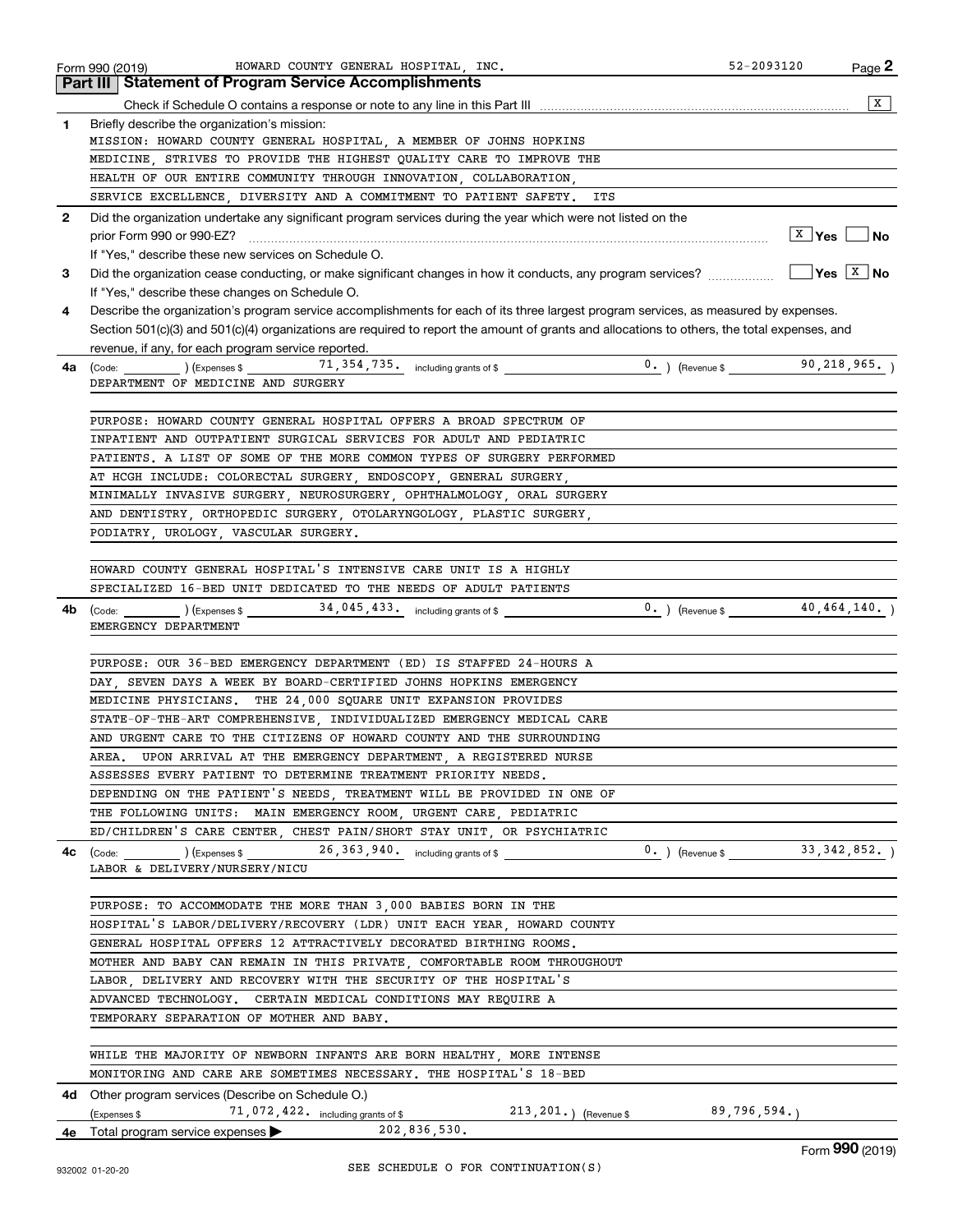Form 990 (2019) Page **3Part IV Checklist of Required Schedules** HOWARD COUNTY GENERAL HOSPITAL, INC. SEPTED SERVICES AND SERVICE SERVICES

|     |                                                                                                                                  |                 | Yes | No              |
|-----|----------------------------------------------------------------------------------------------------------------------------------|-----------------|-----|-----------------|
| 1   | Is the organization described in section $501(c)(3)$ or $4947(a)(1)$ (other than a private foundation)?                          |                 |     |                 |
|     |                                                                                                                                  | 1.              | X   |                 |
| 2   |                                                                                                                                  | $\overline{2}$  | x   |                 |
| 3   | Did the organization engage in direct or indirect political campaign activities on behalf of or in opposition to candidates for  |                 |     |                 |
|     |                                                                                                                                  | 3               |     | х               |
|     | Section 501(c)(3) organizations. Did the organization engage in lobbying activities, or have a section 501(h) election in effect |                 |     |                 |
|     |                                                                                                                                  | 4               | х   |                 |
| 5   | Is the organization a section 501(c)(4), 501(c)(5), or 501(c)(6) organization that receives membership dues, assessments, or     |                 |     |                 |
|     |                                                                                                                                  | 5               |     | x               |
| 6   | Did the organization maintain any donor advised funds or any similar funds or accounts for which donors have the right to        |                 |     |                 |
|     | provide advice on the distribution or investment of amounts in such funds or accounts? If "Yes," complete Schedule D, Part I     | 6               |     | х               |
| 7   | Did the organization receive or hold a conservation easement, including easements to preserve open space,                        |                 |     |                 |
|     |                                                                                                                                  | $\overline{7}$  |     | х               |
| 8   | Did the organization maintain collections of works of art, historical treasures, or other similar assets? If "Yes," complete     |                 |     |                 |
|     |                                                                                                                                  | 8               |     | х               |
| 9   | Did the organization report an amount in Part X, line 21, for escrow or custodial account liability, serve as a custodian for    |                 |     |                 |
|     | amounts not listed in Part X; or provide credit counseling, debt management, credit repair, or debt negotiation services?        |                 |     |                 |
|     |                                                                                                                                  | 9               |     | х               |
| 10  | Did the organization, directly or through a related organization, hold assets in donor-restricted endowments                     |                 |     |                 |
|     |                                                                                                                                  | 10              |     | х               |
| 11  | If the organization's answer to any of the following questions is "Yes," then complete Schedule D, Parts VI, VII, VIII, IX, or X |                 |     |                 |
|     | as applicable.                                                                                                                   |                 |     |                 |
| a   | Did the organization report an amount for land, buildings, and equipment in Part X, line 10? If "Yes," complete Schedule D,      |                 |     |                 |
|     |                                                                                                                                  | 11a             | Х   |                 |
|     | Did the organization report an amount for investments - other securities in Part X, line 12, that is 5% or more of its total     |                 |     |                 |
|     |                                                                                                                                  | 11 <sub>b</sub> | Х   |                 |
| c   | Did the organization report an amount for investments - program related in Part X, line 13, that is 5% or more of its total      |                 |     |                 |
|     |                                                                                                                                  | 11c             |     | х               |
|     | d Did the organization report an amount for other assets in Part X, line 15, that is 5% or more of its total assets reported in  |                 |     |                 |
|     |                                                                                                                                  | 11d             | х   |                 |
|     |                                                                                                                                  | 11e             | X   |                 |
|     | Did the organization's separate or consolidated financial statements for the tax year include a footnote that addresses          |                 |     |                 |
|     | the organization's liability for uncertain tax positions under FIN 48 (ASC 740)? If "Yes," complete Schedule D, Part X           | 11f             | х   |                 |
|     | 12a Did the organization obtain separate, independent audited financial statements for the tax year? If "Yes." complete          |                 |     |                 |
|     |                                                                                                                                  | 12a             |     | х               |
|     | <b>b</b> Was the organization included in consolidated, independent audited financial statements for the tax year?               |                 |     |                 |
|     | If "Yes," and if the organization answered "No" to line 12a, then completing Schedule D, Parts XI and XII is optional metallion  | 12b             | A   |                 |
| 13  |                                                                                                                                  | 13              |     | X               |
| 14a | Did the organization maintain an office, employees, or agents outside of the United States?                                      | 14a             |     | х               |
| b   | Did the organization have aggregate revenues or expenses of more than \$10,000 from grantmaking, fundraising, business,          |                 |     |                 |
|     | investment, and program service activities outside the United States, or aggregate foreign investments valued at \$100,000       |                 |     |                 |
|     |                                                                                                                                  | 14b             |     | х               |
| 15  | Did the organization report on Part IX, column (A), line 3, more than \$5,000 of grants or other assistance to or for any        |                 |     |                 |
|     |                                                                                                                                  | 15              |     | х               |
| 16  | Did the organization report on Part IX, column (A), line 3, more than \$5,000 of aggregate grants or other assistance to         |                 |     |                 |
|     |                                                                                                                                  | 16              |     | х               |
| 17  | Did the organization report a total of more than \$15,000 of expenses for professional fundraising services on Part IX,          |                 |     |                 |
|     |                                                                                                                                  | 17              |     | х               |
| 18  | Did the organization report more than \$15,000 total of fundraising event gross income and contributions on Part VIII, lines     |                 |     |                 |
|     |                                                                                                                                  | 18              |     | х               |
| 19  | Did the organization report more than \$15,000 of gross income from gaming activities on Part VIII, line 9a? If "Yes."           |                 |     |                 |
|     |                                                                                                                                  | 19              |     | х               |
| 20a |                                                                                                                                  | 20a             | Х   |                 |
| b   | If "Yes" to line 20a, did the organization attach a copy of its audited financial statements to this return?                     | 20 <sub>b</sub> | X   |                 |
| 21  | Did the organization report more than \$5,000 of grants or other assistance to any domestic organization or                      |                 |     |                 |
|     |                                                                                                                                  | 21              | Х   |                 |
|     | 932003 01-20-20                                                                                                                  |                 |     | Form 990 (2019) |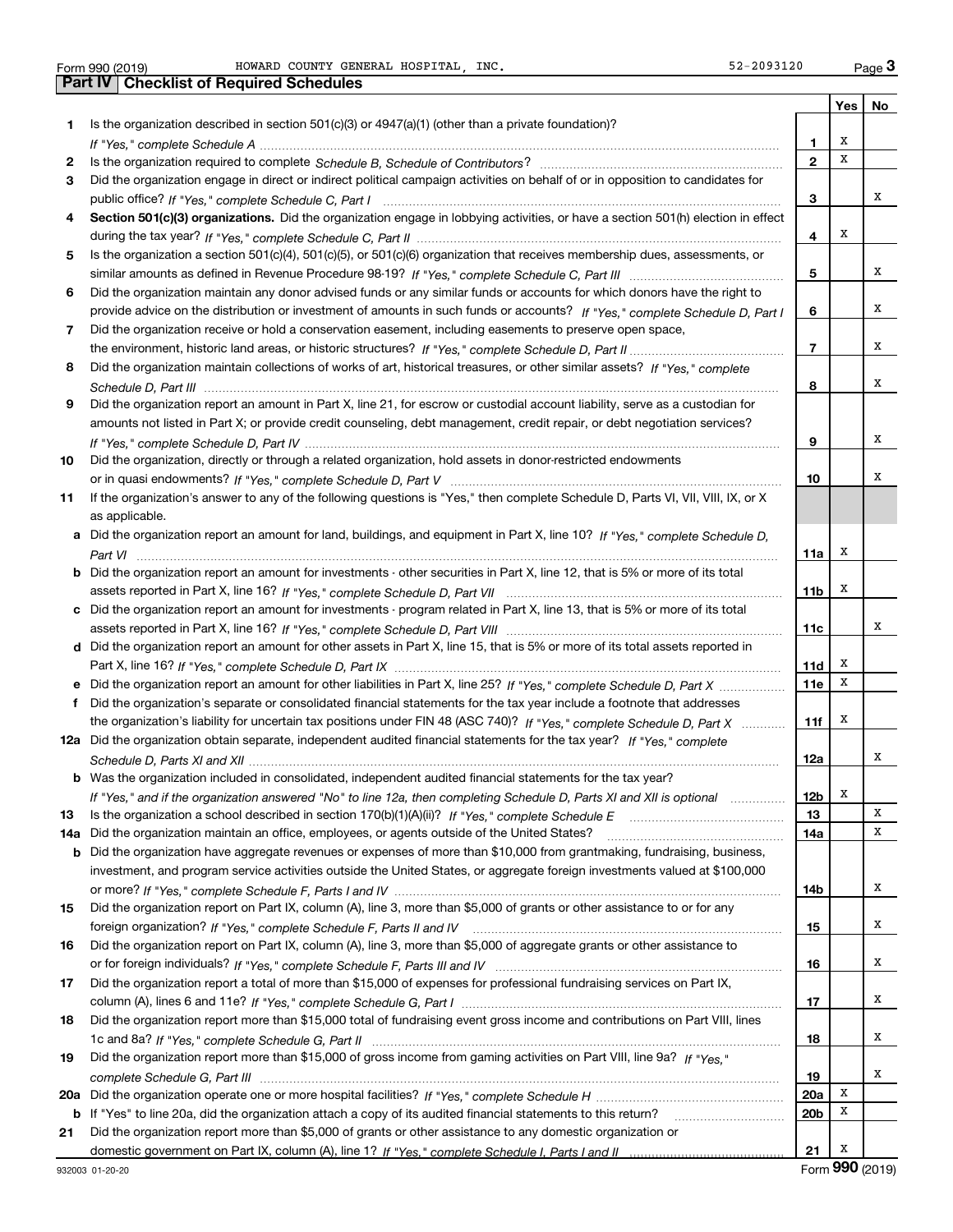*(continued)*

|    |                                                                                                                              |     | Yes | No |
|----|------------------------------------------------------------------------------------------------------------------------------|-----|-----|----|
| 22 | Did the organization report more than \$5,000 of grants or other assistance to or for domestic individuals on                |     |     |    |
|    |                                                                                                                              | 22  |     | х  |
| 23 | Did the organization answer "Yes" to Part VII, Section A, line 3, 4, or 5 about compensation of the organization's current   |     |     |    |
|    | and former officers, directors, trustees, key employees, and highest compensated employees? If "Yes," complete               |     |     |    |
|    |                                                                                                                              | 23  | х   |    |
|    | 24a Did the organization have a tax-exempt bond issue with an outstanding principal amount of more than \$100,000 as of the  |     |     |    |
|    | last day of the year, that was issued after December 31, 2002? If "Yes," answer lines 24b through 24d and complete           |     |     |    |
|    |                                                                                                                              | 24a |     | x  |
| b  | Did the organization invest any proceeds of tax-exempt bonds beyond a temporary period exception? [[[[[[[[[[[                | 24b |     |    |
|    | c Did the organization maintain an escrow account other than a refunding escrow at any time during the year to defease       |     |     |    |
|    |                                                                                                                              | 24c |     |    |
|    |                                                                                                                              | 24d |     |    |
|    | 25a Section 501(c)(3), 501(c)(4), and 501(c)(29) organizations. Did the organization engage in an excess benefit             |     |     |    |
|    |                                                                                                                              | 25a |     | x  |
|    | b Is the organization aware that it engaged in an excess benefit transaction with a disqualified person in a prior year, and |     |     |    |
|    | that the transaction has not been reported on any of the organization's prior Forms 990 or 990-EZ? If "Yes," complete        |     |     |    |
|    | Schedule L. Part I                                                                                                           | 25b |     | x  |
| 26 | Did the organization report any amount on Part X, line 5 or 22, for receivables from or payables to any current              |     |     |    |
|    | or former officer, director, trustee, key employee, creator or founder, substantial contributor, or 35%                      |     |     |    |
|    |                                                                                                                              | 26  |     | x  |
| 27 | Did the organization provide a grant or other assistance to any current or former officer, director, trustee, key employee,  |     |     |    |
|    | creator or founder, substantial contributor or employee thereof, a grant selection committee member, or to a 35% controlled  |     |     |    |
|    | entity (including an employee thereof) or family member of any of these persons? If "Yes," complete Schedule L, Part III     | 27  |     | x  |
| 28 | Was the organization a party to a business transaction with one of the following parties (see Schedule L, Part IV            |     |     |    |
|    | instructions, for applicable filing thresholds, conditions, and exceptions):                                                 |     |     |    |
| а  | A current or former officer, director, trustee, key employee, creator or founder, or substantial contributor? If             |     |     |    |
|    |                                                                                                                              | 28a |     | x  |
|    |                                                                                                                              | 28b |     | х  |
|    | c A 35% controlled entity of one or more individuals and/or organizations described in lines 28a or 28b? If                  |     |     |    |
|    |                                                                                                                              | 28c |     | x  |
| 29 |                                                                                                                              | 29  |     | х  |
| 30 | Did the organization receive contributions of art, historical treasures, or other similar assets, or qualified conservation  |     |     |    |
|    |                                                                                                                              | 30  |     | x  |
| 31 | Did the organization liquidate, terminate, or dissolve and cease operations? If "Yes," complete Schedule N, Part I           | 31  |     | х  |
| 32 | Did the organization sell, exchange, dispose of, or transfer more than 25% of its net assets? If "Yes," complete             |     |     |    |
|    |                                                                                                                              | 32  |     | x  |
| 33 | Did the organization own 100% of an entity disregarded as separate from the organization under Regulations                   |     |     |    |
|    |                                                                                                                              | 33  | х   |    |
| 34 | Was the organization related to any tax-exempt or taxable entity? If "Yes," complete Schedule R, Part II, III, or IV, and    |     |     |    |
|    |                                                                                                                              | 34  | х   |    |
|    | 35a Did the organization have a controlled entity within the meaning of section 512(b)(13)?                                  | 35a |     | x  |
|    | b If "Yes" to line 35a, did the organization receive any payment from or engage in any transaction with a controlled entity  |     |     |    |
|    |                                                                                                                              | 35b |     |    |
| 36 | Section 501(c)(3) organizations. Did the organization make any transfers to an exempt non-charitable related organization?   |     |     |    |
|    |                                                                                                                              | 36  |     | х  |
| 37 | Did the organization conduct more than 5% of its activities through an entity that is not a related organization             |     |     |    |
|    |                                                                                                                              | 37  |     | х  |
| 38 | Did the organization complete Schedule O and provide explanations in Schedule O for Part VI, lines 11b and 19?               |     |     |    |
|    |                                                                                                                              | 38  | х   |    |
|    | <b>Statements Regarding Other IRS Filings and Tax Compliance</b><br><b>Part V</b>                                            |     |     |    |
|    | Check if Schedule O contains a response or note to any line in this Part V                                                   |     |     |    |
|    |                                                                                                                              |     | Yes | No |
|    | 204<br>1a Enter the number reported in Box 3 of Form 1096. Enter -0- if not applicable<br>1a                                 |     |     |    |
| b  | 0<br>Enter the number of Forms W-2G included in line 1a. Enter -0- if not applicable<br>1b                                   |     |     |    |
|    | c Did the organization comply with backup withholding rules for reportable payments to vendors and reportable gaming         |     |     |    |

(gambling) winnings to prize winners?

**1c**X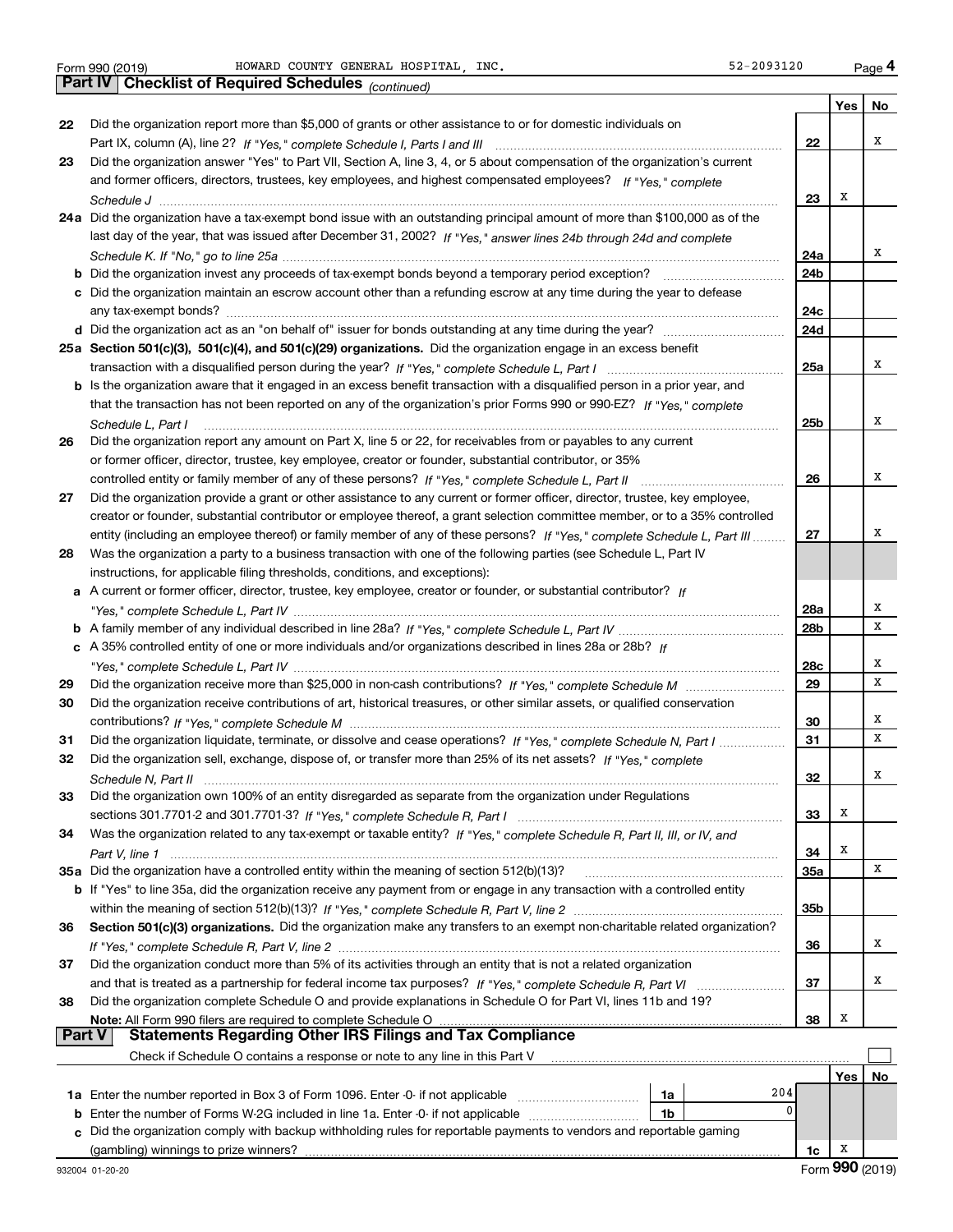|     | HOWARD COUNTY GENERAL HOSPITAL INC.<br>Form 990 (2019)                                                                                          | 52-2093120     |       | Page 5 |  |  |  |  |  |  |  |  |
|-----|-------------------------------------------------------------------------------------------------------------------------------------------------|----------------|-------|--------|--|--|--|--|--|--|--|--|
|     | Part V<br>Statements Regarding Other IRS Filings and Tax Compliance (continued)                                                                 |                |       |        |  |  |  |  |  |  |  |  |
|     |                                                                                                                                                 |                | Yes   | No     |  |  |  |  |  |  |  |  |
|     | 2a Enter the number of employees reported on Form W-3, Transmittal of Wage and Tax Statements,                                                  |                |       |        |  |  |  |  |  |  |  |  |
|     | 2161<br>filed for the calendar year ending with or within the year covered by this return<br>2a                                                 |                |       |        |  |  |  |  |  |  |  |  |
|     |                                                                                                                                                 |                |       |        |  |  |  |  |  |  |  |  |
|     |                                                                                                                                                 |                |       |        |  |  |  |  |  |  |  |  |
| За  | Did the organization have unrelated business gross income of \$1,000 or more during the year?                                                   |                |       |        |  |  |  |  |  |  |  |  |
| b   |                                                                                                                                                 |                |       |        |  |  |  |  |  |  |  |  |
|     | 4a At any time during the calendar year, did the organization have an interest in, or a signature or other authority over, a                    |                |       |        |  |  |  |  |  |  |  |  |
|     | financial account in a foreign country (such as a bank account, securities account, or other financial account)?                                | 4a             |       | X      |  |  |  |  |  |  |  |  |
|     | <b>b</b> If "Yes," enter the name of the foreign country $\triangleright$                                                                       |                |       |        |  |  |  |  |  |  |  |  |
|     | See instructions for filing requirements for FinCEN Form 114, Report of Foreign Bank and Financial Accounts (FBAR).                             |                |       |        |  |  |  |  |  |  |  |  |
| 5a  | Was the organization a party to a prohibited tax shelter transaction at any time during the tax year?                                           | 5a             |       | х      |  |  |  |  |  |  |  |  |
| b   |                                                                                                                                                 | 5 <sub>b</sub> |       | х      |  |  |  |  |  |  |  |  |
| с   |                                                                                                                                                 | 5с             |       |        |  |  |  |  |  |  |  |  |
|     | 6a Does the organization have annual gross receipts that are normally greater than \$100,000, and did the organization solicit                  |                |       |        |  |  |  |  |  |  |  |  |
|     | any contributions that were not tax deductible as charitable contributions?                                                                     | 6a             |       | х      |  |  |  |  |  |  |  |  |
|     | <b>b</b> If "Yes," did the organization include with every solicitation an express statement that such contributions or gifts                   |                |       |        |  |  |  |  |  |  |  |  |
|     |                                                                                                                                                 | 6b             |       |        |  |  |  |  |  |  |  |  |
| 7   | Organizations that may receive deductible contributions under section 170(c).                                                                   |                |       |        |  |  |  |  |  |  |  |  |
| a   | Did the organization receive a payment in excess of \$75 made partly as a contribution and partly for goods and services provided to the payor? | 7a             |       | х      |  |  |  |  |  |  |  |  |
| b   | If "Yes," did the organization notify the donor of the value of the goods or services provided?                                                 | 7b             |       |        |  |  |  |  |  |  |  |  |
| с   | Did the organization sell, exchange, or otherwise dispose of tangible personal property for which it was required                               |                |       |        |  |  |  |  |  |  |  |  |
|     |                                                                                                                                                 | 7c             |       | x      |  |  |  |  |  |  |  |  |
| d   | 7d                                                                                                                                              |                |       |        |  |  |  |  |  |  |  |  |
| е   | Did the organization receive any funds, directly or indirectly, to pay premiums on a personal benefit contract?                                 | 7e             |       | х      |  |  |  |  |  |  |  |  |
| f   | Did the organization, during the year, pay premiums, directly or indirectly, on a personal benefit contract?                                    | 7f             |       | х      |  |  |  |  |  |  |  |  |
| g   | If the organization received a contribution of qualified intellectual property, did the organization file Form 8899 as required?                | 7g             |       |        |  |  |  |  |  |  |  |  |
| h.  | If the organization received a contribution of cars, boats, airplanes, or other vehicles, did the organization file a Form 1098-C?              |                |       |        |  |  |  |  |  |  |  |  |
| 8   | Sponsoring organizations maintaining donor advised funds. Did a donor advised fund maintained by the                                            |                |       |        |  |  |  |  |  |  |  |  |
|     | sponsoring organization have excess business holdings at any time during the year?                                                              | 8              |       |        |  |  |  |  |  |  |  |  |
| 9   | Sponsoring organizations maintaining donor advised funds.                                                                                       |                |       |        |  |  |  |  |  |  |  |  |
| a   | Did the sponsoring organization make any taxable distributions under section 4966?                                                              | 9a             |       |        |  |  |  |  |  |  |  |  |
| b   | Did the sponsoring organization make a distribution to a donor, donor advisor, or related person?                                               | 9b             |       |        |  |  |  |  |  |  |  |  |
| 10  | Section 501(c)(7) organizations. Enter:                                                                                                         |                |       |        |  |  |  |  |  |  |  |  |
| а   | 10a<br>Initiation fees and capital contributions included on Part VIII, line 12 [100] [100] [100] [100] [100] [100] [                           |                |       |        |  |  |  |  |  |  |  |  |
|     | 10 <sub>b</sub><br>Gross receipts, included on Form 990, Part VIII, line 12, for public use of club facilities                                  |                |       |        |  |  |  |  |  |  |  |  |
| 11  | Section 501(c)(12) organizations. Enter:                                                                                                        |                |       |        |  |  |  |  |  |  |  |  |
| a   | Gross income from members or shareholders<br>11a                                                                                                |                |       |        |  |  |  |  |  |  |  |  |
| b   | Gross income from other sources (Do not net amounts due or paid to other sources against                                                        |                |       |        |  |  |  |  |  |  |  |  |
|     | 11 <sub>b</sub>                                                                                                                                 |                |       |        |  |  |  |  |  |  |  |  |
|     | 12a Section 4947(a)(1) non-exempt charitable trusts. Is the organization filing Form 990 in lieu of Form 1041?                                  | 12a            |       |        |  |  |  |  |  |  |  |  |
|     | 12b<br><b>b</b> If "Yes," enter the amount of tax-exempt interest received or accrued during the year <i>manument</i>                           |                |       |        |  |  |  |  |  |  |  |  |
| 13  | Section 501(c)(29) qualified nonprofit health insurance issuers.                                                                                |                |       |        |  |  |  |  |  |  |  |  |
| а   | Is the organization licensed to issue qualified health plans in more than one state?                                                            | 13a            |       |        |  |  |  |  |  |  |  |  |
|     | Note: See the instructions for additional information the organization must report on Schedule O.                                               |                |       |        |  |  |  |  |  |  |  |  |
| b   | Enter the amount of reserves the organization is required to maintain by the states in which the                                                |                |       |        |  |  |  |  |  |  |  |  |
|     | 13 <sub>b</sub>                                                                                                                                 |                |       |        |  |  |  |  |  |  |  |  |
| c   | 13 <sub>c</sub>                                                                                                                                 |                |       |        |  |  |  |  |  |  |  |  |
| 14a | Did the organization receive any payments for indoor tanning services during the tax year?                                                      | 14a            |       | х      |  |  |  |  |  |  |  |  |
|     | <b>b</b> If "Yes," has it filed a Form 720 to report these payments? If "No," provide an explanation on Schedule O                              | 14b            |       |        |  |  |  |  |  |  |  |  |
| 15  | Is the organization subject to the section 4960 tax on payment(s) of more than \$1,000,000 in remuneration or                                   |                |       |        |  |  |  |  |  |  |  |  |
|     |                                                                                                                                                 | 15             |       | х      |  |  |  |  |  |  |  |  |
|     | If "Yes," see instructions and file Form 4720, Schedule N.                                                                                      |                |       |        |  |  |  |  |  |  |  |  |
| 16  | Is the organization an educational institution subject to the section 4968 excise tax on net investment income?                                 | 16             |       | x      |  |  |  |  |  |  |  |  |
|     | If "Yes," complete Form 4720, Schedule O.                                                                                                       |                | ⊶ ∩∩∩ |        |  |  |  |  |  |  |  |  |

Form (2019) **990**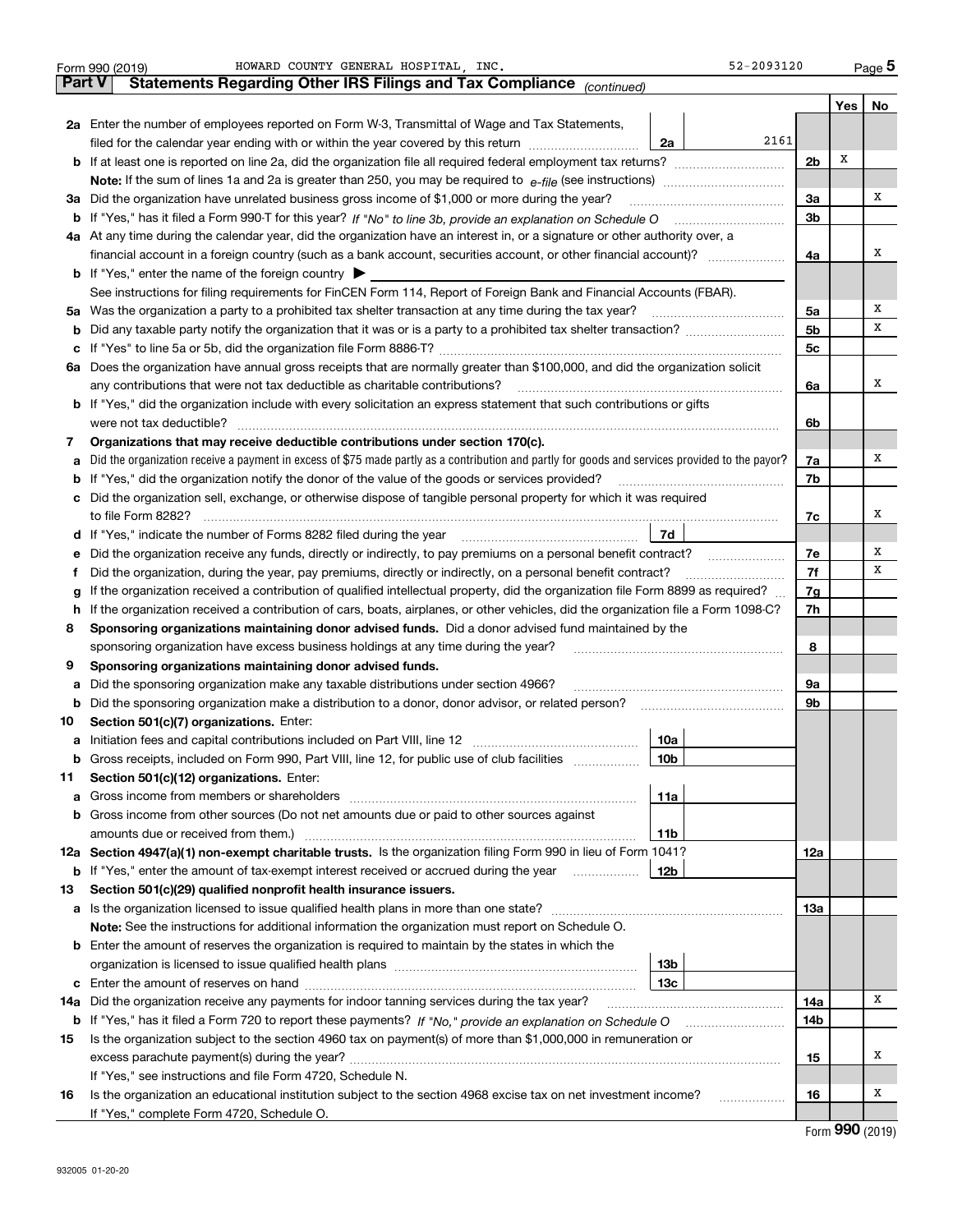|     | HOWARD COUNTY GENERAL HOSPITAL, INC.<br>Form 990 (2019)                                                                                          |    | 52-2093120 |                 |     | <u>Page</u> 6 |  |  |  |  |  |  |
|-----|--------------------------------------------------------------------------------------------------------------------------------------------------|----|------------|-----------------|-----|---------------|--|--|--|--|--|--|
|     | <b>Part VI   Governance, Management, and Disclosure</b> For each "Yes" response to lines 2 through 7b below, and for a "No" response             |    |            |                 |     |               |  |  |  |  |  |  |
|     | to line 8a, 8b, or 10b below, describe the circumstances, processes, or changes on Schedule O. See instructions.                                 |    |            |                 |     |               |  |  |  |  |  |  |
|     | Check if Schedule O contains a response or note to any line in this Part VI                                                                      |    |            |                 |     | X             |  |  |  |  |  |  |
|     | <b>Section A. Governing Body and Management</b>                                                                                                  |    |            |                 |     |               |  |  |  |  |  |  |
|     |                                                                                                                                                  |    |            |                 | Yes | No            |  |  |  |  |  |  |
|     | 1a Enter the number of voting members of the governing body at the end of the tax year<br>.                                                      | 1a | 22         |                 |     |               |  |  |  |  |  |  |
|     | If there are material differences in voting rights among members of the governing body, or if the governing                                      |    |            |                 |     |               |  |  |  |  |  |  |
|     | body delegated broad authority to an executive committee or similar committee, explain on Schedule O.                                            |    |            |                 |     |               |  |  |  |  |  |  |
| b   | Enter the number of voting members included on line 1a, above, who are independent                                                               | 1b | 18         |                 |     |               |  |  |  |  |  |  |
| 2   | Did any officer, director, trustee, or key employee have a family relationship or a business relationship with any other                         |    |            |                 |     |               |  |  |  |  |  |  |
|     | officer, director, trustee, or key employee?                                                                                                     |    |            | 2               |     | Х             |  |  |  |  |  |  |
| 3   | Did the organization delegate control over management duties customarily performed by or under the direct supervision                            |    |            |                 |     |               |  |  |  |  |  |  |
|     | of officers, directors, trustees, or key employees to a management company or other person?                                                      |    |            |                 |     |               |  |  |  |  |  |  |
| 4   | Did the organization make any significant changes to its governing documents since the prior Form 990 was filed?                                 |    |            |                 |     |               |  |  |  |  |  |  |
| 5   |                                                                                                                                                  |    |            | 5               |     | X             |  |  |  |  |  |  |
| 6   | Did the organization have members or stockholders?                                                                                               |    |            | 6               | х   |               |  |  |  |  |  |  |
| 7a  | Did the organization have members, stockholders, or other persons who had the power to elect or appoint one or                                   |    |            |                 |     |               |  |  |  |  |  |  |
|     | more members of the governing body?                                                                                                              |    |            | 7a              | х   |               |  |  |  |  |  |  |
| b   | Are any governance decisions of the organization reserved to (or subject to approval by) members, stockholders, or                               |    |            |                 |     |               |  |  |  |  |  |  |
|     | persons other than the governing body?                                                                                                           |    |            | 7b              | x   |               |  |  |  |  |  |  |
| 8   | Did the organization contemporaneously document the meetings held or written actions undertaken during the year by the following:                |    |            |                 |     |               |  |  |  |  |  |  |
| a   |                                                                                                                                                  |    |            | 8a              | х   |               |  |  |  |  |  |  |
| b   | Each committee with authority to act on behalf of the governing body?                                                                            |    |            | 8b              | x   |               |  |  |  |  |  |  |
| 9   | Is there any officer, director, trustee, or key employee listed in Part VII, Section A, who cannot be reached at the                             |    |            |                 |     |               |  |  |  |  |  |  |
| 9   |                                                                                                                                                  |    |            |                 |     |               |  |  |  |  |  |  |
|     | Section B. Policies <sub>(This</sub> Section B requests information about policies not required by the Internal Revenue Code.)                   |    |            |                 |     |               |  |  |  |  |  |  |
|     |                                                                                                                                                  |    |            |                 | Yes | No            |  |  |  |  |  |  |
|     |                                                                                                                                                  |    |            | 10a             |     | x             |  |  |  |  |  |  |
|     | b If "Yes," did the organization have written policies and procedures governing the activities of such chapters, affiliates,                     |    |            |                 |     |               |  |  |  |  |  |  |
|     | and branches to ensure their operations are consistent with the organization's exempt purposes?                                                  |    |            | 10 <sub>b</sub> |     |               |  |  |  |  |  |  |
| 11a | Has the organization provided a complete copy of this Form 990 to all members of its governing body before filing the form?                      |    |            | 11a             | X   |               |  |  |  |  |  |  |
| b   | Describe in Schedule O the process, if any, used by the organization to review this Form 990.                                                    |    |            |                 |     |               |  |  |  |  |  |  |
| 12a |                                                                                                                                                  |    |            | 12a             | х   |               |  |  |  |  |  |  |
| b   | Were officers, directors, or trustees, and key employees required to disclose annually interests that could give rise to conflicts?              |    |            | 12 <sub>b</sub> | x   |               |  |  |  |  |  |  |
| с   | Did the organization regularly and consistently monitor and enforce compliance with the policy? If "Yes." describe                               |    |            |                 |     |               |  |  |  |  |  |  |
|     | in Schedule O how this was done manufactured and continuum control of the state of the state of the state of t                                   |    |            | 12c             | x   |               |  |  |  |  |  |  |
|     |                                                                                                                                                  |    |            | 13              | X   |               |  |  |  |  |  |  |
| 14  | Did the organization have a written document retention and destruction policy?                                                                   |    |            | 14              | х   |               |  |  |  |  |  |  |
| 15  | Did the process for determining compensation of the following persons include a review and approval by independent                               |    |            |                 |     |               |  |  |  |  |  |  |
|     | persons, comparability data, and contemporaneous substantiation of the deliberation and decision?                                                |    |            |                 |     |               |  |  |  |  |  |  |
|     | The organization's CEO, Executive Director, or top management official                                                                           |    |            | 15a             | х   |               |  |  |  |  |  |  |
| b   | Other officers or key employees of the organization                                                                                              |    |            | 15b             | x   |               |  |  |  |  |  |  |
|     | If "Yes" to line 15a or 15b, describe the process in Schedule O (see instructions).                                                              |    |            |                 |     |               |  |  |  |  |  |  |
|     | <b>16a</b> Did the organization invest in, contribute assets to, or participate in a joint venture or similar arrangement with a                 |    |            |                 |     |               |  |  |  |  |  |  |
|     | taxable entity during the year?                                                                                                                  |    |            | 16a             |     | Х             |  |  |  |  |  |  |
|     | b If "Yes," did the organization follow a written policy or procedure requiring the organization to evaluate its participation                   |    |            |                 |     |               |  |  |  |  |  |  |
|     | in joint venture arrangements under applicable federal tax law, and take steps to safeguard the organization's                                   |    |            |                 |     |               |  |  |  |  |  |  |
|     | exempt status with respect to such arrangements?<br><b>Section C. Disclosure</b>                                                                 |    |            | 16b             |     |               |  |  |  |  |  |  |
|     |                                                                                                                                                  |    |            |                 |     |               |  |  |  |  |  |  |
| 17  | List the states with which a copy of this Form 990 is required to be filed $\triangleright$ MD                                                   |    |            |                 |     |               |  |  |  |  |  |  |
| 18  | Section 6104 requires an organization to make its Forms 1023 (1024 or 1024-A, if applicable), 990, and 990-T (Section 501(c)(3)s only) available |    |            |                 |     |               |  |  |  |  |  |  |
|     | for public inspection. Indicate how you made these available. Check all that apply.                                                              |    |            |                 |     |               |  |  |  |  |  |  |
|     | $X$ Upon request<br>Own website<br>Another's website<br>Other (explain on Schedule O)                                                            |    |            |                 |     |               |  |  |  |  |  |  |
| 19  | Describe on Schedule O whether (and if so, how) the organization made its governing documents, conflict of interest policy, and financial        |    |            |                 |     |               |  |  |  |  |  |  |
|     | statements available to the public during the tax year.                                                                                          |    |            |                 |     |               |  |  |  |  |  |  |
| 20  | State the name, address, and telephone number of the person who possesses the organization's books and records<br>THE CORPORATION - 443-997-5771 |    |            |                 |     |               |  |  |  |  |  |  |
|     | 3910 KESWICK RD, SOUTH BLDG, 4TH FLOOR, STE. 4300A, BALTIMORE, MD 21211                                                                          |    |            |                 |     |               |  |  |  |  |  |  |
|     |                                                                                                                                                  |    |            |                 |     |               |  |  |  |  |  |  |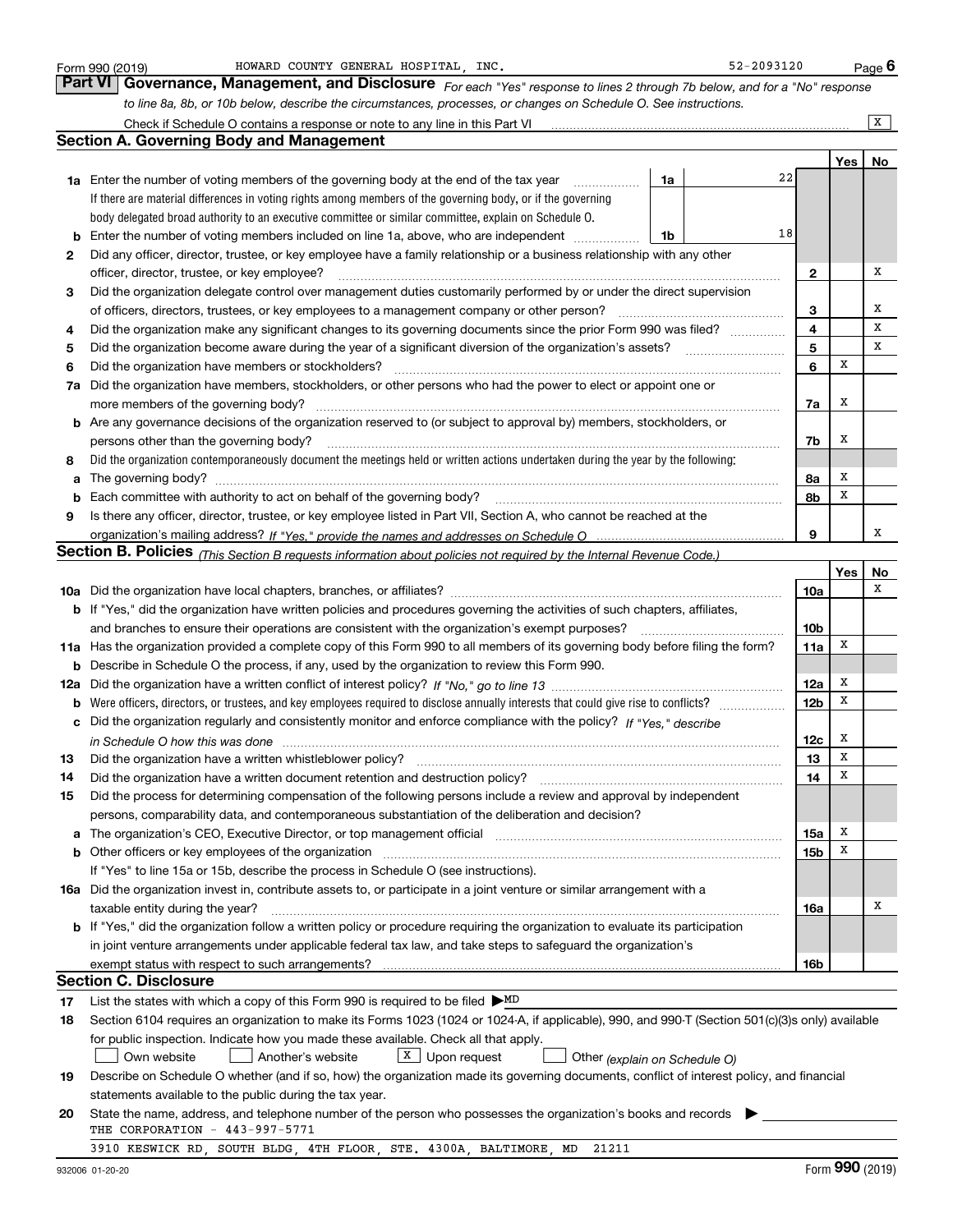$\mathcal{L}^{\text{max}}$ 

| Form 990 (2019) |                                               | HOWARD COUNTY GENERAL HOSPITAL INC. |  | $52 - 2093120$                                                                             | Page ' |
|-----------------|-----------------------------------------------|-------------------------------------|--|--------------------------------------------------------------------------------------------|--------|
|                 |                                               |                                     |  | Part VII Compensation of Officers, Directors, Trustees, Key Employees, Highest Compensated |        |
|                 | <b>Employees, and Independent Contractors</b> |                                     |  |                                                                                            |        |

Check if Schedule O contains a response or note to any line in this Part VII

**Section A. Officers, Directors, Trustees, Key Employees, and Highest Compensated Employees**

**1a**  Complete this table for all persons required to be listed. Report compensation for the calendar year ending with or within the organization's tax year. **•** List all of the organization's current officers, directors, trustees (whether individuals or organizations), regardless of amount of compensation.

Enter -0- in columns (D), (E), and (F) if no compensation was paid.

 $\bullet$  List all of the organization's  $\,$ current key employees, if any. See instructions for definition of "key employee."

**•** List the organization's five current highest compensated employees (other than an officer, director, trustee, or key employee) who received reportable compensation (Box 5 of Form W-2 and/or Box 7 of Form 1099-MISC) of more than \$100,000 from the organization and any related organizations.

**•** List all of the organization's former officers, key employees, and highest compensated employees who received more than \$100,000 of reportable compensation from the organization and any related organizations.

**former directors or trustees**  ¥ List all of the organization's that received, in the capacity as a former director or trustee of the organization, more than \$10,000 of reportable compensation from the organization and any related organizations.

See instructions for the order in which to list the persons above.

**(A)**

Check this box if neither the organization nor any related organization compensated any current officer, director, or trustee.  $\mathcal{L}^{\text{max}}$ 

| (A)                                    | (B)               |                               |                                                                  |         | (C)          |                                 |        | (D)             | (E)                           | (F)                   |
|----------------------------------------|-------------------|-------------------------------|------------------------------------------------------------------|---------|--------------|---------------------------------|--------|-----------------|-------------------------------|-----------------------|
| Name and title                         | Average           |                               | Position<br>(do not check more than one                          |         |              |                                 |        | Reportable      | Reportable                    | Estimated             |
|                                        | hours per         |                               | box, unless person is both an<br>officer and a director/trustee) |         |              |                                 |        | compensation    | compensation                  | amount of             |
|                                        | week<br>(list any |                               |                                                                  |         |              |                                 |        | from<br>the     | from related<br>organizations | other<br>compensation |
|                                        | hours for         |                               |                                                                  |         |              |                                 |        | organization    | (W-2/1099-MISC)               | from the              |
|                                        | related           |                               | trustee                                                          |         |              |                                 |        | (W-2/1099-MISC) |                               | organization          |
|                                        | organizations     |                               |                                                                  |         |              |                                 |        |                 |                               | and related           |
|                                        | below             | ndividual trustee or director | Institutional t                                                  |         | Key employee | Highest compensated<br>employee |        |                 |                               | organizations         |
|                                        | line)             |                               |                                                                  | Officer |              |                                 | Former |                 |                               |                       |
| (1)<br>RONALD R. PETERSON              | 1,00              |                               |                                                                  |         |              |                                 |        |                 |                               |                       |
| FORMER CORP VICE CHAIR/TRUSTEE         | 59.00             |                               |                                                                  |         |              |                                 | x      | 0.              | 2,888,940.                    | $\mathbf 0$ .         |
| KEVIN W. SOWERS, M.S.N, R.N., F<br>(2) | 1,00              |                               |                                                                  |         |              |                                 |        |                 |                               |                       |
| CORPORATE VICE CHAIR/TRUSTEE           | 59.00             | х                             |                                                                  | x       |              |                                 |        | 0.              | 1,922,816.                    | 256,802.              |
| (3) G. DANIEL SHEALER JR.              | 1,00              |                               |                                                                  |         |              |                                 |        |                 |                               |                       |
| TRUSTEE                                | 59.00             | X                             |                                                                  |         |              |                                 |        | 0.              | 1,485,470.                    | 288,847.              |
| (4)<br>STEVEN C. SNELGROVE             | 59.00             |                               |                                                                  |         |              |                                 |        |                 |                               |                       |
| PRESIDENT/TRUSTEE                      | 1,00              | X                             |                                                                  | X       |              |                                 |        | 0.              | 649,998.                      | 112,036.              |
| (5) RENEE DEMSKI                       | 1.00              |                               |                                                                  |         |              |                                 |        |                 |                               |                       |
| TRUSTEE                                | 59.00             | X                             |                                                                  |         |              |                                 |        | 0.              | 393,121.                      | 336,746.              |
| (6)<br>MOHAMMED SHAFEEQ AHMED, M.D.    | 60.00             |                               |                                                                  |         |              |                                 |        |                 |                               |                       |
| VP MEDICAL AFFAIRS & CMO               | 0.00              |                               |                                                                  | X       |              |                                 |        | $\mathbf{0}$    | 487,210.                      | 42,738.               |
| (7) CLARO PIO RODA                     | 59.00             |                               |                                                                  |         |              |                                 |        |                 |                               |                       |
| VP FINANCE                             | 1.00              |                               |                                                                  | X       |              |                                 |        | $\mathbf{0}$    | 330,947.                      | 192,570.              |
| (8) RYAN BROWN                         | 60.00             |                               |                                                                  |         |              |                                 |        |                 |                               |                       |
| VP OF OPERATIONS                       | 0.00              |                               |                                                                  | X       |              |                                 |        | $\mathbf{0}$ .  | 300,556.                      | 113,227.              |
| (9)<br>JAMES E. YOUNG                  | 60.00             |                               |                                                                  |         |              |                                 |        |                 |                               |                       |
| FORMER OFFICER                         | 0.00              |                               |                                                                  |         |              |                                 | Χ      | 0.              | 222,820.                      | 174,262.              |
| (10) ELIZABETH EDSALL KROMM            | 60.00             |                               |                                                                  |         |              |                                 |        |                 |                               |                       |
| VP FOR POPULATION HLTH                 | 0.00              |                               |                                                                  | X       |              |                                 |        | 0.              | 260,476.                      | 39,693.               |
| (11) JON ORAVEC                        | 60.00             |                               |                                                                  |         |              |                                 |        |                 |                               |                       |
| VP HUMAN RESOURCES                     | 0.00              |                               |                                                                  | X       |              |                                 |        | 0.              | 235,889.                      | 36,048.               |
| (12) NANCY SMITH                       | 40.00             |                               |                                                                  |         |              |                                 |        |                 |                               |                       |
| SR. DIR OF PATIENT CARE                | 0.00              |                               |                                                                  |         |              | x                               |        | 203,988.        | 0.                            | 37,599.               |
| (13) SHERYL DULSKY                     | 40.00             |                               |                                                                  |         |              |                                 |        |                 |                               |                       |
| REGISTERED NURSE                       | 0.00              |                               |                                                                  |         |              | x                               |        | 203,536.        | 0.                            | 16,184.               |
| (14) DANIELLE MCQUIGG                  | 40.00             |                               |                                                                  |         |              |                                 |        |                 |                               |                       |
| SR. DIR MED/SURG & NURSING             | 0.00              |                               |                                                                  |         |              | x                               |        | 170,395         | 0.                            | 20,544.               |
| (15) JENNIFER BALDWIN                  | 60.00             |                               |                                                                  |         |              |                                 |        |                 |                               |                       |
| VP NURSING & CNO                       | 0.00              |                               |                                                                  | X       |              |                                 |        | 0.              | 174,961.                      | 14,512.               |
| (16) SANDEE GELVEN                     | 40.00             |                               |                                                                  |         |              |                                 |        |                 |                               |                       |
| SR. DIR EMERGENCY SERVICES             | 0.00              |                               |                                                                  |         |              | x                               |        | 162,736.        | 0.                            | 24,821.               |
| (17) SUSAN CASE                        | 40.00             |                               |                                                                  |         |              |                                 |        |                 |                               |                       |
| SR. DIR. OF MARKETING & COMMUNICATIO   | 0.00              |                               |                                                                  |         |              | X                               |        | 170.108.        | 0.                            | 16, 139.              |
|                                        |                   |                               |                                                                  |         |              |                                 |        |                 |                               |                       |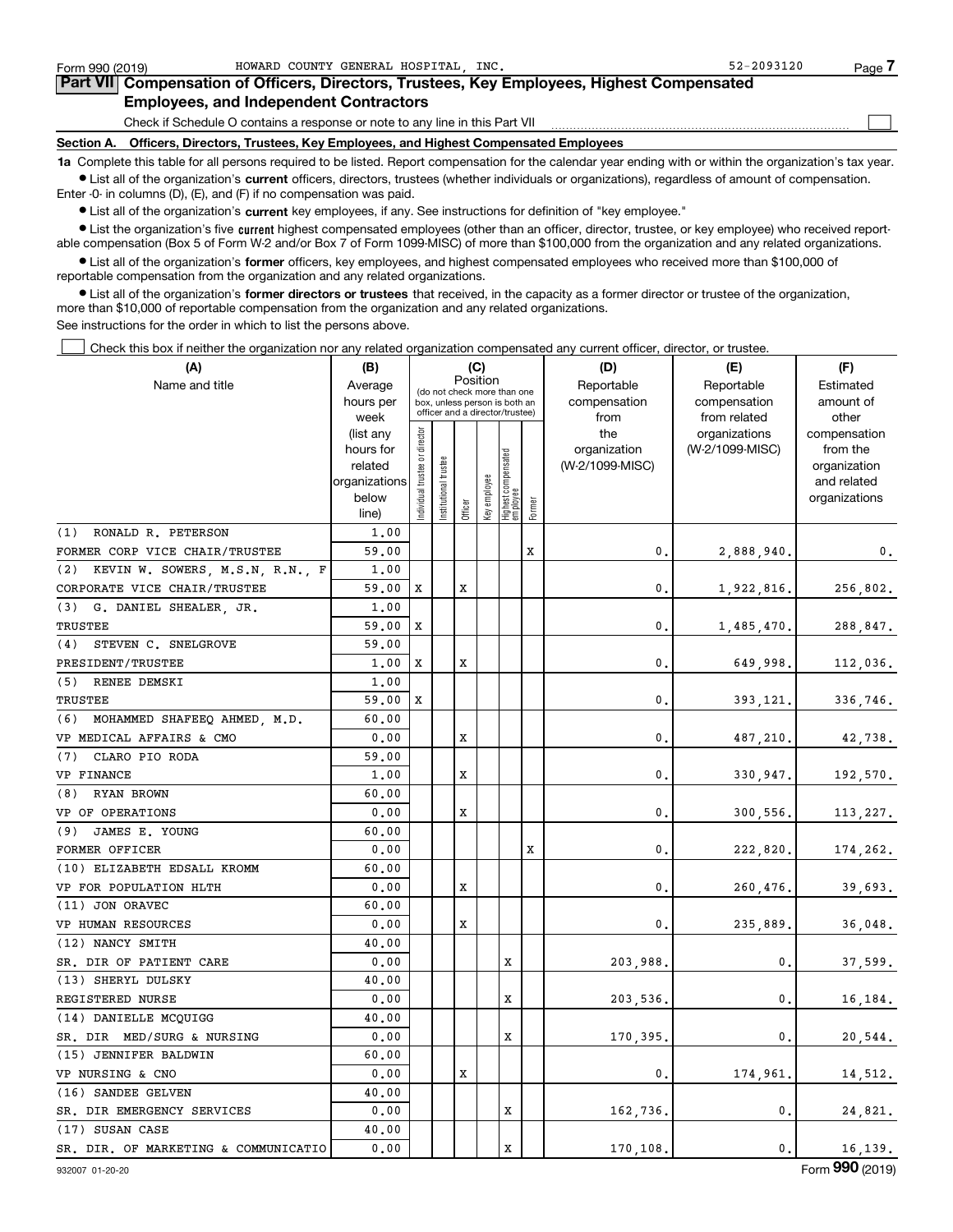| HOWARD COUNTY GENERAL HOSPITAL, INC.<br>Form 990 (2019)                                                                                              |                                                                                                        |                               |                      |         |                 |                                                                                                 |        |                                                | 52-2093120                                       |    |                                                                                   | Page 8           |
|------------------------------------------------------------------------------------------------------------------------------------------------------|--------------------------------------------------------------------------------------------------------|-------------------------------|----------------------|---------|-----------------|-------------------------------------------------------------------------------------------------|--------|------------------------------------------------|--------------------------------------------------|----|-----------------------------------------------------------------------------------|------------------|
| <b>Part VII</b>                                                                                                                                      | Section A. Officers, Directors, Trustees, Key Employees, and Highest Compensated Employees (continued) |                               |                      |         |                 |                                                                                                 |        |                                                |                                                  |    |                                                                                   |                  |
| (A)<br>Name and title                                                                                                                                | (B)<br>Average<br>hours per<br>week                                                                    |                               |                      |         | (C)<br>Position | (do not check more than one<br>box, unless person is both an<br>officer and a director/trustee) |        | (D)<br>Reportable<br>compensation              | (E)<br>Reportable<br>compensation                |    | (F)<br>Estimated<br>amount of                                                     |                  |
|                                                                                                                                                      | (list any<br>hours for<br>related<br>organizations<br>below<br>line)                                   | ndividual trustee or director | nstitutional trustee | Officer | (ey employee    | Highest compensated<br>employee                                                                 | Former | from<br>the<br>organization<br>(W-2/1099-MISC) | from related<br>organizations<br>(W-2/1099-MISC) |    | other<br>compensation<br>from the<br>organization<br>and related<br>organizations |                  |
| (18) DAVID NITKIN                                                                                                                                    | 60.00                                                                                                  |                               |                      |         |                 |                                                                                                 |        |                                                |                                                  |    |                                                                                   |                  |
| ASSISTANT SECRETARY                                                                                                                                  | 0.00                                                                                                   |                               |                      | x       |                 |                                                                                                 |        | 0.                                             | 166,841.                                         |    |                                                                                   | 5, 311.          |
| (19) DENNIS MILLER<br>TRUSTEE                                                                                                                        | 1,00<br>0.00                                                                                           | X                             |                      |         |                 |                                                                                                 |        | 0.                                             |                                                  | 0. |                                                                                   | 0.               |
| (20) MAURA ROSSMAN, M.D.                                                                                                                             | 1,00                                                                                                   |                               |                      |         |                 |                                                                                                 |        |                                                |                                                  |    |                                                                                   |                  |
| TRUSTEE                                                                                                                                              | 0.00                                                                                                   | X                             |                      |         |                 |                                                                                                 |        | 0.                                             |                                                  | 0. |                                                                                   | 0.               |
| (21) DAVID CONDRON                                                                                                                                   | 1,00                                                                                                   |                               |                      |         |                 |                                                                                                 |        |                                                |                                                  |    |                                                                                   |                  |
| <b>TRUSTEE/TREASURER</b><br>(22) BILL SAWAY, M.D.                                                                                                    | 0.00<br>1,00                                                                                           | x                             |                      | x       |                 |                                                                                                 |        | 0.                                             |                                                  | 0. |                                                                                   | 0.               |
| TRUSTEE                                                                                                                                              | 0.00                                                                                                   | x                             |                      |         |                 |                                                                                                 |        | 0.                                             |                                                  | 0. |                                                                                   | 0.               |
| (23) KATHLEEN MURPHY WHITE, PH.D.                                                                                                                    | 1,00                                                                                                   |                               |                      |         |                 |                                                                                                 |        |                                                |                                                  |    |                                                                                   |                  |
| TRUSTEE/VICE CHAIR                                                                                                                                   | 1,00                                                                                                   | X                             |                      |         |                 |                                                                                                 |        | 0.                                             |                                                  | 0. |                                                                                   | 0.               |
| (24) JUDY AUD                                                                                                                                        | 1,00                                                                                                   |                               |                      |         |                 |                                                                                                 |        |                                                |                                                  |    |                                                                                   |                  |
| TRUSTEE                                                                                                                                              | 0.00                                                                                                   | X                             |                      |         |                 |                                                                                                 |        | 0.                                             |                                                  | 0. |                                                                                   | 0.               |
| (25) DOUGLAS A. BIEGEL                                                                                                                               | 1,00                                                                                                   |                               |                      |         |                 |                                                                                                 |        |                                                |                                                  |    |                                                                                   |                  |
| TRUSTEE                                                                                                                                              | 1,00                                                                                                   | X                             |                      |         |                 |                                                                                                 |        | 0.                                             |                                                  | 0. |                                                                                   | 0.               |
| (26) BRIAN WALTER                                                                                                                                    | 1.00                                                                                                   |                               |                      |         |                 |                                                                                                 |        |                                                |                                                  |    |                                                                                   |                  |
| <b>TRUSTEE/SECRETARY</b>                                                                                                                             | 0.00                                                                                                   | X                             |                      | x       |                 |                                                                                                 |        | 0.                                             |                                                  | 0. |                                                                                   | $0$ .            |
| 1b Subtotal                                                                                                                                          |                                                                                                        |                               |                      |         |                 |                                                                                                 | ▶      | 910,763.                                       | 9,520,045.                                       |    |                                                                                   | 1,728,079.       |
|                                                                                                                                                      |                                                                                                        |                               |                      |         |                 |                                                                                                 |        | 0.<br>910,763.                                 | 9,520,045.                                       | 0. |                                                                                   | 0.<br>1,728,079. |
| Total number of individuals (including but not limited to those listed above) who received more than \$100,000 of reportable<br>2                    |                                                                                                        |                               |                      |         |                 |                                                                                                 |        |                                                |                                                  |    |                                                                                   |                  |
| compensation from the organization $\blacktriangleright$                                                                                             |                                                                                                        |                               |                      |         |                 |                                                                                                 |        |                                                |                                                  |    |                                                                                   | 157              |
|                                                                                                                                                      |                                                                                                        |                               |                      |         |                 |                                                                                                 |        |                                                |                                                  |    | Yes                                                                               | No               |
| Did the organization list any former officer, director, trustee, key employee, or highest compensated employee on<br>3                               |                                                                                                        |                               |                      |         |                 |                                                                                                 |        |                                                |                                                  |    |                                                                                   |                  |
| line 1a? If "Yes," complete Schedule J for such individual manufactured contained and the line 1a? If "Yes," complete Schedule J for such individual |                                                                                                        |                               |                      |         |                 |                                                                                                 |        |                                                |                                                  |    | х<br>З                                                                            |                  |
| For any individual listed on line 1a, is the sum of reportable compensation and other compensation from the organization<br>4                        |                                                                                                        |                               |                      |         |                 |                                                                                                 |        |                                                |                                                  |    | х<br>4                                                                            |                  |
| Did any person listed on line 1a receive or accrue compensation from any unrelated organization or individual for services<br>5                      |                                                                                                        |                               |                      |         |                 |                                                                                                 |        |                                                |                                                  |    |                                                                                   |                  |
|                                                                                                                                                      |                                                                                                        |                               |                      |         |                 |                                                                                                 |        |                                                |                                                  |    | 5                                                                                 | х                |
| <b>Section B. Independent Contractors</b>                                                                                                            |                                                                                                        |                               |                      |         |                 |                                                                                                 |        |                                                |                                                  |    |                                                                                   |                  |
| Complete this table for your five highest compensated independent contractors that received more than \$100,000 of compensation from<br>1            |                                                                                                        |                               |                      |         |                 |                                                                                                 |        |                                                |                                                  |    |                                                                                   |                  |
| the organization. Report compensation for the calendar year ending with or within the organization's tax year.                                       |                                                                                                        |                               |                      |         |                 |                                                                                                 |        |                                                |                                                  |    |                                                                                   |                  |
| (A)<br>Name and business address                                                                                                                     |                                                                                                        |                               |                      |         |                 |                                                                                                 |        | (B)<br>Description of services                 |                                                  |    | (C)<br>Compensation                                                               |                  |
| DPR CONSTRUCTION, 6716 ALEXANDER BELL DR,                                                                                                            |                                                                                                        |                               |                      |         |                 |                                                                                                 |        |                                                |                                                  |    |                                                                                   |                  |
| STE 110, COLUMBIA, MD 21046                                                                                                                          |                                                                                                        |                               |                      |         |                 |                                                                                                 |        | CONSTRUCTION                                   |                                                  |    |                                                                                   | 13,701,274.      |
|                                                                                                                                                      | BROADWAY SERVICES INC<br>SECURITY, CLEANING & MNGT                                                     |                               |                      |         |                 |                                                                                                 |        |                                                |                                                  |    |                                                                                   |                  |
| 3709 E MONUMENT ST, BALTIMORE, MD 21205<br>SERVICES<br>2,113,020.<br>MACKENZIE CONTRACTING CO LLC, 2324 W JOPPA<br>CONTRACTING & CONSTRUCTION        |                                                                                                        |                               |                      |         |                 |                                                                                                 |        |                                                |                                                  |    |                                                                                   |                  |
| RD, STE 600, LUTHERVILLE, MD 21093<br>MGMT<br>1,594,091.                                                                                             |                                                                                                        |                               |                      |         |                 |                                                                                                 |        |                                                |                                                  |    |                                                                                   |                  |
| AMN HEALTHCARE INC TOTAL                                                                                                                             |                                                                                                        |                               |                      |         |                 |                                                                                                 |        |                                                |                                                  |    |                                                                                   |                  |
| PO BOX 281939, ATLANTA, GA 30384                                                                                                                     |                                                                                                        |                               |                      |         |                 |                                                                                                 |        | STAFFING SERVICES                              |                                                  |    |                                                                                   | 955,127.         |
| FRESENIUS MEDICAL CARE TOTAL, 16343                                                                                                                  |                                                                                                        |                               |                      |         |                 |                                                                                                 |        |                                                |                                                  |    |                                                                                   |                  |
| COLLECTION CENTER DR, CHICAGO, IL 60693                                                                                                              |                                                                                                        |                               |                      |         |                 |                                                                                                 |        | DIALYSIS SERVICES                              |                                                  |    |                                                                                   | 921,069.         |
| Total number of independent contractors (including but not limited to those listed above) who received more than<br>$\mathbf{2}$                     |                                                                                                        |                               |                      |         | 44              |                                                                                                 |        |                                                |                                                  |    |                                                                                   |                  |
| \$100,000 of compensation from the organization $\blacktriangleright$                                                                                |                                                                                                        |                               |                      |         |                 |                                                                                                 |        |                                                |                                                  |    |                                                                                   |                  |

\$100,000 of compensation from the organization  $\blacktriangleright$ SEE PART VII, SECTION A CONTINUATION SHEETS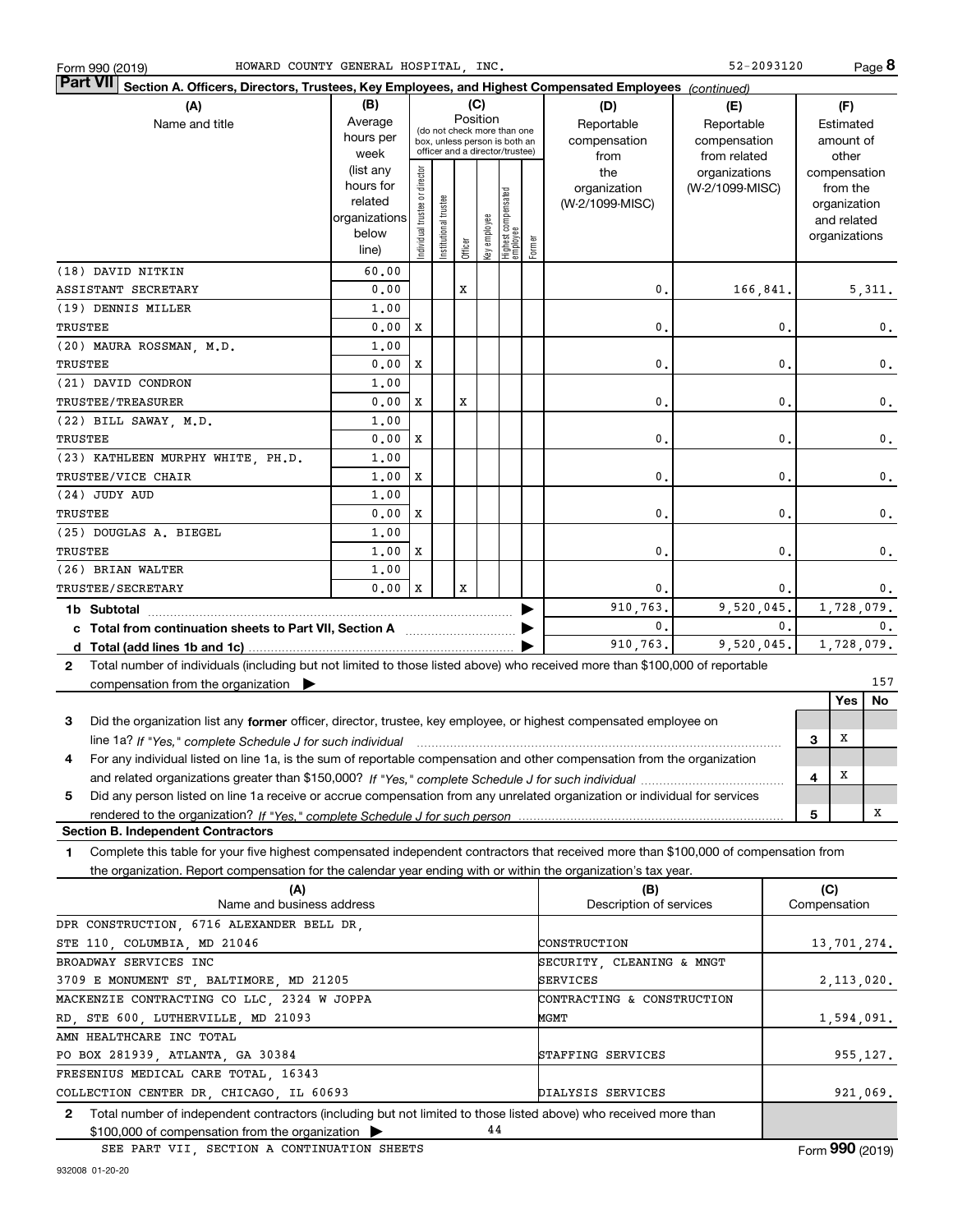| HOWARD COUNTY GENERAL HOSPITAL, INC.<br>Form 990                                                                          |                                                                                     |                                |                       |         |                                           |                              |        |                                                | 52-2093120                                       |                                                                                   |
|---------------------------------------------------------------------------------------------------------------------------|-------------------------------------------------------------------------------------|--------------------------------|-----------------------|---------|-------------------------------------------|------------------------------|--------|------------------------------------------------|--------------------------------------------------|-----------------------------------------------------------------------------------|
| <b>Part VII</b><br>Section A. Officers, Directors, Trustees, Key Employees, and Highest Compensated Employees (continued) |                                                                                     |                                |                       |         |                                           |                              |        |                                                |                                                  |                                                                                   |
| (A)<br>Name and title                                                                                                     | (B)<br>Average<br>hours                                                             |                                |                       |         | (C)<br>Position<br>(check all that apply) |                              |        | (D)<br>Reportable<br>compensation              | (E)<br>Reportable<br>compensation                | (F)<br>Estimated<br>amount of                                                     |
|                                                                                                                           | per<br>week<br>(list any<br>hours for<br>related<br>organizations<br>below<br>line) | Individual trustee or director | Institutional trustee | Officer | Key employee                              | Highest compensated employee | Former | from<br>the<br>organization<br>(W-2/1099-MISC) | from related<br>organizations<br>(W-2/1099-MISC) | other<br>compensation<br>from the<br>organization<br>and related<br>organizations |
| (27) ROBERT HIGGINS, M.D.                                                                                                 | 1.00                                                                                |                                |                       |         |                                           |                              |        |                                                |                                                  |                                                                                   |
| TRUSTEE                                                                                                                   | 0.00                                                                                | X                              |                       |         |                                           |                              |        | $\mathbf{0}$ .                                 | $\mathbf 0$ .                                    | $\mathbf 0$ .                                                                     |
| (28) SHERI LEWIS                                                                                                          | 1.00                                                                                |                                |                       |         |                                           |                              |        |                                                |                                                  |                                                                                   |
| TRUSTEE                                                                                                                   | 0.00<br>1.00                                                                        | X                              |                       |         |                                           |                              |        | $\mathbf{0}$ .                                 | $\mathbf 0$ .                                    | $\mathbf 0$ .                                                                     |
| (29) JONATHAN S. FISH, M.D.<br>TRUSTEE                                                                                    | 0.00                                                                                | X                              |                       |         |                                           |                              |        | $\mathbf{0}$ .                                 | $\mathbf 0$ .                                    | $\mathbf 0$ .                                                                     |
| (30) KAREN BUTLER                                                                                                         | 1.00                                                                                |                                |                       |         |                                           |                              |        |                                                |                                                  |                                                                                   |
| TRUSTEE                                                                                                                   | 0.00                                                                                | X                              |                       |         |                                           |                              |        | $\mathbf{0}$ .                                 | $\mathbf 0$ .                                    | $\mathbf 0$ .                                                                     |
| (31) JEANNETTE NAZARIAN, M.D.                                                                                             | 1.00                                                                                |                                |                       |         |                                           |                              |        |                                                |                                                  |                                                                                   |
| TRUSTEE                                                                                                                   | 0.00                                                                                | X                              |                       |         |                                           |                              |        | $\mathbf{0}$ .                                 | $\mathbf 0$ .                                    | $\mathbf 0$ .                                                                     |
| (32) KIMBERLEE SHERBROOKE                                                                                                 | 1.00                                                                                |                                |                       |         |                                           |                              |        |                                                |                                                  |                                                                                   |
| TRUSTEE                                                                                                                   | 0.00                                                                                | X                              |                       |         |                                           |                              |        | $\mathbf{0}$ .                                 | $\mathbf 0$ .                                    | $\mathbf 0$ .                                                                     |
| (33) PAUL SKALNY                                                                                                          | 1.00                                                                                |                                |                       |         |                                           |                              |        |                                                |                                                  |                                                                                   |
| TRUSTEE                                                                                                                   | 0.00                                                                                | X                              |                       |         |                                           |                              |        | $\mathbf{0}$ .                                 | $\mathsf{0}\,.$                                  | $\mathbf 0$ .                                                                     |
| (34) HADLEY WESSON                                                                                                        | 1.00                                                                                |                                |                       |         |                                           |                              |        |                                                |                                                  |                                                                                   |
| TRUSTEE                                                                                                                   | 59.00                                                                               | x                              |                       |         |                                           |                              |        | $\mathbf{0}$ .                                 | $\mathbf 0$ .                                    | $\mathbf 0$ .                                                                     |
| (35) PAMELA K. WAGONER                                                                                                    | 1.00                                                                                |                                |                       |         |                                           |                              |        |                                                |                                                  |                                                                                   |
| TRUSTEE                                                                                                                   | 0.00                                                                                | X                              |                       |         |                                           |                              |        | $\mathbf{0}$ .                                 | 0.                                               | $\mathbf 0$ .                                                                     |
| (36) ELIZABETH RENDON-SHERMAN                                                                                             | 1.00                                                                                |                                |                       |         |                                           |                              |        |                                                |                                                  |                                                                                   |
| <b>TRUSTEE/CHAIRMAN</b>                                                                                                   | 1.00                                                                                | x                              |                       |         |                                           |                              |        | $\mathbf{0}$ .                                 | $\mathbf 0$ .                                    | $\mathbf 0$ .                                                                     |
|                                                                                                                           |                                                                                     |                                |                       |         |                                           |                              |        |                                                |                                                  |                                                                                   |
|                                                                                                                           |                                                                                     |                                |                       |         |                                           |                              |        |                                                |                                                  |                                                                                   |
|                                                                                                                           |                                                                                     |                                |                       |         |                                           |                              |        |                                                |                                                  |                                                                                   |
|                                                                                                                           |                                                                                     |                                |                       |         |                                           |                              |        |                                                |                                                  |                                                                                   |
|                                                                                                                           |                                                                                     |                                |                       |         |                                           |                              |        |                                                |                                                  |                                                                                   |
|                                                                                                                           |                                                                                     |                                |                       |         |                                           |                              |        |                                                |                                                  |                                                                                   |
|                                                                                                                           |                                                                                     |                                |                       |         |                                           |                              |        |                                                |                                                  |                                                                                   |
|                                                                                                                           |                                                                                     |                                |                       |         |                                           |                              |        |                                                |                                                  |                                                                                   |
|                                                                                                                           |                                                                                     |                                |                       |         |                                           |                              |        |                                                |                                                  |                                                                                   |
|                                                                                                                           |                                                                                     |                                |                       |         |                                           |                              |        |                                                |                                                  |                                                                                   |
|                                                                                                                           |                                                                                     |                                |                       |         |                                           |                              |        |                                                |                                                  |                                                                                   |
|                                                                                                                           |                                                                                     |                                |                       |         |                                           |                              |        |                                                |                                                  |                                                                                   |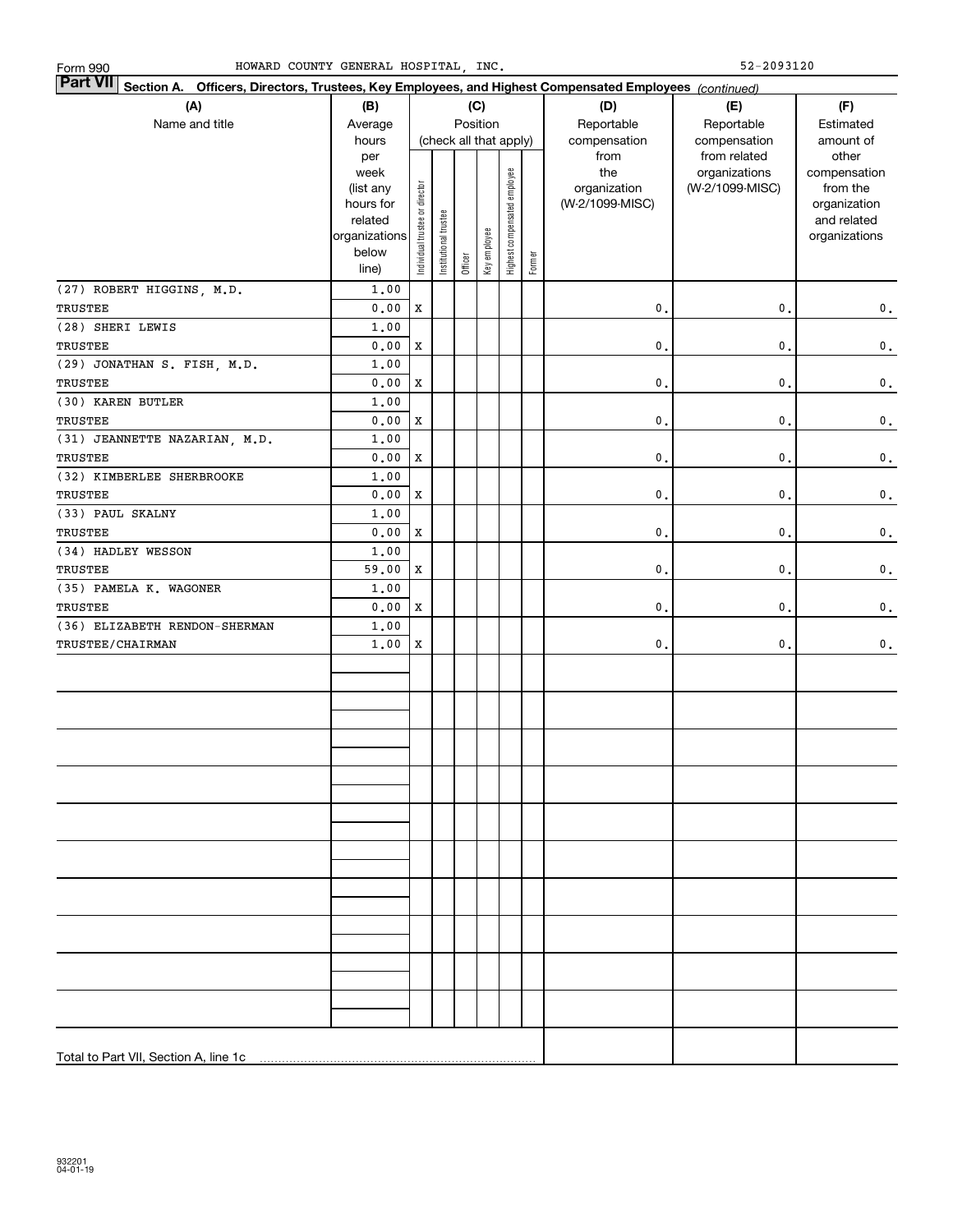|                                                           |      | Check if Schedule O contains a response or note to any line in this Part VIII                     |                      |                |                                              |                                      |                                                                 |
|-----------------------------------------------------------|------|---------------------------------------------------------------------------------------------------|----------------------|----------------|----------------------------------------------|--------------------------------------|-----------------------------------------------------------------|
|                                                           |      |                                                                                                   |                      | Total revenue  | (B)<br>Related or exempt<br>function revenue | (C)<br>Unrelated<br>business revenue | (D)<br>Revenue excluded<br>from tax under<br>sections 512 - 514 |
|                                                           |      | 1 a Federated campaigns<br>1a                                                                     |                      |                |                                              |                                      |                                                                 |
|                                                           |      | 1 <sub>b</sub><br>Membership dues<br>b                                                            |                      |                |                                              |                                      |                                                                 |
|                                                           |      | Fundraising events<br>1c<br>с                                                                     |                      |                |                                              |                                      |                                                                 |
|                                                           |      | 1 <sub>d</sub><br>d Related organizations<br>$\overline{\phantom{a}}$                             | 2,614,774.           |                |                                              |                                      |                                                                 |
|                                                           |      | Government grants (contributions)<br>1e                                                           | 14, 230, 229.        |                |                                              |                                      |                                                                 |
|                                                           |      | f All other contributions, gifts, grants, and                                                     |                      |                |                                              |                                      |                                                                 |
|                                                           |      | similar amounts not included above<br>1f                                                          |                      |                |                                              |                                      |                                                                 |
|                                                           |      | $1g$ $\frac{1}{3}$<br>Noncash contributions included in lines 1a-1f<br>g                          |                      |                |                                              |                                      |                                                                 |
| Contributions, Gifts, Grants<br>and Other Similar Amounts |      | h Total. Add lines 1a-1f                                                                          |                      | 16,845,003.    |                                              |                                      |                                                                 |
|                                                           |      |                                                                                                   | <b>Business Code</b> |                |                                              |                                      |                                                                 |
|                                                           | 2 a  | DEPARTMENT OF MEDICINE                                                                            | 621990               | 90,218,966.    | 90,218,966.                                  |                                      |                                                                 |
|                                                           |      | PATIENT SERVICE REVENU<br>b                                                                       | 900099               | 89, 737, 198.  | 89, 737, 198.                                |                                      |                                                                 |
|                                                           |      | EMERGENCY DEPARTMENT                                                                              | 621910               | 40, 464, 140.  | 40,464,140.                                  |                                      |                                                                 |
| Program Service<br>Revenue                                |      | LABOR & DELIVERY/NURSE<br>d                                                                       | 621990               | 33, 342, 852.  | 33, 342, 852.                                |                                      |                                                                 |
|                                                           |      | COMMUNITY EDU.                                                                                    | 900099               | 59,395.        | 59,395.                                      |                                      |                                                                 |
|                                                           | f    | All other program service revenue                                                                 |                      |                |                                              |                                      |                                                                 |
|                                                           |      | a                                                                                                 |                      | 253,822,551.   |                                              |                                      |                                                                 |
|                                                           | 3    | Investment income (including dividends, interest, and                                             |                      |                |                                              |                                      |                                                                 |
|                                                           |      |                                                                                                   |                      | 4,003,454.     |                                              |                                      | 4,003,454.                                                      |
|                                                           | 4    | Income from investment of tax-exempt bond proceeds                                                |                      |                |                                              |                                      |                                                                 |
|                                                           | 5    |                                                                                                   |                      |                |                                              |                                      |                                                                 |
|                                                           |      | (i) Real                                                                                          | (ii) Personal        |                |                                              |                                      |                                                                 |
|                                                           | 6а   | 2,330,337.<br>6a<br>Gross rents                                                                   |                      |                |                                              |                                      |                                                                 |
|                                                           |      | 6b<br>Less: rental expenses                                                                       | $\mathbf{0}$ .       |                |                                              |                                      |                                                                 |
|                                                           |      | 2,330,337.<br>6c<br>Rental income or (loss)                                                       |                      |                |                                              |                                      |                                                                 |
|                                                           |      | Net rental income or (loss)<br>d                                                                  |                      | 2,330,337.     |                                              |                                      | 2,330,337.                                                      |
|                                                           |      | (i) Securities<br>7 a Gross amount from sales of                                                  | (ii) Other           |                |                                              |                                      |                                                                 |
|                                                           |      | $7a$ 24, 515, 000.<br>assets other than inventory                                                 | 5,000.               |                |                                              |                                      |                                                                 |
|                                                           |      | <b>b</b> Less: cost or other basis                                                                |                      |                |                                              |                                      |                                                                 |
| ther Revenue                                              |      | 7b 21, 107, 026.<br>and sales expenses                                                            | 0.                   |                |                                              |                                      |                                                                 |
|                                                           |      | $7c \mid 3,407,974.$<br><b>c</b> Gain or (loss) $\ldots$                                          | 5,000.               |                |                                              |                                      |                                                                 |
|                                                           |      |                                                                                                   |                      | 3, 412, 974.   |                                              |                                      | 3, 412, 974.                                                    |
|                                                           |      | 8 a Gross income from fundraising events (not                                                     |                      |                |                                              |                                      |                                                                 |
| 0                                                         |      | including \$<br><u> 1980 - Johann Barbara, martxa al</u><br>оt                                    |                      |                |                                              |                                      |                                                                 |
|                                                           |      | contributions reported on line 1c). See                                                           |                      |                |                                              |                                      |                                                                 |
|                                                           |      |                                                                                                   | l 8a                 |                |                                              |                                      |                                                                 |
|                                                           |      | Less: direct expenses<br>b                                                                        | 8b                   |                |                                              |                                      |                                                                 |
|                                                           |      | Net income or (loss) from fundraising events<br>с<br>9 a Gross income from gaming activities. See |                      |                |                                              |                                      |                                                                 |
|                                                           |      |                                                                                                   | 9a                   |                |                                              |                                      |                                                                 |
|                                                           |      | b                                                                                                 | 9 <sub>b</sub>       |                |                                              |                                      |                                                                 |
|                                                           |      | Net income or (loss) from gaming activities<br>с                                                  |                      |                |                                              |                                      |                                                                 |
|                                                           |      | 10 a Gross sales of inventory, less returns                                                       |                      |                |                                              |                                      |                                                                 |
|                                                           |      |                                                                                                   | 275,877.<br>10a      |                |                                              |                                      |                                                                 |
|                                                           |      | <b>b</b> Less: cost of goods sold                                                                 | 148,298.<br>10b      |                |                                              |                                      |                                                                 |
|                                                           |      | c Net income or (loss) from sales of inventory                                                    |                      | 127,579.       |                                              |                                      | 127,579.                                                        |
|                                                           |      |                                                                                                   | <b>Business Code</b> |                |                                              |                                      |                                                                 |
| Miscellaneous<br>Revenue                                  | 11 a | OTHER                                                                                             | 900099               | 2,914,101.     |                                              |                                      | 2,914,101.                                                      |
|                                                           |      | TELE.& VENDING REV.<br>b                                                                          | 900099               | 20,529.        |                                              |                                      | 20,529.                                                         |
|                                                           |      | с                                                                                                 |                      |                |                                              |                                      |                                                                 |
|                                                           |      |                                                                                                   |                      |                |                                              |                                      |                                                                 |
|                                                           |      |                                                                                                   |                      | 2,934,630.     |                                              |                                      |                                                                 |
|                                                           | 12   | Total revenue. See instructions                                                                   |                      | 283, 476, 528. | 253,822,551.                                 | $\mathbf{0}$ .                       | 12,808,974.                                                     |

Form 990 (2019) Page

HOWARD COUNTY GENERAL HOSPITAL, INC. 52-2093120

**Part VIII Statement of Revenue**

**9**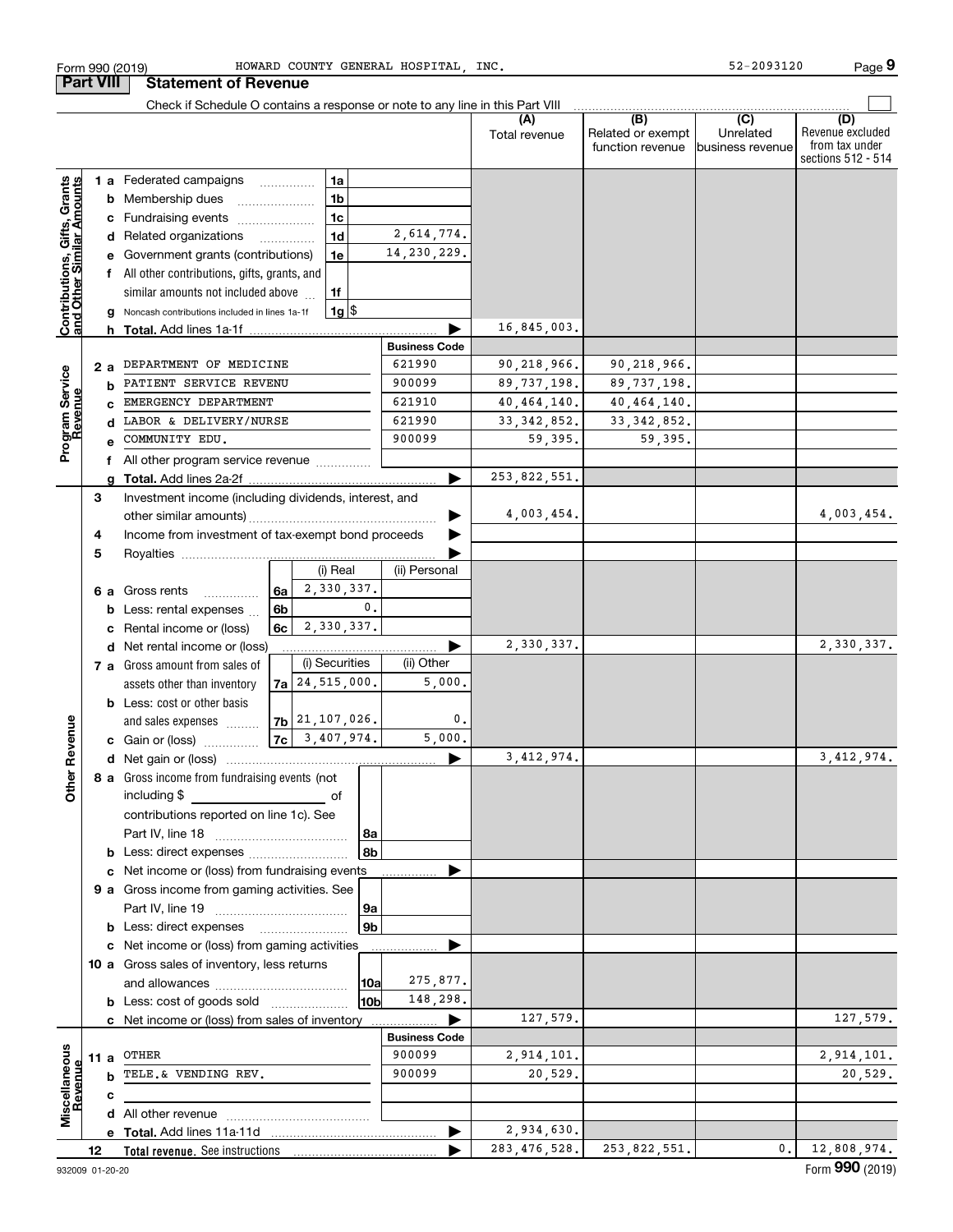Form 990 (2019) HOWARD COUNTY GENERAL HOSPITAL, INC. 52-2093120 Page

**10**

#### **Total functional expenses.**  Add lines 1 through 24e **(A)**<br>Total expenses **(B) (C) (D) 123** Grants and other assistance to foreign **456** Compensation not included above to disqualified **7891011abcdefg12131415161718192021222324abcde25***Section 501(c)(3) and 501(c)(4) organizations must complete all columns. All other organizations must complete column (A).* Grants and other assistance to domestic organizations and domestic governments. See Part IV, line 21 persons (as defined under section 4958(f)(1)) and persons described in section 4958(c)(3)(B)  $\quad \ldots \ldots \ldots$ Pension plan accruals and contributions (include section 401(k) and 403(b) employer contributions) Professional fundraising services. See Part IV, line 17 Other. (If line 11g amount exceeds 10% of line 25, column (A) amount, list line 11g expenses on Sch O.) Other expenses. Itemize expenses not covered above (List miscellaneous expenses on line 24e. If line 24e amount exceeds 10% of line 25, column (A) amount, list line 24e expenses on Schedule O.) Check if Schedule O contains a response or note to any line in this Part IX (C) (C) (C) (C) (C) (C) Program service expensesManagement and general expenses Fundraising expensesGrants and other assistance to domestic individuals. See Part IV, line 22 ~~~~~~~ organizations, foreign governments, and foreign individuals. See Part IV, lines 15 and 16  $\ldots$ Benefits paid to or for members .................... Compensation of current officers, directors, trustees, and key employees  $\ldots$   $\ldots$   $\ldots$   $\ldots$ Other salaries and wages ~~~~~~~~~~ Other employee benefits ~~~~~~~~~~ Payroll taxes ~~~~~~~~~~~~~~~~ Fees for services (nonemployees): Management ~~~~~~~~~~~~~~~~ Legal ~~~~~~~~~~~~~~~~~~~~Accounting ~~~~~~~~~~~~~~~~~ Lobbying ~~~~~~~~~~~~~~~~~~ lnvestment management fees ....................... Advertising and promotion \_\_\_\_\_\_\_\_\_\_\_\_\_\_\_\_\_\_\_ Office expenses ~~~~~~~~~~~~~~~ Information technology ~~~~~~~~~~~ Royalties ~~~~~~~~~~~~~~~~~~ Occupancy ~~~~~~~~~~~~~~~~~ Travel ……………………………………………… Payments of travel or entertainment expenses for any federal, state, or local public officials ... Conferences, conventions, and meetings Interest Payments to affiliates ~~~~~~~~~~~~ Depreciation, depletion, and amortization  $\,\,\ldots\,\,$ Insurance~~~~~~~~~~~~~~~~~All other expenses *Do not include amounts reported on lines 6b, 7b, 8b, 9b, and 10b of Part VIII.* **Part IX Statement of Functional Expenses**  $\boxed{\mathbf{X}}$ 213,201. 99,972,975. 3,807,201. 13,867,563. 9,544,795. 161,426. 75,898. 28,049,268. 227,809. 7,819,096. 1,407,949. 1,547,440. 108,005. 268,637. 5,274,558. 14,487,146. 4,301,680. 30,777,365. 28,300,618. 10,082,607. 1,378,650. 1,951,841. 263,625,728. 213,201. 83,468,643. 16,504,332. 3,178,678. 628,523. 11,578,196. 2,289,367. 7,969,064. 1,575,731. 161,426. 75,898. 23,004,956. 5,044,312. 68,580. 159,229. 4,706,413. 3,112,683. 1,175,514. 232,435. 1,291,976. 255,464. 108,005. 224,288. 44,349. 5,274,558. 12,095,493. 2,391,653. 3,981,002. 320,678. 4,402,723. 26,374,642. 28,300,618. 0. 10,082,607. 0. 1,151,052. 227,598. 668,968. 1,282,873. 202,836,530. 60,789,198. 0. PURCHASED SERVICES MEDICAL SUPPLIES PATIENT CARE EXPENSE **SUPPLIES**

Check here  $\bullet$  if following SOP 98-2 (ASC 958-720) **Joint costs.** Complete this line only if the organization **26**reported in column (B) joint costs from a combined educational campaign and fundraising solicitation. Check here  $\blacktriangleright$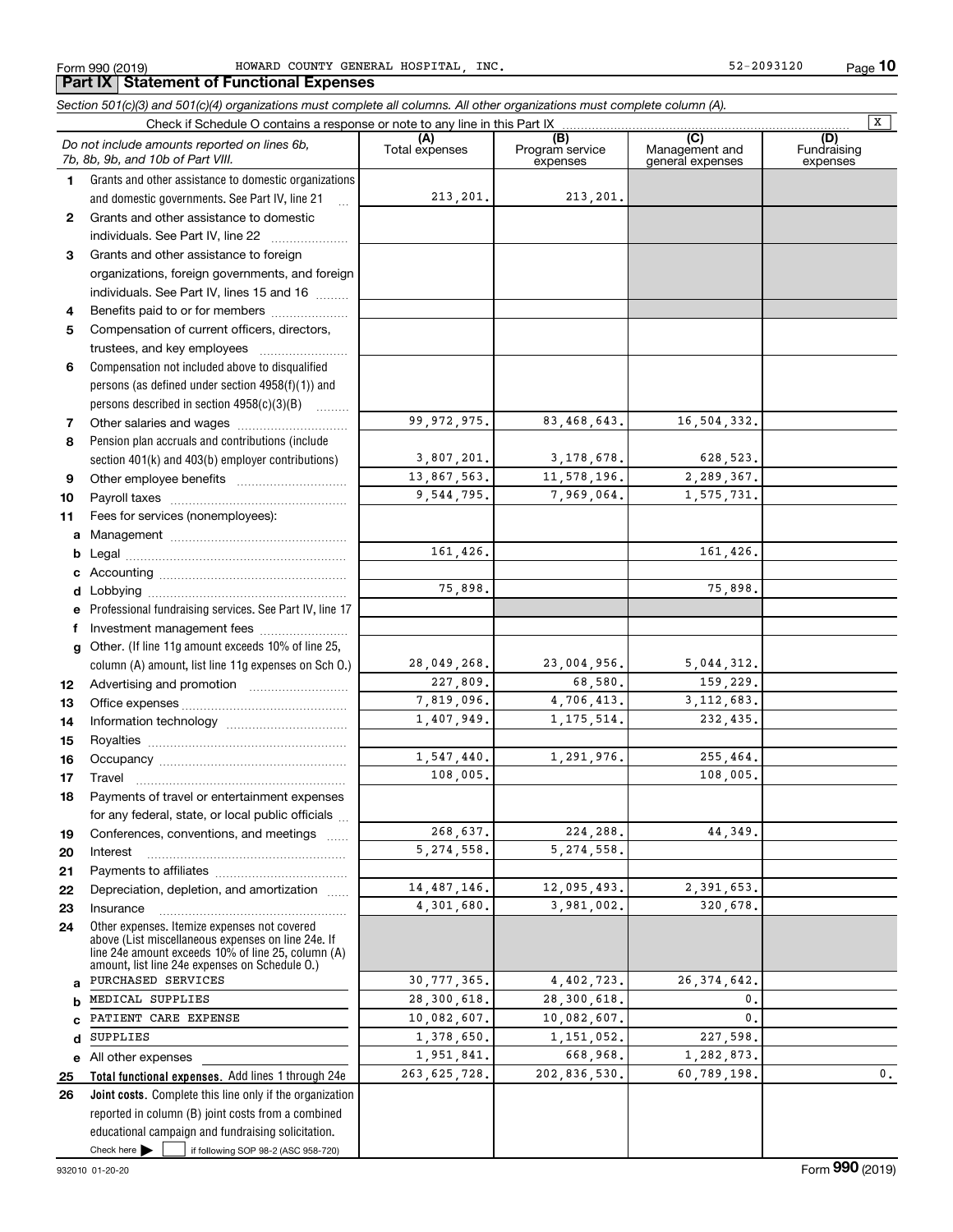| 2093120<br><b>TNO</b><br>HOSPITAL<br>HOWARD<br>COUNTY<br>GENERAI<br>$ \sim$<br>990 (2019)<br>∴orm<br>ے ر<br>ᅩᡗ | Page |  |
|----------------------------------------------------------------------------------------------------------------|------|--|
|----------------------------------------------------------------------------------------------------------------|------|--|



|                             |    |                                                                                            |                |                | (A)<br>Beginning of year |               | (B)<br>End of year |
|-----------------------------|----|--------------------------------------------------------------------------------------------|----------------|----------------|--------------------------|---------------|--------------------|
|                             | 1. |                                                                                            |                |                | 8,086,906.               | 1.            | 18,537,226.        |
|                             | 2  |                                                                                            |                | 50, 166.       | $\mathbf{2}$             | 52,792.       |                    |
|                             | з  |                                                                                            |                | 3              |                          |               |                    |
|                             | 4  |                                                                                            |                |                | 30, 385, 209.            | 4             | 27,612,691.        |
|                             | 5  | Loans and other receivables from any current or former officer, director,                  |                |                |                          |               |                    |
|                             |    | trustee, key employee, creator or founder, substantial contributor, or 35%                 |                |                |                          |               |                    |
|                             |    | controlled entity or family member of any of these persons                                 |                |                |                          | 5             |                    |
|                             | 6  | Loans and other receivables from other disqualified persons (as defined                    |                |                |                          |               |                    |
|                             |    | under section $4958(f)(1)$ , and persons described in section $4958(c)(3)(B)$              |                |                |                          | 6             |                    |
|                             | 7  |                                                                                            |                |                |                          | 7             |                    |
| Assets                      | 8  |                                                                                            |                |                | 5, 149, 466.             | 8             | 4,423,731.         |
|                             | 9  | Prepaid expenses and deferred charges                                                      |                |                | 3,461,149.               | 9             | 3,702,964.         |
|                             |    | <b>10a</b> Land, buildings, and equipment: cost or other                                   |                |                |                          |               |                    |
|                             |    | basis. Complete Part VI of Schedule D  10a                                                 |                | 327, 314, 074. |                          |               |                    |
|                             |    | <b>b</b> Less: accumulated depreciation <b>contains a large 10b</b>                        |                | 158, 114, 272. | 158,633,139.             | 10c           | 169,199,802.       |
|                             | 11 |                                                                                            |                |                |                          | 11            |                    |
|                             | 12 |                                                                                            |                |                | 181, 218, 986.           | 12            | 176,469,686.       |
|                             | 13 | Investments - program-related. See Part IV, line 11                                        |                |                |                          | 13            |                    |
|                             | 14 |                                                                                            |                |                |                          | 14            |                    |
|                             | 15 |                                                                                            |                |                | 10,226,119.              | 15            | 33,619,007.        |
|                             | 16 |                                                                                            | 397, 211, 140. | 16             | 433, 617, 899.           |               |                    |
|                             | 17 |                                                                                            |                | 33, 380, 702.  | 17                       | 32, 229, 158. |                    |
|                             | 18 |                                                                                            |                |                |                          | 18            |                    |
|                             | 19 |                                                                                            |                |                | 238,279.                 | 19            | 417,525.           |
|                             | 20 |                                                                                            |                |                |                          | 20            |                    |
|                             | 21 | Escrow or custodial account liability. Complete Part IV of Schedule D                      |                | .              |                          | 21            |                    |
|                             | 22 | Loans and other payables to any current or former officer, director,                       |                |                |                          |               |                    |
| Liabilities                 |    | trustee, key employee, creator or founder, substantial contributor, or 35%                 |                |                |                          |               |                    |
|                             |    | controlled entity or family member of any of these persons                                 |                |                |                          | 22            |                    |
|                             | 23 | Secured mortgages and notes payable to unrelated third parties                             |                | .              |                          | 23            |                    |
|                             | 24 |                                                                                            |                |                |                          | 24            |                    |
|                             | 25 | Other liabilities (including federal income tax, payables to related third                 |                |                |                          |               |                    |
|                             |    | parties, and other liabilities not included on lines 17-24). Complete Part X               |                |                |                          |               |                    |
|                             |    | of Schedule D                                                                              |                |                | 215,974,384.             | 25            | 229, 511, 421.     |
|                             | 26 | Total liabilities. Add lines 17 through 25                                                 |                |                | 249,593,365.             | 26            | 262, 158, 104.     |
|                             |    | Organizations that follow FASB ASC 958, check here $\blacktriangleright \lfloor X \rfloor$ |                |                |                          |               |                    |
|                             |    | and complete lines 27, 28, 32, and 33.                                                     |                |                |                          |               |                    |
|                             | 27 | Net assets without donor restrictions                                                      | 145, 271, 908. | 27             | 161,010,031.             |               |                    |
|                             | 28 |                                                                                            |                |                | 2,345,867.               | 28            | 10,449,764.        |
|                             |    | Organizations that do not follow FASB ASC 958, check here $\blacktriangleright$            |                |                |                          |               |                    |
|                             |    | and complete lines 29 through 33.                                                          |                |                |                          |               |                    |
|                             | 29 |                                                                                            |                |                |                          | 29            |                    |
|                             | 30 | Paid-in or capital surplus, or land, building, or equipment fund                           |                |                |                          | 30            |                    |
| Net Assets or Fund Balances | 31 | Retained earnings, endowment, accumulated income, or other funds                           |                | .              |                          | 31            |                    |
|                             | 32 |                                                                                            |                |                | 147, 617, 775.           | 32            | 171,459,795.       |
|                             | 33 |                                                                                            |                |                | 397, 211, 140.           | 33            | 433,617,899.       |

Form (2019) **990**

## **Part X Balance Sheet**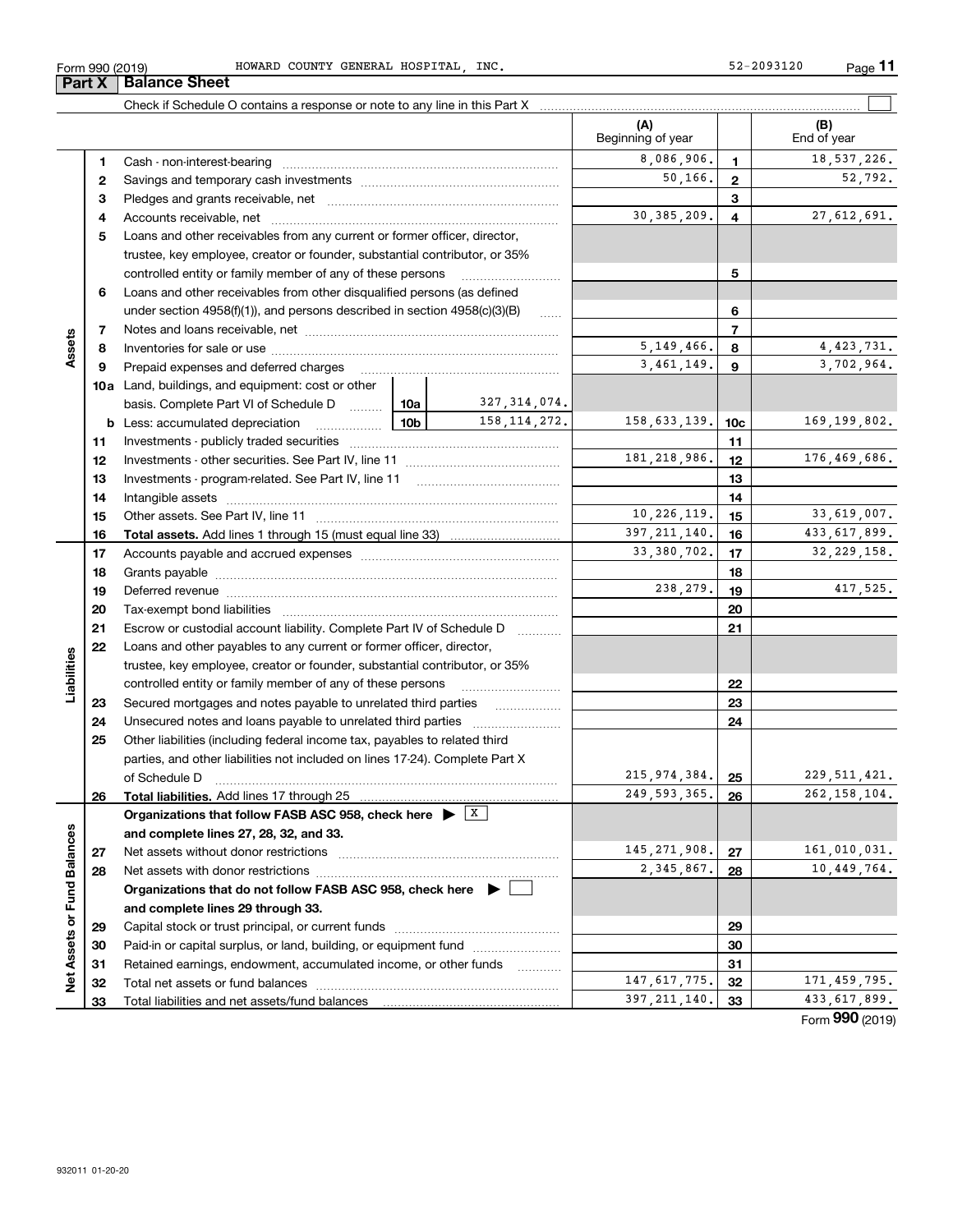|    | HOWARD COUNTY GENERAL HOSPITAL, INC.<br>Form 990 (2019)                                                                                                                                                                                                                                                                                                                                                                                                                 | 52-2093120              |                |             | Page 12         |
|----|-------------------------------------------------------------------------------------------------------------------------------------------------------------------------------------------------------------------------------------------------------------------------------------------------------------------------------------------------------------------------------------------------------------------------------------------------------------------------|-------------------------|----------------|-------------|-----------------|
|    | <b>Part XI</b><br><b>Reconciliation of Net Assets</b>                                                                                                                                                                                                                                                                                                                                                                                                                   |                         |                |             |                 |
|    |                                                                                                                                                                                                                                                                                                                                                                                                                                                                         |                         |                |             | x               |
|    |                                                                                                                                                                                                                                                                                                                                                                                                                                                                         |                         |                |             |                 |
| 1  | Total revenue (must equal Part VIII, column (A), line 12)                                                                                                                                                                                                                                                                                                                                                                                                               | $\mathbf{1}$            | 283, 476, 528. |             |                 |
| 2  |                                                                                                                                                                                                                                                                                                                                                                                                                                                                         | $\mathbf{2}$            | 263, 625, 728. |             |                 |
| 3  | Revenue less expenses. Subtract line 2 from line 1                                                                                                                                                                                                                                                                                                                                                                                                                      | 3                       |                | 19,850,800. |                 |
| 4  |                                                                                                                                                                                                                                                                                                                                                                                                                                                                         | $\overline{\mathbf{4}}$ |                |             | 147, 617, 775.  |
| 5  | Net unrealized gains (losses) on investments                                                                                                                                                                                                                                                                                                                                                                                                                            | 5                       |                |             | $-3, 292, 201.$ |
| 6  |                                                                                                                                                                                                                                                                                                                                                                                                                                                                         | 6                       |                |             |                 |
| 7  | Investment expenses www.communication.com/www.communication.com/www.communication.com/www.com                                                                                                                                                                                                                                                                                                                                                                           | $\overline{7}$          |                |             |                 |
| 8  | Prior period adjustments<br>$\begin{minipage}{0.5\textwidth} \begin{tabular}{ l l l } \hline \multicolumn{1}{ l l l } \hline \multicolumn{1}{ l l } \multicolumn{1}{ l } \multicolumn{1}{ l } \multicolumn{1}{ l } \multicolumn{1}{ l } \multicolumn{1}{ l } \multicolumn{1}{ l } \multicolumn{1}{ l } \multicolumn{1}{ l } \multicolumn{1}{ l } \multicolumn{1}{ l } \multicolumn{1}{ l } \multicolumn{1}{ l } \multicolumn{1}{ l } \multicolumn{1}{ l } \multicolumn$ | 8                       |                |             |                 |
| 9  | Other changes in net assets or fund balances (explain on Schedule O)                                                                                                                                                                                                                                                                                                                                                                                                    | 9                       |                |             | 7,283,421.      |
| 10 | Net assets or fund balances at end of year. Combine lines 3 through 9 (must equal Part X, line 32,                                                                                                                                                                                                                                                                                                                                                                      |                         |                |             |                 |
|    |                                                                                                                                                                                                                                                                                                                                                                                                                                                                         | 10                      | 171,459,795.   |             |                 |
|    | Part XII Financial Statements and Reporting                                                                                                                                                                                                                                                                                                                                                                                                                             |                         |                |             |                 |
|    |                                                                                                                                                                                                                                                                                                                                                                                                                                                                         |                         |                |             |                 |
|    |                                                                                                                                                                                                                                                                                                                                                                                                                                                                         |                         |                | Yes         | No              |
| 1  | $\overline{X}$ Accrual<br>Accounting method used to prepare the Form 990: [130] Cash<br>Other                                                                                                                                                                                                                                                                                                                                                                           |                         |                |             |                 |
|    | If the organization changed its method of accounting from a prior year or checked "Other," explain in Schedule O.                                                                                                                                                                                                                                                                                                                                                       |                         |                |             |                 |
|    | 2a Were the organization's financial statements compiled or reviewed by an independent accountant?                                                                                                                                                                                                                                                                                                                                                                      |                         | 2a             |             | х               |
|    | If "Yes," check a box below to indicate whether the financial statements for the year were compiled or reviewed on a                                                                                                                                                                                                                                                                                                                                                    |                         |                |             |                 |
|    | separate basis, consolidated basis, or both:                                                                                                                                                                                                                                                                                                                                                                                                                            |                         |                |             |                 |
|    | Separate basis<br>Consolidated basis<br>Both consolidated and separate basis                                                                                                                                                                                                                                                                                                                                                                                            |                         |                |             |                 |
|    | <b>b</b> Were the organization's financial statements audited by an independent accountant?                                                                                                                                                                                                                                                                                                                                                                             |                         | 2b             | х           |                 |
|    | If "Yes," check a box below to indicate whether the financial statements for the year were audited on a separate basis,                                                                                                                                                                                                                                                                                                                                                 |                         |                |             |                 |
|    | consolidated basis, or both:                                                                                                                                                                                                                                                                                                                                                                                                                                            |                         |                |             |                 |
|    | $X$ Consolidated basis<br>Separate basis<br>Both consolidated and separate basis                                                                                                                                                                                                                                                                                                                                                                                        |                         |                |             |                 |
|    | c If "Yes" to line 2a or 2b, does the organization have a committee that assumes responsibility for oversight of the audit,                                                                                                                                                                                                                                                                                                                                             |                         |                |             |                 |
|    |                                                                                                                                                                                                                                                                                                                                                                                                                                                                         |                         | 2c             | х           |                 |
|    | If the organization changed either its oversight process or selection process during the tax year, explain on Schedule O.                                                                                                                                                                                                                                                                                                                                               |                         |                |             |                 |
|    | 3a As a result of a federal award, was the organization required to undergo an audit or audits as set forth in the Single Audit                                                                                                                                                                                                                                                                                                                                         |                         |                |             |                 |
|    | Act and OMB Circular A-133?                                                                                                                                                                                                                                                                                                                                                                                                                                             |                         | 3a             | х           |                 |
|    | b If "Yes," did the organization undergo the required audit or audits? If the organization did not undergo the required audit                                                                                                                                                                                                                                                                                                                                           |                         |                |             |                 |
|    |                                                                                                                                                                                                                                                                                                                                                                                                                                                                         |                         | 3b             | х           |                 |

Form (2019) **990**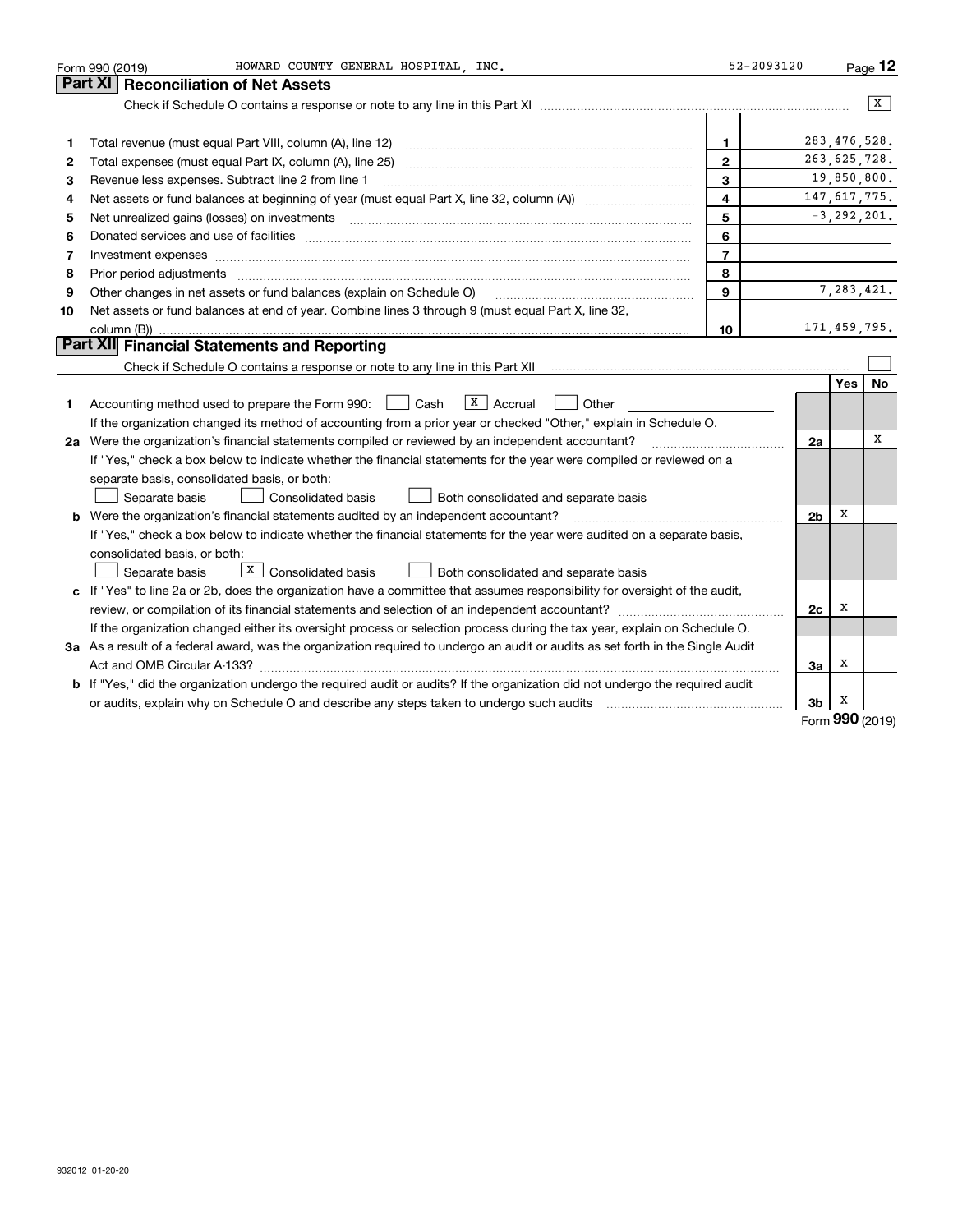### **SCHEDULE A**

Department of the Treasury Internal Revenue Service

**(Form 990 or 990-EZ)**

# **Public Charity Status and Public Support**

**Complete if the organization is a section 501(c)(3) organization or a section 4947(a)(1) nonexempt charitable trust. | Attach to Form 990 or Form 990-EZ.** 

| <b>P</b> AUGUI IV I VIIII 330 VI I VIIII 330-LL.                         |  |
|--------------------------------------------------------------------------|--|
| ► Go to www.irs.gov/Form990 for instructions and the latest information. |  |
|                                                                          |  |

| <b>Open to Public</b><br>Inspection |
|-------------------------------------|

OMB No. 1545-0047

|        | Name of the organization<br><b>Employer identification number</b>                                                                       |                                                                                                                                               |          |                            |     |                                   |                            |            |                            |
|--------|-----------------------------------------------------------------------------------------------------------------------------------------|-----------------------------------------------------------------------------------------------------------------------------------------------|----------|----------------------------|-----|-----------------------------------|----------------------------|------------|----------------------------|
|        | HOWARD COUNTY GENERAL HOSPITAL, INC.<br>Reason for Public Charity Status (All organizations must complete this part.) See instructions. |                                                                                                                                               |          |                            |     |                                   |                            | 52-2093120 |                            |
| Part I |                                                                                                                                         |                                                                                                                                               |          |                            |     |                                   |                            |            |                            |
|        |                                                                                                                                         | The organization is not a private foundation because it is: (For lines 1 through 12, check only one box.)                                     |          |                            |     |                                   |                            |            |                            |
| 1      |                                                                                                                                         | A church, convention of churches, or association of churches described in section 170(b)(1)(A)(i).                                            |          |                            |     |                                   |                            |            |                            |
| 2      |                                                                                                                                         | A school described in section 170(b)(1)(A)(ii). (Attach Schedule E (Form 990 or 990-EZ).)                                                     |          |                            |     |                                   |                            |            |                            |
| 3      | X                                                                                                                                       | A hospital or a cooperative hospital service organization described in section 170(b)(1)(A)(iii).                                             |          |                            |     |                                   |                            |            |                            |
| 4      |                                                                                                                                         | A medical research organization operated in conjunction with a hospital described in section 170(b)(1)(A)(iii). Enter the hospital's name,    |          |                            |     |                                   |                            |            |                            |
|        |                                                                                                                                         | city, and state:                                                                                                                              |          |                            |     |                                   |                            |            |                            |
| 5      |                                                                                                                                         | An organization operated for the benefit of a college or university owned or operated by a governmental unit described in                     |          |                            |     |                                   |                            |            |                            |
|        |                                                                                                                                         | section 170(b)(1)(A)(iv). (Complete Part II.)                                                                                                 |          |                            |     |                                   |                            |            |                            |
| 6      |                                                                                                                                         | A federal, state, or local government or governmental unit described in section 170(b)(1)(A)(v).                                              |          |                            |     |                                   |                            |            |                            |
| 7      |                                                                                                                                         | An organization that normally receives a substantial part of its support from a governmental unit or from the general public described in     |          |                            |     |                                   |                            |            |                            |
|        |                                                                                                                                         | section 170(b)(1)(A)(vi). (Complete Part II.)                                                                                                 |          |                            |     |                                   |                            |            |                            |
| 8      |                                                                                                                                         | A community trust described in section 170(b)(1)(A)(vi). (Complete Part II.)                                                                  |          |                            |     |                                   |                            |            |                            |
| 9      |                                                                                                                                         | An agricultural research organization described in section 170(b)(1)(A)(ix) operated in conjunction with a land-grant college                 |          |                            |     |                                   |                            |            |                            |
|        |                                                                                                                                         | or university or a non-land-grant college of agriculture (see instructions). Enter the name, city, and state of the college or                |          |                            |     |                                   |                            |            |                            |
|        |                                                                                                                                         | university:                                                                                                                                   |          |                            |     |                                   |                            |            |                            |
| 10     |                                                                                                                                         | An organization that normally receives: (1) more than 33 1/3% of its support from contributions, membership fees, and gross receipts from     |          |                            |     |                                   |                            |            |                            |
|        |                                                                                                                                         | activities related to its exempt functions - subject to certain exceptions, and (2) no more than 33 1/3% of its support from gross investment |          |                            |     |                                   |                            |            |                            |
|        |                                                                                                                                         | income and unrelated business taxable income (less section 511 tax) from businesses acquired by the organization after June 30, 1975.         |          |                            |     |                                   |                            |            |                            |
|        |                                                                                                                                         | See section 509(a)(2). (Complete Part III.)                                                                                                   |          |                            |     |                                   |                            |            |                            |
| 11     |                                                                                                                                         | An organization organized and operated exclusively to test for public safety. See section 509(a)(4).                                          |          |                            |     |                                   |                            |            |                            |
| 12     |                                                                                                                                         | An organization organized and operated exclusively for the benefit of, to perform the functions of, or to carry out the purposes of one or    |          |                            |     |                                   |                            |            |                            |
|        |                                                                                                                                         | more publicly supported organizations described in section 509(a)(1) or section 509(a)(2). See section 509(a)(3). Check the box in            |          |                            |     |                                   |                            |            |                            |
|        |                                                                                                                                         | lines 12a through 12d that describes the type of supporting organization and complete lines 12e, 12f, and 12g.                                |          |                            |     |                                   |                            |            |                            |
| а      |                                                                                                                                         | Type I. A supporting organization operated, supervised, or controlled by its supported organization(s), typically by giving                   |          |                            |     |                                   |                            |            |                            |
|        |                                                                                                                                         | the supported organization(s) the power to regularly appoint or elect a majority of the directors or trustees of the supporting               |          |                            |     |                                   |                            |            |                            |
|        |                                                                                                                                         | organization. You must complete Part IV, Sections A and B.                                                                                    |          |                            |     |                                   |                            |            |                            |
| b      |                                                                                                                                         | Type II. A supporting organization supervised or controlled in connection with its supported organization(s), by having                       |          |                            |     |                                   |                            |            |                            |
|        |                                                                                                                                         | control or management of the supporting organization vested in the same persons that control or manage the supported                          |          |                            |     |                                   |                            |            |                            |
|        |                                                                                                                                         | organization(s). You must complete Part IV, Sections A and C.                                                                                 |          |                            |     |                                   |                            |            |                            |
|        |                                                                                                                                         | Type III functionally integrated. A supporting organization operated in connection with, and functionally integrated with,                    |          |                            |     |                                   |                            |            |                            |
|        |                                                                                                                                         | its supported organization(s) (see instructions). You must complete Part IV, Sections A, D, and E.                                            |          |                            |     |                                   |                            |            |                            |
| d      |                                                                                                                                         | Type III non-functionally integrated. A supporting organization operated in connection with its supported organization(s)                     |          |                            |     |                                   |                            |            |                            |
|        |                                                                                                                                         | that is not functionally integrated. The organization generally must satisfy a distribution requirement and an attentiveness                  |          |                            |     |                                   |                            |            |                            |
|        |                                                                                                                                         | requirement (see instructions). You must complete Part IV, Sections A and D, and Part V.                                                      |          |                            |     |                                   |                            |            |                            |
| е      |                                                                                                                                         | Check this box if the organization received a written determination from the IRS that it is a Type I, Type II, Type III                       |          |                            |     |                                   |                            |            |                            |
|        |                                                                                                                                         | functionally integrated, or Type III non-functionally integrated supporting organization.                                                     |          |                            |     |                                   |                            |            |                            |
|        |                                                                                                                                         | f Enter the number of supported organizations                                                                                                 |          |                            |     |                                   |                            |            |                            |
|        |                                                                                                                                         | g Provide the following information about the supported organization(s).<br>(i) Name of supported                                             | (ii) EIN | (iii) Type of organization |     | (iv) Is the organization listed   | (v) Amount of monetary     |            | (vi) Amount of other       |
|        |                                                                                                                                         | organization                                                                                                                                  |          | (described on lines 1-10   | Yes | in your governing document?<br>No | support (see instructions) |            | support (see instructions) |
|        |                                                                                                                                         |                                                                                                                                               |          | above (see instructions))  |     |                                   |                            |            |                            |
|        |                                                                                                                                         |                                                                                                                                               |          |                            |     |                                   |                            |            |                            |
|        |                                                                                                                                         |                                                                                                                                               |          |                            |     |                                   |                            |            |                            |
|        |                                                                                                                                         |                                                                                                                                               |          |                            |     |                                   |                            |            |                            |
|        |                                                                                                                                         |                                                                                                                                               |          |                            |     |                                   |                            |            |                            |
|        |                                                                                                                                         |                                                                                                                                               |          |                            |     |                                   |                            |            |                            |
|        |                                                                                                                                         |                                                                                                                                               |          |                            |     |                                   |                            |            |                            |
|        |                                                                                                                                         |                                                                                                                                               |          |                            |     |                                   |                            |            |                            |
|        |                                                                                                                                         |                                                                                                                                               |          |                            |     |                                   |                            |            |                            |
|        |                                                                                                                                         |                                                                                                                                               |          |                            |     |                                   |                            |            |                            |
| Total  |                                                                                                                                         |                                                                                                                                               |          |                            |     |                                   |                            |            |                            |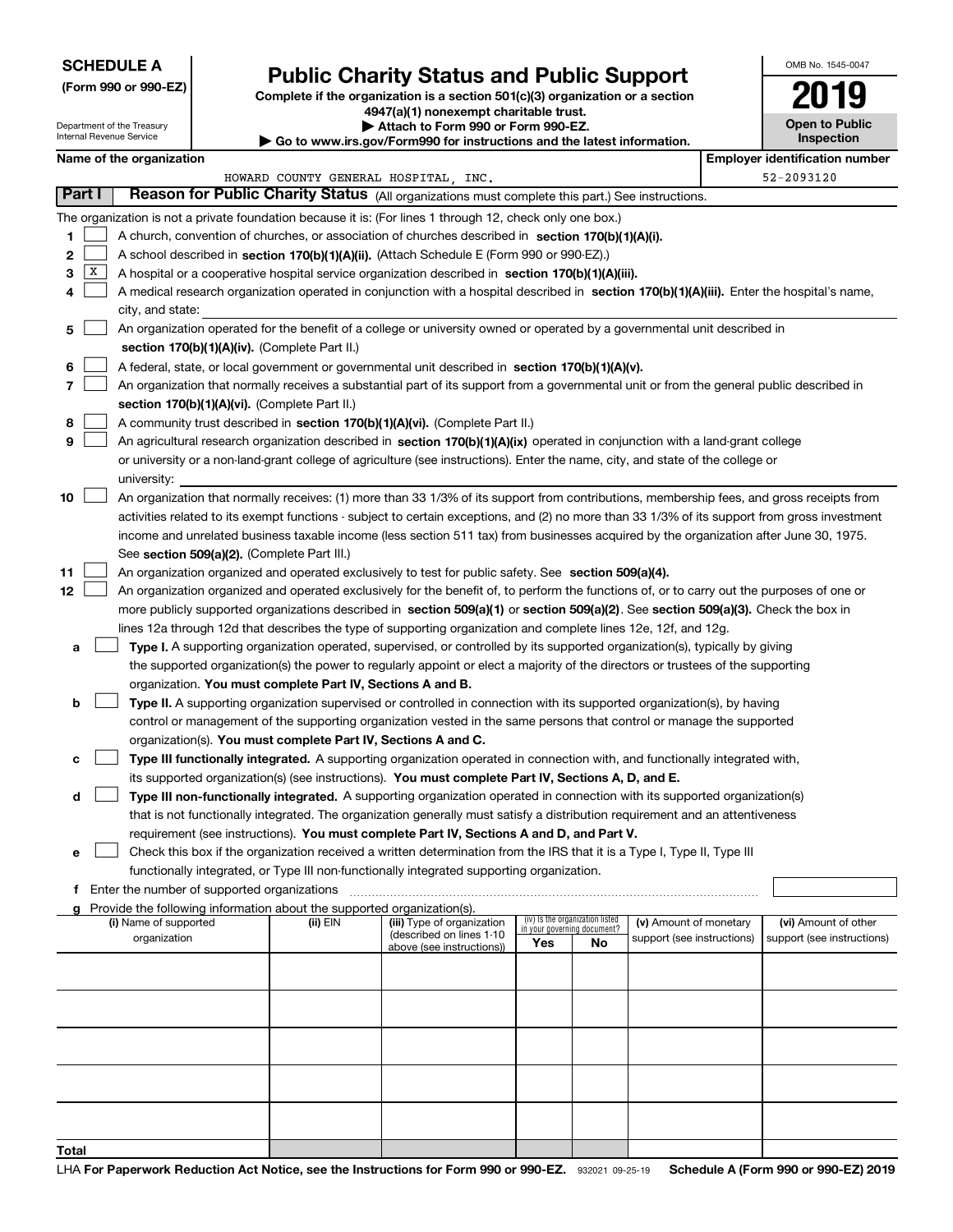#### Schedule A (Form 990 or 990-EZ) 2019 Page HOWARD COUNTY GENERAL HOSPITAL, INC. 52-2093120

(Complete only if you checked the box on line 5, 7, or 8 of Part I or if the organization failed to qualify under Part III. If the organization fails to qualify under the tests listed below, please complete Part III.) **Part II** | Support Schedule for Organizations Described in Sections 170(b)(1)(A)(iv) and 170(b)(1)(A)(vi)

|   | <b>Section A. Public Support</b>                                                                                                                                                                                               |            |            |            |            |          |           |
|---|--------------------------------------------------------------------------------------------------------------------------------------------------------------------------------------------------------------------------------|------------|------------|------------|------------|----------|-----------|
|   | Calendar year (or fiscal year beginning in) $\blacktriangleright$                                                                                                                                                              | (a) 2015   | $(b)$ 2016 | $(c)$ 2017 | $(d)$ 2018 | (e) 2019 | (f) Total |
|   | 1 Gifts, grants, contributions, and                                                                                                                                                                                            |            |            |            |            |          |           |
|   | membership fees received. (Do not                                                                                                                                                                                              |            |            |            |            |          |           |
|   | include any "unusual grants.")                                                                                                                                                                                                 |            |            |            |            |          |           |
|   | 2 Tax revenues levied for the organ-                                                                                                                                                                                           |            |            |            |            |          |           |
|   | ization's benefit and either paid to                                                                                                                                                                                           |            |            |            |            |          |           |
|   | or expended on its behalf                                                                                                                                                                                                      |            |            |            |            |          |           |
|   | 3 The value of services or facilities                                                                                                                                                                                          |            |            |            |            |          |           |
|   | furnished by a governmental unit to                                                                                                                                                                                            |            |            |            |            |          |           |
|   | the organization without charge                                                                                                                                                                                                |            |            |            |            |          |           |
| 4 | <b>Total.</b> Add lines 1 through 3                                                                                                                                                                                            |            |            |            |            |          |           |
| 5 | The portion of total contributions                                                                                                                                                                                             |            |            |            |            |          |           |
|   | by each person (other than a                                                                                                                                                                                                   |            |            |            |            |          |           |
|   | governmental unit or publicly                                                                                                                                                                                                  |            |            |            |            |          |           |
|   | supported organization) included                                                                                                                                                                                               |            |            |            |            |          |           |
|   | on line 1 that exceeds 2% of the                                                                                                                                                                                               |            |            |            |            |          |           |
|   | amount shown on line 11,                                                                                                                                                                                                       |            |            |            |            |          |           |
|   | column (f)                                                                                                                                                                                                                     |            |            |            |            |          |           |
|   | 6 Public support. Subtract line 5 from line 4.                                                                                                                                                                                 |            |            |            |            |          |           |
|   | <b>Section B. Total Support</b>                                                                                                                                                                                                |            |            |            |            |          |           |
|   | Calendar year (or fiscal year beginning in) $\blacktriangleright$                                                                                                                                                              | (a) $2015$ | (b) 2016   | $(c)$ 2017 | $(d)$ 2018 | (e) 2019 | (f) Total |
|   | 7 Amounts from line 4                                                                                                                                                                                                          |            |            |            |            |          |           |
| 8 | Gross income from interest,                                                                                                                                                                                                    |            |            |            |            |          |           |
|   | dividends, payments received on                                                                                                                                                                                                |            |            |            |            |          |           |
|   | securities loans, rents, royalties,                                                                                                                                                                                            |            |            |            |            |          |           |
|   | and income from similar sources                                                                                                                                                                                                |            |            |            |            |          |           |
| 9 | Net income from unrelated business                                                                                                                                                                                             |            |            |            |            |          |           |
|   | activities, whether or not the                                                                                                                                                                                                 |            |            |            |            |          |           |
|   | business is regularly carried on                                                                                                                                                                                               |            |            |            |            |          |           |
|   | <b>10</b> Other income. Do not include gain                                                                                                                                                                                    |            |            |            |            |          |           |
|   | or loss from the sale of capital                                                                                                                                                                                               |            |            |            |            |          |           |
|   | assets (Explain in Part VI.)                                                                                                                                                                                                   |            |            |            |            |          |           |
|   | 11 Total support. Add lines 7 through 10                                                                                                                                                                                       |            |            |            |            |          |           |
|   | <b>12</b> Gross receipts from related activities, etc. (see instructions)                                                                                                                                                      |            |            |            |            | 12       |           |
|   | 13 First five years. If the Form 990 is for the organization's first, second, third, fourth, or fifth tax year as a section 501(c)(3)                                                                                          |            |            |            |            |          |           |
|   | organization, check this box and stop here manufactured and stop here and stop here are contained and stop here are contained and stop here are contained and stop here are contained and stop here are contained and stop her |            |            |            |            |          |           |
|   | Section C. Computation of Public Support Percentage                                                                                                                                                                            |            |            |            |            |          |           |
|   | 14 Public support percentage for 2019 (line 6, column (f) divided by line 11, column (f) <i></i>                                                                                                                               |            |            |            |            | 14       | %         |
|   |                                                                                                                                                                                                                                |            |            |            |            | 15       | %         |
|   | 16a 33 1/3% support test - 2019. If the organization did not check the box on line 13, and line 14 is 33 1/3% or more, check this box and                                                                                      |            |            |            |            |          |           |
|   | stop here. The organization qualifies as a publicly supported organization                                                                                                                                                     |            |            |            |            |          | ▔▁」       |
|   | b 33 1/3% support test - 2018. If the organization did not check a box on line 13 or 16a, and line 15 is 33 1/3% or more, check this box                                                                                       |            |            |            |            |          |           |
|   | and <b>stop here.</b> The organization qualifies as a publicly supported organization                                                                                                                                          |            |            |            |            |          |           |
|   | 17a 10% -facts-and-circumstances test - 2019. If the organization did not check a box on line 13, 16a, or 16b, and line 14 is 10% or more,                                                                                     |            |            |            |            |          |           |
|   | and if the organization meets the "facts-and-circumstances" test, check this box and stop here. Explain in Part VI how the organization                                                                                        |            |            |            |            |          |           |
|   | meets the "facts-and-circumstances" test. The organization qualifies as a publicly supported organization                                                                                                                      |            |            |            |            |          |           |
|   | <b>b 10% -facts-and-circumstances test - 2018.</b> If the organization did not check a box on line 13, 16a, 16b, or 17a, and line 15 is 10% or                                                                                 |            |            |            |            |          |           |
|   | more, and if the organization meets the "facts-and-circumstances" test, check this box and stop here. Explain in Part VI how the                                                                                               |            |            |            |            |          |           |
|   | organization meets the "facts-and-circumstances" test. The organization qualifies as a publicly supported organization                                                                                                         |            |            |            |            |          |           |
|   | 18 Private foundation. If the organization did not check a box on line 13, 16a, 16b, 17a, or 17b, check this box and see instructions                                                                                          |            |            |            |            |          |           |

**Schedule A (Form 990 or 990-EZ) 2019**

**2**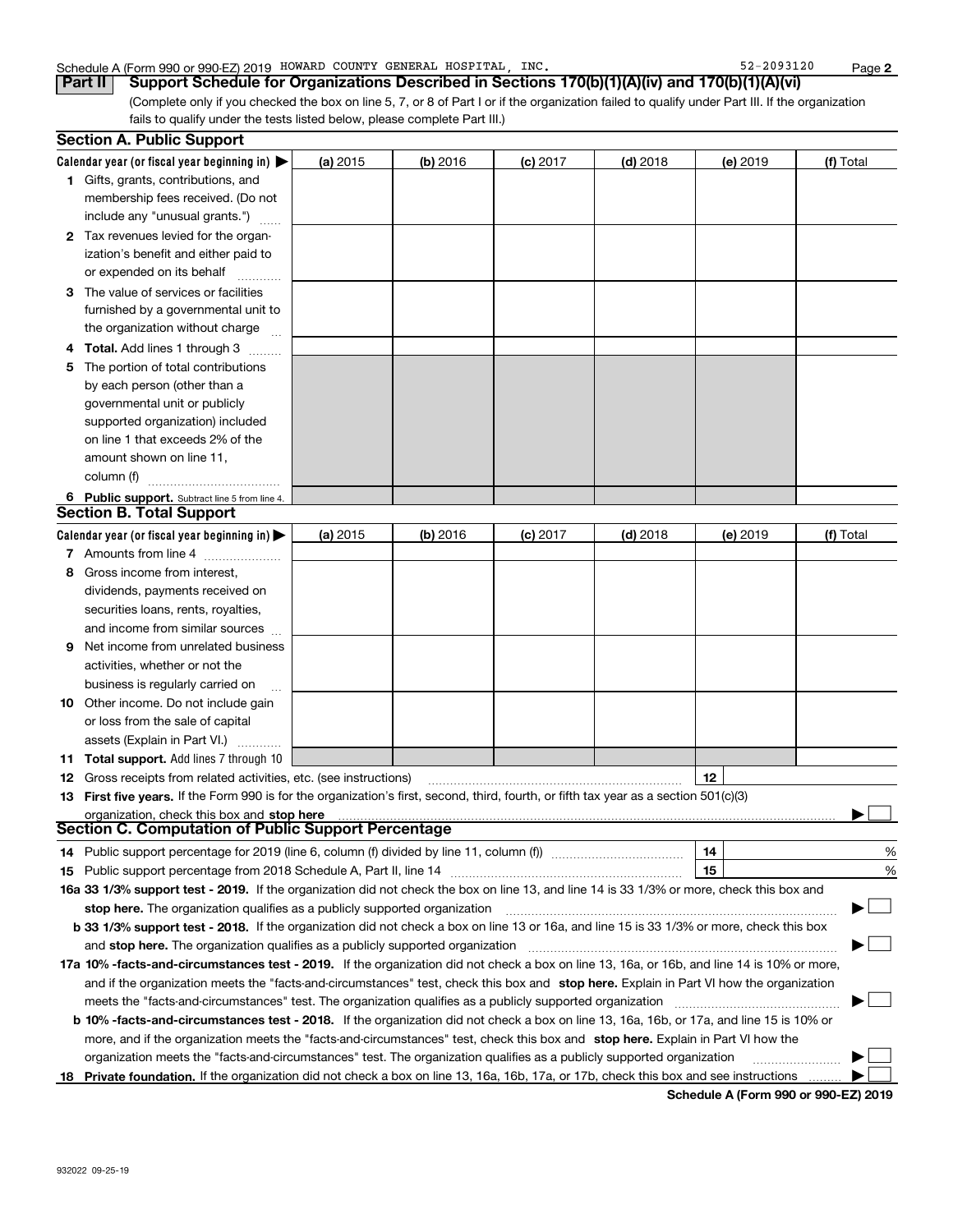#### Schedule A (Form 990 or 990-EZ) 2019 Page HOWARD COUNTY GENERAL HOSPITAL, INC. 52-2093120

### **Part III Support Schedule for Organizations Described in Section 509(a)(2)**

(Complete only if you checked the box on line 10 of Part I or if the organization failed to qualify under Part II. If the organization fails to qualify under the tests listed below, please complete Part II.)

|    | <b>Section A. Public Support</b>                                                                                                                    |          |          |            |            |          |           |
|----|-----------------------------------------------------------------------------------------------------------------------------------------------------|----------|----------|------------|------------|----------|-----------|
|    | Calendar year (or fiscal year beginning in) $\blacktriangleright$                                                                                   | (a) 2015 | (b) 2016 | $(c)$ 2017 | $(d)$ 2018 | (e) 2019 | (f) Total |
|    | 1 Gifts, grants, contributions, and                                                                                                                 |          |          |            |            |          |           |
|    | membership fees received. (Do not                                                                                                                   |          |          |            |            |          |           |
|    | include any "unusual grants.")                                                                                                                      |          |          |            |            |          |           |
|    | <b>2</b> Gross receipts from admissions,                                                                                                            |          |          |            |            |          |           |
|    | merchandise sold or services per-                                                                                                                   |          |          |            |            |          |           |
|    | formed, or facilities furnished in                                                                                                                  |          |          |            |            |          |           |
|    | any activity that is related to the<br>organization's tax-exempt purpose                                                                            |          |          |            |            |          |           |
|    | 3 Gross receipts from activities that                                                                                                               |          |          |            |            |          |           |
|    |                                                                                                                                                     |          |          |            |            |          |           |
|    | are not an unrelated trade or bus-                                                                                                                  |          |          |            |            |          |           |
|    | iness under section 513                                                                                                                             |          |          |            |            |          |           |
|    | 4 Tax revenues levied for the organ-                                                                                                                |          |          |            |            |          |           |
|    | ization's benefit and either paid to                                                                                                                |          |          |            |            |          |           |
|    | or expended on its behalf<br>.                                                                                                                      |          |          |            |            |          |           |
|    | 5 The value of services or facilities                                                                                                               |          |          |            |            |          |           |
|    | furnished by a governmental unit to                                                                                                                 |          |          |            |            |          |           |
|    | the organization without charge                                                                                                                     |          |          |            |            |          |           |
|    | <b>6 Total.</b> Add lines 1 through 5                                                                                                               |          |          |            |            |          |           |
|    | 7a Amounts included on lines 1, 2, and                                                                                                              |          |          |            |            |          |           |
|    | 3 received from disqualified persons                                                                                                                |          |          |            |            |          |           |
|    | <b>b</b> Amounts included on lines 2 and 3 received                                                                                                 |          |          |            |            |          |           |
|    | from other than disqualified persons that                                                                                                           |          |          |            |            |          |           |
|    | exceed the greater of \$5,000 or 1% of the<br>amount on line 13 for the year                                                                        |          |          |            |            |          |           |
|    | c Add lines 7a and 7b                                                                                                                               |          |          |            |            |          |           |
|    | 8 Public support. (Subtract line 7c from line 6.)                                                                                                   |          |          |            |            |          |           |
|    | <b>Section B. Total Support</b>                                                                                                                     |          |          |            |            |          |           |
|    | Calendar year (or fiscal year beginning in)                                                                                                         | (a) 2015 | (b) 2016 | $(c)$ 2017 | $(d)$ 2018 | (e) 2019 | (f) Total |
|    | 9 Amounts from line 6                                                                                                                               |          |          |            |            |          |           |
|    | <b>10a</b> Gross income from interest,                                                                                                              |          |          |            |            |          |           |
|    | dividends, payments received on                                                                                                                     |          |          |            |            |          |           |
|    | securities loans, rents, royalties,                                                                                                                 |          |          |            |            |          |           |
|    | and income from similar sources                                                                                                                     |          |          |            |            |          |           |
|    | <b>b</b> Unrelated business taxable income                                                                                                          |          |          |            |            |          |           |
|    | (less section 511 taxes) from businesses                                                                                                            |          |          |            |            |          |           |
|    | acquired after June 30, 1975 [10001]                                                                                                                |          |          |            |            |          |           |
|    | c Add lines 10a and 10b                                                                                                                             |          |          |            |            |          |           |
|    | 11 Net income from unrelated business<br>activities not included in line 10b,                                                                       |          |          |            |            |          |           |
|    | whether or not the business is                                                                                                                      |          |          |            |            |          |           |
|    | regularly carried on                                                                                                                                |          |          |            |            |          |           |
|    | <b>12</b> Other income. Do not include gain<br>or loss from the sale of capital                                                                     |          |          |            |            |          |           |
|    | assets (Explain in Part VI.)                                                                                                                        |          |          |            |            |          |           |
|    | <b>13</b> Total support. (Add lines 9, 10c, 11, and 12.)                                                                                            |          |          |            |            |          |           |
|    | 14 First five years. If the Form 990 is for the organization's first, second, third, fourth, or fifth tax year as a section 501(c)(3) organization, |          |          |            |            |          |           |
|    | check this box and stop here measurements are constructed as the state of the state of the state of the state o                                     |          |          |            |            |          |           |
|    | <b>Section C. Computation of Public Support Percentage</b>                                                                                          |          |          |            |            |          |           |
|    | 15 Public support percentage for 2019 (line 8, column (f), divided by line 13, column (f))                                                          |          |          |            |            | 15       | %         |
|    | 16 Public support percentage from 2018 Schedule A, Part III, line 15                                                                                |          |          |            |            | 16       | %         |
|    | <b>Section D. Computation of Investment Income Percentage</b>                                                                                       |          |          |            |            |          |           |
| 17 | Investment income percentage for 2019 (line 10c, column (f), divided by line 13, column (f))                                                        |          |          |            |            | 17       | %         |
|    | <b>18</b> Investment income percentage from <b>2018</b> Schedule A, Part III, line 17                                                               |          |          |            |            | 18       | %         |
|    | 19a 33 1/3% support tests - 2019. If the organization did not check the box on line 14, and line 15 is more than 33 1/3%, and line 17 is not        |          |          |            |            |          |           |
|    | more than 33 1/3%, check this box and stop here. The organization qualifies as a publicly supported organization                                    |          |          |            |            |          | ▶         |
|    | b 33 1/3% support tests - 2018. If the organization did not check a box on line 14 or line 19a, and line 16 is more than 33 1/3%, and               |          |          |            |            |          |           |
|    | line 18 is not more than 33 1/3%, check this box and stop here. The organization qualifies as a publicly supported organization                     |          |          |            |            |          |           |
| 20 |                                                                                                                                                     |          |          |            |            |          |           |
|    |                                                                                                                                                     |          |          |            |            |          |           |

**Schedule A (Form 990 or 990-EZ) 2019**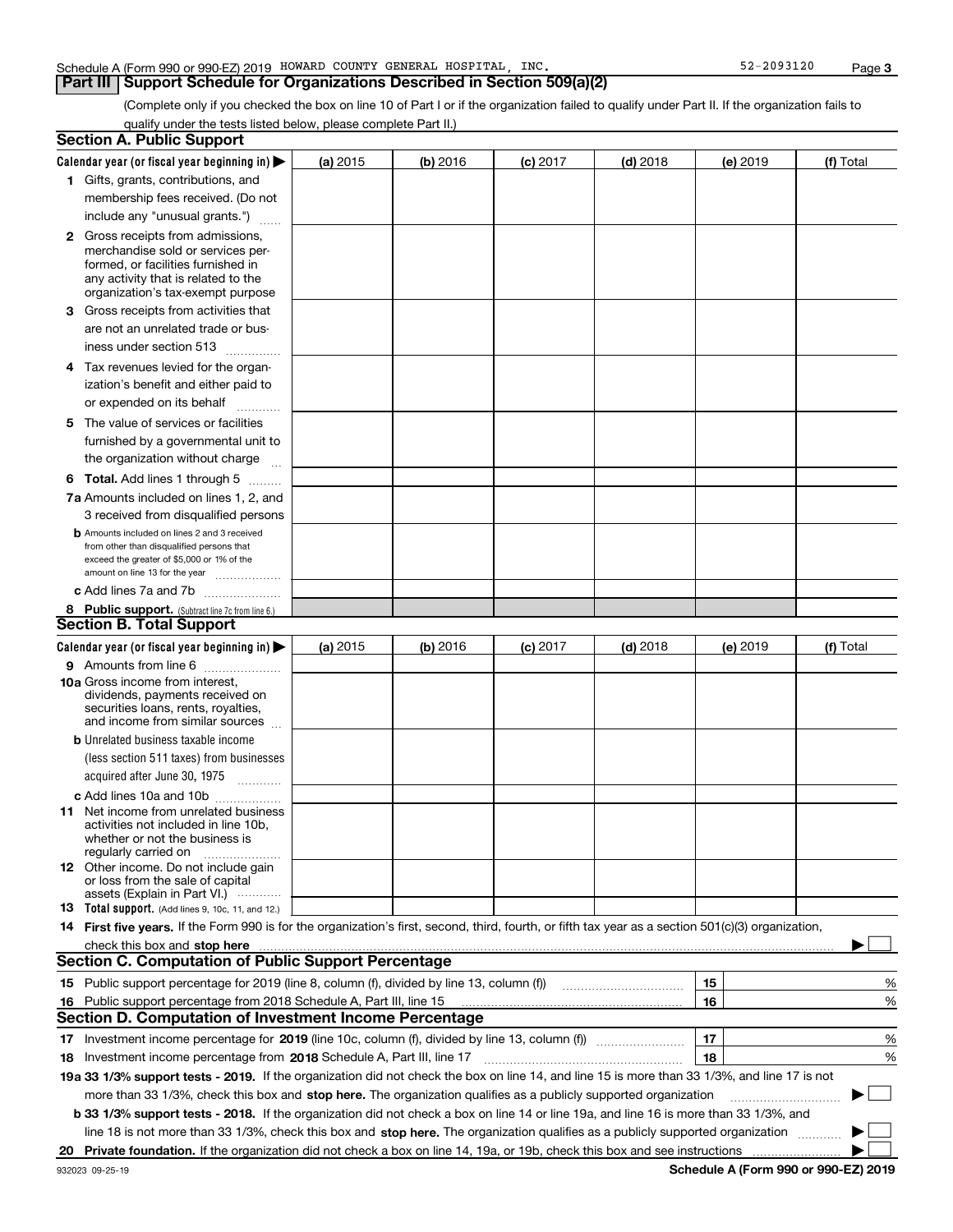**1**

**2**

**3a**

**3b**

**YesNo**

## **Part IV Supporting Organizations**

(Complete only if you checked a box in line 12 on Part I. If you checked 12a of Part I, complete Sections A and B. If you checked 12b of Part I, complete Sections A and C. If you checked 12c of Part I, complete Sections A, D, and E. If you checked 12d of Part I, complete Sections A and D, and complete Part V.)

#### **Section A. All Supporting Organizations**

- **1** Are all of the organization's supported organizations listed by name in the organization's governing documents? If "No," describe in **Part VI** how the supported organizations are designated. If designated by *class or purpose, describe the designation. If historic and continuing relationship, explain.*
- **2** Did the organization have any supported organization that does not have an IRS determination of status under section 509(a)(1) or (2)? If "Yes," explain in Part VI how the organization determined that the supported *organization was described in section 509(a)(1) or (2).*
- **3a** Did the organization have a supported organization described in section 501(c)(4), (5), or (6)? If "Yes," answer *(b) and (c) below.*
- **b** Did the organization confirm that each supported organization qualified under section 501(c)(4), (5), or (6) and satisfied the public support tests under section 509(a)(2)? If "Yes," describe in **Part VI** when and how the *organization made the determination.*
- **c**Did the organization ensure that all support to such organizations was used exclusively for section 170(c)(2)(B) purposes? If "Yes," explain in **Part VI** what controls the organization put in place to ensure such use.
- **4a***If* Was any supported organization not organized in the United States ("foreign supported organization")? *"Yes," and if you checked 12a or 12b in Part I, answer (b) and (c) below.*
- **b** Did the organization have ultimate control and discretion in deciding whether to make grants to the foreign supported organization? If "Yes," describe in **Part VI** how the organization had such control and discretion *despite being controlled or supervised by or in connection with its supported organizations.*
- **c** Did the organization support any foreign supported organization that does not have an IRS determination under sections 501(c)(3) and 509(a)(1) or (2)? If "Yes," explain in **Part VI** what controls the organization used *to ensure that all support to the foreign supported organization was used exclusively for section 170(c)(2)(B) purposes.*
- **5a***If "Yes,"* Did the organization add, substitute, or remove any supported organizations during the tax year? answer (b) and (c) below (if applicable). Also, provide detail in **Part VI,** including (i) the names and EIN *numbers of the supported organizations added, substituted, or removed; (ii) the reasons for each such action; (iii) the authority under the organization's organizing document authorizing such action; and (iv) how the action was accomplished (such as by amendment to the organizing document).*
- **b** Type I or Type II only. Was any added or substituted supported organization part of a class already designated in the organization's organizing document?
- **cSubstitutions only.**  Was the substitution the result of an event beyond the organization's control?
- **6** Did the organization provide support (whether in the form of grants or the provision of services or facilities) to **Part VI.** *If "Yes," provide detail in* support or benefit one or more of the filing organization's supported organizations? anyone other than (i) its supported organizations, (ii) individuals that are part of the charitable class benefited by one or more of its supported organizations, or (iii) other supporting organizations that also
- **7**Did the organization provide a grant, loan, compensation, or other similar payment to a substantial contributor *If "Yes," complete Part I of Schedule L (Form 990 or 990-EZ).* regard to a substantial contributor? (as defined in section 4958(c)(3)(C)), a family member of a substantial contributor, or a 35% controlled entity with
- **8** Did the organization make a loan to a disqualified person (as defined in section 4958) not described in line 7? *If "Yes," complete Part I of Schedule L (Form 990 or 990-EZ).*
- **9a** Was the organization controlled directly or indirectly at any time during the tax year by one or more in section 509(a)(1) or (2))? If "Yes," *provide detail in* <code>Part VI.</code> disqualified persons as defined in section 4946 (other than foundation managers and organizations described
- **b** Did one or more disqualified persons (as defined in line 9a) hold a controlling interest in any entity in which the supporting organization had an interest? If "Yes," provide detail in P**art VI**.
- **c**Did a disqualified person (as defined in line 9a) have an ownership interest in, or derive any personal benefit from, assets in which the supporting organization also had an interest? If "Yes," provide detail in P**art VI.**
- **10a** Was the organization subject to the excess business holdings rules of section 4943 because of section supporting organizations)? If "Yes," answer 10b below. 4943(f) (regarding certain Type II supporting organizations, and all Type III non-functionally integrated
- **b** Did the organization have any excess business holdings in the tax year? (Use Schedule C, Form 4720, to *determine whether the organization had excess business holdings.)*

**10b**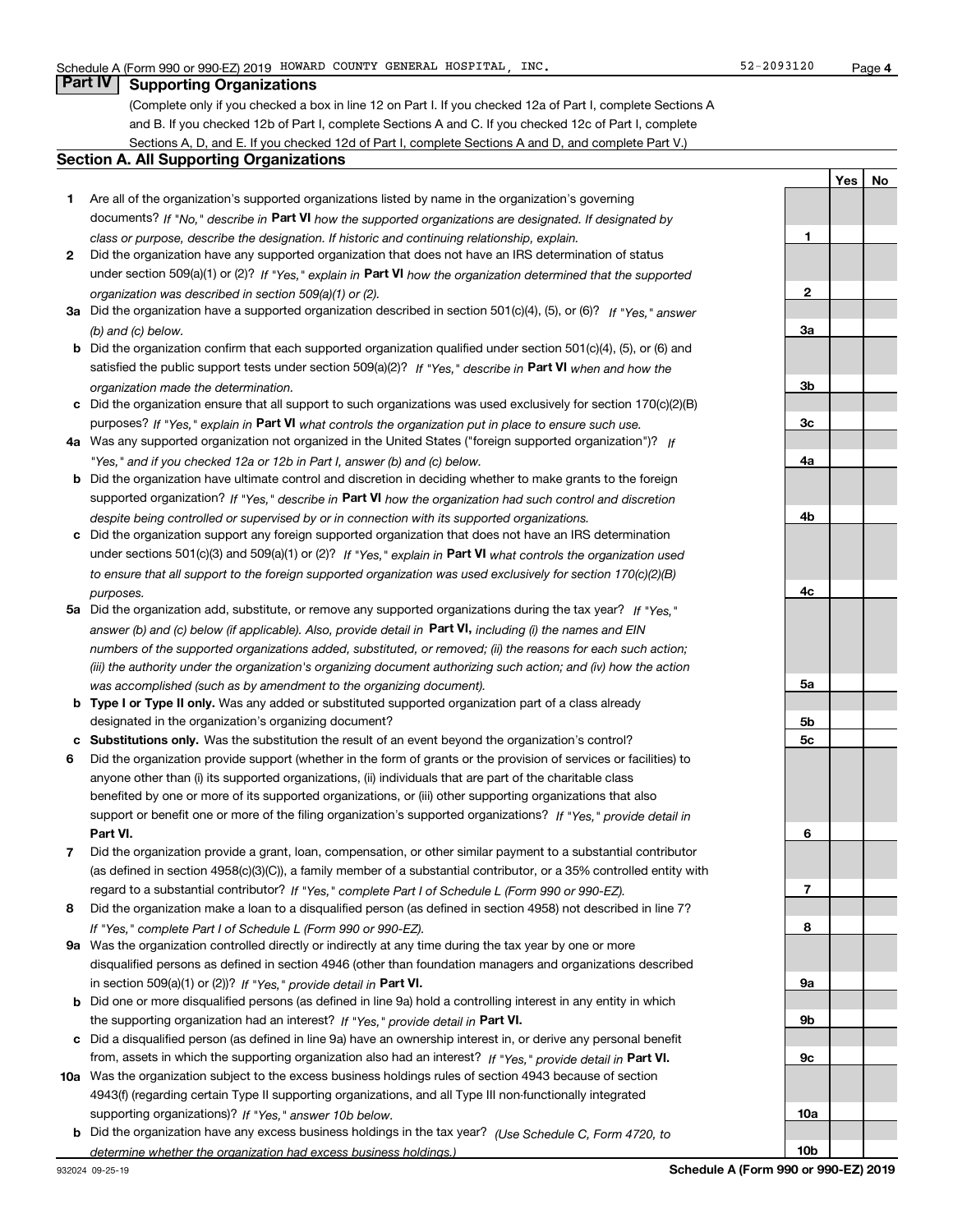**5**

|    |                                                                                                                                   |                 | Yes $ $ | No |
|----|-----------------------------------------------------------------------------------------------------------------------------------|-----------------|---------|----|
| 11 | Has the organization accepted a gift or contribution from any of the following persons?                                           |                 |         |    |
|    | a A person who directly or indirectly controls, either alone or together with persons described in (b) and (c)                    |                 |         |    |
|    | below, the governing body of a supported organization?                                                                            | 11a             |         |    |
|    | <b>b</b> A family member of a person described in (a) above?                                                                      | 11 <sub>b</sub> |         |    |
|    | c A 35% controlled entity of a person described in (a) or (b) above? If "Yes" to a, b, or c, provide detail in Part VI.           | 11c             |         |    |
|    | <b>Section B. Type I Supporting Organizations</b>                                                                                 |                 |         |    |
|    |                                                                                                                                   |                 | Yes     | No |
| 1  | Did the directors, trustees, or membership of one or more supported organizations have the power to                               |                 |         |    |
|    | regularly appoint or elect at least a majority of the organization's directors or trustees at all times during the                |                 |         |    |
|    |                                                                                                                                   |                 |         |    |
|    | tax year? If "No," describe in Part VI how the supported organization(s) effectively operated, supervised, or                     |                 |         |    |
|    | controlled the organization's activities. If the organization had more than one supported organization,                           |                 |         |    |
|    | describe how the powers to appoint and/or remove directors or trustees were allocated among the supported                         |                 |         |    |
|    | organizations and what conditions or restrictions, if any, applied to such powers during the tax year.                            | 1               |         |    |
| 2  | Did the organization operate for the benefit of any supported organization other than the supported                               |                 |         |    |
|    | organization(s) that operated, supervised, or controlled the supporting organization? If "Yes," explain in                        |                 |         |    |
|    | Part VI how providing such benefit carried out the purposes of the supported organization(s) that operated,                       |                 |         |    |
|    | supervised, or controlled the supporting organization.                                                                            | $\mathbf{2}$    |         |    |
|    | <b>Section C. Type II Supporting Organizations</b>                                                                                |                 |         |    |
|    |                                                                                                                                   |                 | Yes     | No |
| 1  | Were a majority of the organization's directors or trustees during the tax year also a majority of the directors                  |                 |         |    |
|    | or trustees of each of the organization's supported organization(s)? If "No," describe in Part VI how control                     |                 |         |    |
|    | or management of the supporting organization was vested in the same persons that controlled or managed                            |                 |         |    |
|    | the supported organization(s).                                                                                                    | 1               |         |    |
|    | <b>Section D. All Type III Supporting Organizations</b>                                                                           |                 |         |    |
|    |                                                                                                                                   |                 | Yes     | No |
| 1  | Did the organization provide to each of its supported organizations, by the last day of the fifth month of the                    |                 |         |    |
|    | organization's tax year, (i) a written notice describing the type and amount of support provided during the prior tax             |                 |         |    |
|    | year, (ii) a copy of the Form 990 that was most recently filed as of the date of notification, and (iii) copies of the            |                 |         |    |
|    | organization's governing documents in effect on the date of notification, to the extent not previously provided?                  | 1               |         |    |
| 2  | Were any of the organization's officers, directors, or trustees either (i) appointed or elected by the supported                  |                 |         |    |
|    | organization(s) or (ii) serving on the governing body of a supported organization? If "No," explain in Part VI how                |                 |         |    |
|    | the organization maintained a close and continuous working relationship with the supported organization(s).                       | 2               |         |    |
| 3  | By reason of the relationship described in (2), did the organization's supported organizations have a                             |                 |         |    |
|    |                                                                                                                                   |                 |         |    |
|    | significant voice in the organization's investment policies and in directing the use of the organization's                        |                 |         |    |
|    | income or assets at all times during the tax year? If "Yes," describe in Part VI the role the organization's                      |                 |         |    |
|    | supported organizations played in this regard.                                                                                    | З               |         |    |
|    | Section E. Type III Functionally Integrated Supporting Organizations                                                              |                 |         |    |
| 1. | Check the box next to the method that the organization used to satisfy the Integral Part Test during the year (see instructions). |                 |         |    |
| a  | The organization satisfied the Activities Test. Complete line 2 below.                                                            |                 |         |    |
| b  | The organization is the parent of each of its supported organizations. Complete line 3 below.                                     |                 |         |    |
| c  | The organization supported a governmental entity. Describe in Part VI how you supported a government entity (see instructions),   |                 |         |    |
| 2  | Activities Test. Answer (a) and (b) below.                                                                                        |                 | Yes     | No |
| a  | Did substantially all of the organization's activities during the tax year directly further the exempt purposes of                |                 |         |    |
|    | the supported organization(s) to which the organization was responsive? If "Yes," then in Part VI identify                        |                 |         |    |
|    | those supported organizations and explain how these activities directly furthered their exempt purposes,                          |                 |         |    |
|    | how the organization was responsive to those supported organizations, and how the organization determined                         |                 |         |    |
|    | that these activities constituted substantially all of its activities.                                                            | 2a              |         |    |
|    | <b>b</b> Did the activities described in (a) constitute activities that, but for the organization's involvement, one or more      |                 |         |    |
|    | of the organization's supported organization(s) would have been engaged in? If "Yes," explain in Part VI the                      |                 |         |    |
|    | reasons for the organization's position that its supported organization(s) would have engaged in these                            |                 |         |    |
|    | activities but for the organization's involvement.                                                                                | 2b              |         |    |
| з  | Parent of Supported Organizations. Answer (a) and (b) below.                                                                      |                 |         |    |
|    | a Did the organization have the power to regularly appoint or elect a majority of the officers, directors, or                     |                 |         |    |
|    |                                                                                                                                   | За              |         |    |
|    | trustees of each of the supported organizations? Provide details in Part VI.                                                      |                 |         |    |
|    | <b>b</b> Did the organization exercise a substantial degree of direction over the policies, programs, and activities of each      |                 |         |    |
|    | of its supported organizations? If "Yes," describe in Part VI the role played by the organization in this regard.                 | 3 <sub>b</sub>  |         |    |

**Schedule A (Form 990 or 990-EZ) 2019**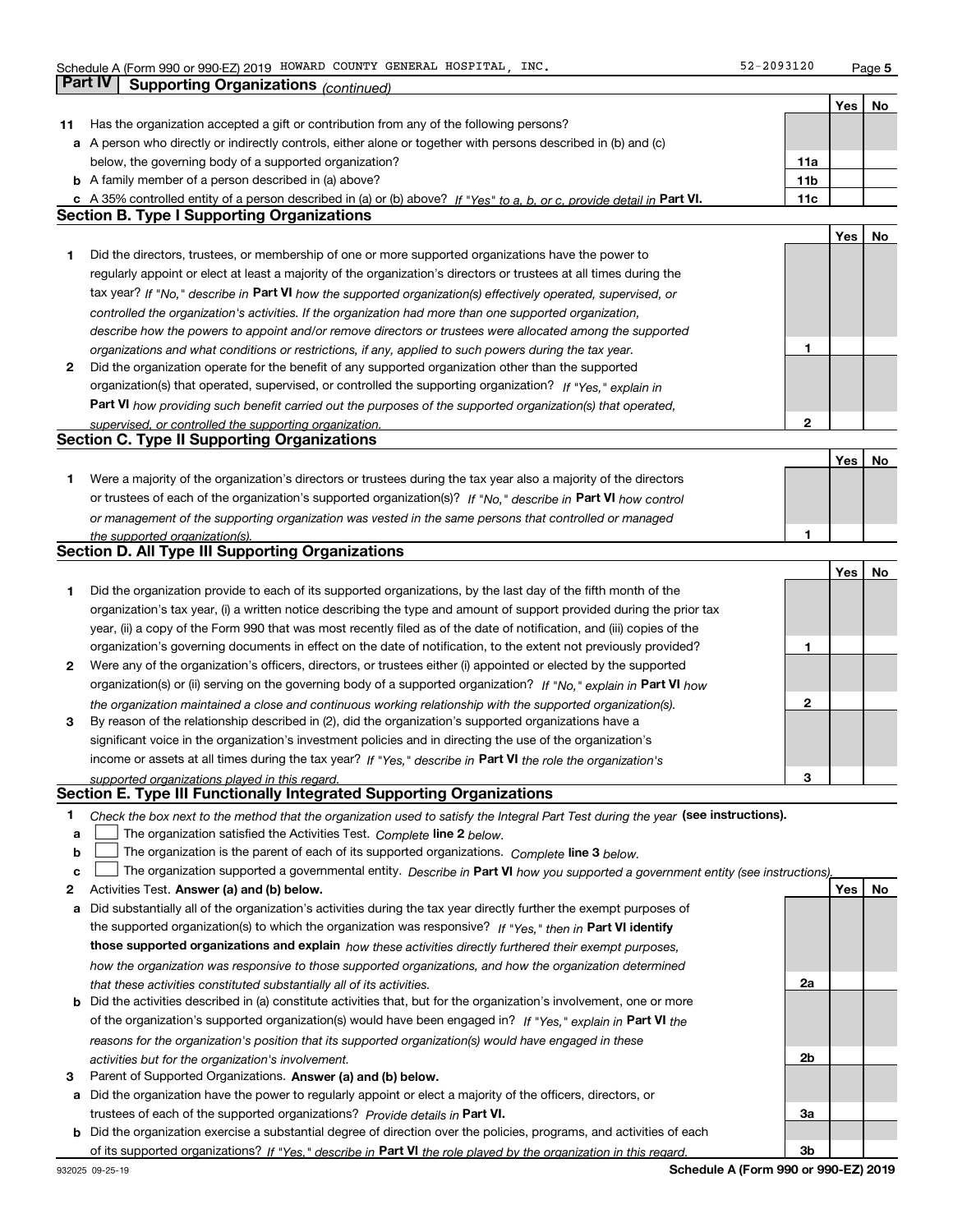|  | Part V   Type III Non-Functionally Integrated 509(a)(3) Supporting Organizations |
|--|----------------------------------------------------------------------------------|
|  |                                                                                  |

**1**1 Check here if the organization satisfied the Integral Part Test as a qualifying trust on Nov. 20, 1970 (explain in Part VI). See instructions. All other Type III non-functionally integrated supporting organizations must complete Sections A through E.

|              | Section A - Adjusted Net Income                                              | (A) Prior Year | (B) Current Year<br>(optional) |                                |
|--------------|------------------------------------------------------------------------------|----------------|--------------------------------|--------------------------------|
| 1            | Net short-term capital gain                                                  | 1              |                                |                                |
| $\mathbf{2}$ | Recoveries of prior-year distributions                                       | $\overline{2}$ |                                |                                |
| 3            | Other gross income (see instructions)                                        | 3              |                                |                                |
| 4            | Add lines 1 through 3.                                                       | 4              |                                |                                |
| 5            | Depreciation and depletion                                                   | 5              |                                |                                |
| 6            | Portion of operating expenses paid or incurred for production or             |                |                                |                                |
|              | collection of gross income or for management, conservation, or               |                |                                |                                |
|              | maintenance of property held for production of income (see instructions)     | 6              |                                |                                |
| 7            | Other expenses (see instructions)                                            | $\overline{7}$ |                                |                                |
| 8            | Adjusted Net Income (subtract lines 5, 6, and 7 from line 4)                 | 8              |                                |                                |
|              | <b>Section B - Minimum Asset Amount</b>                                      |                | (A) Prior Year                 | (B) Current Year<br>(optional) |
| 1.           | Aggregate fair market value of all non-exempt-use assets (see                |                |                                |                                |
|              | instructions for short tax year or assets held for part of year):            |                |                                |                                |
|              | a Average monthly value of securities                                        | 1a             |                                |                                |
|              | <b>b</b> Average monthly cash balances                                       | 1 <sub>b</sub> |                                |                                |
|              | c Fair market value of other non-exempt-use assets                           | 1c             |                                |                                |
|              | <b>d</b> Total (add lines 1a, 1b, and 1c)                                    | 1d             |                                |                                |
|              | e Discount claimed for blockage or other                                     |                |                                |                                |
|              | factors (explain in detail in Part VI):                                      |                |                                |                                |
| $\mathbf{2}$ | Acquisition indebtedness applicable to non-exempt-use assets                 | $\mathbf{2}$   |                                |                                |
| 3            | Subtract line 2 from line 1d.                                                | 3              |                                |                                |
| 4            | Cash deemed held for exempt use. Enter 1-1/2% of line 3 (for greater amount, |                |                                |                                |
|              | see instructions).                                                           | 4              |                                |                                |
| 5.           | Net value of non-exempt-use assets (subtract line 4 from line 3)             | 5              |                                |                                |
| 6            | Multiply line 5 by .035.                                                     | 6              |                                |                                |
| 7            | Recoveries of prior-year distributions                                       | $\overline{7}$ |                                |                                |
| 8            | Minimum Asset Amount (add line 7 to line 6)                                  | 8              |                                |                                |
|              | <b>Section C - Distributable Amount</b>                                      |                |                                | <b>Current Year</b>            |
| 1            | Adjusted net income for prior year (from Section A, line 8, Column A)        | 1              |                                |                                |
| 2            | Enter 85% of line 1.                                                         | $\overline{2}$ |                                |                                |
| 3            | Minimum asset amount for prior year (from Section B, line 8, Column A)       | 3              |                                |                                |
| 4            | Enter greater of line 2 or line 3.                                           | 4              |                                |                                |
| 5            | Income tax imposed in prior year                                             | 5              |                                |                                |
| 6            | Distributable Amount. Subtract line 5 from line 4, unless subject to         |                |                                |                                |
|              | emergency temporary reduction (see instructions).                            | 6              |                                |                                |
|              |                                                                              |                |                                |                                |

**7**Check here if the current year is the organization's first as a non-functionally integrated Type III supporting organization (see instructions).

**Schedule A (Form 990 or 990-EZ) 2019**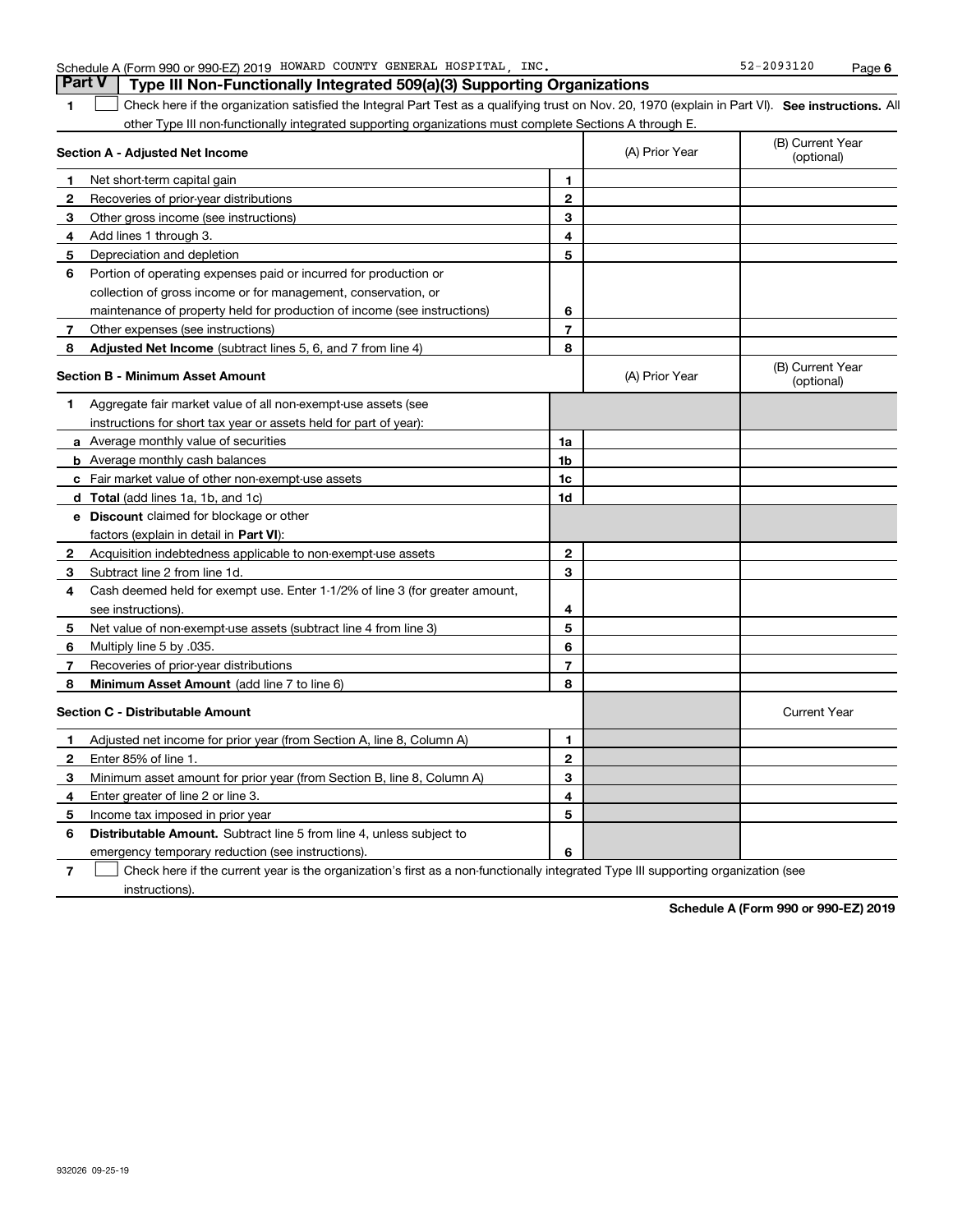| <b>Part V</b> | Type III Non-Functionally Integrated 509(a)(3) Supporting Organizations                    |                             | (continued)                           |                                                |  |  |  |  |
|---------------|--------------------------------------------------------------------------------------------|-----------------------------|---------------------------------------|------------------------------------------------|--|--|--|--|
|               | <b>Section D - Distributions</b>                                                           |                             |                                       | <b>Current Year</b>                            |  |  |  |  |
| 1             | Amounts paid to supported organizations to accomplish exempt purposes                      |                             |                                       |                                                |  |  |  |  |
| 2             | Amounts paid to perform activity that directly furthers exempt purposes of supported       |                             |                                       |                                                |  |  |  |  |
|               | organizations, in excess of income from activity                                           |                             |                                       |                                                |  |  |  |  |
| 3             | Administrative expenses paid to accomplish exempt purposes of supported organizations      |                             |                                       |                                                |  |  |  |  |
| 4             | Amounts paid to acquire exempt-use assets                                                  |                             |                                       |                                                |  |  |  |  |
| 5             | Qualified set-aside amounts (prior IRS approval required)                                  |                             |                                       |                                                |  |  |  |  |
| 6             | Other distributions (describe in Part VI). See instructions.                               |                             |                                       |                                                |  |  |  |  |
| 7             | Total annual distributions. Add lines 1 through 6.                                         |                             |                                       |                                                |  |  |  |  |
| 8             | Distributions to attentive supported organizations to which the organization is responsive |                             |                                       |                                                |  |  |  |  |
|               | (provide details in Part VI). See instructions.                                            |                             |                                       |                                                |  |  |  |  |
| 9             | Distributable amount for 2019 from Section C, line 6                                       |                             |                                       |                                                |  |  |  |  |
| 10            | Line 8 amount divided by line 9 amount                                                     |                             |                                       |                                                |  |  |  |  |
|               |                                                                                            | (i)                         | (iii)                                 | (iii)                                          |  |  |  |  |
|               | <b>Section E - Distribution Allocations</b> (see instructions)                             | <b>Excess Distributions</b> | <b>Underdistributions</b><br>Pre-2019 | <b>Distributable</b><br><b>Amount for 2019</b> |  |  |  |  |
| 1             | Distributable amount for 2019 from Section C, line 6                                       |                             |                                       |                                                |  |  |  |  |
| 2             | Underdistributions, if any, for years prior to 2019 (reason-                               |                             |                                       |                                                |  |  |  |  |
|               | able cause required-explain in Part VI). See instructions.                                 |                             |                                       |                                                |  |  |  |  |
| 3             | Excess distributions carryover, if any, to 2019                                            |                             |                                       |                                                |  |  |  |  |
|               | <b>a</b> From 2014                                                                         |                             |                                       |                                                |  |  |  |  |
|               | <b>b</b> From 2015                                                                         |                             |                                       |                                                |  |  |  |  |
|               | $c$ From 2016                                                                              |                             |                                       |                                                |  |  |  |  |
|               | <b>d</b> From 2017                                                                         |                             |                                       |                                                |  |  |  |  |
|               | e From 2018                                                                                |                             |                                       |                                                |  |  |  |  |
| f             | <b>Total</b> of lines 3a through e                                                         |                             |                                       |                                                |  |  |  |  |
|               | <b>g</b> Applied to underdistributions of prior years                                      |                             |                                       |                                                |  |  |  |  |
|               | <b>h</b> Applied to 2019 distributable amount                                              |                             |                                       |                                                |  |  |  |  |
|               | Carryover from 2014 not applied (see instructions)                                         |                             |                                       |                                                |  |  |  |  |
|               | Remainder. Subtract lines 3g, 3h, and 3i from 3f.                                          |                             |                                       |                                                |  |  |  |  |
| 4             | Distributions for 2019 from Section D,                                                     |                             |                                       |                                                |  |  |  |  |
|               | line $7:$                                                                                  |                             |                                       |                                                |  |  |  |  |
|               | a Applied to underdistributions of prior years                                             |                             |                                       |                                                |  |  |  |  |
|               | <b>b</b> Applied to 2019 distributable amount                                              |                             |                                       |                                                |  |  |  |  |
| c             | Remainder. Subtract lines 4a and 4b from 4.                                                |                             |                                       |                                                |  |  |  |  |
| 5             | Remaining underdistributions for years prior to 2019, if                                   |                             |                                       |                                                |  |  |  |  |
|               | any. Subtract lines 3g and 4a from line 2. For result greater                              |                             |                                       |                                                |  |  |  |  |
|               | than zero, explain in Part VI. See instructions.                                           |                             |                                       |                                                |  |  |  |  |
| 6             | Remaining underdistributions for 2019. Subtract lines 3h                                   |                             |                                       |                                                |  |  |  |  |
|               | and 4b from line 1. For result greater than zero, explain in                               |                             |                                       |                                                |  |  |  |  |
|               | Part VI. See instructions.                                                                 |                             |                                       |                                                |  |  |  |  |
| 7             | Excess distributions carryover to 2020. Add lines 3j                                       |                             |                                       |                                                |  |  |  |  |
|               | and 4c.                                                                                    |                             |                                       |                                                |  |  |  |  |
| 8             | Breakdown of line 7:                                                                       |                             |                                       |                                                |  |  |  |  |
|               | a Excess from 2015                                                                         |                             |                                       |                                                |  |  |  |  |
|               | <b>b</b> Excess from 2016                                                                  |                             |                                       |                                                |  |  |  |  |
|               | c Excess from 2017                                                                         |                             |                                       |                                                |  |  |  |  |
|               | d Excess from 2018                                                                         |                             |                                       |                                                |  |  |  |  |
|               | e Excess from 2019                                                                         |                             |                                       |                                                |  |  |  |  |

**Schedule A (Form 990 or 990-EZ) 2019**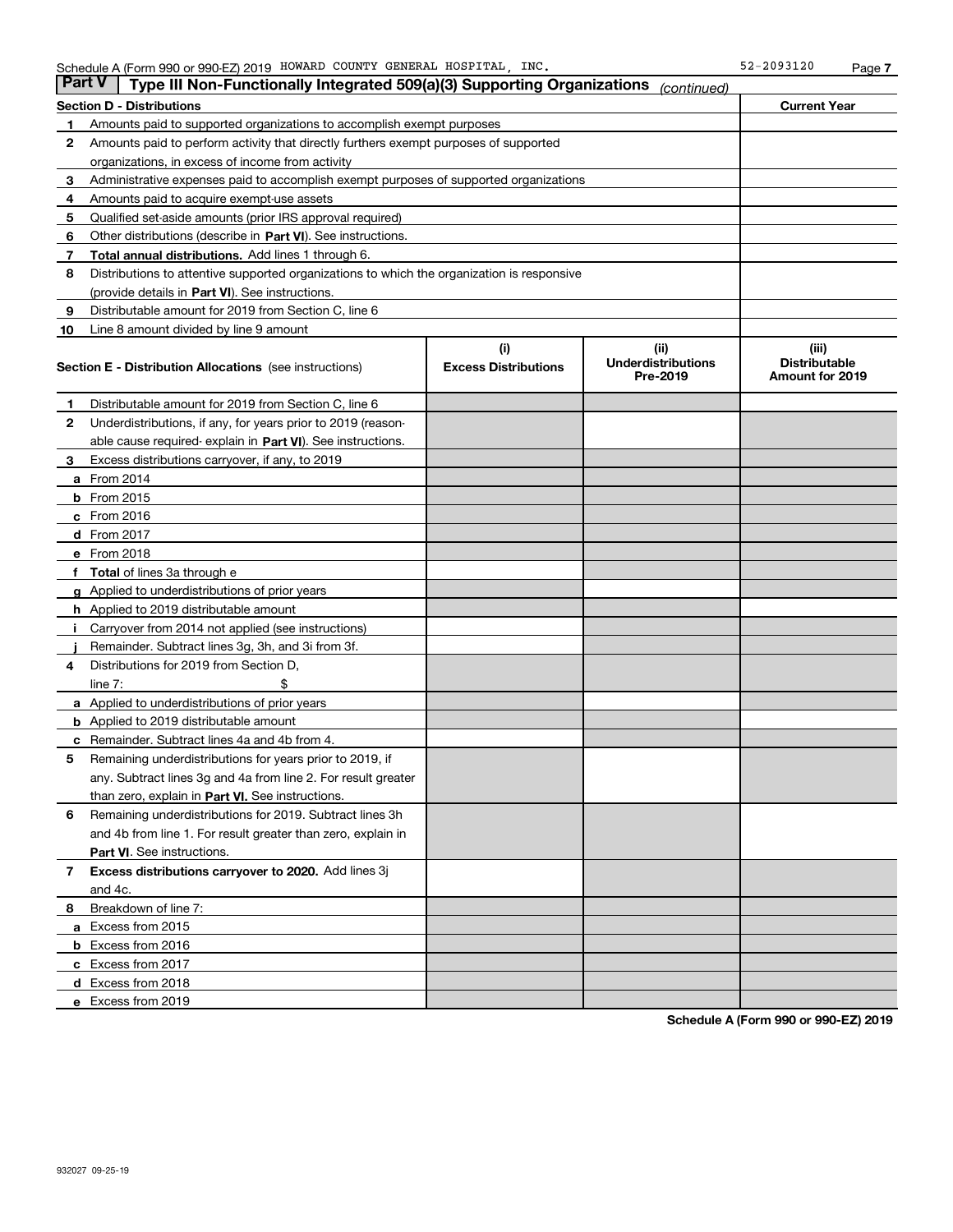**8**

| Part VI | Supplemental Information. Provide the explanations required by Part II, line 10; Part II, line 17a or 17b; Part III, line 12;<br>Part IV, Section A, lines 1, 2, 3b, 3c, 4b, 4c, 5a, 6, 9a, 9b, 9c, 11a, 11b, and 11c; Part IV, Section B, lines 1 and 2; Part IV, Section C,<br>line 1; Part IV, Section D, lines 2 and 3; Part IV, Section E, lines 1c, 2a, 2b, 3a, and 3b; Part V, line 1; Part V, Section B, line 1e; Part V, |  |  |  |  |
|---------|-----------------------------------------------------------------------------------------------------------------------------------------------------------------------------------------------------------------------------------------------------------------------------------------------------------------------------------------------------------------------------------------------------------------------------------|--|--|--|--|
|         | Section D, lines 5, 6, and 8; and Part V, Section E, lines 2, 5, and 6. Also complete this part for any additional information.<br>(See instructions.)                                                                                                                                                                                                                                                                            |  |  |  |  |
|         |                                                                                                                                                                                                                                                                                                                                                                                                                                   |  |  |  |  |
|         |                                                                                                                                                                                                                                                                                                                                                                                                                                   |  |  |  |  |
|         |                                                                                                                                                                                                                                                                                                                                                                                                                                   |  |  |  |  |
|         |                                                                                                                                                                                                                                                                                                                                                                                                                                   |  |  |  |  |
|         |                                                                                                                                                                                                                                                                                                                                                                                                                                   |  |  |  |  |
|         |                                                                                                                                                                                                                                                                                                                                                                                                                                   |  |  |  |  |
|         |                                                                                                                                                                                                                                                                                                                                                                                                                                   |  |  |  |  |
|         |                                                                                                                                                                                                                                                                                                                                                                                                                                   |  |  |  |  |
|         |                                                                                                                                                                                                                                                                                                                                                                                                                                   |  |  |  |  |
|         |                                                                                                                                                                                                                                                                                                                                                                                                                                   |  |  |  |  |
|         |                                                                                                                                                                                                                                                                                                                                                                                                                                   |  |  |  |  |
|         |                                                                                                                                                                                                                                                                                                                                                                                                                                   |  |  |  |  |
|         |                                                                                                                                                                                                                                                                                                                                                                                                                                   |  |  |  |  |
|         |                                                                                                                                                                                                                                                                                                                                                                                                                                   |  |  |  |  |
|         |                                                                                                                                                                                                                                                                                                                                                                                                                                   |  |  |  |  |
|         |                                                                                                                                                                                                                                                                                                                                                                                                                                   |  |  |  |  |
|         |                                                                                                                                                                                                                                                                                                                                                                                                                                   |  |  |  |  |
|         |                                                                                                                                                                                                                                                                                                                                                                                                                                   |  |  |  |  |
|         |                                                                                                                                                                                                                                                                                                                                                                                                                                   |  |  |  |  |
|         |                                                                                                                                                                                                                                                                                                                                                                                                                                   |  |  |  |  |
|         |                                                                                                                                                                                                                                                                                                                                                                                                                                   |  |  |  |  |
|         |                                                                                                                                                                                                                                                                                                                                                                                                                                   |  |  |  |  |
|         |                                                                                                                                                                                                                                                                                                                                                                                                                                   |  |  |  |  |
|         |                                                                                                                                                                                                                                                                                                                                                                                                                                   |  |  |  |  |
|         |                                                                                                                                                                                                                                                                                                                                                                                                                                   |  |  |  |  |
|         |                                                                                                                                                                                                                                                                                                                                                                                                                                   |  |  |  |  |
|         |                                                                                                                                                                                                                                                                                                                                                                                                                                   |  |  |  |  |
|         |                                                                                                                                                                                                                                                                                                                                                                                                                                   |  |  |  |  |
|         |                                                                                                                                                                                                                                                                                                                                                                                                                                   |  |  |  |  |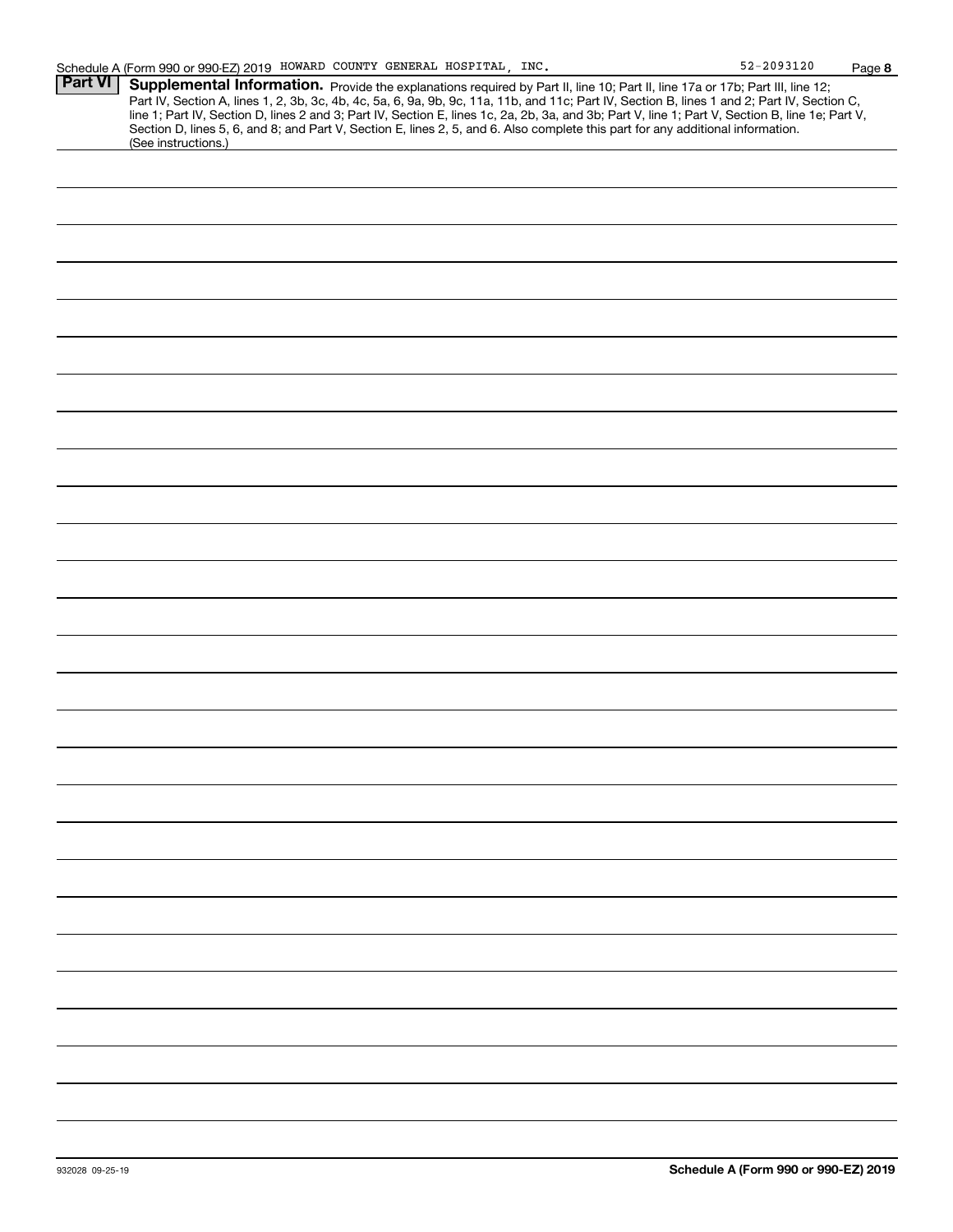Department of the Treasury Internal Revenue Service **(Form 990, 990-EZ, or 990-PF)**

\*\* PUBLIC DISCLOSURE COPY \*\*

# **Schedule B Schedule of Contributors**

**| Attach to Form 990, Form 990-EZ, or Form 990-PF. | Go to www.irs.gov/Form990 for the latest information.** OMB No. 1545-0047

**2019**

**Employer identification number**

| Name of the organization |
|--------------------------|

| INC.<br>HOWARD COUNTY GENERAL HOSPITAL | $52 - 2093120$ |
|----------------------------------------|----------------|
| Organization type (check one):         |                |

| Filers of:         | Section:                                                                    |
|--------------------|-----------------------------------------------------------------------------|
| Form 990 or 990-EZ | X  <br>$501(c)$ $3$ ) (enter number) organization                           |
|                    | $4947(a)(1)$ nonexempt charitable trust not treated as a private foundation |
|                    | 527 political organization                                                  |
| Form 990-PF        | 501(c)(3) exempt private foundation                                         |
|                    | 4947(a)(1) nonexempt charitable trust treated as a private foundation       |
|                    | 501(c)(3) taxable private foundation                                        |

Check if your organization is covered by the **General Rule** or a **Special Rule. Note:**  Only a section 501(c)(7), (8), or (10) organization can check boxes for both the General Rule and a Special Rule. See instructions.

#### **General Rule**

 $\overline{X}$  For an organization filing Form 990, 990-EZ, or 990-PF that received, during the year, contributions totaling \$5,000 or more (in money or property) from any one contributor. Complete Parts I and II. See instructions for determining a contributor's total contributions.

#### **Special Rules**

any one contributor, during the year, total contributions of the greater of  $\,$  (1) \$5,000; or **(2)** 2% of the amount on (i) Form 990, Part VIII, line 1h; For an organization described in section 501(c)(3) filing Form 990 or 990-EZ that met the 33 1/3% support test of the regulations under sections 509(a)(1) and 170(b)(1)(A)(vi), that checked Schedule A (Form 990 or 990-EZ), Part II, line 13, 16a, or 16b, and that received from or (ii) Form 990-EZ, line 1. Complete Parts I and II.  $\mathcal{L}^{\text{max}}$ 

year, total contributions of more than \$1,000 *exclusively* for religious, charitable, scientific, literary, or educational purposes, or for the For an organization described in section 501(c)(7), (8), or (10) filing Form 990 or 990-EZ that received from any one contributor, during the prevention of cruelty to children or animals. Complete Parts I, II, and III.  $\mathcal{L}^{\text{max}}$ 

purpose. Don't complete any of the parts unless the **General Rule** applies to this organization because it received *nonexclusively* year, contributions <sub>exclusively</sub> for religious, charitable, etc., purposes, but no such contributions totaled more than \$1,000. If this box is checked, enter here the total contributions that were received during the year for an  $\;$ exclusively religious, charitable, etc., For an organization described in section 501(c)(7), (8), or (10) filing Form 990 or 990-EZ that received from any one contributor, during the religious, charitable, etc., contributions totaling \$5,000 or more during the year  $\Box$ — $\Box$  =  $\Box$  $\mathcal{L}^{\text{max}}$ 

**Caution:**  An organization that isn't covered by the General Rule and/or the Special Rules doesn't file Schedule B (Form 990, 990-EZ, or 990-PF),  **must** but it answer "No" on Part IV, line 2, of its Form 990; or check the box on line H of its Form 990-EZ or on its Form 990-PF, Part I, line 2, to certify that it doesn't meet the filing requirements of Schedule B (Form 990, 990-EZ, or 990-PF).

**For Paperwork Reduction Act Notice, see the instructions for Form 990, 990-EZ, or 990-PF. Schedule B (Form 990, 990-EZ, or 990-PF) (2019)** LHA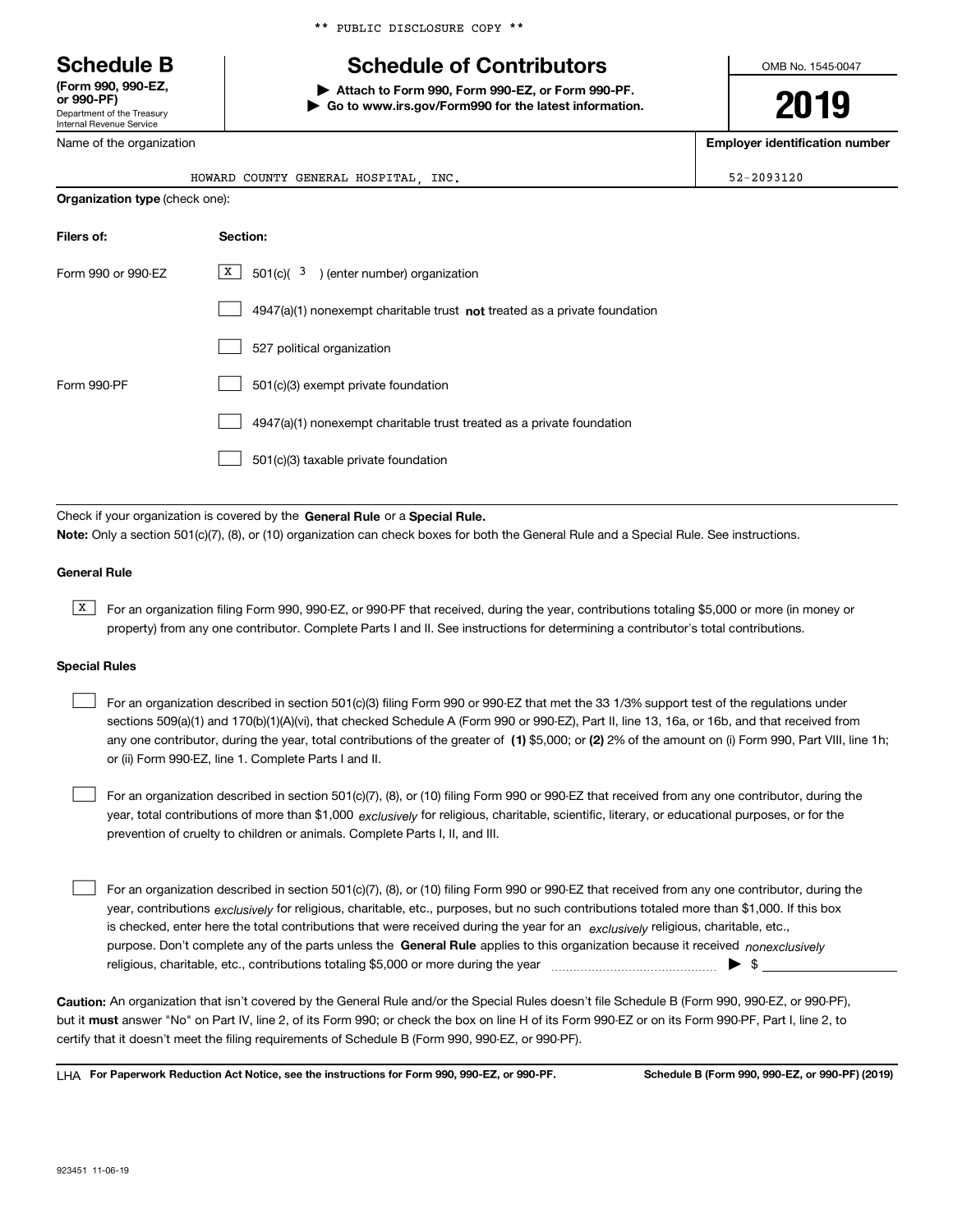## Schedule B (Form 990, 990-EZ, or 990-PF) (2019) Page 2

|                | Schedule B (Form 990, 990-EZ, or 990-PF) (2019)                                                       |                                   | Page 2                                                                                           |
|----------------|-------------------------------------------------------------------------------------------------------|-----------------------------------|--------------------------------------------------------------------------------------------------|
|                | Name of organization                                                                                  |                                   | <b>Employer identification number</b>                                                            |
|                | HOWARD COUNTY GENERAL HOSPITAL, INC.                                                                  |                                   | 52-2093120                                                                                       |
| Part I         | <b>Contributors</b> (see instructions). Use duplicate copies of Part I if additional space is needed. |                                   |                                                                                                  |
| (a)<br>No.     | (b)<br>Name, address, and ZIP + 4                                                                     | (c)<br><b>Total contributions</b> | (d)<br>Type of contribution                                                                      |
| 1              |                                                                                                       | 2,066,496.<br>\$                  | X<br>Person<br>Payroll<br>Noncash<br>(Complete Part II for<br>noncash contributions.)            |
| (a)<br>No.     | (b)<br>Name, address, and ZIP + 4                                                                     | (c)<br><b>Total contributions</b> | (d)<br>Type of contribution                                                                      |
| $\overline{c}$ |                                                                                                       | 160,649.<br>\$                    | X<br>Person<br>Payroll<br>Noncash<br>(Complete Part II for<br>noncash contributions.)            |
| (a)<br>No.     | (b)<br>Name, address, and ZIP + 4                                                                     | (c)<br><b>Total contributions</b> | (d)<br>Type of contribution                                                                      |
| 3              |                                                                                                       | \$                                | x<br>Person<br>Payroll<br>Noncash<br>25,078.<br>(Complete Part II for<br>noncash contributions.) |
| (a)<br>No.     | (b)<br>Name, address, and ZIP + 4                                                                     | (c)<br><b>Total contributions</b> | (d)<br>Type of contribution                                                                      |
| 4              |                                                                                                       | 14,044,502.<br>\$                 | х<br>Person<br>Payroll<br>Noncash<br>(Complete Part II for<br>noncash contributions.)            |
| (a)<br>No.     | (b)<br>Name, address, and ZIP + 4                                                                     | (c)<br><b>Total contributions</b> | (d)<br>Type of contribution                                                                      |
|                |                                                                                                       | \$                                | Person<br>Payroll<br>Noncash<br>(Complete Part II for<br>noncash contributions.)                 |
| (a)<br>No.     | (b)<br>Name, address, and ZIP + 4                                                                     | (c)<br><b>Total contributions</b> | (d)<br>Type of contribution                                                                      |
|                |                                                                                                       | \$                                | Person<br>Payroll<br>Noncash<br>(Complete Part II for<br>noncash contributions.)                 |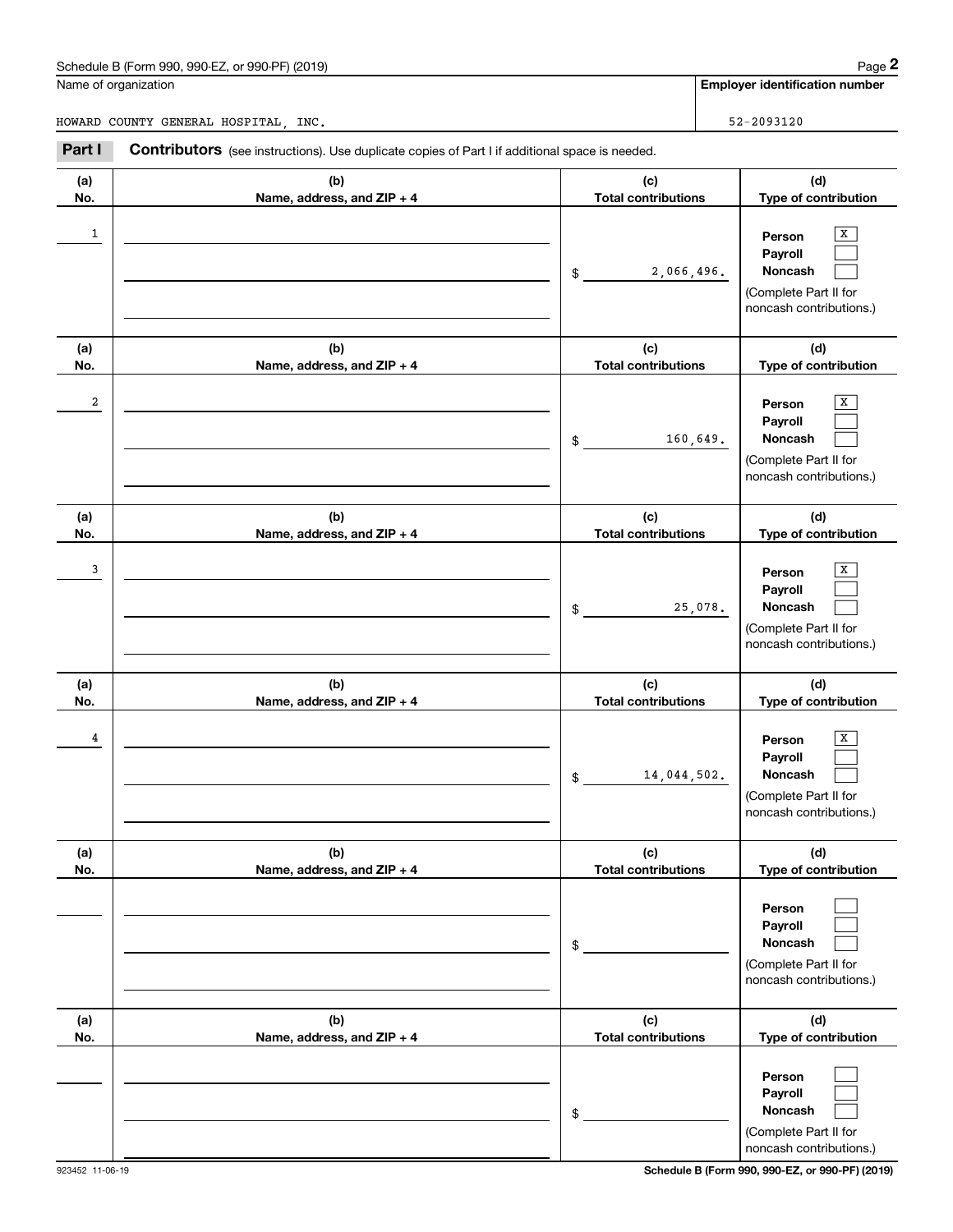## Schedule B (Form 990, 990-EZ, or 990-PF) (2019) Page 3

|                              | Schedule B (Form 990, 990-EZ, or 990-PF) (2019)                                                     |                                                 | Page 3                                |
|------------------------------|-----------------------------------------------------------------------------------------------------|-------------------------------------------------|---------------------------------------|
|                              | Name of organization                                                                                |                                                 | <b>Employer identification number</b> |
|                              | HOWARD COUNTY GENERAL HOSPITAL, INC.                                                                |                                                 | $52 - 2093120$                        |
| Part II                      | Noncash Property (see instructions). Use duplicate copies of Part II if additional space is needed. |                                                 |                                       |
| (a)<br>No.<br>from<br>Part I | (b)<br>Description of noncash property given                                                        | (c)<br>FMV (or estimate)<br>(See instructions.) | (d)<br>Date received                  |
|                              |                                                                                                     | \$                                              |                                       |
| (a)<br>No.<br>from<br>Part I | (b)<br>Description of noncash property given                                                        | (c)<br>FMV (or estimate)<br>(See instructions.) | (d)<br>Date received                  |
|                              |                                                                                                     | \$                                              |                                       |
| (a)<br>No.<br>from<br>Part I | (b)<br>Description of noncash property given                                                        | (c)<br>FMV (or estimate)<br>(See instructions.) | (d)<br>Date received                  |
|                              |                                                                                                     | \$                                              |                                       |
| (a)<br>No.<br>from<br>Part I | (b)<br>Description of noncash property given                                                        | (c)<br>FMV (or estimate)<br>(See instructions.) | (d)<br>Date received                  |
|                              |                                                                                                     | \$                                              |                                       |
| (a)<br>No.<br>from<br>Part I | (b)<br>Description of noncash property given                                                        | (c)<br>FMV (or estimate)<br>(See instructions.) | (d)<br>Date received                  |
|                              |                                                                                                     | \$                                              |                                       |
| (a)<br>No.<br>from<br>Part I | (b)<br>Description of noncash property given                                                        | (c)<br>FMV (or estimate)<br>(See instructions.) | (d)<br>Date received                  |
|                              |                                                                                                     | \$                                              |                                       |

923453 11-06-19 **Schedule B (Form 990, 990-EZ, or 990-PF) (2019)**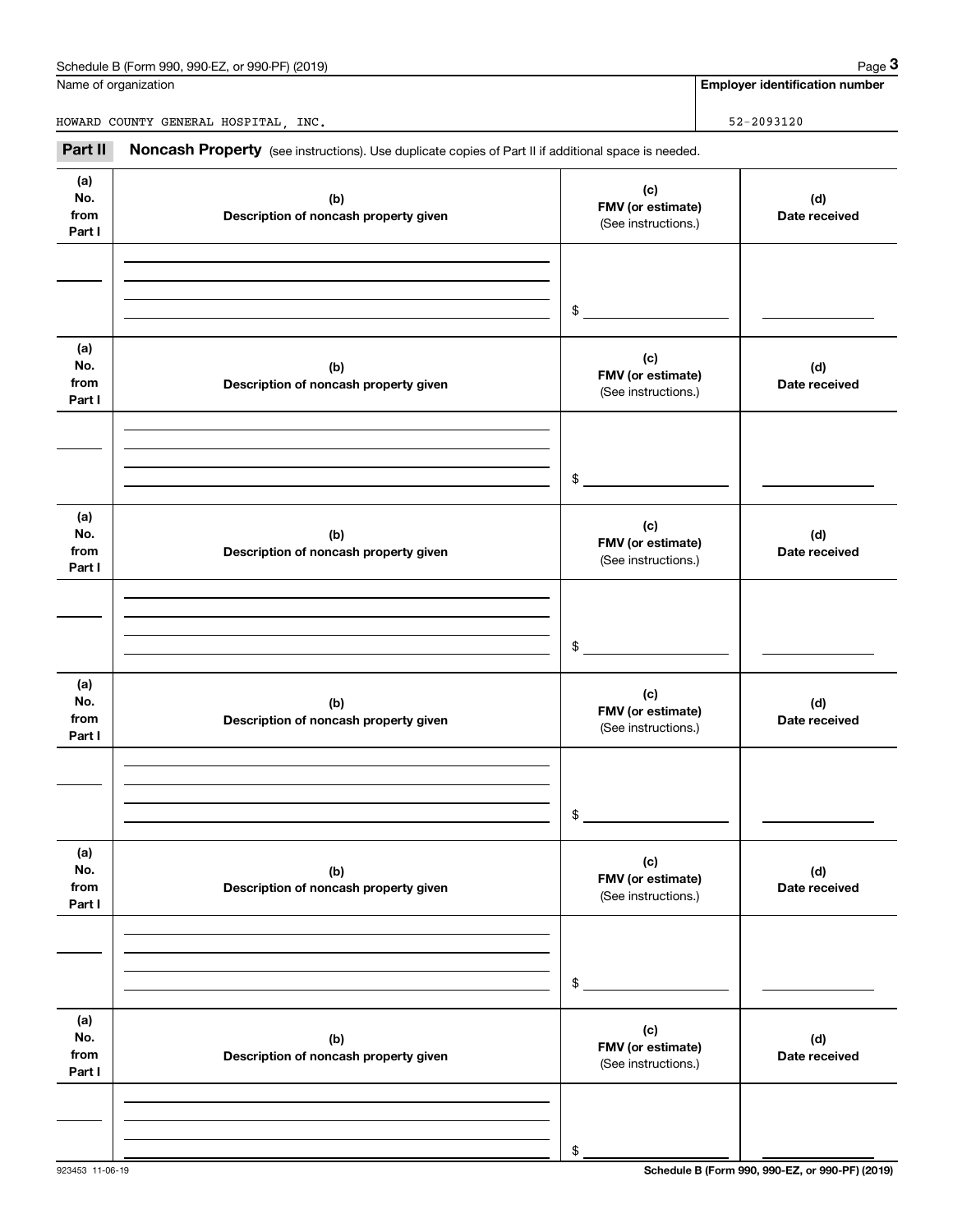|                           | Schedule B (Form 990, 990-EZ, or 990-PF) (2019)                                                                                                              |                      | Page 4                                                                                                                                                         |  |  |  |  |
|---------------------------|--------------------------------------------------------------------------------------------------------------------------------------------------------------|----------------------|----------------------------------------------------------------------------------------------------------------------------------------------------------------|--|--|--|--|
|                           | Name of organization                                                                                                                                         |                      | <b>Employer identification number</b>                                                                                                                          |  |  |  |  |
|                           | HOWARD COUNTY GENERAL HOSPITAL, INC.                                                                                                                         |                      | 52-2093120                                                                                                                                                     |  |  |  |  |
| Part III                  | from any one contributor. Complete columns (a) through (e) and the following line entry. For organizations                                                   |                      | Exclusively religious, charitable, etc., contributions to organizations described in section 501(c)(7), (8), or (10) that total more than \$1,000 for the year |  |  |  |  |
|                           | completing Part III, enter the total of exclusively religious, charitable, etc., contributions of \$1,000 or less for the year. (Enter this info. once.) \\$ |                      |                                                                                                                                                                |  |  |  |  |
| (a) No.                   | Use duplicate copies of Part III if additional space is needed.                                                                                              |                      |                                                                                                                                                                |  |  |  |  |
| from<br>Part I            | (b) Purpose of gift                                                                                                                                          | (c) Use of gift      | (d) Description of how gift is held                                                                                                                            |  |  |  |  |
|                           |                                                                                                                                                              |                      |                                                                                                                                                                |  |  |  |  |
|                           |                                                                                                                                                              |                      |                                                                                                                                                                |  |  |  |  |
|                           |                                                                                                                                                              |                      |                                                                                                                                                                |  |  |  |  |
|                           |                                                                                                                                                              | (e) Transfer of gift |                                                                                                                                                                |  |  |  |  |
|                           |                                                                                                                                                              |                      |                                                                                                                                                                |  |  |  |  |
|                           | Transferee's name, address, and ZIP + 4                                                                                                                      |                      | Relationship of transferor to transferee                                                                                                                       |  |  |  |  |
|                           |                                                                                                                                                              |                      |                                                                                                                                                                |  |  |  |  |
|                           |                                                                                                                                                              |                      |                                                                                                                                                                |  |  |  |  |
|                           |                                                                                                                                                              |                      |                                                                                                                                                                |  |  |  |  |
| (a) No.<br>from           | (b) Purpose of gift                                                                                                                                          | (c) Use of gift      | (d) Description of how gift is held                                                                                                                            |  |  |  |  |
| Part I                    |                                                                                                                                                              |                      |                                                                                                                                                                |  |  |  |  |
|                           |                                                                                                                                                              |                      |                                                                                                                                                                |  |  |  |  |
|                           |                                                                                                                                                              |                      |                                                                                                                                                                |  |  |  |  |
|                           |                                                                                                                                                              |                      |                                                                                                                                                                |  |  |  |  |
|                           | (e) Transfer of gift                                                                                                                                         |                      |                                                                                                                                                                |  |  |  |  |
|                           | Transferee's name, address, and ZIP + 4                                                                                                                      |                      | Relationship of transferor to transferee                                                                                                                       |  |  |  |  |
|                           |                                                                                                                                                              |                      |                                                                                                                                                                |  |  |  |  |
|                           |                                                                                                                                                              |                      |                                                                                                                                                                |  |  |  |  |
|                           |                                                                                                                                                              |                      |                                                                                                                                                                |  |  |  |  |
| (a) No.<br>from           |                                                                                                                                                              |                      |                                                                                                                                                                |  |  |  |  |
| Part I                    | (b) Purpose of gift                                                                                                                                          | (c) Use of gift      | (d) Description of how gift is held                                                                                                                            |  |  |  |  |
|                           |                                                                                                                                                              |                      |                                                                                                                                                                |  |  |  |  |
|                           |                                                                                                                                                              |                      |                                                                                                                                                                |  |  |  |  |
|                           |                                                                                                                                                              |                      |                                                                                                                                                                |  |  |  |  |
|                           |                                                                                                                                                              | (e) Transfer of gift |                                                                                                                                                                |  |  |  |  |
|                           |                                                                                                                                                              |                      |                                                                                                                                                                |  |  |  |  |
|                           | Transferee's name, address, and $ZIP + 4$                                                                                                                    |                      | Relationship of transferor to transferee                                                                                                                       |  |  |  |  |
|                           |                                                                                                                                                              |                      |                                                                                                                                                                |  |  |  |  |
|                           |                                                                                                                                                              |                      |                                                                                                                                                                |  |  |  |  |
|                           |                                                                                                                                                              |                      |                                                                                                                                                                |  |  |  |  |
| (a) No.<br>from<br>Part I | (b) Purpose of gift                                                                                                                                          | (c) Use of gift      | (d) Description of how gift is held                                                                                                                            |  |  |  |  |
|                           |                                                                                                                                                              |                      |                                                                                                                                                                |  |  |  |  |
|                           |                                                                                                                                                              |                      |                                                                                                                                                                |  |  |  |  |
|                           |                                                                                                                                                              |                      |                                                                                                                                                                |  |  |  |  |
|                           |                                                                                                                                                              | (e) Transfer of gift |                                                                                                                                                                |  |  |  |  |
|                           |                                                                                                                                                              |                      |                                                                                                                                                                |  |  |  |  |
|                           | Transferee's name, address, and $ZIP + 4$                                                                                                                    |                      | Relationship of transferor to transferee                                                                                                                       |  |  |  |  |
|                           |                                                                                                                                                              |                      |                                                                                                                                                                |  |  |  |  |
|                           |                                                                                                                                                              |                      |                                                                                                                                                                |  |  |  |  |
|                           |                                                                                                                                                              |                      |                                                                                                                                                                |  |  |  |  |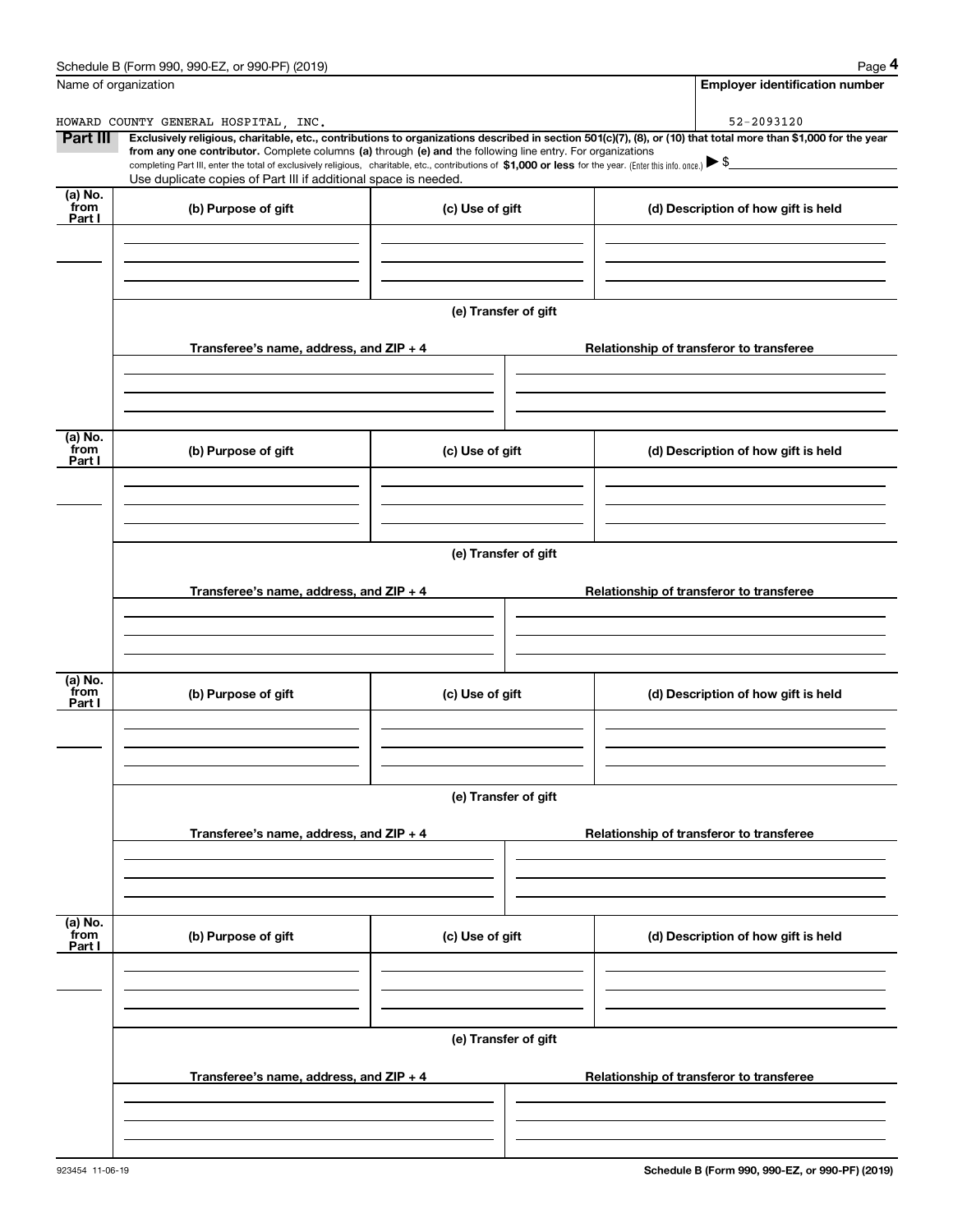| <b>SCHEDULE C</b>                                                                                     | OMB No. 1545-0047                                                                                                                       |                                                                                                                                                                                                                                                                                                |         |                                                                             |                                                                                                                                                             |  |  |  |  |
|-------------------------------------------------------------------------------------------------------|-----------------------------------------------------------------------------------------------------------------------------------------|------------------------------------------------------------------------------------------------------------------------------------------------------------------------------------------------------------------------------------------------------------------------------------------------|---------|-----------------------------------------------------------------------------|-------------------------------------------------------------------------------------------------------------------------------------------------------------|--|--|--|--|
| (Form 990 or 990-EZ)<br>For Organizations Exempt From Income Tax Under section 501(c) and section 527 |                                                                                                                                         |                                                                                                                                                                                                                                                                                                |         |                                                                             |                                                                                                                                                             |  |  |  |  |
|                                                                                                       | ► Complete if the organization is described below. ► Attach to Form 990 or Form 990-EZ.                                                 |                                                                                                                                                                                                                                                                                                |         |                                                                             |                                                                                                                                                             |  |  |  |  |
| Department of the Treasury<br>Internal Revenue Service                                                | <b>Open to Public</b><br>Inspection                                                                                                     |                                                                                                                                                                                                                                                                                                |         |                                                                             |                                                                                                                                                             |  |  |  |  |
|                                                                                                       | If the organization answered "Yes," on Form 990, Part IV, line 3, or Form 990-EZ, Part V, line 46 (Political Campaign Activities), then |                                                                                                                                                                                                                                                                                                |         |                                                                             |                                                                                                                                                             |  |  |  |  |
|                                                                                                       |                                                                                                                                         | • Section 501(c)(3) organizations: Complete Parts I-A and B. Do not complete Part I-C.                                                                                                                                                                                                         |         |                                                                             |                                                                                                                                                             |  |  |  |  |
| • Section 527 organizations: Complete Part I-A only.                                                  |                                                                                                                                         | • Section 501(c) (other than section 501(c)(3)) organizations: Complete Parts I-A and C below. Do not complete Part I-B.                                                                                                                                                                       |         |                                                                             |                                                                                                                                                             |  |  |  |  |
|                                                                                                       |                                                                                                                                         | If the organization answered "Yes," on Form 990, Part IV, line 4, or Form 990-EZ, Part VI, line 47 (Lobbying Activities), then                                                                                                                                                                 |         |                                                                             |                                                                                                                                                             |  |  |  |  |
|                                                                                                       |                                                                                                                                         | • Section 501(c)(3) organizations that have filed Form 5768 (election under section 501(h)): Complete Part II-A. Do not complete Part II-B.                                                                                                                                                    |         |                                                                             |                                                                                                                                                             |  |  |  |  |
|                                                                                                       |                                                                                                                                         | • Section 501(c)(3) organizations that have NOT filed Form 5768 (election under section 501(h)): Complete Part II-B. Do not complete Part II-A.                                                                                                                                                |         |                                                                             |                                                                                                                                                             |  |  |  |  |
| Tax) (see separate instructions), then                                                                |                                                                                                                                         | If the organization answered "Yes," on Form 990, Part IV, line 5 (Proxy Tax) (see separate instructions) or Form 990-EZ, Part V, line 35c (Proxy                                                                                                                                               |         |                                                                             |                                                                                                                                                             |  |  |  |  |
|                                                                                                       |                                                                                                                                         | • Section 501(c)(4), (5), or (6) organizations: Complete Part III.                                                                                                                                                                                                                             |         |                                                                             |                                                                                                                                                             |  |  |  |  |
| Name of organization                                                                                  |                                                                                                                                         | HOWARD COUNTY GENERAL HOSPITAL, INC.                                                                                                                                                                                                                                                           |         |                                                                             | <b>Employer identification number</b><br>52-2093120                                                                                                         |  |  |  |  |
| Part I-A                                                                                              |                                                                                                                                         | Complete if the organization is exempt under section 501(c) or is a section 527 organization.                                                                                                                                                                                                  |         |                                                                             |                                                                                                                                                             |  |  |  |  |
|                                                                                                       |                                                                                                                                         |                                                                                                                                                                                                                                                                                                |         |                                                                             |                                                                                                                                                             |  |  |  |  |
| 1.                                                                                                    |                                                                                                                                         | Provide a description of the organization's direct and indirect political campaign activities in Part IV.                                                                                                                                                                                      |         |                                                                             |                                                                                                                                                             |  |  |  |  |
| Political campaign activity expenditures<br>2                                                         |                                                                                                                                         |                                                                                                                                                                                                                                                                                                |         |                                                                             | $\blacktriangleright$ \$                                                                                                                                    |  |  |  |  |
| Volunteer hours for political campaign activities<br>з                                                |                                                                                                                                         |                                                                                                                                                                                                                                                                                                |         |                                                                             |                                                                                                                                                             |  |  |  |  |
|                                                                                                       |                                                                                                                                         |                                                                                                                                                                                                                                                                                                |         |                                                                             |                                                                                                                                                             |  |  |  |  |
| Part I-B                                                                                              |                                                                                                                                         | Complete if the organization is exempt under section 501(c)(3).                                                                                                                                                                                                                                |         |                                                                             |                                                                                                                                                             |  |  |  |  |
|                                                                                                       |                                                                                                                                         | 1 Enter the amount of any excise tax incurred by the organization under section 4955                                                                                                                                                                                                           |         |                                                                             |                                                                                                                                                             |  |  |  |  |
| 2                                                                                                     |                                                                                                                                         | Enter the amount of any excise tax incurred by organization managers under section 4955                                                                                                                                                                                                        |         |                                                                             |                                                                                                                                                             |  |  |  |  |
| з                                                                                                     |                                                                                                                                         |                                                                                                                                                                                                                                                                                                |         |                                                                             | <b>Yes</b><br>No                                                                                                                                            |  |  |  |  |
| <b>b</b> If "Yes," describe in Part IV.                                                               |                                                                                                                                         |                                                                                                                                                                                                                                                                                                |         |                                                                             | Yes<br>No                                                                                                                                                   |  |  |  |  |
| Part I-C                                                                                              |                                                                                                                                         | Complete if the organization is exempt under section 501(c), except section 501(c)(3).                                                                                                                                                                                                         |         |                                                                             |                                                                                                                                                             |  |  |  |  |
|                                                                                                       |                                                                                                                                         | 1 Enter the amount directly expended by the filing organization for section 527 exempt function activities                                                                                                                                                                                     |         | $\blacktriangleright$ \$                                                    |                                                                                                                                                             |  |  |  |  |
| 2                                                                                                     |                                                                                                                                         | Enter the amount of the filing organization's funds contributed to other organizations for section 527                                                                                                                                                                                         |         |                                                                             |                                                                                                                                                             |  |  |  |  |
| exempt function activities                                                                            |                                                                                                                                         |                                                                                                                                                                                                                                                                                                |         | $\blacktriangleright$ \$                                                    |                                                                                                                                                             |  |  |  |  |
|                                                                                                       |                                                                                                                                         | 3 Total exempt function expenditures. Add lines 1 and 2. Enter here and on Form 1120-POL,                                                                                                                                                                                                      |         |                                                                             |                                                                                                                                                             |  |  |  |  |
|                                                                                                       |                                                                                                                                         |                                                                                                                                                                                                                                                                                                |         | $\triangleright$ \$                                                         |                                                                                                                                                             |  |  |  |  |
|                                                                                                       |                                                                                                                                         |                                                                                                                                                                                                                                                                                                |         |                                                                             | Yes<br><b>No</b>                                                                                                                                            |  |  |  |  |
| 5                                                                                                     |                                                                                                                                         | Enter the names, addresses and employer identification number (EIN) of all section 527 political organizations to which the filing organization<br>made payments. For each organization listed, enter the amount paid from the filing organization's funds. Also enter the amount of political |         |                                                                             |                                                                                                                                                             |  |  |  |  |
|                                                                                                       |                                                                                                                                         | contributions received that were promptly and directly delivered to a separate political organization, such as a separate segregated fund or a                                                                                                                                                 |         |                                                                             |                                                                                                                                                             |  |  |  |  |
|                                                                                                       |                                                                                                                                         | political action committee (PAC). If additional space is needed, provide information in Part IV.                                                                                                                                                                                               |         |                                                                             |                                                                                                                                                             |  |  |  |  |
| (a) Name                                                                                              |                                                                                                                                         | (b) Address                                                                                                                                                                                                                                                                                    | (c) EIN | (d) Amount paid from<br>filing organization's<br>funds. If none, enter -0-. | (e) Amount of political<br>contributions received and<br>promptly and directly<br>delivered to a separate<br>political organization.<br>If none, enter -0-. |  |  |  |  |
|                                                                                                       |                                                                                                                                         |                                                                                                                                                                                                                                                                                                |         |                                                                             |                                                                                                                                                             |  |  |  |  |
|                                                                                                       |                                                                                                                                         |                                                                                                                                                                                                                                                                                                |         |                                                                             |                                                                                                                                                             |  |  |  |  |
|                                                                                                       |                                                                                                                                         |                                                                                                                                                                                                                                                                                                |         |                                                                             |                                                                                                                                                             |  |  |  |  |
|                                                                                                       |                                                                                                                                         |                                                                                                                                                                                                                                                                                                |         |                                                                             |                                                                                                                                                             |  |  |  |  |
|                                                                                                       |                                                                                                                                         |                                                                                                                                                                                                                                                                                                |         |                                                                             |                                                                                                                                                             |  |  |  |  |
|                                                                                                       |                                                                                                                                         |                                                                                                                                                                                                                                                                                                |         |                                                                             |                                                                                                                                                             |  |  |  |  |
|                                                                                                       |                                                                                                                                         |                                                                                                                                                                                                                                                                                                |         |                                                                             |                                                                                                                                                             |  |  |  |  |

**For Paperwork Reduction Act Notice, see the Instructions for Form 990 or 990-EZ. Schedule C (Form 990 or 990-EZ) 2019** LHA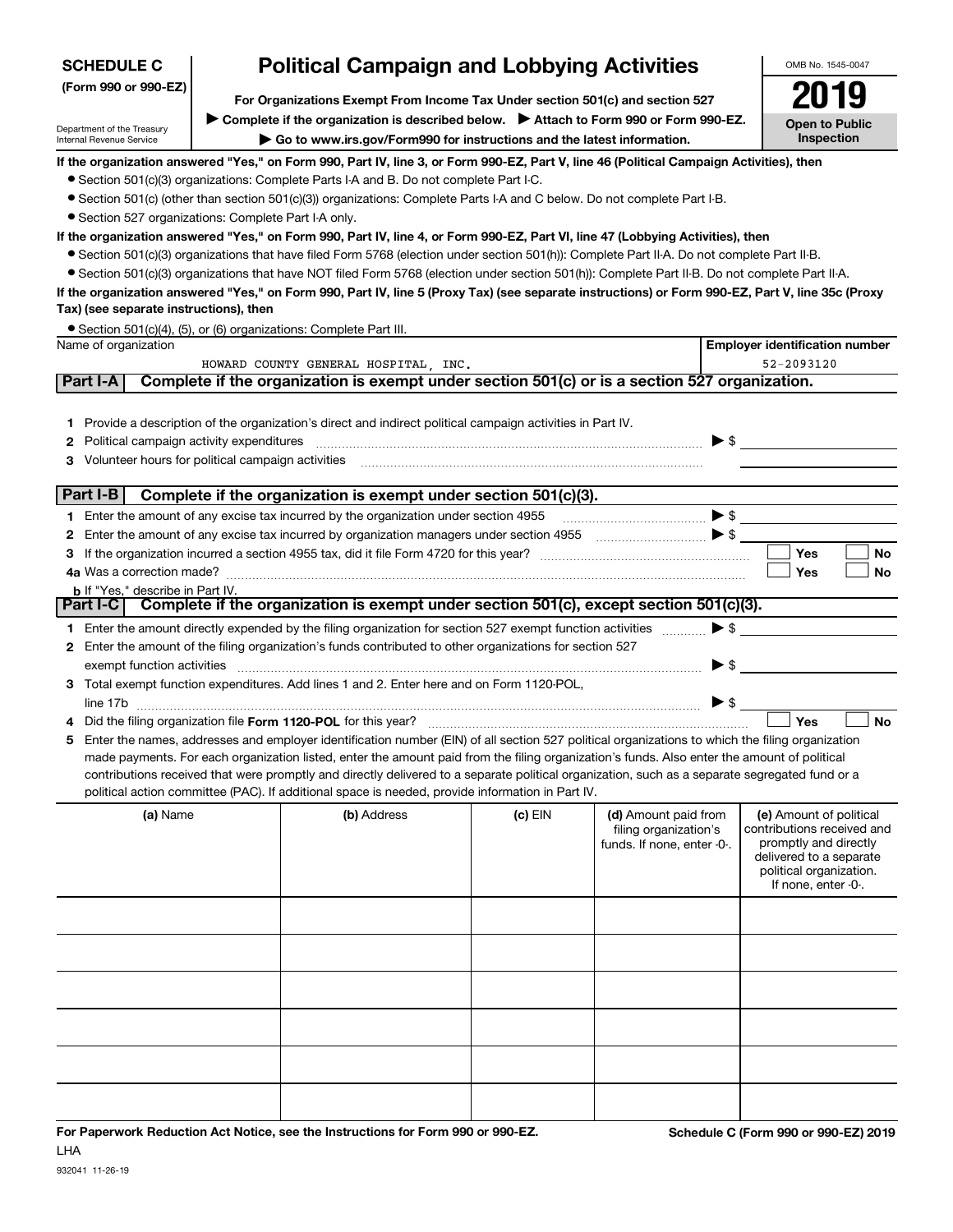| Schedule C (Form 990 or 990-EZ) 2019 HOWARD COUNTY GENERAL HOSPITAL INC. |  |  | 52-2093120 | Page |  |
|--------------------------------------------------------------------------|--|--|------------|------|--|
|                                                                          |  |  |            |      |  |

|   | Part II-A<br>section 501(h)).                                                                            | Complete if the organization is exempt under section 501(c)(3) and filed Form 5768 (election under                                                                                                                    |                                        |                                |
|---|----------------------------------------------------------------------------------------------------------|-----------------------------------------------------------------------------------------------------------------------------------------------------------------------------------------------------------------------|----------------------------------------|--------------------------------|
|   | A Check $\blacktriangleright$<br>expenses, and share of excess lobbying expenditures).<br><b>B</b> Check | if the filing organization belongs to an affiliated group (and list in Part IV each affiliated group member's name, address, EIN,<br>if the filing organization checked box A and "limited control" provisions apply. |                                        |                                |
|   |                                                                                                          | <b>Limits on Lobbying Expenditures</b><br>(The term "expenditures" means amounts paid or incurred.)                                                                                                                   | (a) Filing<br>organization's<br>totals | (b) Affiliated group<br>totals |
|   | 1a Total lobbying expenditures to influence public opinion (grassroots lobbying)                         |                                                                                                                                                                                                                       |                                        |                                |
| b |                                                                                                          |                                                                                                                                                                                                                       | 75,898.                                |                                |
|   |                                                                                                          |                                                                                                                                                                                                                       | 75,898.                                |                                |
| d | Other exempt purpose expenditures                                                                        |                                                                                                                                                                                                                       | 263, 549, 830.                         |                                |
|   |                                                                                                          |                                                                                                                                                                                                                       | 263, 625, 728.                         |                                |
|   | f Lobbying nontaxable amount. Enter the amount from the following table in both columns.                 |                                                                                                                                                                                                                       | 1,000,000.                             |                                |
|   | If the amount on line 1e, column (a) or (b) is:                                                          | The lobbying nontaxable amount is:                                                                                                                                                                                    |                                        |                                |
|   | Not over \$500,000                                                                                       | 20% of the amount on line 1e.                                                                                                                                                                                         |                                        |                                |
|   | Over \$500,000 but not over \$1,000,000                                                                  | \$100,000 plus 15% of the excess over \$500,000.                                                                                                                                                                      |                                        |                                |
|   | Over \$1,000,000 but not over \$1,500,000                                                                | \$175,000 plus 10% of the excess over \$1,000,000.                                                                                                                                                                    |                                        |                                |
|   | Over \$1,500,000 but not over \$17,000,000                                                               | \$225,000 plus 5% of the excess over \$1,500,000.                                                                                                                                                                     |                                        |                                |
|   | Over \$17,000,000                                                                                        | \$1,000,000.                                                                                                                                                                                                          |                                        |                                |
| a | Grassroots nontaxable amount (enter 25% of line 1f)                                                      |                                                                                                                                                                                                                       | 250,000.                               |                                |
|   | h Subtract line 1g from line 1a. If zero or less, enter -0-                                              |                                                                                                                                                                                                                       | $\mathbf{0}$ .                         |                                |
|   | Subtract line 1f from line 1c. If zero or less, enter -0-                                                |                                                                                                                                                                                                                       | $\mathbf{0}$ .                         |                                |
|   |                                                                                                          | If there is an amount other than zero on either line 1h or line 1i, did the organization file Form 4720                                                                                                               |                                        |                                |
|   | reporting section 4911 tax for this year?                                                                |                                                                                                                                                                                                                       |                                        | <b>Yes</b><br>No               |
|   |                                                                                                          | 4-Voor Averaging Period Under Section 501(b)                                                                                                                                                                          |                                        |                                |

#### **4-Year Averaging Period Under Section 501(h)**

**(Some organizations that made a section 501(h) election do not have to complete all of the five columns below.**

**See the separate instructions for lines 2a through 2f.)**

| Lobbying Expenditures During 4-Year Averaging Period                                 |            |            |            |            |            |  |  |  |
|--------------------------------------------------------------------------------------|------------|------------|------------|------------|------------|--|--|--|
| Calendar year<br>(or fiscal year beginning in)                                       | (a) 2016   | (b) 2017   | $(c)$ 2018 | $(d)$ 2019 | (e) Total  |  |  |  |
| 2a Lobbying nontaxable amount                                                        | 1,000,000. | 1,000,000. | 1,000,000. | 1,000,000. | 4,000,000. |  |  |  |
| <b>b</b> Lobbying ceiling amount<br>$(150\% \text{ of line } 2a, \text{ column}(e))$ |            |            |            |            | 6,000,000. |  |  |  |
| Total lobbying expenditures                                                          | 54,352.    | 63,691.    | 70,833.    | 75,898.    | 264,774.   |  |  |  |
| d Grassroots nontaxable amount                                                       | 250,000.   | 250,000.   | 250,000.   | 250,000.   | 1,000,000. |  |  |  |
| e Grassroots ceiling amount<br>$(150\% \text{ of line } 2d, \text{ column } (e))$    |            |            |            |            | 1,500,000. |  |  |  |
| Grassroots lobbying expenditures                                                     |            |            |            |            |            |  |  |  |

**Schedule C (Form 990 or 990-EZ) 2019**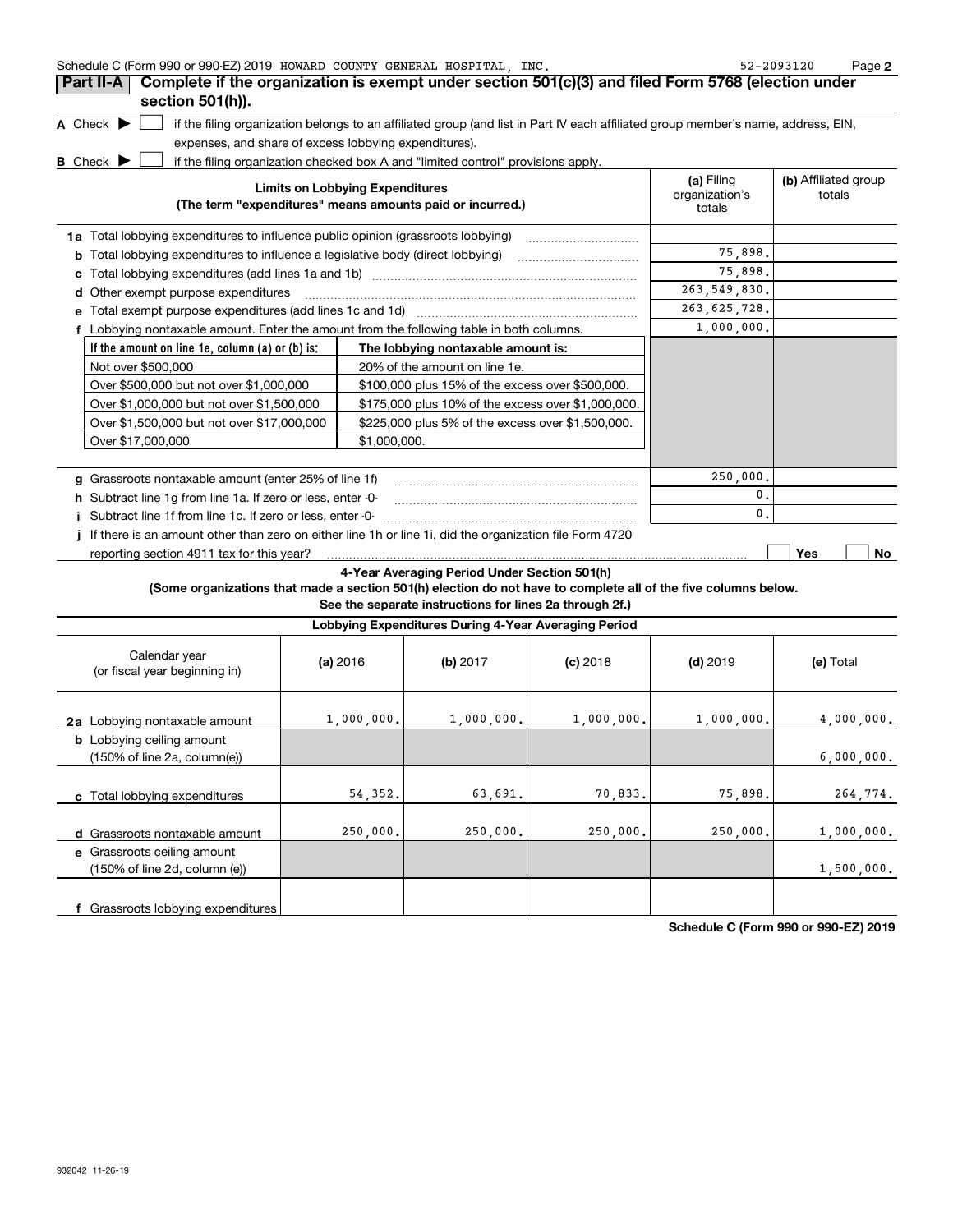#### **(a) (b)** *For each "Yes" response on lines 1a through 1i below, provide in Part IV a detailed description of the lobbying activity.*  **Yes No Amount**During the year, did the filing organization attempt to influence foreign, national, state, or **1**local legislation, including any attempt to influence public opinion on a legislative matter or referendum, through the use of: **a**Volunteers? ~~~~~~~~~~~~~~~~~~~~~~~~~~~~~~~~~~~~~~~~~~~ **b**Paid staff or management (include compensation in expenses reported on lines 1c through 1i)?  $\quad\ldots$ **c**Media advertisements? ~~~~~~~~~~~~~~~~~~~~~~~~~~~~~~~~~~~~~ **d**Mailings to members, legislators, or the public? ~~~~~~~~~~~~~~~~~~~~~~~~~ **e** Publications, or published or broadcast statements? **f**Grants to other organizations for lobbying purposes? ~~~~~~~~~~~~~~~~~~~~~~**g**Direct contact with legislators, their staffs, government officials, or a legislative body? ~~~~~~ **h** Rallies, demonstrations, seminars, conventions, speeches, lectures, or any similar means?  $\quad$ Other activities? j. ~~~~~~~~~~~~~~~~~~~~~~~~~~~~~~~~~~~~~~~~**ij**Total. Add lines 1c through 1i ~~~~~~~~~~~~~~~~~~~~~~~~~~~~~~~~~~**2a** Did the activities in line 1 cause the organization to be not described in section 501(c)(3)?  $\quad$  ........... **b** If "Yes," enter the amount of any tax incurred under section 4912 *\_\_\_\_\_\_\_\_\_\_\_\_\_\_\_\_\_\_\_\_\_\_\_\_\_\_\_\_\_* **c** If "Yes," enter the amount of any tax incurred by organization managers under section 4912  $\quad$ **d**If the filing organization incurred a section 4912 tax, did it file Form 4720 for this year? . . . . . . . . . . . . . . . . . . **Part III-A Complete if the organization is exempt under section 501(c)(4), section 501(c)(5), or section 501(c)(6).Yes No 11**Were substantially all (90% or more) dues received nondeductible by members? ~~~~~~~~~~~~~~~~~ Did the organization make only in-house lobbying expenditures of \$2,000 or less? **22**Did the organization agree to carry over lobbying and political campaign activity expenditures from the prior year? **33 Part III-B Complete if the organization is exempt under section 501(c)(4), section 501(c)(5), or section 501(c)(6) and if either (a) BOTH Part III-A, lines 1 and 2, are answered "No" OR (b) Part III-A, line 3, is answered "Yes." 1**Dues, assessments and similar amounts from members ~~~~~~~~~~~~~~~~~~~~~~~~~~~~~ **12**Section 162(e) nondeductible lobbying and political expenditures (do not include amounts of political **expenses for which the section 527(f) tax was paid). 2aa**Current year ~~~~~~~~~~~~~~~~~~~~~~~~~~~~~~~~~~~~~~~~~~~~~~~~~~**2bb**Carryover from last year ~~~~~~~~~~~~~~~~~~~~~~~~~~~~~~~~~~~~~~~~~~~~**2cc**Total ~~~~~~~~~~~~~~~~~~~~~~~~~~~~~~~~~~~~~~~~~~~~~~~~~~~~~~ Aggregate amount reported in section 6033(e)(1)(A) notices of nondeductible section 162(e) dues **33**If notices were sent and the amount on line 2c exceeds the amount on line 3, what portion of the excess **4**does the organization agree to carryover to the reasonable estimate of nondeductible lobbying and political expenditure next year? ~~~~~~~~~~~~~~~~~~~~~~~~~~~~~~~~~~~~~~~~~~~~~**4**Taxable amount of lobbying and political expenditures (see instructions) **55Part IV Supplemental Information** Provide the descriptions required for Part I-A, line 1; Part I-B, line 4; Part I-C, line 5; Part II-A (affiliated group list); Part II-A, lines 1 and 2 (see instructions); and Part II-B, line 1. Also, complete this part for any additional information. FORM 990 SCH.C PART II-A LINE 1B THE HOWARD COUNTY GENERAL HOSPITAL PAID ITS PARENT CORPORATION, JOHNS HOPKINS HEALTH SYSTEM CORPORATION \$75,898 DURING FISCAL YEAR ENDED JUNE 30, 2020 TO SUPPORT THEIR LOBBYING ACTIVITIES. JOHNS HOPKINS OFFICE OF

GOVERNMENT AND COMMUNITY AFFAIRS (GCA) SERVES JOHNS HOPKINS UNIVERSITY AND

#### MEDICINE, JOHNS HOPKINS HEALTH SYSTEM AND AFFILIATES. THE PRIMARY PURPOSE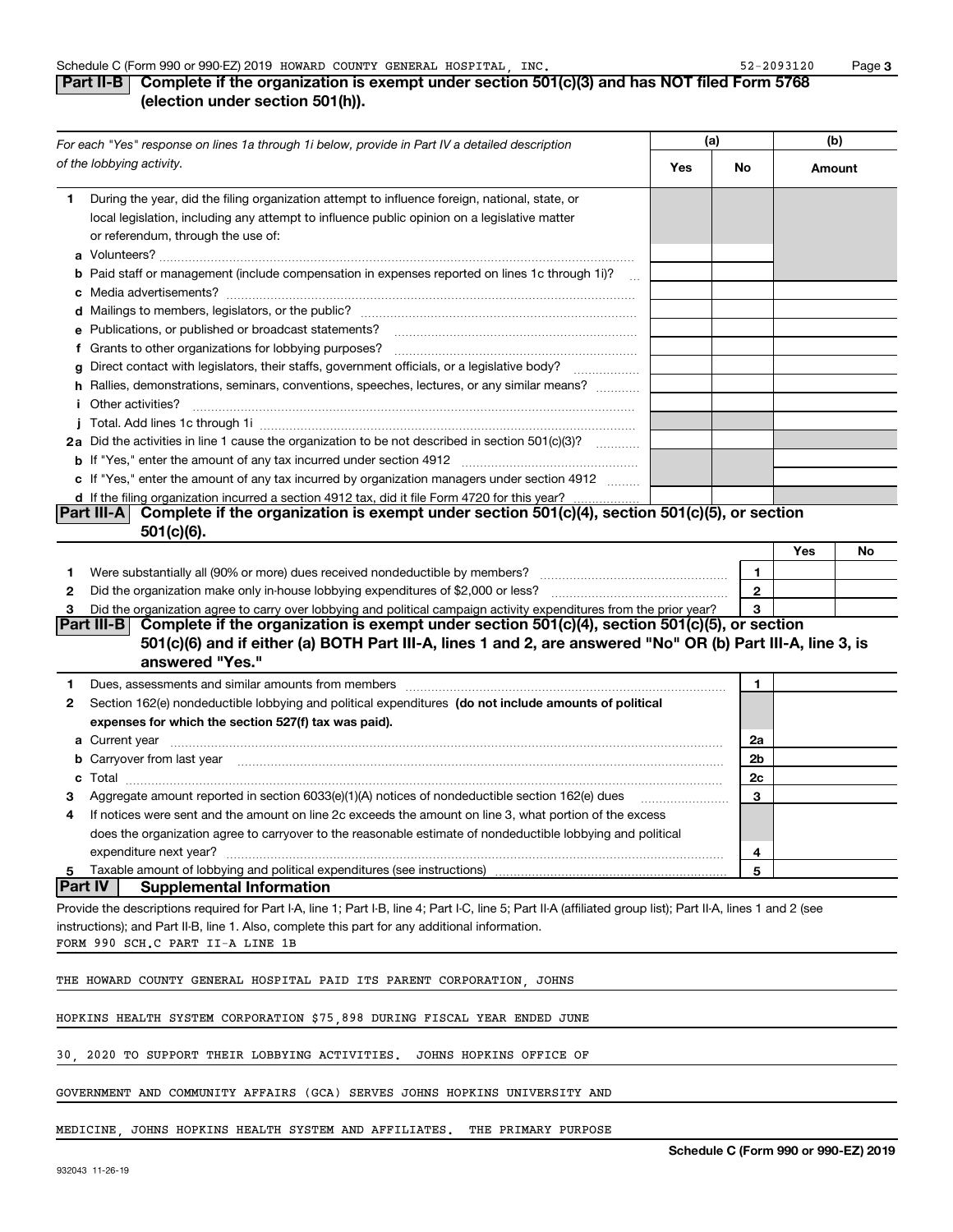#### *(continued)* **Part IV Supplemental Information**

OF THIS DEPARTMENT IS TO MAINTAIN CONTACT WITH ELECTED AND APPOINTED STATE

OFFICIALS, AND OCCASIONAL FEDERAL OFFICIALS, REGARDING ISSUES WHICH IMPACT

JOHNS HOPKINS HEALTH SYSTEM AND ITS AFFILIATES AS WELL AS THE HEALTHCARE

INDUSTRY IN GENERAL.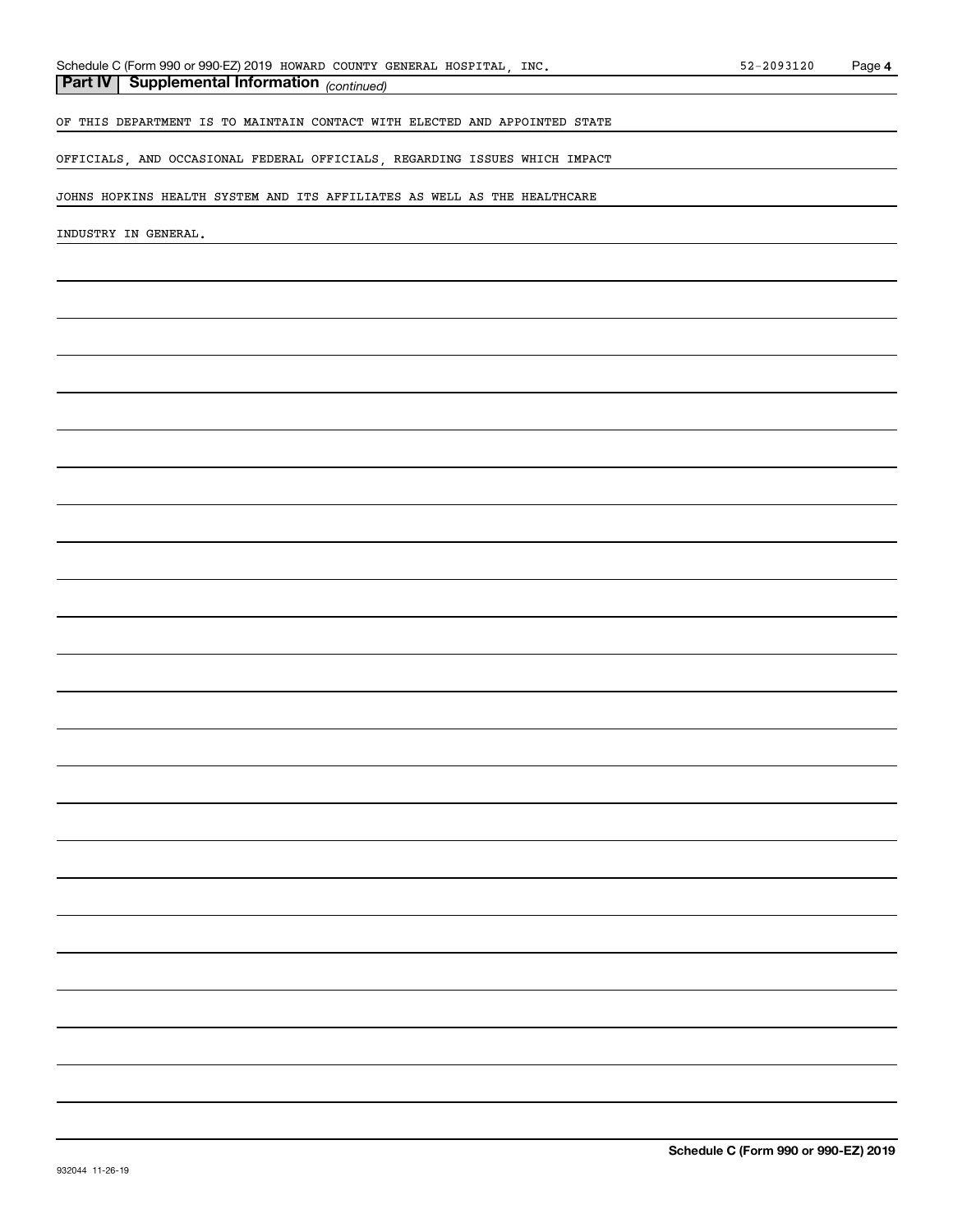|        |                                                        |                                                                                                                                                                                  |                         |                                                    |                          | OMB No. 1545-0047                                   |
|--------|--------------------------------------------------------|----------------------------------------------------------------------------------------------------------------------------------------------------------------------------------|-------------------------|----------------------------------------------------|--------------------------|-----------------------------------------------------|
|        | <b>SCHEDULE D</b><br>(Form 990)                        | <b>Supplemental Financial Statements</b><br>Complete if the organization answered "Yes" on Form 990,<br>Part IV, line 6, 7, 8, 9, 10, 11a, 11b, 11c, 11d, 11e, 11f, 12a, or 12b. |                         |                                                    |                          | <b>Open to Public</b>                               |
|        | Department of the Treasury<br>Internal Revenue Service | Go to www.irs.gov/Form990 for instructions and the latest information.                                                                                                           | Attach to Form 990.     |                                                    |                          | Inspection                                          |
|        | Name of the organization                               | HOWARD COUNTY GENERAL HOSPITAL, INC.                                                                                                                                             |                         |                                                    |                          | <b>Employer identification number</b><br>52-2093120 |
| Part I |                                                        | Organizations Maintaining Donor Advised Funds or Other Similar Funds or Accounts. Complete if the                                                                                |                         |                                                    |                          |                                                     |
|        |                                                        | organization answered "Yes" on Form 990, Part IV, line 6.                                                                                                                        |                         |                                                    |                          |                                                     |
|        |                                                        |                                                                                                                                                                                  | (a) Donor advised funds |                                                    |                          | (b) Funds and other accounts                        |
| 1      |                                                        |                                                                                                                                                                                  |                         |                                                    |                          |                                                     |
| 2      |                                                        | Aggregate value of contributions to (during year)                                                                                                                                |                         |                                                    |                          |                                                     |
| 3      |                                                        |                                                                                                                                                                                  |                         |                                                    |                          |                                                     |
| 4      |                                                        |                                                                                                                                                                                  |                         |                                                    |                          |                                                     |
| 5      |                                                        | Did the organization inform all donors and donor advisors in writing that the assets held in donor advised funds                                                                 |                         |                                                    |                          |                                                     |
|        |                                                        |                                                                                                                                                                                  |                         |                                                    |                          | Yes<br><b>No</b>                                    |
| 6      |                                                        | Did the organization inform all grantees, donors, and donor advisors in writing that grant funds can be used only                                                                |                         |                                                    |                          |                                                     |
|        |                                                        | for charitable purposes and not for the benefit of the donor or donor advisor, or for any other purpose conferring                                                               |                         |                                                    |                          |                                                     |
|        |                                                        |                                                                                                                                                                                  |                         |                                                    |                          | Yes<br>No                                           |
|        | Part II                                                | Conservation Easements. Complete if the organization answered "Yes" on Form 990, Part IV, line 7.                                                                                |                         |                                                    |                          |                                                     |
| 1      |                                                        | Purpose(s) of conservation easements held by the organization (check all that apply).                                                                                            |                         |                                                    |                          |                                                     |
|        |                                                        | Preservation of land for public use (for example, recreation or education)                                                                                                       |                         | Preservation of a historically important land area |                          |                                                     |
|        |                                                        | Protection of natural habitat                                                                                                                                                    |                         | Preservation of a certified historic structure     |                          |                                                     |
|        |                                                        | Preservation of open space                                                                                                                                                       |                         |                                                    |                          |                                                     |
| 2      |                                                        | Complete lines 2a through 2d if the organization held a qualified conservation contribution in the form of a conservation easement on the last                                   |                         |                                                    |                          |                                                     |
|        | day of the tax year.                                   |                                                                                                                                                                                  |                         |                                                    |                          | Held at the End of the Tax Year                     |
|        |                                                        | a Total number of conservation easements                                                                                                                                         |                         |                                                    | 2a                       |                                                     |
|        |                                                        |                                                                                                                                                                                  |                         |                                                    | 2 <sub>b</sub>           |                                                     |
|        |                                                        |                                                                                                                                                                                  |                         |                                                    | 2c                       |                                                     |
|        |                                                        | d Number of conservation easements included in (c) acquired after 7/25/06, and not on a historic structure                                                                       |                         |                                                    |                          |                                                     |
|        |                                                        |                                                                                                                                                                                  |                         |                                                    | 2d                       |                                                     |
| 3      |                                                        | Number of conservation easements modified, transferred, released, extinguished, or terminated by the organization during the tax                                                 |                         |                                                    |                          |                                                     |
| 4      | $\gamma$ ear                                           | Number of states where property subject to conservation easement is located $\blacktriangleright$                                                                                |                         |                                                    |                          |                                                     |
| 5      |                                                        | Does the organization have a written policy regarding the periodic monitoring, inspection, handling of                                                                           |                         |                                                    |                          |                                                     |
|        |                                                        | violations, and enforcement of the conservation easements it holds?                                                                                                              |                         |                                                    |                          | Yes<br><b>No</b>                                    |
| 6      |                                                        | Staff and volunteer hours devoted to monitoring, inspecting, handling of violations, and enforcing conservation easements during the year                                        |                         |                                                    |                          |                                                     |
|        |                                                        |                                                                                                                                                                                  |                         |                                                    |                          |                                                     |
| 7      |                                                        | Amount of expenses incurred in monitoring, inspecting, handling of violations, and enforcing conservation easements during the year                                              |                         |                                                    |                          |                                                     |
|        | $\blacktriangleright$ \$                               |                                                                                                                                                                                  |                         |                                                    |                          |                                                     |
| 8      |                                                        | Does each conservation easement reported on line 2(d) above satisfy the requirements of section 170(h)(4)(B)(i)                                                                  |                         |                                                    |                          |                                                     |
|        |                                                        |                                                                                                                                                                                  |                         |                                                    |                          | Yes<br>No                                           |
| 9      |                                                        | In Part XIII, describe how the organization reports conservation easements in its revenue and expense statement and                                                              |                         |                                                    |                          |                                                     |
|        |                                                        | balance sheet, and include, if applicable, the text of the footnote to the organization's financial statements that describes the                                                |                         |                                                    |                          |                                                     |
|        |                                                        | organization's accounting for conservation easements.                                                                                                                            |                         |                                                    |                          |                                                     |
|        | Part III                                               | Organizations Maintaining Collections of Art, Historical Treasures, or Other Similar Assets.                                                                                     |                         |                                                    |                          |                                                     |
|        |                                                        | Complete if the organization answered "Yes" on Form 990, Part IV, line 8.                                                                                                        |                         |                                                    |                          |                                                     |
|        |                                                        | 1a If the organization elected, as permitted under FASB ASC 958, not to report in its revenue statement and balance sheet works                                                  |                         |                                                    |                          |                                                     |
|        |                                                        | of art, historical treasures, or other similar assets held for public exhibition, education, or research in furtherance of public                                                |                         |                                                    |                          |                                                     |
|        |                                                        | service, provide in Part XIII the text of the footnote to its financial statements that describes these items.                                                                   |                         |                                                    |                          |                                                     |
|        |                                                        | <b>b</b> If the organization elected, as permitted under FASB ASC 958, to report in its revenue statement and balance sheet works of                                             |                         |                                                    |                          |                                                     |
|        |                                                        | art, historical treasures, or other similar assets held for public exhibition, education, or research in furtherance of public service,                                          |                         |                                                    |                          |                                                     |
|        |                                                        | provide the following amounts relating to these items:                                                                                                                           |                         |                                                    |                          |                                                     |
|        |                                                        |                                                                                                                                                                                  |                         |                                                    |                          |                                                     |
|        |                                                        | (ii) Assets included in Form 990, Part X                                                                                                                                         |                         |                                                    |                          | $\blacktriangleright$ \$                            |
| 2      |                                                        | If the organization received or held works of art, historical treasures, or other similar assets for financial gain, provide                                                     |                         |                                                    |                          |                                                     |
|        |                                                        | the following amounts required to be reported under FASB ASC 958 relating to these items:                                                                                        |                         |                                                    |                          |                                                     |
|        |                                                        |                                                                                                                                                                                  |                         |                                                    | $\blacktriangleright$ \$ |                                                     |

| <b>a</b> Revenue included on Form 990, Part VIII, line 1 | . |  |
|----------------------------------------------------------|---|--|
| <b>b</b> Assets included in Form 990, Part X             |   |  |

**For Paperwork Reduction Act Notice, see the Instructions for Form 990. Schedule D (Form 990) 2019** LHA

 $\blacktriangleright$  \$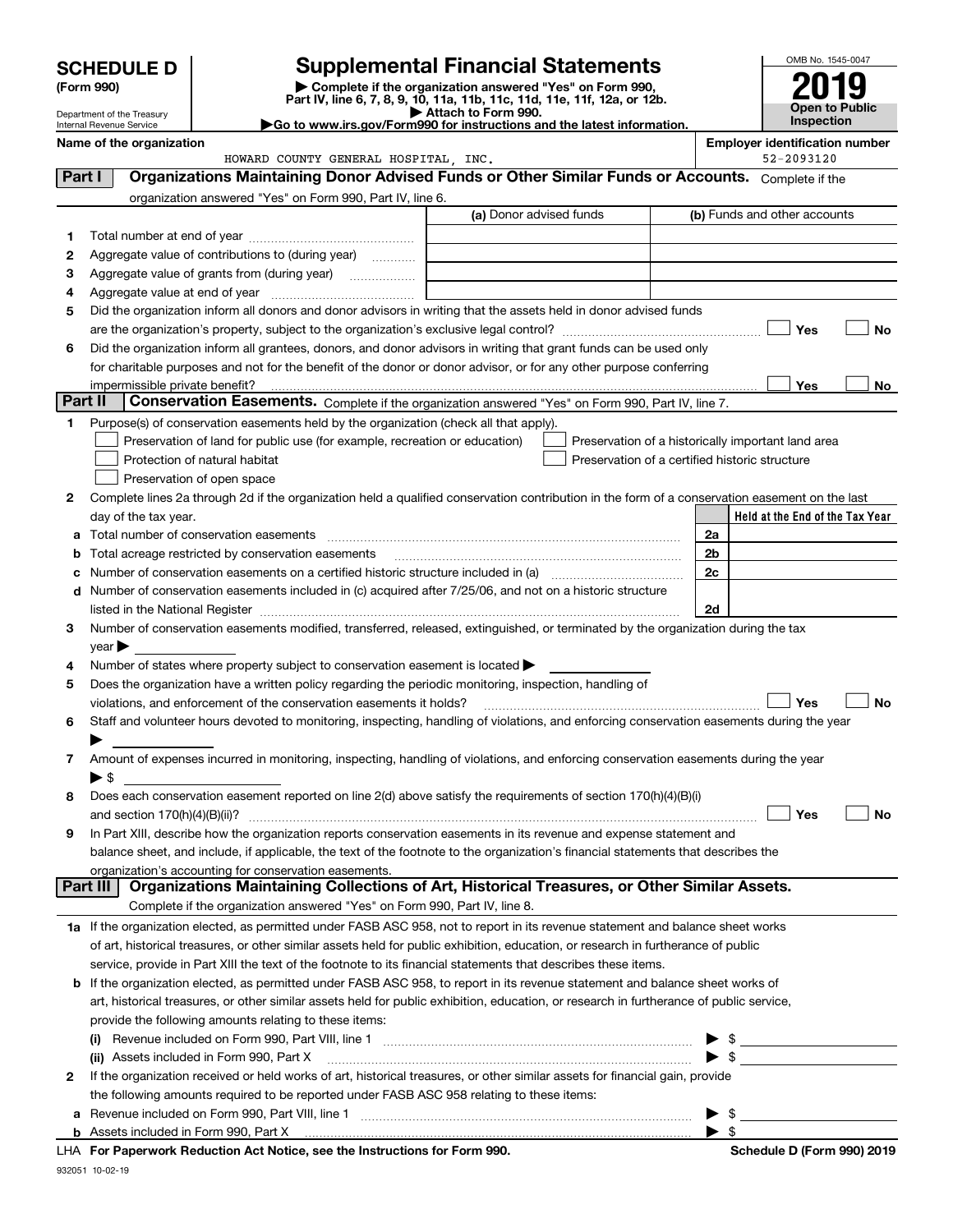|               | Schedule D (Form 990) 2019                                                                                                                                                                                                     | HOWARD COUNTY GENERAL HOSPITAL INC. |   |                |                                                                                                                                                                                                                               |                 | 52-2093120 |                |                | Page 2 |
|---------------|--------------------------------------------------------------------------------------------------------------------------------------------------------------------------------------------------------------------------------|-------------------------------------|---|----------------|-------------------------------------------------------------------------------------------------------------------------------------------------------------------------------------------------------------------------------|-----------------|------------|----------------|----------------|--------|
|               | Part III<br>Organizations Maintaining Collections of Art, Historical Treasures, or Other Similar Assets (continued)                                                                                                            |                                     |   |                |                                                                                                                                                                                                                               |                 |            |                |                |        |
| 3             | Using the organization's acquisition, accession, and other records, check any of the following that make significant use of its                                                                                                |                                     |   |                |                                                                                                                                                                                                                               |                 |            |                |                |        |
|               | collection items (check all that apply):                                                                                                                                                                                       |                                     |   |                |                                                                                                                                                                                                                               |                 |            |                |                |        |
| a             | Public exhibition                                                                                                                                                                                                              |                                     | d |                | Loan or exchange program                                                                                                                                                                                                      |                 |            |                |                |        |
| b             | Scholarly research                                                                                                                                                                                                             |                                     | e |                | Other and the contract of the contract of the contract of the contract of the contract of the contract of the contract of the contract of the contract of the contract of the contract of the contract of the contract of the |                 |            |                |                |        |
| c             | Preservation for future generations                                                                                                                                                                                            |                                     |   |                |                                                                                                                                                                                                                               |                 |            |                |                |        |
| 4             | Provide a description of the organization's collections and explain how they further the organization's exempt purpose in Part XIII.                                                                                           |                                     |   |                |                                                                                                                                                                                                                               |                 |            |                |                |        |
| 5             | During the year, did the organization solicit or receive donations of art, historical treasures, or other similar assets                                                                                                       |                                     |   |                |                                                                                                                                                                                                                               |                 |            |                |                |        |
|               |                                                                                                                                                                                                                                |                                     |   |                |                                                                                                                                                                                                                               |                 |            | Yes            |                | No     |
|               | <b>Part IV</b><br>Escrow and Custodial Arrangements. Complete if the organization answered "Yes" on Form 990, Part IV, line 9, or                                                                                              |                                     |   |                |                                                                                                                                                                                                                               |                 |            |                |                |        |
|               | reported an amount on Form 990, Part X, line 21.                                                                                                                                                                               |                                     |   |                |                                                                                                                                                                                                                               |                 |            |                |                |        |
|               | 1a Is the organization an agent, trustee, custodian or other intermediary for contributions or other assets not included                                                                                                       |                                     |   |                |                                                                                                                                                                                                                               |                 |            |                |                |        |
|               | on Form 990, Part X? [11] The Content of The Content of The Content of The Content of The Content of The Content of The Content of The Content of The Content of The Content of The Content of The Content of The Content of T |                                     |   |                |                                                                                                                                                                                                                               |                 |            | Yes            |                | No     |
|               | b If "Yes," explain the arrangement in Part XIII and complete the following table:                                                                                                                                             |                                     |   |                |                                                                                                                                                                                                                               |                 |            |                |                |        |
|               |                                                                                                                                                                                                                                |                                     |   |                |                                                                                                                                                                                                                               |                 |            | Amount         |                |        |
| c             | Beginning balance <u>www.maren.communication.communication.communication.communication.com</u>                                                                                                                                 |                                     |   |                |                                                                                                                                                                                                                               | 1c              |            |                |                |        |
|               |                                                                                                                                                                                                                                |                                     |   |                |                                                                                                                                                                                                                               | 1d              |            |                |                |        |
|               | e Distributions during the year manufactured and an intervention of the year manufactured by the state of the state of the state of the state of the state of the state of the state of the state of the state of the state of |                                     |   |                |                                                                                                                                                                                                                               | 1e<br>1f        |            |                |                |        |
|               | 2a Did the organization include an amount on Form 990, Part X, line 21, for escrow or custodial account liability?                                                                                                             |                                     |   |                |                                                                                                                                                                                                                               |                 |            | <b>Yes</b>     |                | No     |
|               | <b>b</b> If "Yes," explain the arrangement in Part XIII. Check here if the explanation has been provided on Part XIII                                                                                                          |                                     |   |                |                                                                                                                                                                                                                               |                 |            |                |                |        |
| <b>Part V</b> | Endowment Funds. Complete if the organization answered "Yes" on Form 990, Part IV, line 10.                                                                                                                                    |                                     |   |                |                                                                                                                                                                                                                               |                 |            |                |                |        |
|               |                                                                                                                                                                                                                                | (a) Current year                    |   | (b) Prior year | (c) Two years back $\vert$ (d) Three years back $\vert$ (e) Four years back                                                                                                                                                   |                 |            |                |                |        |
|               | <b>1a</b> Beginning of year balance                                                                                                                                                                                            |                                     |   |                |                                                                                                                                                                                                                               |                 |            |                |                |        |
| b             |                                                                                                                                                                                                                                |                                     |   |                |                                                                                                                                                                                                                               |                 |            |                |                |        |
| c             | Net investment earnings, gains, and losses                                                                                                                                                                                     |                                     |   |                |                                                                                                                                                                                                                               |                 |            |                |                |        |
|               |                                                                                                                                                                                                                                |                                     |   |                |                                                                                                                                                                                                                               |                 |            |                |                |        |
|               | <b>e</b> Other expenditures for facilities                                                                                                                                                                                     |                                     |   |                |                                                                                                                                                                                                                               |                 |            |                |                |        |
|               | and programs                                                                                                                                                                                                                   |                                     |   |                |                                                                                                                                                                                                                               |                 |            |                |                |        |
|               |                                                                                                                                                                                                                                |                                     |   |                |                                                                                                                                                                                                                               |                 |            |                |                |        |
| g             | End of year balance                                                                                                                                                                                                            |                                     |   |                |                                                                                                                                                                                                                               |                 |            |                |                |        |
| 2             | Provide the estimated percentage of the current year end balance (line 1g, column (a)) held as:                                                                                                                                |                                     |   |                |                                                                                                                                                                                                                               |                 |            |                |                |        |
|               | a Board designated or quasi-endowment >                                                                                                                                                                                        |                                     | ℅ |                |                                                                                                                                                                                                                               |                 |            |                |                |        |
| b             | Permanent endowment >                                                                                                                                                                                                          | %                                   |   |                |                                                                                                                                                                                                                               |                 |            |                |                |        |
|               | $\mathbf c$ Term endowment $\blacktriangleright$                                                                                                                                                                               | %                                   |   |                |                                                                                                                                                                                                                               |                 |            |                |                |        |
|               | The percentages on lines 2a, 2b, and 2c should equal 100%.                                                                                                                                                                     |                                     |   |                |                                                                                                                                                                                                                               |                 |            |                |                |        |
|               | 3a Are there endowment funds not in the possession of the organization that are held and administered for the organization                                                                                                     |                                     |   |                |                                                                                                                                                                                                                               |                 |            |                |                |        |
|               | by:                                                                                                                                                                                                                            |                                     |   |                |                                                                                                                                                                                                                               |                 |            |                | Yes            | No.    |
|               | (i)                                                                                                                                                                                                                            |                                     |   |                |                                                                                                                                                                                                                               |                 |            | 3a(i)          |                |        |
|               |                                                                                                                                                                                                                                |                                     |   |                |                                                                                                                                                                                                                               |                 |            | 3a(ii)         |                |        |
|               |                                                                                                                                                                                                                                |                                     |   |                |                                                                                                                                                                                                                               |                 |            | 3b             |                |        |
| 4             | Describe in Part XIII the intended uses of the organization's endowment funds.                                                                                                                                                 |                                     |   |                |                                                                                                                                                                                                                               |                 |            |                |                |        |
|               | Land, Buildings, and Equipment.<br><b>Part VI</b>                                                                                                                                                                              |                                     |   |                |                                                                                                                                                                                                                               |                 |            |                |                |        |
|               | Complete if the organization answered "Yes" on Form 990, Part IV, line 11a. See Form 990, Part X, line 10.                                                                                                                     |                                     |   |                |                                                                                                                                                                                                                               |                 |            |                |                |        |
|               | Description of property                                                                                                                                                                                                        | (a) Cost or other                   |   |                | (b) Cost or other                                                                                                                                                                                                             | (c) Accumulated |            | (d) Book value |                |        |
|               |                                                                                                                                                                                                                                | basis (investment)                  |   |                | basis (other)                                                                                                                                                                                                                 | depreciation    |            |                |                |        |
|               |                                                                                                                                                                                                                                |                                     |   |                | 12,977,766.                                                                                                                                                                                                                   |                 |            |                | 12,977,766.    |        |
|               |                                                                                                                                                                                                                                |                                     |   |                | 179,897,604.                                                                                                                                                                                                                  | 89, 927, 787.   |            |                | 89,969,817.    |        |
|               |                                                                                                                                                                                                                                |                                     |   |                | 1,376,879.                                                                                                                                                                                                                    | 658,012.        |            |                | 718,867.       |        |
|               |                                                                                                                                                                                                                                |                                     |   |                | 91, 332, 288.                                                                                                                                                                                                                 | 65,696,687.     |            |                | 25,635,601.    |        |
|               |                                                                                                                                                                                                                                |                                     |   |                | 41,729,537.                                                                                                                                                                                                                   | 1,831,786.      |            |                | 39,897,751.    |        |
|               |                                                                                                                                                                                                                                |                                     |   |                |                                                                                                                                                                                                                               |                 | ▶          |                | 169, 199, 802. |        |

**Schedule D (Form 990) 2019**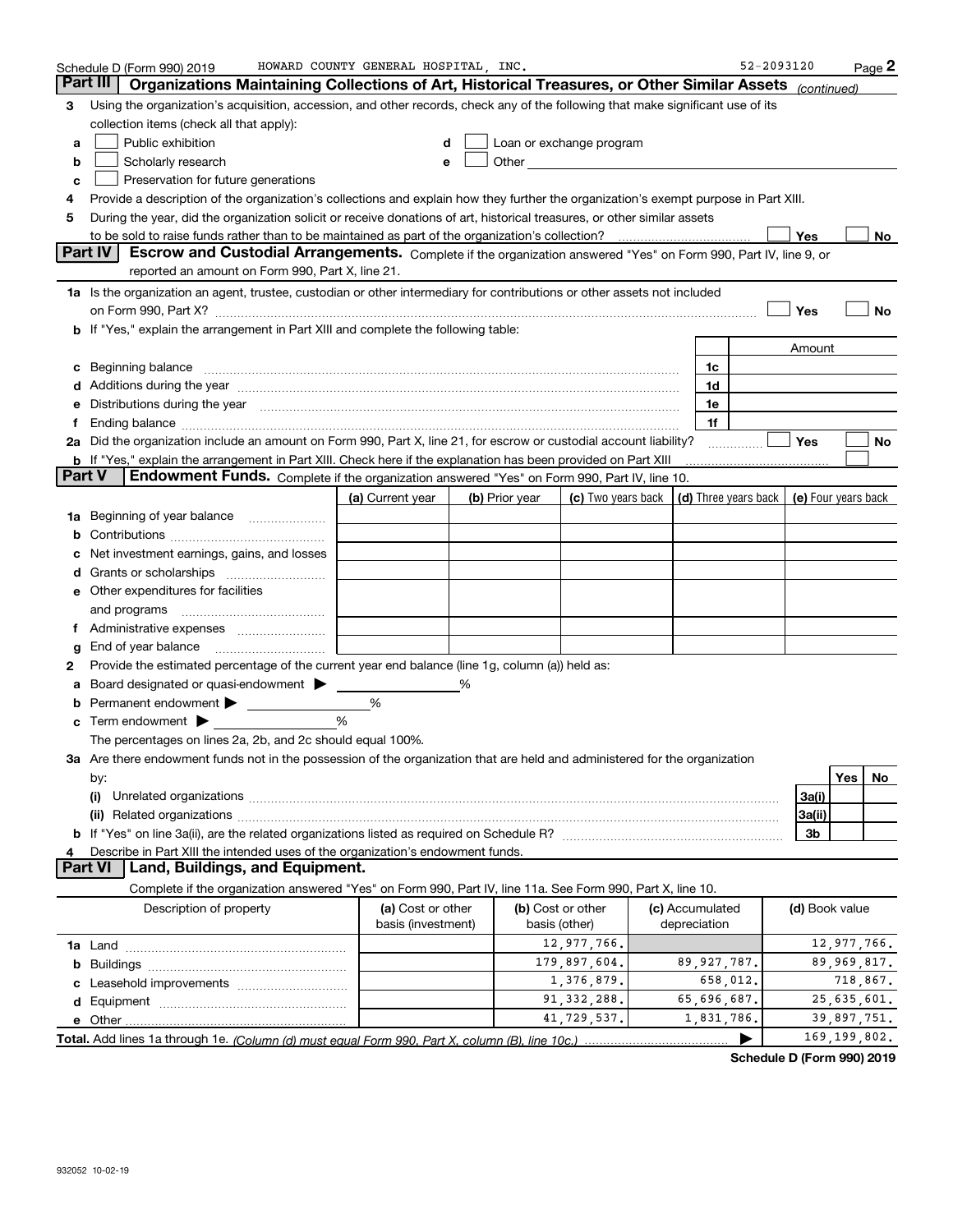Complete if the organization answered "Yes" on Form 990, Part IV, line 11b. See Form 990, Part X, line 12.

| (a) Description of security or category (including name of security)                   | (b) Book value | (c) Method of valuation: Cost or end-of-year market value |
|----------------------------------------------------------------------------------------|----------------|-----------------------------------------------------------|
| (1) Financial derivatives                                                              |                |                                                           |
| (2) Closely held equity interests                                                      |                |                                                           |
| (3) Other                                                                              |                |                                                           |
| U.S. T-BILLS<br>(A)                                                                    | 172,808,387.   | END-OF-YEAR MARKET VALUE                                  |
| INVESTMENTS CMROC, LLC<br>(B)                                                          | 1,022,624.     | END-OF-YEAR MARKET VALUE                                  |
| INV IN SUBS/JOINT VE<br>(C)                                                            | 2,638,675.     | END-OF-YEAR MARKET VALUE                                  |
| (D)                                                                                    |                |                                                           |
| (E)                                                                                    |                |                                                           |
| (F)                                                                                    |                |                                                           |
| (G)                                                                                    |                |                                                           |
| (H)                                                                                    |                |                                                           |
| Total. (Col. (b) must equal Form 990, Part X, col. (B) line 12.) $\blacktriangleright$ | 176,469,686.   |                                                           |

#### **Part VIII Investments - Program Related.**

Complete if the organization answered "Yes" on Form 990, Part IV, line 11c. See Form 990, Part X, line 13.

| (a) Description of investment                                       | (b) Book value | (c) Method of valuation: Cost or end-of-year market value |
|---------------------------------------------------------------------|----------------|-----------------------------------------------------------|
| (1)                                                                 |                |                                                           |
| (2)                                                                 |                |                                                           |
| (3)                                                                 |                |                                                           |
| (4)                                                                 |                |                                                           |
| (5)                                                                 |                |                                                           |
| (6)                                                                 |                |                                                           |
| (7)                                                                 |                |                                                           |
| (8)                                                                 |                |                                                           |
| (9)                                                                 |                |                                                           |
| Total. (Col. (b) must equal Form 990, Part X, col. (B) line $13$ .) |                |                                                           |

### **Part IX Other Assets.**

Complete if the organization answered "Yes" on Form 990, Part IV, line 11d. See Form 990, Part X, line 15.

|     | (a) Description                                                    | (b) Book value |
|-----|--------------------------------------------------------------------|----------------|
| (1) | OTHER RECEIVABLES                                                  | 1,509,141.     |
| (2) | OTHER LONG TERM ASSETS                                             | 21,020,100.    |
| (3) | OTHER LONG TERM ASSETS                                             | 1,769,054.     |
| (4) | DUE FROM AFFILIATES                                                | 1,006,938.     |
| (5) | DUE FROM OTHERS                                                    | 1,098,553.     |
| (6) | FINANCE LEASE RIGHT-OF-USE ASSET                                   | 6,779,904.     |
| (7) | OPERATING LEASE RIGHT-OF-USE ASSET                                 | 435, 317.      |
| (8) |                                                                    |                |
| (9) |                                                                    |                |
|     | Total. (Column (b) must equal Form 990, Part X, col. (B) line 15.) | 33,619,007.    |

**Part X Other Liabilities.**

Complete if the organization answered "Yes" on Form 990, Part IV, line 11e or 11f. See Form 990, Part X, line 25.

|     | (a) Description of liability | (b) Book value |
|-----|------------------------------|----------------|
|     | Federal income taxes         |                |
| (2) | DUE TO AFFILIATES            | 8, 283, 521.   |
| (3) | ADVANCES THIRD PARTY PAYORS  | 9,876,450.     |
| (4) | ESTIMATED MALPRACTICE COST   | 9.397.863.     |
| (5) | NOTES PAYABLE AFFILIATES     | 162, 343, 025. |
| (6) | NET PENSION LIABILITY        | 3,376,000.     |
| (7) | TOTAL OTHER LIABILITIES      | 28,641,880.    |
| (8) | FINANCE LEASE LIABILITIES    | 7, 115, 323.   |
| (9) | OPERATING LEASE LIABILITIES  | 477.359.       |
|     |                              | 229, 511, 421. |

*(Column (b) must equal Form 990, Part X, col. (B) line 25.)*

**2.**Liability for uncertain tax positions. In Part XIII, provide the text of the footnote to the organization's financial statements that reports the organization's liability for uncertain tax positions under FASB ASC 740. Check here if the text of the footnote has been provided in Part XIII  $\boxed{\mathbf{X}}$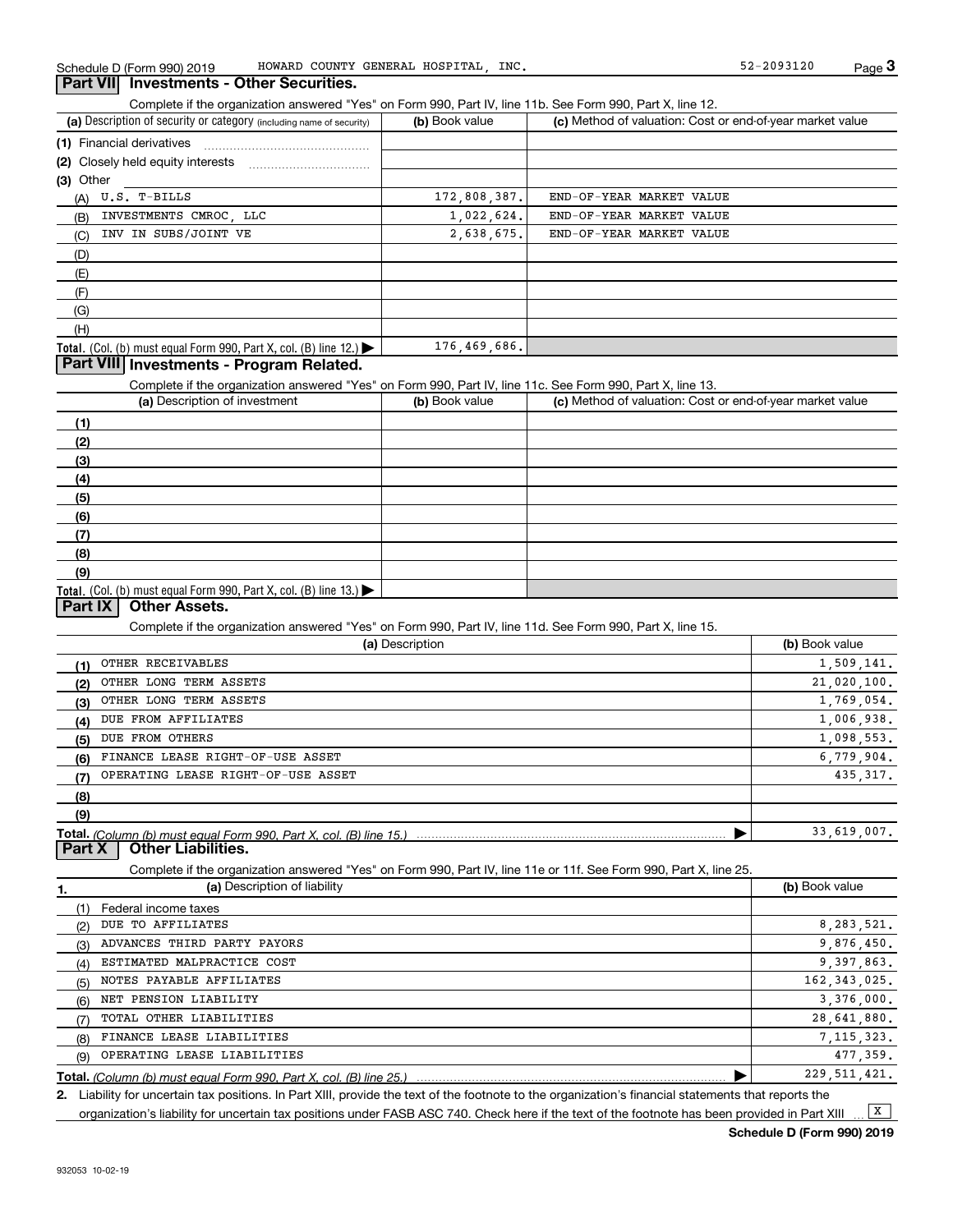|    | HOWARD COUNTY GENERAL HOSPITAL INC.<br>Schedule D (Form 990) 2019                                                                                                                                                                   |                |                 | 52-2093120   | Page 4          |
|----|-------------------------------------------------------------------------------------------------------------------------------------------------------------------------------------------------------------------------------------|----------------|-----------------|--------------|-----------------|
|    | Reconciliation of Revenue per Audited Financial Statements With Revenue per Return.<br>Part XI                                                                                                                                      |                |                 |              |                 |
|    | Complete if the organization answered "Yes" on Form 990, Part IV, line 12a.                                                                                                                                                         |                |                 |              |                 |
| 1  | Total revenue, gains, and other support per audited financial statements                                                                                                                                                            |                |                 | $\mathbf{1}$ | 280, 335, 000.  |
| 2  | Amounts included on line 1 but not on Form 990, Part VIII, line 12:                                                                                                                                                                 |                |                 |              |                 |
| a  |                                                                                                                                                                                                                                     | 2a             | $-3, 292, 201.$ |              |                 |
| b  |                                                                                                                                                                                                                                     | 2 <sub>b</sub> |                 |              |                 |
| c  |                                                                                                                                                                                                                                     | 2c             |                 |              |                 |
| d  | Other (Describe in Part XIII.) <b>Construction Contract Construction</b> Construction Construction Construction Construction Construction Construction Construction Construction Construction Construction Construction Constructio | 2d             |                 |              |                 |
| е  | Add lines 2a through 2d                                                                                                                                                                                                             |                |                 | <b>2e</b>    | $-3, 292, 201.$ |
| 3  |                                                                                                                                                                                                                                     |                |                 | 3            | 283,627,201.    |
| 4  | Amounts included on Form 990, Part VIII, line 12, but not on line 1:                                                                                                                                                                |                |                 |              |                 |
|    |                                                                                                                                                                                                                                     | 4a             |                 |              |                 |
| b  |                                                                                                                                                                                                                                     | 4 <sub>b</sub> | $-150.673.$     |              |                 |
| c. | Add lines 4a and 4b                                                                                                                                                                                                                 |                |                 | 4с           | $-150,673.$     |
|    |                                                                                                                                                                                                                                     |                |                 | 5            | 283, 476, 528.  |
|    | Part XII   Reconciliation of Expenses per Audited Financial Statements With Expenses per Return.                                                                                                                                    |                |                 |              |                 |
|    | Complete if the organization answered "Yes" on Form 990, Part IV, line 12a.                                                                                                                                                         |                |                 |              |                 |
| 1  |                                                                                                                                                                                                                                     |                |                 | $\mathbf{1}$ | 262,623,000.    |
| 2  | Amounts included on line 1 but not on Form 990, Part IX, line 25:                                                                                                                                                                   |                |                 |              |                 |
| a  |                                                                                                                                                                                                                                     | 2a             |                 |              |                 |
| b  |                                                                                                                                                                                                                                     | 2 <sub>b</sub> |                 |              |                 |
| c  |                                                                                                                                                                                                                                     | 2c             |                 |              |                 |
| d  |                                                                                                                                                                                                                                     | 2d             |                 |              |                 |
| е  | Add lines 2a through 2d <b>contained a contained a contained a contained a</b> contained a contained a contained a contained a contained a contained a contained a contained a contained a contained a contained a contained a cont |                |                 | <b>2e</b>    | 0.              |
| 3  |                                                                                                                                                                                                                                     |                |                 | $\mathbf{3}$ | 262,623,000.    |
| 4  | Amounts included on Form 990, Part IX, line 25, but not on line 1:                                                                                                                                                                  |                |                 |              |                 |
| a  |                                                                                                                                                                                                                                     | 4a             |                 |              |                 |
| b  | Other (Describe in Part XIII.)                                                                                                                                                                                                      | 4 <sub>b</sub> | 1,002,728.      |              |                 |
|    | c Add lines 4a and 4b                                                                                                                                                                                                               |                |                 | 4c           | 1,002,728.      |
|    |                                                                                                                                                                                                                                     |                |                 | 5            | 263, 625, 728.  |
|    | Part XIII Supplemental Information.                                                                                                                                                                                                 |                |                 |              |                 |

Provide the descriptions required for Part II, lines 3, 5, and 9; Part III, lines 1a and 4; Part IV, lines 1b and 2b; Part V, line 4; Part X, line 2; Part XI, lines 2d and 4b; and Part XII, lines 2d and 4b. Also complete this part to provide any additional information.

PART X, LINE 2:

FASB GUIDANCE ON ACCOUNTING FOR UNCERTAINTY IN INCOME TAXES CLARIFIES THE

ACCOUNTING FOR UNCERTAINTY OF INCOME TAX POSITIONS. THIS GUIDANCE DEFINES

THE THRESHOLD FOR RECOGNIZING TAX RETURN POSITIONS IN THE FINANCIAL

STATEMENTS AS "MORE LIKELY THAN NOT" THAT THE POSITION IS SUSTAINABLE,

BASED ON ITS TECHNICAL MERITS. THIS GUIDANCE ALSO PROVIDES GUIDANCE ON THE

MEASUREMENT, CLASSIFICATION AND DISCLOSURE OF TAX RETURN POSITIONS IN THE

FINANCIAL STATEMENTS. THERE IS NO IMPACT ON HOWARD COUNTY GENERAL HOSPITAL

INC FINANCIAL STATEMENTS DURING THE YEARS ENDED JUNE 30, 2020 AND 2019.

#### PART XI, LINE 4B - OTHER ADJUSTMENTS:

RECLASS OF COGS TO REVENUE  $-148,298$ .

**Schedule D (Form 990) 2019**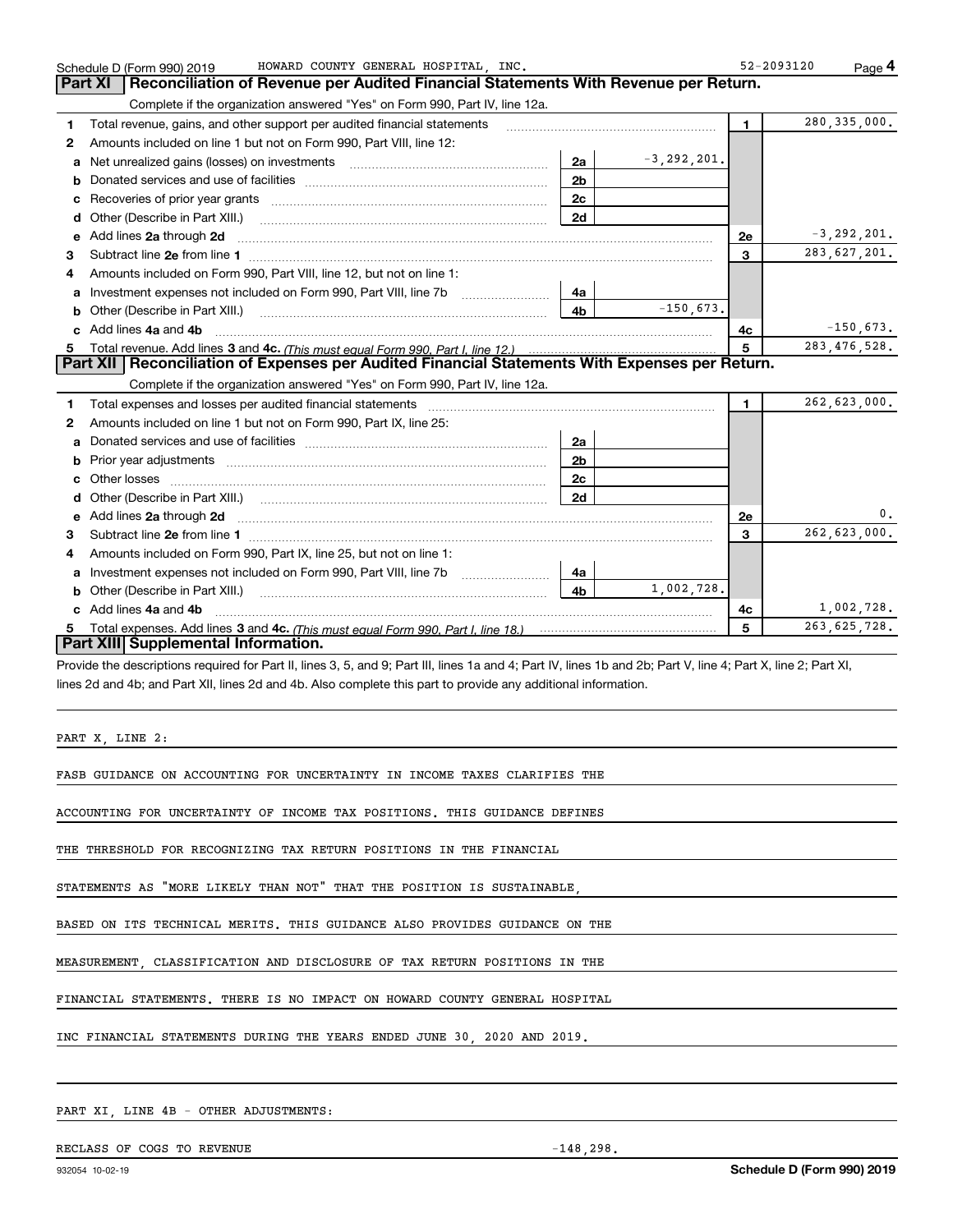| Schedule D (Form 990) 2019                     | HOWARD COUNTY GENERAL HOSPITAL, INC. |             |             | $52 - 2093120$ | Page 5 |
|------------------------------------------------|--------------------------------------|-------------|-------------|----------------|--------|
| Part XIII Supplemental Information (continued) |                                      |             |             |                |        |
| BOOK/AUDIT ADJUSTMENT                          |                                      |             | $-2,375.$   |                |        |
| TOTAL TO SCHEDULE D, PART XI, LINE 4B          |                                      | $-150,673.$ |             |                |        |
|                                                |                                      |             |             |                |        |
| PART XII, LINE 4B - OTHER ADJUSTMENTS:         |                                      |             |             |                |        |
| SWAP INTEREST                                  |                                      |             | 1,150,597.  |                |        |
| RECLASS OF COGS                                |                                      |             | $-148,298.$ |                |        |
| BOOK/AUDIT ADJUSTMENT                          |                                      |             | 429.        |                |        |
| TOTAL TO SCHEDULE D, PART XII, LINE 4B         |                                      | 1,002,728.  |             |                |        |
|                                                |                                      |             |             |                |        |
|                                                |                                      |             |             |                |        |
|                                                |                                      |             |             |                |        |
|                                                |                                      |             |             |                |        |
|                                                |                                      |             |             |                |        |
|                                                |                                      |             |             |                |        |
|                                                |                                      |             |             |                |        |
|                                                |                                      |             |             |                |        |
|                                                |                                      |             |             |                |        |
|                                                |                                      |             |             |                |        |
|                                                |                                      |             |             |                |        |
|                                                |                                      |             |             |                |        |
|                                                |                                      |             |             |                |        |
|                                                |                                      |             |             |                |        |
|                                                |                                      |             |             |                |        |
|                                                |                                      |             |             |                |        |
|                                                |                                      |             |             |                |        |
|                                                |                                      |             |             |                |        |
|                                                |                                      |             |             |                |        |
|                                                |                                      |             |             |                |        |
|                                                |                                      |             |             |                |        |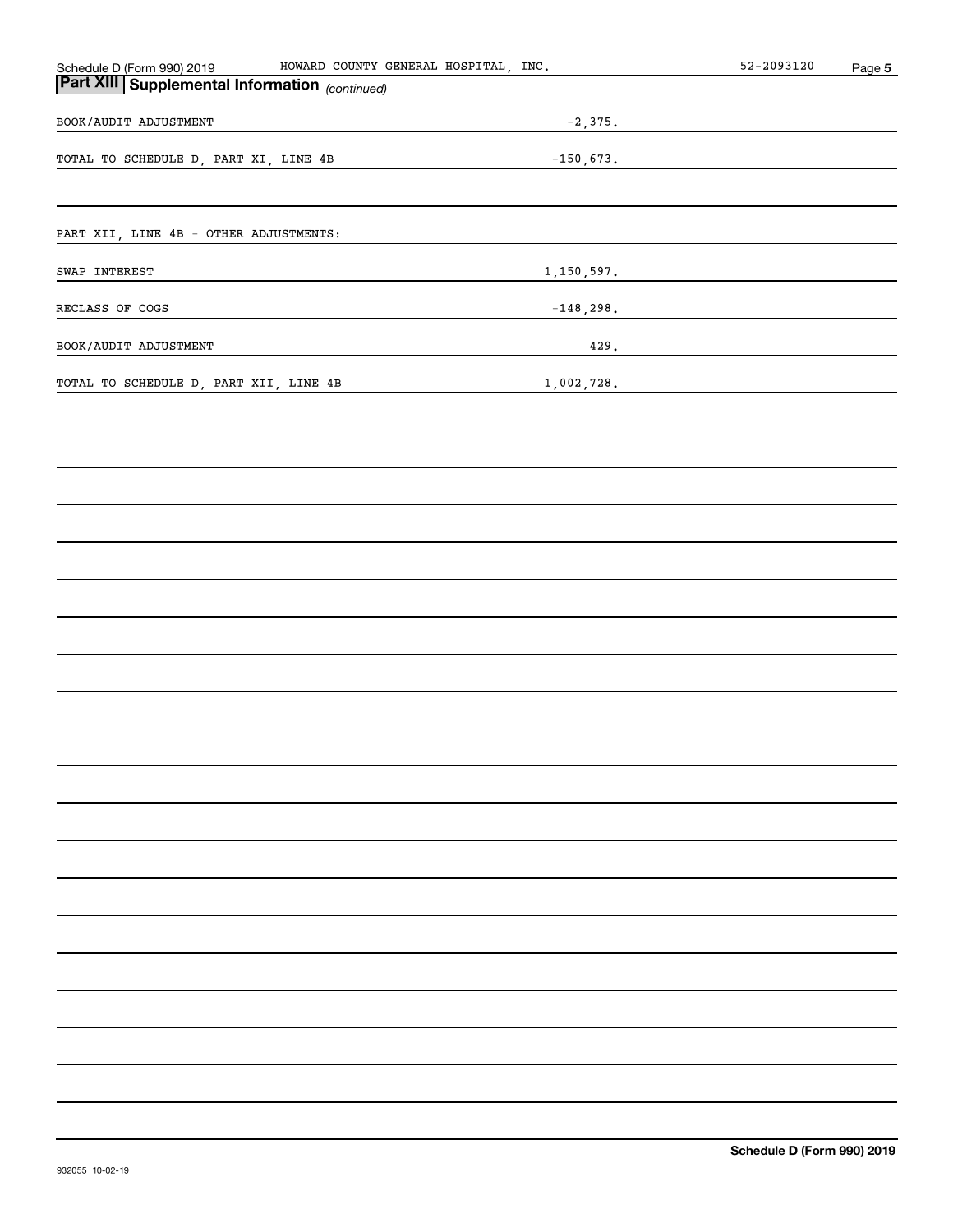| <b>SCHEDULE H</b> |                                                                   |                                                      |                                       |                      |                                                                                                                                                                                                                   |                       |                   | OMB No. 1545-0047                                   |                     |     |  |
|-------------------|-------------------------------------------------------------------|------------------------------------------------------|---------------------------------------|----------------------|-------------------------------------------------------------------------------------------------------------------------------------------------------------------------------------------------------------------|-----------------------|-------------------|-----------------------------------------------------|---------------------|-----|--|
|                   | (Form 990)                                                        |                                                      | <b>Hospitals</b>                      |                      |                                                                                                                                                                                                                   |                       |                   |                                                     |                     |     |  |
|                   |                                                                   |                                                      |                                       |                      | ▶ Complete if the organization answered "Yes" on Form 990, Part IV, question 20.                                                                                                                                  |                       |                   |                                                     |                     |     |  |
|                   | Department of the Treasury<br>Internal Revenue Service            |                                                      |                                       | Attach to Form 990.  | Go to www.irs.gov/Form990 for instructions and the latest information.                                                                                                                                            |                       |                   | <b>Open to Public</b>                               |                     |     |  |
|                   |                                                                   |                                                      |                                       |                      |                                                                                                                                                                                                                   |                       |                   | Inspection<br><b>Employer identification number</b> |                     |     |  |
|                   | Name of the organization                                          |                                                      | HOWARD COUNTY GENERAL HOSPITAL . INC. |                      |                                                                                                                                                                                                                   |                       | 52-2093120        |                                                     |                     |     |  |
| Part I            |                                                                   |                                                      |                                       |                      | <b>Financial Assistance and Certain Other Community Benefits at Cost</b>                                                                                                                                          |                       |                   |                                                     |                     |     |  |
|                   |                                                                   |                                                      |                                       |                      |                                                                                                                                                                                                                   |                       |                   |                                                     | Yes                 | No. |  |
|                   |                                                                   |                                                      |                                       |                      | 1a Did the organization have a financial assistance policy during the tax year? If "No," skip to question 6a                                                                                                      |                       |                   | 1a                                                  | х                   |     |  |
|                   |                                                                   |                                                      |                                       |                      | If "Yes," was it a written policy?<br>If the organization had multiple hospital facilities, indicate which of the following best describes application of the financial assistance policy to its various hospital |                       |                   | 1 <sub>b</sub>                                      | х                   |     |  |
| 2                 | facilities during the tax year.                                   |                                                      |                                       |                      |                                                                                                                                                                                                                   |                       |                   |                                                     |                     |     |  |
|                   |                                                                   | $X$ Applied uniformly to all hospital facilities     |                                       |                      | Applied uniformly to most hospital facilities                                                                                                                                                                     |                       |                   |                                                     |                     |     |  |
|                   |                                                                   | Generally tailored to individual hospital facilities |                                       |                      |                                                                                                                                                                                                                   |                       |                   |                                                     |                     |     |  |
| з                 |                                                                   |                                                      |                                       |                      | Answer the following based on the financial assistance eligibility criteria that applied to the largest number of the organization's patients during the tax year.                                                |                       |                   |                                                     |                     |     |  |
|                   |                                                                   |                                                      |                                       |                      | a Did the organization use Federal Poverty Guidelines (FPG) as a factor in determining eligibility for providing free care?                                                                                       |                       |                   |                                                     |                     |     |  |
|                   |                                                                   |                                                      |                                       |                      |                                                                                                                                                                                                                   |                       |                   | 3a                                                  | х                   |     |  |
|                   | 100%                                                              | 150%                                                 | X   200%                              | Other %              |                                                                                                                                                                                                                   |                       |                   |                                                     |                     |     |  |
|                   |                                                                   |                                                      |                                       |                      | b Did the organization use FPG as a factor in determining eligibility for providing discounted care? If "Yes," indicate which                                                                                     |                       |                   | 3b                                                  | х                   |     |  |
|                   | 200%                                                              | 250%                                                 | 300%                                  | 350%                 | 400%                                                                                                                                                                                                              | $X$ Other 500 %       |                   |                                                     |                     |     |  |
|                   |                                                                   |                                                      |                                       |                      | c If the organization used factors other than FPG in determining eligibility, describe in Part VI the criteria used for determining                                                                               |                       |                   |                                                     |                     |     |  |
|                   |                                                                   |                                                      |                                       |                      | eligibility for free or discounted care. Include in the description whether the organization used an asset test or other                                                                                          |                       |                   |                                                     |                     |     |  |
|                   |                                                                   |                                                      |                                       |                      | threshold, regardless of income, as a factor in determining eligibility for free or discounted care.                                                                                                              |                       |                   |                                                     |                     |     |  |
| 4                 | "medically indigent"?                                             |                                                      |                                       |                      | Did the organization's financial assistance policy that applied to the largest number of its patients during the tax year provide for free or discounted care to the                                              |                       |                   | 4                                                   | х                   |     |  |
|                   |                                                                   |                                                      |                                       |                      | 5a Did the organization budget amounts for free or discounted care provided under its financial assistance policy during the tax year?                                                                            |                       |                   | 5a                                                  | x                   |     |  |
|                   |                                                                   |                                                      |                                       |                      |                                                                                                                                                                                                                   |                       |                   | 5b                                                  | х                   |     |  |
|                   |                                                                   |                                                      |                                       |                      | c If "Yes" to line 5b, as a result of budget considerations, was the organization unable to provide free or discounted                                                                                            |                       |                   |                                                     |                     |     |  |
|                   |                                                                   |                                                      |                                       |                      |                                                                                                                                                                                                                   |                       |                   | 5c                                                  |                     | х   |  |
|                   |                                                                   |                                                      |                                       |                      |                                                                                                                                                                                                                   |                       |                   | 6a                                                  | х                   |     |  |
|                   |                                                                   |                                                      |                                       |                      |                                                                                                                                                                                                                   |                       |                   | 6b                                                  | х                   |     |  |
|                   | Financial Assistance and Certain Other Community Benefits at Cost |                                                      |                                       |                      | Complete the following table using the worksheets provided in the Schedule H instructions. Do not submit these worksheets with the Schedule H.                                                                    |                       |                   |                                                     |                     |     |  |
| 7                 | <b>Financial Assistance and</b>                                   |                                                      | (a) Number of                         | (b) Persons          | (c) Total community                                                                                                                                                                                               | (d) Direct offsetting | (e) Net community |                                                     | (f) Percent         |     |  |
|                   | <b>Means-Tested Government Programs</b>                           |                                                      | activities or<br>programs (optional)  | served<br>(optional) | benefit expense                                                                                                                                                                                                   | revenue               | benefit expense   |                                                     | of total<br>expense |     |  |
|                   | a Financial Assistance at cost (from                              |                                                      |                                       |                      |                                                                                                                                                                                                                   |                       |                   |                                                     |                     |     |  |
|                   | Worksheet 1)                                                      |                                                      |                                       |                      | 5, 114, 987.                                                                                                                                                                                                      | 0.                    | 5, 114, 987.      |                                                     | 1.94%               |     |  |
|                   | <b>b</b> Medicaid (from Worksheet 3,                              |                                                      |                                       |                      |                                                                                                                                                                                                                   |                       |                   |                                                     |                     |     |  |
|                   | column a)                                                         |                                                      |                                       |                      |                                                                                                                                                                                                                   |                       |                   |                                                     |                     |     |  |
|                   | c Costs of other means-tested                                     |                                                      |                                       |                      |                                                                                                                                                                                                                   |                       |                   |                                                     |                     |     |  |
|                   | government programs (from                                         |                                                      |                                       |                      |                                                                                                                                                                                                                   |                       |                   |                                                     |                     |     |  |
|                   | Worksheet 3, column b)                                            |                                                      |                                       |                      |                                                                                                                                                                                                                   |                       |                   |                                                     |                     |     |  |
|                   | d Total. Financial Assistance and                                 |                                                      |                                       |                      | 5,114,987.                                                                                                                                                                                                        |                       | 5, 114, 987.      |                                                     | 1,94%               |     |  |
|                   | Means-Tested Government Programs<br><b>Other Benefits</b>         |                                                      |                                       |                      |                                                                                                                                                                                                                   |                       |                   |                                                     |                     |     |  |
|                   | e Community health                                                |                                                      |                                       |                      |                                                                                                                                                                                                                   |                       |                   |                                                     |                     |     |  |
|                   | improvement services and                                          |                                                      |                                       |                      |                                                                                                                                                                                                                   |                       |                   |                                                     |                     |     |  |
|                   | community benefit operations                                      |                                                      |                                       |                      |                                                                                                                                                                                                                   |                       |                   |                                                     |                     |     |  |
|                   | (from Worksheet 4)                                                |                                                      |                                       |                      | 21, 196, 574.                                                                                                                                                                                                     | 0.                    | 21, 196, 574.     |                                                     | 8.04%               |     |  |
|                   | f Health professions education                                    |                                                      |                                       |                      |                                                                                                                                                                                                                   |                       |                   |                                                     |                     |     |  |
|                   | (from Worksheet 5)                                                |                                                      |                                       |                      | 1,462,570.                                                                                                                                                                                                        | 0.                    | 1,462,570.        |                                                     | .55%                |     |  |
|                   | g Subsidized health services                                      |                                                      |                                       |                      |                                                                                                                                                                                                                   |                       |                   |                                                     |                     |     |  |
|                   | (from Worksheet 6)                                                |                                                      |                                       |                      |                                                                                                                                                                                                                   |                       |                   |                                                     |                     |     |  |
|                   | <b>h</b> Research (from Worksheet 7)                              |                                                      |                                       |                      | 386,913.                                                                                                                                                                                                          | 169,726.              | 217, 187.         |                                                     | .08%                |     |  |
|                   | i Cash and in-kind contributions                                  |                                                      |                                       |                      |                                                                                                                                                                                                                   |                       |                   |                                                     |                     |     |  |
|                   | for community benefit (from                                       |                                                      |                                       |                      | 269,507.                                                                                                                                                                                                          | 0.                    | 269,507.          |                                                     | .10%                |     |  |
|                   | Worksheet 8)<br>j Total. Other Benefits                           |                                                      |                                       |                      | 23, 315, 564.                                                                                                                                                                                                     | 169,726.              | 23, 145, 838.     |                                                     | 8.77%               |     |  |
|                   | k Total. Add lines 7d and 7j                                      |                                                      |                                       |                      | 28,430,551.                                                                                                                                                                                                       | 169,726.              | 28, 260, 825.     |                                                     | 10.71%              |     |  |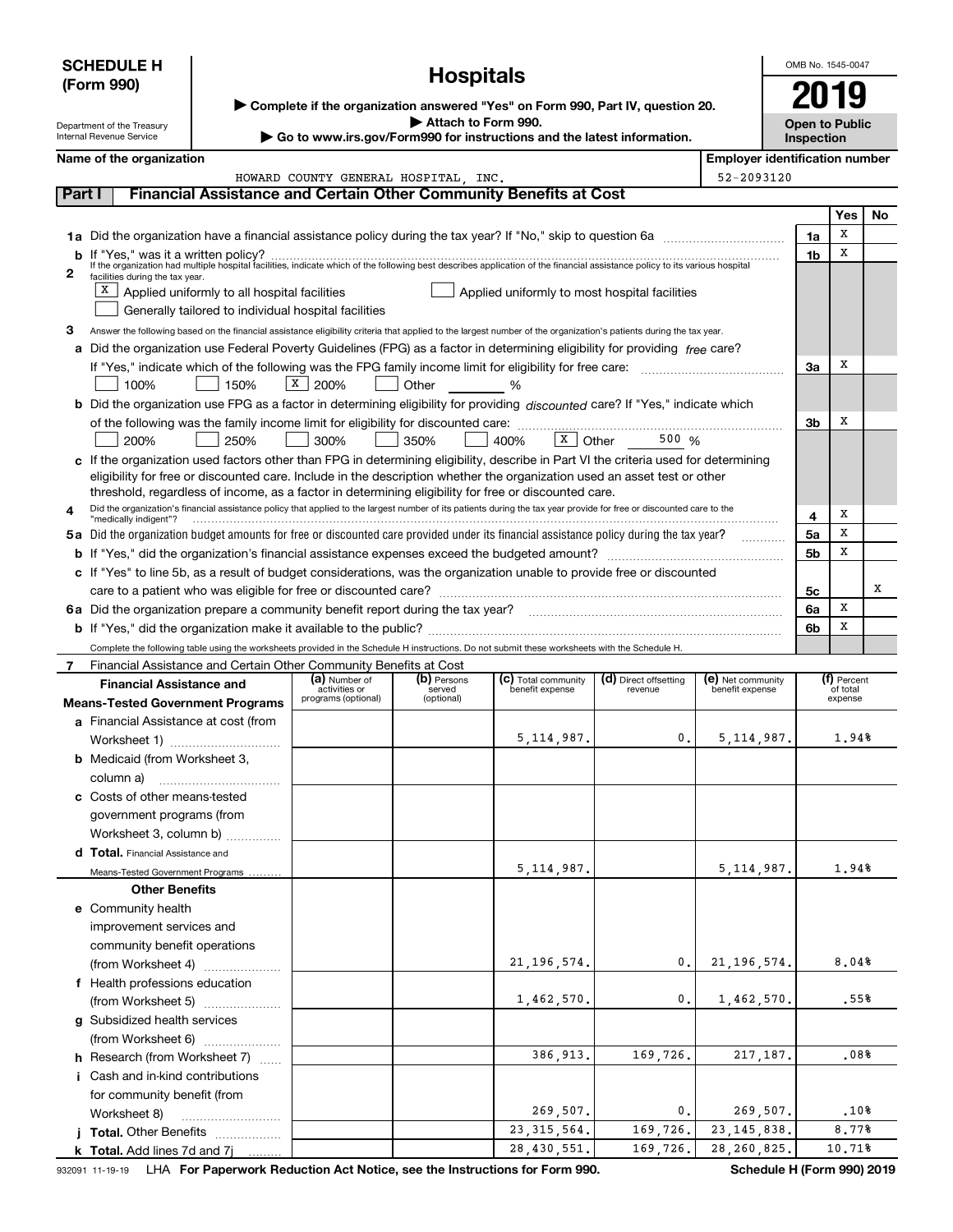| Schedule H (Form 990) 20 |  |  |
|--------------------------|--|--|
|                          |  |  |

**2**

**Part II** | Community Building Activities Complete this table if the organization conducted any community building activities during the

|    | tax year, and describe in Part VI how its community building activities promoted the health of the communities it serves.                                                                                                                          |                                                       |                                                  |                                              |                                         |                                  |                                            |    |                                 |    |
|----|----------------------------------------------------------------------------------------------------------------------------------------------------------------------------------------------------------------------------------------------------|-------------------------------------------------------|--------------------------------------------------|----------------------------------------------|-----------------------------------------|----------------------------------|--------------------------------------------|----|---------------------------------|----|
|    |                                                                                                                                                                                                                                                    | (a) Number of<br>activities or programs<br>(optional) | (b) Persons<br>served (optional)                 | $(c)$ Total<br>community<br>building expense |                                         | (d) Direct<br>offsetting revenue | $(e)$ Net<br>community<br>building expense |    | (f) Percent of<br>total expense |    |
| 1  | Physical improvements and housing                                                                                                                                                                                                                  |                                                       |                                                  |                                              | 0.                                      | 0.                               |                                            |    |                                 |    |
| 2  | Economic development                                                                                                                                                                                                                               |                                                       |                                                  |                                              | 0.                                      | 0.                               |                                            |    |                                 |    |
| 3  | Community support                                                                                                                                                                                                                                  |                                                       |                                                  | 535,270.                                     |                                         | 0.                               | 535,270.                                   |    | .20%                            |    |
| 4  | Environmental improvements                                                                                                                                                                                                                         |                                                       |                                                  |                                              | 0.                                      | 0.                               |                                            |    |                                 |    |
| 5  | Leadership development and                                                                                                                                                                                                                         |                                                       |                                                  |                                              |                                         |                                  |                                            |    |                                 |    |
|    | training for community members                                                                                                                                                                                                                     |                                                       |                                                  | 10,696.                                      |                                         | 0.                               | 10,696.                                    |    | .00%                            |    |
| 6  | Coalition building                                                                                                                                                                                                                                 |                                                       |                                                  |                                              | 83.                                     | 0.                               | 83.                                        |    | .00%                            |    |
| 7  | Community health improvement                                                                                                                                                                                                                       |                                                       |                                                  |                                              |                                         |                                  |                                            |    |                                 |    |
|    | advocacy                                                                                                                                                                                                                                           |                                                       |                                                  |                                              | 0.                                      | 0.                               |                                            |    |                                 |    |
| 8  | Workforce development                                                                                                                                                                                                                              |                                                       |                                                  | 496.                                         |                                         | 0.                               | 496.                                       |    | .00%                            |    |
| 9  | Other                                                                                                                                                                                                                                              |                                                       |                                                  |                                              | 0.                                      | 0.                               |                                            |    |                                 |    |
| 10 | Total                                                                                                                                                                                                                                              |                                                       |                                                  | 546,545.                                     |                                         |                                  | 546,545.                                   |    | .20%                            |    |
|    | <b>Bad Debt, Medicare, &amp; Collection Practices</b><br><b>Part III</b>                                                                                                                                                                           |                                                       |                                                  |                                              |                                         |                                  |                                            |    |                                 |    |
|    | <b>Section A. Bad Debt Expense</b>                                                                                                                                                                                                                 |                                                       |                                                  |                                              |                                         |                                  |                                            |    | Yes                             | No |
| 1  | Did the organization report bad debt expense in accordance with Healthcare Financial Management Association                                                                                                                                        |                                                       |                                                  |                                              |                                         |                                  |                                            |    |                                 |    |
|    |                                                                                                                                                                                                                                                    |                                                       |                                                  |                                              |                                         |                                  |                                            | 1  |                                 | x  |
| 2  | Enter the amount of the organization's bad debt expense. Explain in Part VI the                                                                                                                                                                    |                                                       |                                                  |                                              |                                         |                                  |                                            |    |                                 |    |
|    | methodology used by the organization to estimate this amount                                                                                                                                                                                       |                                                       |                                                  |                                              |                                         | $\mathbf{2}$                     | 11,077,952.                                |    |                                 |    |
| 3  | Enter the estimated amount of the organization's bad debt expense attributable to                                                                                                                                                                  |                                                       |                                                  |                                              |                                         |                                  |                                            |    |                                 |    |
|    | patients eligible under the organization's financial assistance policy. Explain in Part VI the                                                                                                                                                     |                                                       |                                                  |                                              |                                         |                                  |                                            |    |                                 |    |
|    | methodology used by the organization to estimate this amount and the rationale, if any,                                                                                                                                                            |                                                       |                                                  |                                              |                                         |                                  |                                            |    |                                 |    |
|    | for including this portion of bad debt as community benefit                                                                                                                                                                                        |                                                       |                                                  |                                              |                                         | 3                                | 0.                                         |    |                                 |    |
| 4  | Provide in Part VI the text of the footnote to the organization's financial statements that describes bad debt                                                                                                                                     |                                                       |                                                  |                                              |                                         |                                  |                                            |    |                                 |    |
|    | expense or the page number on which this footnote is contained in the attached financial statements.                                                                                                                                               |                                                       |                                                  |                                              |                                         |                                  |                                            |    |                                 |    |
|    | <b>Section B. Medicare</b>                                                                                                                                                                                                                         |                                                       |                                                  |                                              |                                         |                                  |                                            |    |                                 |    |
| 5  | Enter total revenue received from Medicare (including DSH and IME)                                                                                                                                                                                 |                                                       |                                                  |                                              |                                         | 5                                | 79,487,071.                                |    |                                 |    |
| 6  | Enter Medicare allowable costs of care relating to payments on line 5                                                                                                                                                                              |                                                       |                                                  |                                              |                                         | 6                                | 78, 424, 142.                              |    |                                 |    |
| 7  |                                                                                                                                                                                                                                                    |                                                       |                                                  |                                              |                                         | $\overline{7}$                   | 1,062,929.                                 |    |                                 |    |
| 8  | Describe in Part VI the extent to which any shortfall reported on line 7 should be treated as community benefit.                                                                                                                                   |                                                       |                                                  |                                              |                                         |                                  |                                            |    |                                 |    |
|    | Also describe in Part VI the costing methodology or source used to determine the amount reported on line 6.                                                                                                                                        |                                                       |                                                  |                                              |                                         |                                  |                                            |    |                                 |    |
|    | Check the box that describes the method used:                                                                                                                                                                                                      |                                                       |                                                  | Other                                        |                                         |                                  |                                            |    |                                 |    |
|    | Cost accounting system                                                                                                                                                                                                                             | $X$ Cost to charge ratio                              |                                                  |                                              |                                         |                                  |                                            |    |                                 |    |
|    | <b>Section C. Collection Practices</b>                                                                                                                                                                                                             |                                                       |                                                  |                                              |                                         |                                  |                                            |    | х                               |    |
|    | 9a Did the organization have a written debt collection policy during the tax year?<br><b>b</b> If "Yes," did the organization's collection policy that applied to the largest number of its patients during the tax year contain provisions on the |                                                       |                                                  |                                              |                                         |                                  |                                            | 9а |                                 |    |
|    |                                                                                                                                                                                                                                                    |                                                       |                                                  |                                              |                                         |                                  |                                            |    | х                               |    |
|    | Management Companies and Joint Ventures (owned 10% or more by officers, directors, trustees, key employees, and physicians - see instructions)<br><b>Part IV</b>                                                                                   |                                                       |                                                  |                                              |                                         |                                  |                                            | 9b |                                 |    |
|    |                                                                                                                                                                                                                                                    |                                                       |                                                  |                                              |                                         |                                  |                                            |    |                                 |    |
|    | (a) Name of entity                                                                                                                                                                                                                                 |                                                       | (b) Description of primary<br>activity of entity |                                              | (c) Organization's<br>profit % or stock |                                  | (d) Officers, direct-<br>ors, trustees, or |    | (e) Physicians'<br>profit % or  |    |
|    |                                                                                                                                                                                                                                                    |                                                       |                                                  |                                              | ownership %                             |                                  | key employees'                             |    | stock                           |    |
|    |                                                                                                                                                                                                                                                    |                                                       |                                                  |                                              |                                         |                                  | profit % or stock<br>ownership %           |    | ownership %                     |    |
|    |                                                                                                                                                                                                                                                    |                                                       |                                                  |                                              |                                         |                                  |                                            |    |                                 |    |
|    |                                                                                                                                                                                                                                                    |                                                       |                                                  |                                              |                                         |                                  |                                            |    |                                 |    |
|    |                                                                                                                                                                                                                                                    |                                                       |                                                  |                                              |                                         |                                  |                                            |    |                                 |    |
|    |                                                                                                                                                                                                                                                    |                                                       |                                                  |                                              |                                         |                                  |                                            |    |                                 |    |
|    |                                                                                                                                                                                                                                                    |                                                       |                                                  |                                              |                                         |                                  |                                            |    |                                 |    |
|    |                                                                                                                                                                                                                                                    |                                                       |                                                  |                                              |                                         |                                  |                                            |    |                                 |    |
|    |                                                                                                                                                                                                                                                    |                                                       |                                                  |                                              |                                         |                                  |                                            |    |                                 |    |
|    |                                                                                                                                                                                                                                                    |                                                       |                                                  |                                              |                                         |                                  |                                            |    |                                 |    |
|    |                                                                                                                                                                                                                                                    |                                                       |                                                  |                                              |                                         |                                  |                                            |    |                                 |    |
|    |                                                                                                                                                                                                                                                    |                                                       |                                                  |                                              |                                         |                                  |                                            |    |                                 |    |
|    |                                                                                                                                                                                                                                                    |                                                       |                                                  |                                              |                                         |                                  |                                            |    |                                 |    |
|    |                                                                                                                                                                                                                                                    |                                                       |                                                  |                                              |                                         |                                  |                                            |    |                                 |    |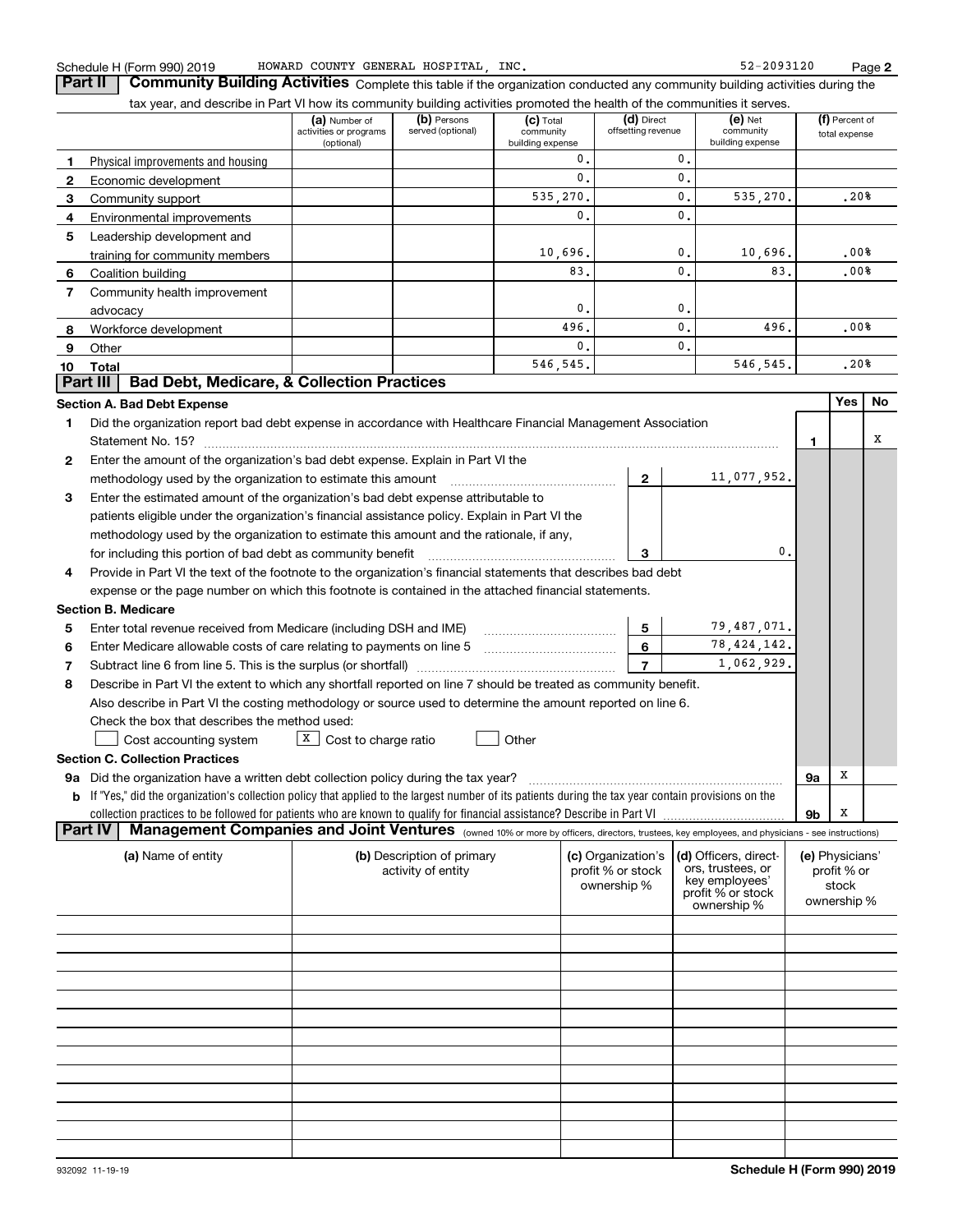| Schedule H (Form 990) 2019<br>HOWARD COUNTY GENERAL HOSPITAL, INC.                                                        |                  |               |                     |                  |                          |                   |             |          | 52-2093120       | Page 3             |
|---------------------------------------------------------------------------------------------------------------------------|------------------|---------------|---------------------|------------------|--------------------------|-------------------|-------------|----------|------------------|--------------------|
| <b>Facility Information</b><br><b>Part V</b>                                                                              |                  |               |                     |                  |                          |                   |             |          |                  |                    |
| <b>Section A. Hospital Facilities</b>                                                                                     |                  |               |                     |                  |                          |                   |             |          |                  |                    |
| (list in order of size, from largest to smallest)                                                                         |                  | surgical      |                     |                  | Critical access hospital |                   |             |          |                  |                    |
| How many hospital facilities did the organization operate                                                                 | icensed hospital |               | Children's hospital | eaching hospital |                          |                   |             |          |                  |                    |
| during the tax year?<br>$\mathbf{1}$                                                                                      |                  | $\infty$      |                     |                  |                          |                   |             |          |                  |                    |
|                                                                                                                           |                  | medical       |                     |                  |                          | Research facility | ER-24 hours |          |                  |                    |
| Name, address, primary website address, and state license number                                                          |                  |               |                     |                  |                          |                   |             |          |                  | Facility           |
| (and if a group return, the name and EIN of the subordinate hospital<br>organization that operates the hospital facility) |                  |               |                     |                  |                          |                   |             |          |                  | reporting<br>group |
|                                                                                                                           |                  | $\lambda$ en. |                     |                  |                          |                   |             | ER-other | Other (describe) |                    |
| 1 HOWARD COUNTY GENERAL HOSPITAL                                                                                          |                  |               |                     |                  |                          |                   |             |          |                  |                    |
| 5755 CEDAR LANE                                                                                                           |                  |               |                     |                  |                          |                   |             |          |                  |                    |
| COLUMBIA, MD 21044                                                                                                        |                  |               |                     |                  |                          |                   |             |          |                  |                    |
|                                                                                                                           |                  |               |                     |                  |                          |                   |             |          |                  |                    |
| WWW.HOPKINSMEDICINE.ORG/HOWARD COUNTY                                                                                     |                  |               |                     |                  |                          |                   |             |          |                  |                    |
| $13 - 004$                                                                                                                | $\mathbf X$      |               |                     |                  |                          |                   |             |          |                  |                    |
|                                                                                                                           |                  |               |                     |                  |                          |                   |             |          |                  |                    |
|                                                                                                                           |                  |               |                     |                  |                          |                   |             |          |                  |                    |
|                                                                                                                           |                  |               |                     |                  |                          |                   |             |          |                  |                    |
|                                                                                                                           |                  |               |                     |                  |                          |                   |             |          |                  |                    |
|                                                                                                                           |                  |               |                     |                  |                          |                   |             |          |                  |                    |
|                                                                                                                           |                  |               |                     |                  |                          |                   |             |          |                  |                    |
|                                                                                                                           |                  |               |                     |                  |                          |                   |             |          |                  |                    |
|                                                                                                                           |                  |               |                     |                  |                          |                   |             |          |                  |                    |
|                                                                                                                           |                  |               |                     |                  |                          |                   |             |          |                  |                    |
|                                                                                                                           |                  |               |                     |                  |                          |                   |             |          |                  |                    |
|                                                                                                                           |                  |               |                     |                  |                          |                   |             |          |                  |                    |
|                                                                                                                           |                  |               |                     |                  |                          |                   |             |          |                  |                    |
|                                                                                                                           |                  |               |                     |                  |                          |                   |             |          |                  |                    |
|                                                                                                                           |                  |               |                     |                  |                          |                   |             |          |                  |                    |
|                                                                                                                           |                  |               |                     |                  |                          |                   |             |          |                  |                    |
|                                                                                                                           |                  |               |                     |                  |                          |                   |             |          |                  |                    |
|                                                                                                                           |                  |               |                     |                  |                          |                   |             |          |                  |                    |
|                                                                                                                           |                  |               |                     |                  |                          |                   |             |          |                  |                    |
|                                                                                                                           |                  |               |                     |                  |                          |                   |             |          |                  |                    |
|                                                                                                                           |                  |               |                     |                  |                          |                   |             |          |                  |                    |
|                                                                                                                           |                  |               |                     |                  |                          |                   |             |          |                  |                    |
|                                                                                                                           |                  |               |                     |                  |                          |                   |             |          |                  |                    |
|                                                                                                                           |                  |               |                     |                  |                          |                   |             |          |                  |                    |
|                                                                                                                           |                  |               |                     |                  |                          |                   |             |          |                  |                    |
|                                                                                                                           |                  |               |                     |                  |                          |                   |             |          |                  |                    |
|                                                                                                                           |                  |               |                     |                  |                          |                   |             |          |                  |                    |
|                                                                                                                           |                  |               |                     |                  |                          |                   |             |          |                  |                    |
|                                                                                                                           |                  |               |                     |                  |                          |                   |             |          |                  |                    |
|                                                                                                                           |                  |               |                     |                  |                          |                   |             |          |                  |                    |
|                                                                                                                           |                  |               |                     |                  |                          |                   |             |          |                  |                    |
|                                                                                                                           |                  |               |                     |                  |                          |                   |             |          |                  |                    |
|                                                                                                                           |                  |               |                     |                  |                          |                   |             |          |                  |                    |
|                                                                                                                           |                  |               |                     |                  |                          |                   |             |          |                  |                    |
|                                                                                                                           |                  |               |                     |                  |                          |                   |             |          |                  |                    |
|                                                                                                                           |                  |               |                     |                  |                          |                   |             |          |                  |                    |
|                                                                                                                           |                  |               |                     |                  |                          |                   |             |          |                  |                    |
|                                                                                                                           |                  |               |                     |                  |                          |                   |             |          |                  |                    |
|                                                                                                                           |                  |               |                     |                  |                          |                   |             |          |                  |                    |
|                                                                                                                           |                  |               |                     |                  |                          |                   |             |          |                  |                    |
|                                                                                                                           |                  |               |                     |                  |                          |                   |             |          |                  |                    |
|                                                                                                                           |                  |               |                     |                  |                          |                   |             |          |                  |                    |
|                                                                                                                           |                  |               |                     |                  |                          |                   |             |          |                  |                    |
|                                                                                                                           |                  |               |                     |                  |                          |                   |             |          |                  |                    |
|                                                                                                                           |                  |               |                     |                  |                          |                   |             |          |                  |                    |
|                                                                                                                           |                  |               |                     |                  |                          |                   |             |          |                  |                    |
|                                                                                                                           |                  |               |                     |                  |                          |                   |             |          |                  |                    |
|                                                                                                                           |                  |               |                     |                  |                          |                   |             |          |                  |                    |
|                                                                                                                           |                  |               |                     |                  |                          |                   |             |          |                  |                    |
|                                                                                                                           |                  |               |                     |                  |                          |                   |             |          |                  |                    |
|                                                                                                                           |                  |               |                     |                  |                          |                   |             |          |                  |                    |
|                                                                                                                           |                  |               |                     |                  |                          |                   |             |          |                  |                    |
|                                                                                                                           |                  |               |                     |                  |                          |                   |             |          |                  |                    |
|                                                                                                                           |                  |               |                     |                  |                          |                   |             |          |                  |                    |
|                                                                                                                           |                  |               |                     |                  |                          |                   |             |          |                  |                    |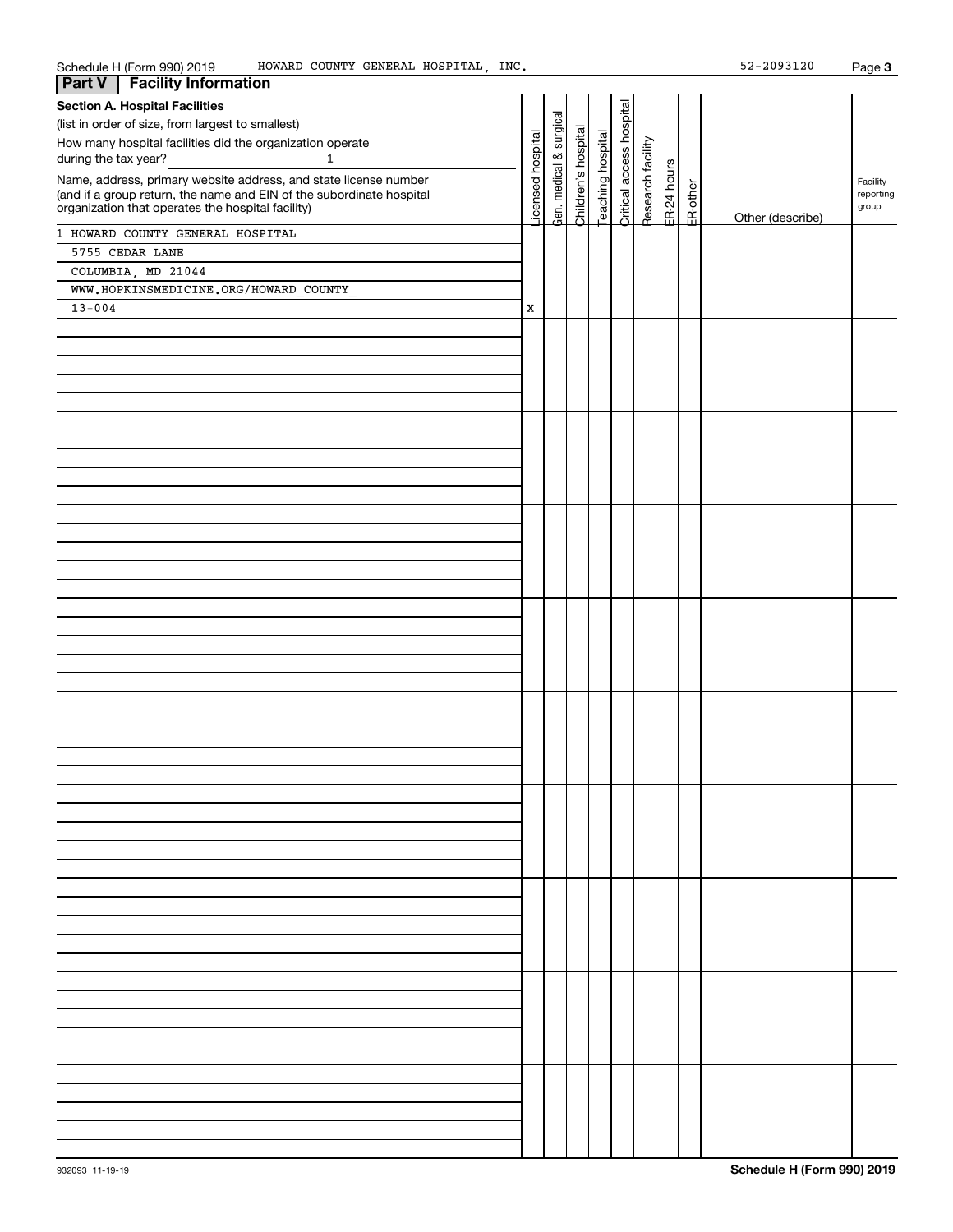|  | Schedule H (Form 990) 2019 | COUNTY<br>HOWARD C |  | GENERAL HOSPITAL | INC | $-2093120$<br>۰ ه.<br>. | Page |  |
|--|----------------------------|--------------------|--|------------------|-----|-------------------------|------|--|
|--|----------------------------|--------------------|--|------------------|-----|-------------------------|------|--|

|                                                   | <b>Part V</b>   Facility Information $_{(continued)}$ |  |  |  |  |  |
|---------------------------------------------------|-------------------------------------------------------|--|--|--|--|--|
| <b>Section B. Facility Policies and Practices</b> |                                                       |  |  |  |  |  |

(complete a separate Section B for each of the hospital facilities or facility reporting groups listed in Part V, Section A)

 $\overline{1}$ 

**Name of hospital facility or letter of facility reporting group** HOWARD COUNTY GENERAL HOSPITAL

| Line number of hospital facility, or line numbers of hospital      |
|--------------------------------------------------------------------|
| facilities in a facility reporting group (from Part V, Section A): |

|                                                                                                                 |                                                                                                                                                                                                                                |                 | Yes | No |
|-----------------------------------------------------------------------------------------------------------------|--------------------------------------------------------------------------------------------------------------------------------------------------------------------------------------------------------------------------------|-----------------|-----|----|
|                                                                                                                 | Community Health Needs Assessment                                                                                                                                                                                              |                 |     |    |
|                                                                                                                 | 1 Was the hospital facility first licensed, registered, or similarly recognized by a state as a hospital facility in the                                                                                                       |                 |     |    |
| current tax year or the immediately preceding tax year?                                                         |                                                                                                                                                                                                                                |                 |     |    |
| 2 Was the hospital facility acquired or placed into service as a tax-exempt hospital in the current tax year or |                                                                                                                                                                                                                                |                 |     |    |
|                                                                                                                 |                                                                                                                                                                                                                                |                 |     |    |
| З                                                                                                               | During the tax year or either of the two immediately preceding tax years, did the hospital facility conduct a                                                                                                                  | $\mathbf{2}$    |     |    |
|                                                                                                                 |                                                                                                                                                                                                                                | 3               | X   |    |
|                                                                                                                 | If "Yes," indicate what the CHNA report describes (check all that apply):                                                                                                                                                      |                 |     |    |
| a                                                                                                               | X<br>A definition of the community served by the hospital facility                                                                                                                                                             |                 |     |    |
| b                                                                                                               | X<br>Demographics of the community                                                                                                                                                                                             |                 |     |    |
|                                                                                                                 | $\mathbf{X}$<br>Existing health care facilities and resources within the community that are available to respond to the health needs                                                                                           |                 |     |    |
| c                                                                                                               |                                                                                                                                                                                                                                |                 |     |    |
|                                                                                                                 | of the community<br>  X                                                                                                                                                                                                        |                 |     |    |
| d                                                                                                               | How data was obtained                                                                                                                                                                                                          |                 |     |    |
| е                                                                                                               | X<br>The significant health needs of the community                                                                                                                                                                             |                 |     |    |
| f                                                                                                               | X<br>Primary and chronic disease needs and other health issues of uninsured persons, low-income persons, and minority                                                                                                          |                 |     |    |
|                                                                                                                 | groups                                                                                                                                                                                                                         |                 |     |    |
| g                                                                                                               | X<br>The process for identifying and prioritizing community health needs and services to meet the community health needs                                                                                                       |                 |     |    |
| h                                                                                                               | X<br>The process for consulting with persons representing the community's interests                                                                                                                                            |                 |     |    |
|                                                                                                                 | X<br>The impact of any actions taken to address the significant health needs identified in the hospital facility's prior CHNA(s)                                                                                               |                 |     |    |
|                                                                                                                 | Other (describe in Section C)                                                                                                                                                                                                  |                 |     |    |
| 4                                                                                                               | $20^{18}$<br>Indicate the tax year the hospital facility last conducted a CHNA:                                                                                                                                                |                 |     |    |
| 5                                                                                                               | In conducting its most recent CHNA, did the hospital facility take into account input from persons who represent the broad                                                                                                     |                 |     |    |
|                                                                                                                 | interests of the community served by the hospital facility, including those with special knowledge of or expertise in public                                                                                                   |                 |     |    |
|                                                                                                                 | health? If "Yes," describe in Section C how the hospital facility took into account input from persons who represent the                                                                                                       |                 |     |    |
|                                                                                                                 | community, and identify the persons the hospital facility consulted [11] consultion material community, and identify the persons the hospital facility consulted [11] material materials and the state of the state of the sta | 5               | X   |    |
|                                                                                                                 | 6a Was the hospital facility's CHNA conducted with one or more other hospital facilities? If "Yes," list the other                                                                                                             |                 |     |    |
|                                                                                                                 | hospital facilities in Section C                                                                                                                                                                                               | 6a              |     | x  |
|                                                                                                                 | b Was the hospital facility's CHNA conducted with one or more organizations other than hospital facilities? If "Yes,"                                                                                                          |                 |     |    |
|                                                                                                                 | list the other organizations in Section C                                                                                                                                                                                      | 6b              |     | х  |
|                                                                                                                 |                                                                                                                                                                                                                                | $\overline{7}$  | х   |    |
|                                                                                                                 | If "Yes," indicate how the CHNA report was made widely available (check all that apply):                                                                                                                                       |                 |     |    |
| a                                                                                                               | X<br>Hospital facility's website (list url): SEE SUPPLEMENTAL INFORMATION                                                                                                                                                      |                 |     |    |
| b                                                                                                               | Other website (list url):                                                                                                                                                                                                      |                 |     |    |
| c                                                                                                               | X  <br>Made a paper copy available for public inspection without charge at the hospital facility                                                                                                                               |                 |     |    |
| d                                                                                                               | Other (describe in Section C)                                                                                                                                                                                                  |                 |     |    |
| 8                                                                                                               | Did the hospital facility adopt an implementation strategy to meet the significant community health needs                                                                                                                      |                 |     |    |
|                                                                                                                 | identified through its most recently conducted CHNA? If "No," skip to line 11                                                                                                                                                  | 8               | X   |    |
|                                                                                                                 | 9 Indicate the tax year the hospital facility last adopted an implementation strategy: $20^{-18}$                                                                                                                              |                 |     |    |
|                                                                                                                 | 10 Is the hospital facility's most recently adopted implementation strategy posted on a website?                                                                                                                               | 10              | X   |    |
|                                                                                                                 | SEE SUPPLEMENTAL INFORMATION<br><b>a</b> If "Yes," (list url):                                                                                                                                                                 |                 |     |    |
|                                                                                                                 | <b>b</b> If "No," is the hospital facility's most recently adopted implementation strategy attached to this return?                                                                                                            | 10 <sub>b</sub> |     |    |
|                                                                                                                 | 11 Describe in Section C how the hospital facility is addressing the significant needs identified in its most                                                                                                                  |                 |     |    |
|                                                                                                                 | recently conducted CHNA and any such needs that are not being addressed together with the reasons why                                                                                                                          |                 |     |    |
|                                                                                                                 | such needs are not being addressed.                                                                                                                                                                                            |                 |     |    |
|                                                                                                                 | 12a Did the organization incur an excise tax under section 4959 for the hospital facility's failure to conduct a                                                                                                               |                 |     |    |
|                                                                                                                 | CHNA as required by section 501(r)(3)?                                                                                                                                                                                         | 12a             |     | x  |
|                                                                                                                 |                                                                                                                                                                                                                                | <b>12b</b>      |     |    |
|                                                                                                                 | c If "Yes" to line 12b, what is the total amount of section 4959 excise tax the organization reported on Form 4720                                                                                                             |                 |     |    |
|                                                                                                                 | for all of its hospital facilities? \$                                                                                                                                                                                         |                 |     |    |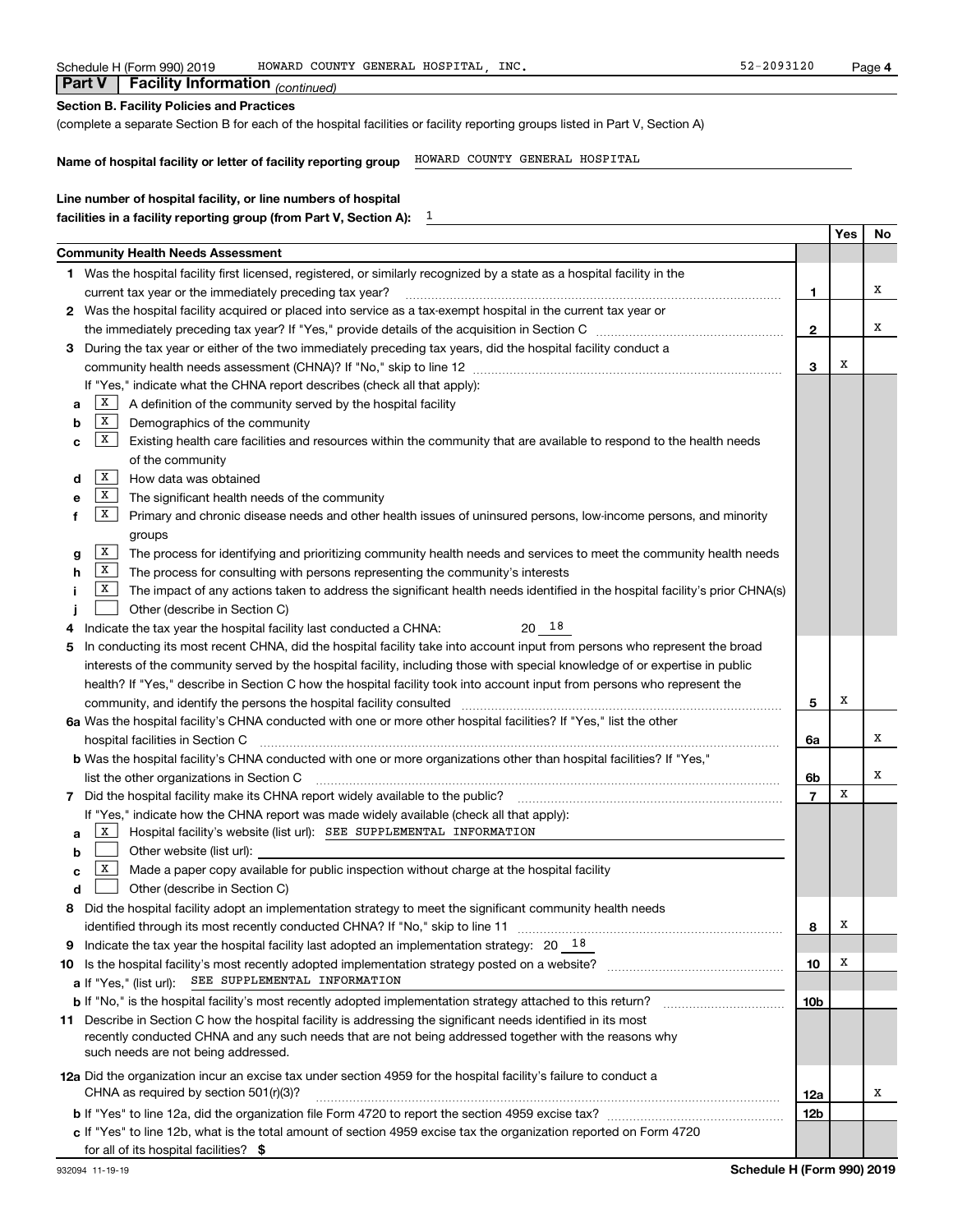| 52-2093120<br>HOWARD COUNTY GENERAL HOSPITAL, INC.<br>Schedule H (Form 990) 2019                                                                                                             |    |     | Page 5 |
|----------------------------------------------------------------------------------------------------------------------------------------------------------------------------------------------|----|-----|--------|
| Facility Information (continued)<br><b>Part V</b>                                                                                                                                            |    |     |        |
| <b>Financial Assistance Policy (FAP)</b>                                                                                                                                                     |    |     |        |
|                                                                                                                                                                                              |    |     |        |
| Name of hospital facility or letter of facility reporting group HOWARD COUNTY GENERAL HOSPITAL                                                                                               |    | Yes |        |
|                                                                                                                                                                                              |    |     | No     |
| Did the hospital facility have in place during the tax year a written financial assistance policy that:                                                                                      |    | Х   |        |
| 13 Explained eligibility criteria for financial assistance, and whether such assistance included free or discounted care?                                                                    | 13 |     |        |
| If "Yes," indicate the eligibility criteria explained in the FAP:<br>200<br> X <br>Federal poverty guidelines (FPG), with FPG family income limit for eligibility for free care of<br>%<br>а |    |     |        |
| and FPG family income limit for eligibility for discounted care of 500<br>%                                                                                                                  |    |     |        |
| Income level other than FPG (describe in Section C)<br>b                                                                                                                                     |    |     |        |
| X <br>Asset level<br>с                                                                                                                                                                       |    |     |        |
| X <br>Medical indigency<br>d                                                                                                                                                                 |    |     |        |
| Insurance status<br>е                                                                                                                                                                        |    |     |        |
| Underinsurance status<br>f                                                                                                                                                                   |    |     |        |
| $\mathbf{x}$<br>Residency<br>g                                                                                                                                                               |    |     |        |
| Other (describe in Section C)<br>h                                                                                                                                                           |    |     |        |
| 14                                                                                                                                                                                           | 14 | Х   |        |
| 15                                                                                                                                                                                           | 15 | х   |        |
| If "Yes," indicate how the hospital facility's FAP or FAP application form (including accompanying instructions)                                                                             |    |     |        |
| explained the method for applying for financial assistance (check all that apply):                                                                                                           |    |     |        |
| X  <br>Described the information the hospital facility may require an individual to provide as part of his or her application<br>а                                                           |    |     |        |
| $\mathbf{X}$<br>Described the supporting documentation the hospital facility may require an individual to submit as part of his<br>b                                                         |    |     |        |
| or her application                                                                                                                                                                           |    |     |        |
| X  <br>Provided the contact information of hospital facility staff who can provide an individual with information<br>c                                                                       |    |     |        |
| about the FAP and FAP application process                                                                                                                                                    |    |     |        |
| Provided the contact information of nonprofit organizations or government agencies that may be sources<br>d                                                                                  |    |     |        |
| of assistance with FAP applications                                                                                                                                                          |    |     |        |
| Other (describe in Section C)<br>е                                                                                                                                                           |    |     |        |
| 16 Was widely publicized within the community served by the hospital facility?                                                                                                               | 16 | х   |        |
| If "Yes," indicate how the hospital facility publicized the policy (check all that apply):                                                                                                   |    |     |        |
| $\mathbf{X}$<br>The FAP was widely available on a website (list url): SEE SUPPLEMENTAL INFORMATION<br>a                                                                                      |    |     |        |
| $\mathbf{X}$<br>The FAP application form was widely available on a website (list url): SEE_SUPPLEMENTAL INFORMATION<br>b                                                                     |    |     |        |
| A plain language summary of the FAP was widely available on a website (list url): SEE SUPPLEMENTAL INFO<br>$\mathbf{X}$<br>с                                                                 |    |     |        |
| $\mathbf{X}$<br>The FAP was available upon request and without charge (in public locations in the hospital facility and by mail)<br>d                                                        |    |     |        |
| $\boxed{\mathbf{X}}$<br>The FAP application form was available upon request and without charge (in public locations in the hospital<br>е                                                     |    |     |        |
| facility and by mail)                                                                                                                                                                        |    |     |        |
| x  <br>A plain language summary of the FAP was available upon request and without charge (in public locations in                                                                             |    |     |        |
| the hospital facility and by mail)                                                                                                                                                           |    |     |        |
| X  <br>Individuals were notified about the FAP by being offered a paper copy of the plain language summary of the FAP,<br>g                                                                  |    |     |        |
| by receiving a conspicuous written notice about the FAP on their billing statements, and via conspicuous public                                                                              |    |     |        |
| displays or other measures reasonably calculated to attract patients' attention                                                                                                              |    |     |        |
| $\vert$ X                                                                                                                                                                                    |    |     |        |
| Notified members of the community who are most likely to require financial assistance about availability of the FAP<br>h.                                                                    |    |     |        |

 $\overline{X}$  The FAP, FAP application form, and plain language summary of the FAP were translated into the primary language(s) i. spoken by Limited English Proficiency (LEP) populations

**j**Other (describe in Section C)  $\mathcal{L}^{\text{max}}$ 

**Schedule H (Form 990) 2019**

**i**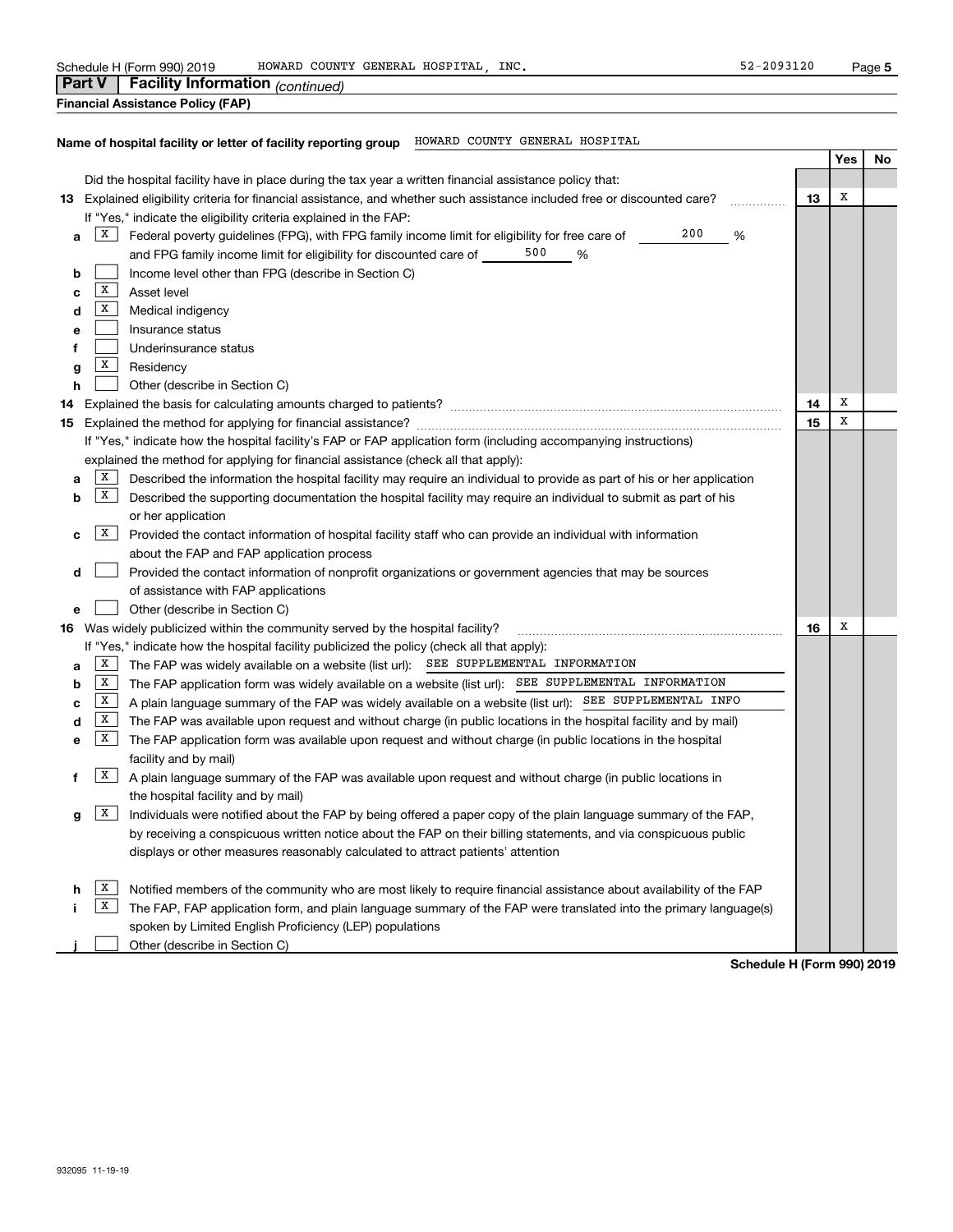| Schedule H (Form 990) 2019 |  |  |  |
|----------------------------|--|--|--|
|                            |  |  |  |

|    | <b>Part V</b> | Facility Information (continued)                                                                                                    |    |     |    |
|----|---------------|-------------------------------------------------------------------------------------------------------------------------------------|----|-----|----|
|    |               | <b>Billing and Collections</b>                                                                                                      |    |     |    |
|    |               | HOWARD COUNTY GENERAL HOSPITAL<br>Name of hospital facility or letter of facility reporting group                                   |    |     |    |
|    |               |                                                                                                                                     |    | Yes | No |
|    |               | 17 Did the hospital facility have in place during the tax year a separate billing and collections policy, or a written financial    |    |     |    |
|    |               | assistance policy (FAP) that explained all of the actions the hospital facility or other authorized party may take upon             |    |     |    |
|    |               | nonpayment?                                                                                                                         | 17 | X   |    |
| 18 |               | Check all of the following actions against an individual that were permitted under the hospital facility's policies during the      |    |     |    |
|    |               | tax year before making reasonable efforts to determine the individual's eligibility under the facility's FAP:                       |    |     |    |
| а  |               | Reporting to credit agency(ies)                                                                                                     |    |     |    |
| b  |               | Selling an individual's debt to another party                                                                                       |    |     |    |
| с  |               | Deferring, denying, or requiring a payment before providing medically necessary care due to nonpayment of a                         |    |     |    |
|    |               | previous bill for care covered under the hospital facility's FAP                                                                    |    |     |    |
| d  |               | Actions that require a legal or judicial process                                                                                    |    |     |    |
| е  |               | Other similar actions (describe in Section C)                                                                                       |    |     |    |
| f  | X             | None of these actions or other similar actions were permitted                                                                       |    |     |    |
| 19 |               | Did the hospital facility or other authorized party perform any of the following actions during the tax year before making          |    |     |    |
|    |               | reasonable efforts to determine the individual's eligibility under the facility's FAP?                                              | 19 |     | х  |
|    |               | If "Yes," check all actions in which the hospital facility or a third party engaged:                                                |    |     |    |
| а  |               | Reporting to credit agency(ies)                                                                                                     |    |     |    |
| b  |               | Selling an individual's debt to another party                                                                                       |    |     |    |
| c  |               | Deferring, denying, or requiring a payment before providing medically necessary care due to nonpayment of a                         |    |     |    |
|    |               | previous bill for care covered under the hospital facility's FAP                                                                    |    |     |    |
| d  |               | Actions that require a legal or judicial process                                                                                    |    |     |    |
| е  |               | Other similar actions (describe in Section C)                                                                                       |    |     |    |
| 20 |               | Indicate which efforts the hospital facility or other authorized party made before initiating any of the actions listed (whether or |    |     |    |
|    |               | not checked) in line 19 (check all that apply):                                                                                     |    |     |    |
| a  | X             | Provided a written notice about upcoming ECAs (Extraordinary Collection Action) and a plain language summary of the                 |    |     |    |
|    |               | FAP at least 30 days before initiating those ECAs (if not, describe in Section C)                                                   |    |     |    |
| b  | X             | Made a reasonable effort to orally notify individuals about the FAP and FAP application process (if not, describe in Section C)     |    |     |    |
| с  | X             | Processed incomplete and complete FAP applications (if not, describe in Section C)                                                  |    |     |    |
| d  | X             | Made presumptive eligibility determinations (if not, describe in Section C)                                                         |    |     |    |
| е  |               | Other (describe in Section C)                                                                                                       |    |     |    |
| f  |               | None of these efforts were made                                                                                                     |    |     |    |
|    |               | Policy Relating to Emergency Medical Care                                                                                           |    |     |    |
|    |               | 21 Did the hospital facility have in place during the tax year a written policy relating to emergency medical care                  |    |     |    |
|    |               | that required the hospital facility to provide, without discrimination, care for emergency medical conditions to                    |    |     |    |
|    |               | individuals regardless of their eligibility under the hospital facility's financial assistance policy?                              | 21 | Х   |    |
|    |               | If "No," indicate why:                                                                                                              |    |     |    |
| а  |               | The hospital facility did not provide care for any emergency medical conditions                                                     |    |     |    |
| b  |               | The hospital facility's policy was not in writing                                                                                   |    |     |    |
| c  |               | The hospital facility limited who was eligible to receive care for emergency medical conditions (describe in Section C)             |    |     |    |

**d**Other (describe in Section C)  $\mathcal{L}^{\text{max}}$ 

**Schedule H (Form 990) 2019**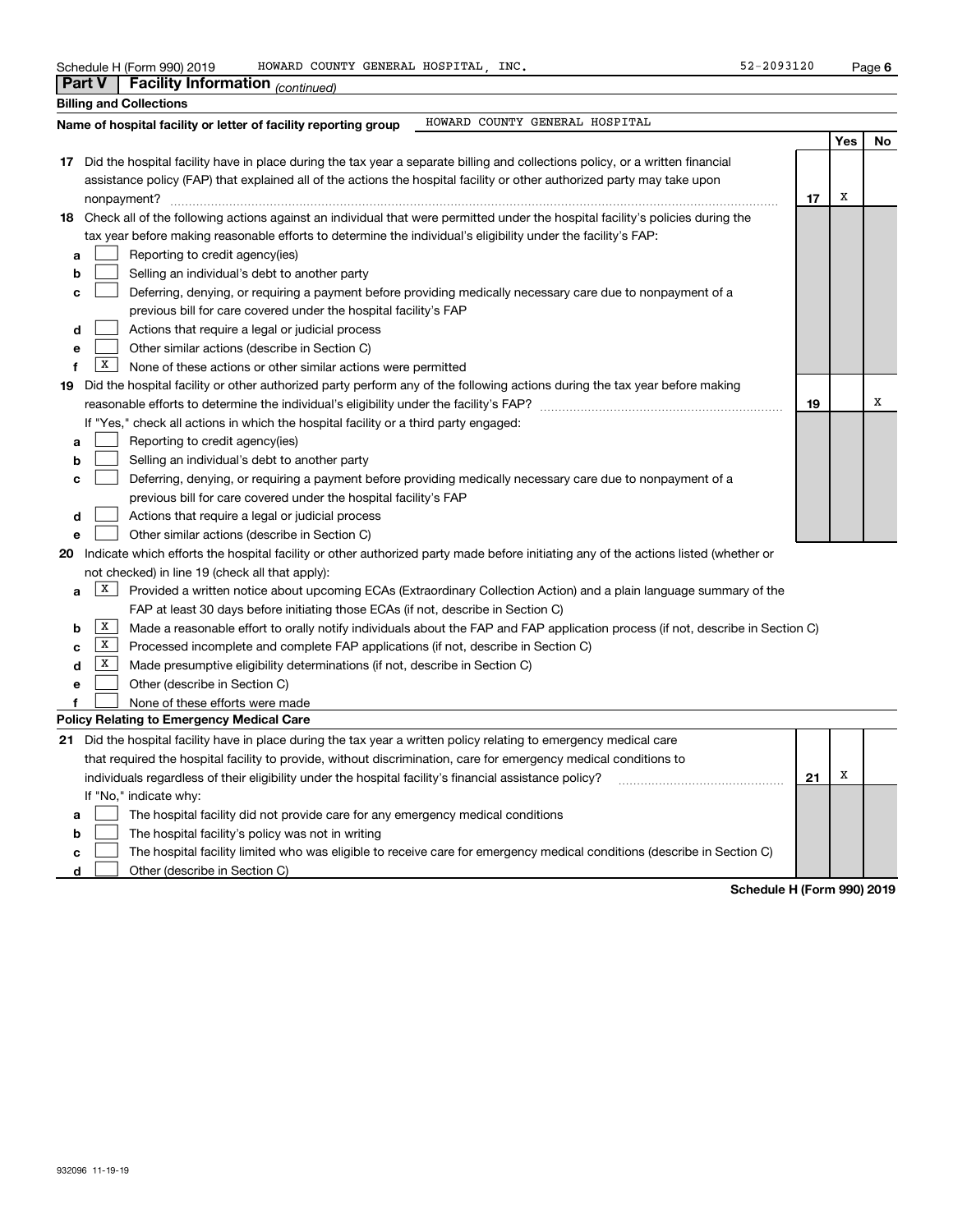| Schedule H (Form 990) 2019 | HOWARD COUNTY GENERAL HOSPITAL | INC | 22-2093120 | Page |
|----------------------------|--------------------------------|-----|------------|------|
|                            |                                |     |            |      |

| <b>Part V</b><br><b>Facility Information</b> (continued)                                                                                                                                                          |  |            |           |  |  |
|-------------------------------------------------------------------------------------------------------------------------------------------------------------------------------------------------------------------|--|------------|-----------|--|--|
| Charges to Individuals Eligible for Assistance Under the FAP (FAP-Eligible Individuals)                                                                                                                           |  |            |           |  |  |
| HOWARD COUNTY GENERAL HOSPITAL<br>Name of hospital facility or letter of facility reporting group                                                                                                                 |  |            |           |  |  |
|                                                                                                                                                                                                                   |  | <b>Yes</b> | <b>No</b> |  |  |
| Indicate how the hospital facility determined, during the tax year, the maximum amounts that can be charged to FAP-eligible<br>22<br>individuals for emergency or other medically necessary care.                 |  |            |           |  |  |
| The hospital facility used a look-back method based on claims allowed by Medicare fee-for-service during a prior<br>a<br>12-month period                                                                          |  |            |           |  |  |
| The hospital facility used a look-back method based on claims allowed by Medicare fee-for-service and all private<br>b<br>health insurers that pay claims to the hospital facility during a prior 12-month period |  |            |           |  |  |
| The hospital facility used a look-back method based on claims allowed by Medicaid, either alone or in combination<br>c.                                                                                           |  |            |           |  |  |
| with Medicare fee-for-service and all private health insurers that pay claims to the hospital facility during a prior<br>12-month period                                                                          |  |            |           |  |  |
| X<br>The hospital facility used a prospective Medicare or Medicaid method<br>d                                                                                                                                    |  |            |           |  |  |
| During the tax year, did the hospital facility charge any FAP-eligible individual to whom the hospital facility provided<br>23                                                                                    |  |            |           |  |  |
| emergency or other medically necessary services more than the amounts generally billed to individuals who had                                                                                                     |  |            |           |  |  |
| х<br>23<br>insurance covering such care?                                                                                                                                                                          |  |            |           |  |  |
| If "Yes," explain in Section C.                                                                                                                                                                                   |  |            |           |  |  |
| During the tax year, did the hospital facility charge any FAP-eligible individual an amount equal to the gross charge for any<br>24<br>х<br>service provided to that individual?<br>24                            |  |            |           |  |  |
| If "Yes," explain in Section C.                                                                                                                                                                                   |  |            |           |  |  |

**Schedule H (Form 990) 2019**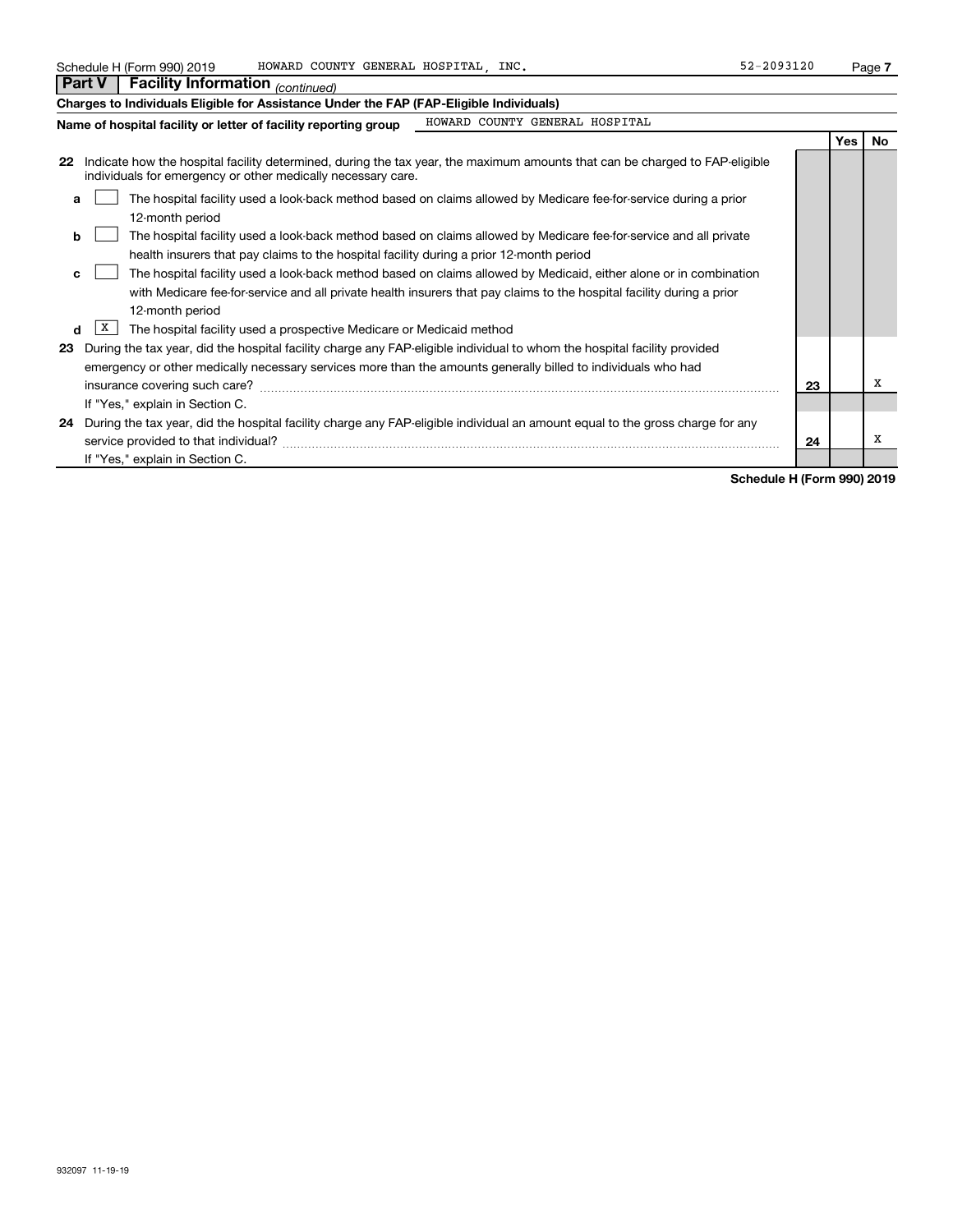Schedule H (Form 990) 2019 Page HOWARD COUNTY GENERAL HOSPITAL, INC. 52-2093120

## *(continued)* **Part V Facility Information**

**Section C. Supplemental Information for Part V, Section B.** Provide descriptions required for Part V, Section B, lines<br>2, 3j, 5, 6a, 6b, 7d, 11, 13b, 13h, 15e, 16j, 18e, 19e, 20a, 20b, 20c, 20d, 20e, 21c, 21d, 23, and 24. separate descriptions for each hospital facility in a facility reporting group, designated by facility reporting group letter<br>and hospital facility line number from Part V, Section A ("A, 1," "A, 4," "B, 2," "B, 3," etc.)

HOWARD COUNTY GENERAL HOSPITAL:

PART V, SECTION B, LINE 5: - HOWARD COUNTY GENERAL HOSPITAL (HCGH) TOOK

INTO ACCOUNT INPUT FROM PERSONS WHO REPRESENT THE BROAD INTERESTS OF THE

COMMUNITY SERVED BY THE HOSPITAL THROUGH VARIOUS WAYS LISTED BELOW:

A) PRIMARY DATA WAS GATHERED FROM MORE THAN 2,000 PARTICIPANTS VIA AN

EXTENSIVE PHONE SURVEY IN THE BIENNIAL HOWARD COUNTY HEALTH ASSESSMENT

SURVEY (HCHAS) IN SUMMER AND FALL 2018. THE SURVEY WAS JOINTLY

COMMISSIONED BY THE HORIZON FOUNDATION, THE HOWARD COUNTY HEALTH

DEPARTMENT, HOWARD COUNTY GENERAL HOSPITAL, AND THE COLUMBIA ASSOCIATION.

B) THE DATA FROM THE 2018 HCHAS WAS PRESENTED TO THE LOCAL HEALTH

IMPROVEMENT COALITION (LHIC), A PART OF THE STATE HEALTH IMPROVEMENT PLAN,

IN JANUARY 2019. . THE LHIC INCLUDES LEADERS OF LOCAL HEALTH AND HUMAN

SERVICE ORGANIZATIONS, COUNTY GOVERNMENT LEADERSHIP, LOCAL BUSINESS

LEADERS AND HOSPITAL LEADERS WHO PROVIDED INPUT THROUGH THEIR

PARTICIPATION IN THIS PROCESS.

C) IN ADDITION TO THE 2018 HCHAS, HCCGH AND THE HOWARD COUNTY HEALTH

DEPARTMENT CONDUCTED AN ONLINE SURVEY REQUESTING FEEDBACK ON COMMUNITY

HEALTH NEEDS. HCGH AND HCHD SOLICITED FEEDBACK USING THEIR SOCIAL MEDIA

PLATFORMS, AND EMAIL REQUESTS TO LHIC MEMBERS AND FAITH COMMUNITIES

THROUGH THE JOURNEY TO BETTER HEALTH PROGRAM. 368 RESIDENTS COMPLETED THE

SURVEY AND COMMENTED ON THEIR PERCEPTIONS OF THE GREATEST COMMUNITY HEALTH

PRIORITIES, SOCIAL DETERMINANTS OF HEALTH, AND THE HOSPITAL'S PRIOR

COMMUNITY HEALTH NEEDS ASSESSMENT (CHNA).

D) SECONDARY DATA FROM LOCAL, STATE AND FEDERAL SOURCES PROVIDED ESSENTIAL

INFORMATION, INSIGHT AND KNOWLEDGE ON A BROAD RANGE OF HEALTH AND SOCIAL

ISSUES AND A RESOURCE INVENTORY WAS COMPILED TO ASSESS THE AVAILABILITY OF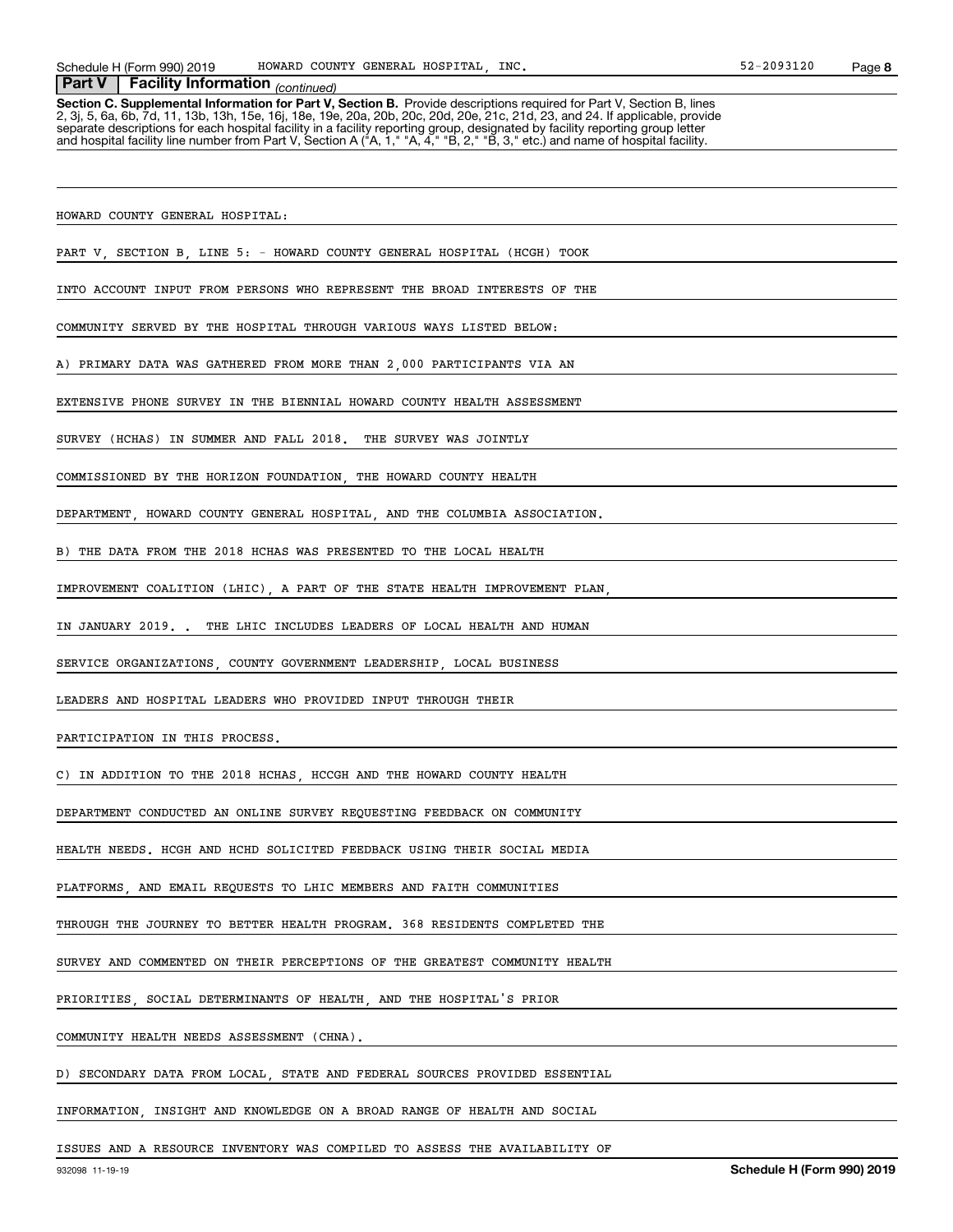Schedule H (Form 990) 2019 Page HOWARD COUNTY GENERAL HOSPITAL, INC. 52-2093120

## *(continued)* **Part V Facility Information**

**Section C. Supplemental Information for Part V, Section B.** Provide descriptions required for Part V, Section B, lines<br>2, 3j, 5, 6a, 6b, 7d, 11, 13b, 13h, 15e, 16j, 18e, 19e, 20a, 20b, 20c, 20d, 20e, 21c, 21d, 23, and 24. separate descriptions for each hospital facility in a facility reporting group, designated by facility reporting group letter<br>and hospital facility line number from Part V, Section A ("A, 1," "A, 4," "B, 2," "B, 3," etc.)

SERVICES TO RESIDENTS IN HOWARD COUNTY.

HOWARD COUNTY GENERAL HOSPITAL:

PART V, SECTION B, LINE 11: - COMMUNITY BENEFITS ACTIVITIES ARE INCLUDED

EVERY YEAR IN THE JOHNS HOPKINS MEDICINE FIVE-YEAR STRATEGIC PLAN. IN FY

2020, THESE ACTIVITIES WERE INCLUDED IN THE "INTEGRATION" PILLAR OF THE

JHM PLAN, WHERE HCGH SET SPECIFIC GOALS RELATED TO OUR HEALTH PRIORITIES

AS IDENTIFIED IN THE CHNA. THESE HEALTH PRIORITIES ARE AS FOLLOWS: ACCESS

TO AFFORDABLE CARE; BEHAVIORAL HEALTH; HEALTHY AGING; AND HEALTHY WEIGHT,

EXERCISE, AND NUTRITION. THESE PRIORITIES ARE INTEGRATED INTO HCGH'S

ONGOING INITIATIVES. HCGH SET THE FOLLOWING TWO STRATEGIC OBJECTIVES FOR

FY 2020 TO SUPPORT THESE PRIORITIES:

O STRATEGIC OBJECTIVE 1 ACCESS TO CARE: DEVELOP AND IMPLEMENT A

HOME-BASED MEDICINE PROGRAM IN COLLABORATION WITH MULTIPLE ENTITIES WITHIN

JOHNS HOPKINS MEDICINE

COMPLETION DATE: 06/30/20

FINAL STATUS: IMPLEMENTATION AND TRANSITION PLAN APPROVED BY ALL ENTITIES.

HOWARD COUNTY GO-LIVE TIMELINE ESTABLISHED FOR Q1FY20 (PROVIDER IDENTIFIED

AND WORKING ON ONBOARDING)

O STRATEGIC OBJECTIVE 2 BEHAVIORAL HEALTH: INCREASE BEHAVIORAL HEALTH

PROVIDER CAPACITY IN THE HCGH EMERGENCY DEPARTMENT BY EXPANDING THE SOCIAL

WORK AND NAVIGATION SUPPORT SERVICES FOR PATIENTS AND FAMILIES/CAREGIVERS.

COMPLETION DATE: 06/30/20

FINAL STATUS: BEHAVIORAL HEALTH NAVIGATORS HIRED AND STARTED IN NOVEMBER

2018. PATIENT AND FAMILY EDUCATION PROGRAMS INITIATED.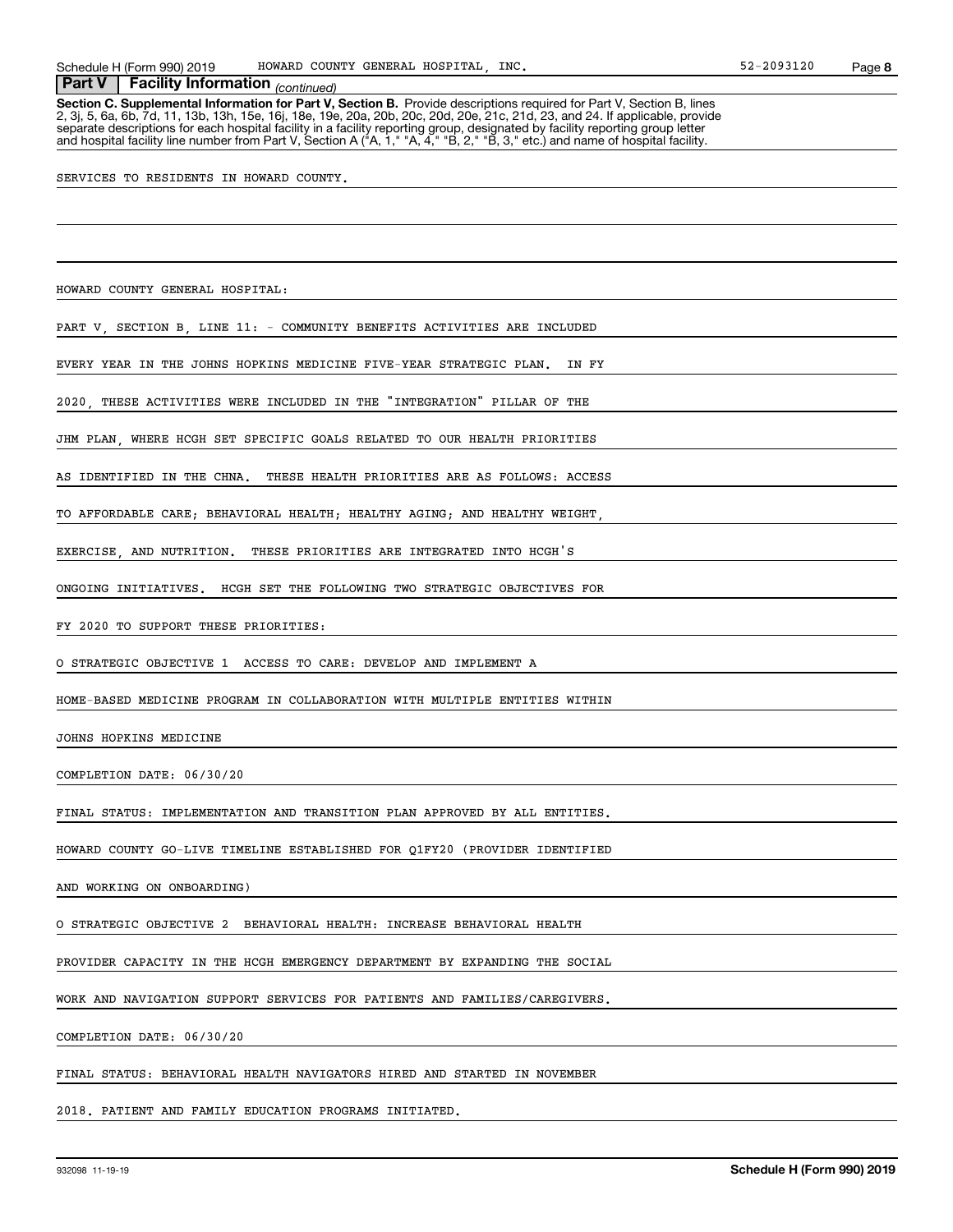Schedule H (Form 990) 2019 Page HOWARD COUNTY GENERAL HOSPITAL, INC. 52-2093120

## *(continued)* **Part V Facility Information**

**Section C. Supplemental Information for Part V, Section B.** Provide descriptions required for Part V, Section B, lines<br>2, 3j, 5, 6a, 6b, 7d, 11, 13b, 13h, 15e, 16j, 18e, 19e, 20a, 20b, 20c, 20d, 20e, 21c, 21d, 23, and 24. separate descriptions for each hospital facility in a facility reporting group, designated by facility reporting group letter<br>and hospital facility line number from Part V, Section A ("A, 1," "A, 4," "B, 2," "B, 3," etc.)

PART V, SECTION B, LINE 7A

HTTPS://WWW.HOPKINSMEDICINE.ORG/HOWARD\_COUNTY\_GENERAL\_HOSPITAL/ABOUT/GIV

ING\_BACK/CHNA.HTML

PART V, SECTION B, LINE 10A

HTTPS://WWW.HOPKINSMEDICINE.ORG/HOWARD\_COUNTY\_GENERAL\_HOSPITAL/ABOUT/GIV

ING\_BACK/CHNA.HTML

PART V, SECTION B, LINE 16A

HTTPS://WWW.HOPKINSMEDICINE.ORG/PATIENT\_CARE/BILLING-INSURANCE/ASSISTANC

E-SERVICES/ASSISTANCE\_POLICIES.HTML

PART V, SECTION B, LINE 16B

HTTPS://WWW.HOPKINSMEDICINE.ORG/PATIENT\_CARE/BILLING-INSURANCE/ASSISTANC

E-SERVICES/ASSISTANCE\_POLICIES.HTML

PART V, SECTION B, LINE 16C

HTTPS://WWW.HOPKINSMEDICINE.ORG/PATIENT\_CARE/BILLING-INSURANCE/ASSISTANC

E-SERVICES/ASSISTANCE\_POLICIES.HTML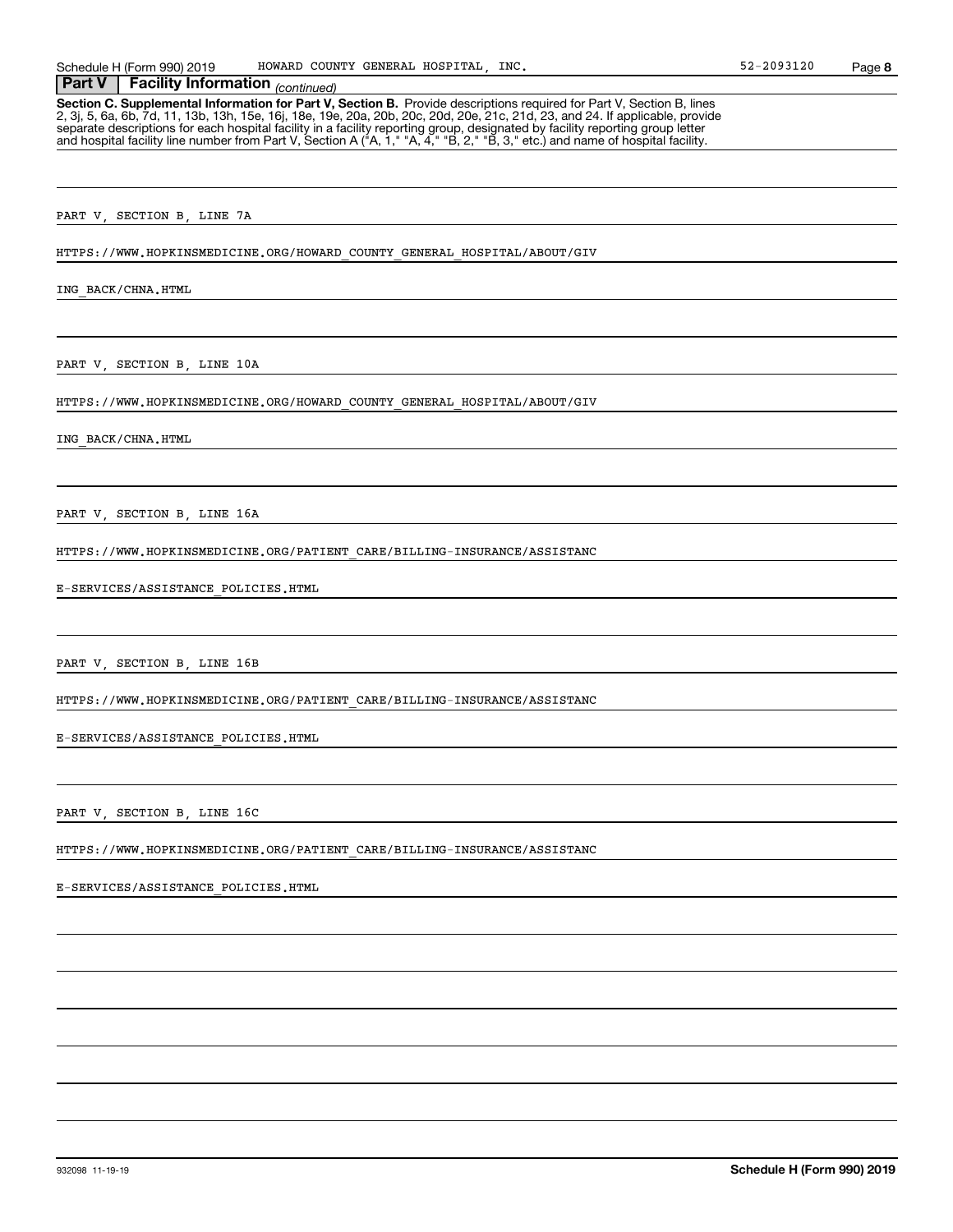| <b>Sched</b> | 990) 2019<br>nedule H (Form) | HOWARD<br>COUNTY           | HOSPITAL<br><b>GENERAL</b> | INC. | 2093120<br>$ \sim$<br>.<br>- 2 | Paɑe |
|--------------|------------------------------|----------------------------|----------------------------|------|--------------------------------|------|
| Part         | <br>Facility Information     | - -<br>$-1$<br>(continued) |                            |      |                                |      |

## **Section D. Other Health Care Facilities That Are Not Licensed, Registered, or Similarly Recognized as a Hospital Facility**

(list in order of size, from largest to smallest)

How many non-hospital health care facilities did the organization operate during the tax year? \_\_\_\_\_\_\_\_\_\_\_\_\_\_\_

| Name and address | Type of Facility (describe) |
|------------------|-----------------------------|
|                  |                             |
|                  |                             |
|                  |                             |
|                  |                             |
|                  |                             |
|                  |                             |
|                  |                             |
|                  |                             |
|                  |                             |
|                  |                             |
|                  |                             |
|                  |                             |
|                  |                             |
|                  |                             |
|                  |                             |
|                  |                             |
|                  |                             |
|                  |                             |
|                  |                             |
|                  |                             |
|                  |                             |

**Schedule H (Form 990) 2019**

 $\pmb{0}$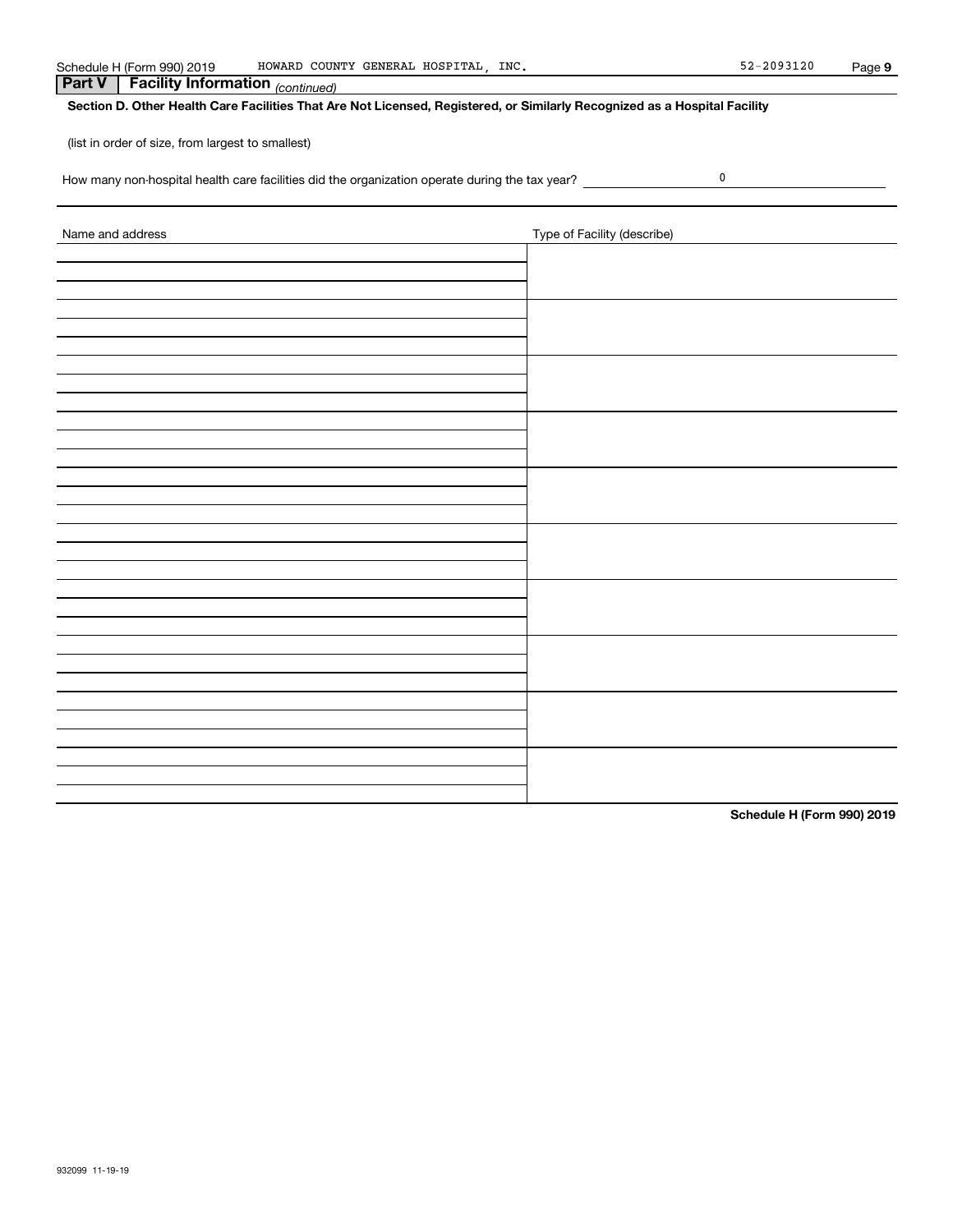#### Provide the following information.

**Part VI Supplemental Information**

- **1 Required descriptions.** Provide the descriptions required for Part I, lines 3c, 6a, and 7; Part II and Part III, lines 2, 3, 4, 8 and **Qh**
- **2Needs assessment.** Describe how the organization assesses the health care needs of the communities it serves, in addition to any CHNAs reported in Part V, Section B.
- **3** Patient education of eligibility for assistance. Describe how the organization informs and educates patients and persons who may be billed for patient care about their eligibility for assistance under federal, state, or local government programs or under the organization's financial assistance policy.
- **4 Community information.** Describe the community the organization serves, taking into account the geographic area and demographic constituents it serves.
- 5 Promotion of community health. Provide any other information important to describing how the organization's hospital facilities or other health care facilities further its exempt purpose by promoting the health of the community (e.g., open medical staff, community board, use of surplus funds, etc.).
- **6Affiliated health care system.** If the organization is part of an affiliated health care system, describe the respective roles of the organization and its affiliates in promoting the health of the communities served.
- **7** State filing of community benefit report. If applicable, identify all states with which the organization, or a related organization, files a community benefit report.

PART I, LINE 7:

- A COST-TO-CHARGE RATIO (FROM WORKSHEET 2) IS USED TO CALCULATE THE

AMOUNTS ON LINE 7A 7B (CHARITY CARE AND UNREIMBURSED MEDICAID). THE

AMOUNTS FOR LINES 7E-7I COME FROM OUR HSCRC COMMUNITY BENEFIT REPORT FILED

WITH THE STATE OF MARYLAND AND IS NOT BASED ON A COST-TO CHARGE RATIO.

- LINE 7B - MARYLAND'S REGULATORY SYSTEM CREATES A UNIQUE PROCESS FOR

HOSPITAL PAYMENT THAT DIFFERS FROM THE REST OF THE NATION. THE HEALTH

SERVICES COST REVIEW COMMISSION, (HSCRC) DETERMINES PAYMENT THROUGH A

RATE-SETTING PROCESS AND ALL PAYORS, INCLUDING GOVERNMENTAL PAYORS, PAY

THE SAME AMOUNT FOR THE SAME SERVICES DELIVERED AT THE SAME HOSPITAL.

MARYLAND'S UNIQUE ALL-PAYOR SYSTEM INCLUDES A METHOD FOR REFERENCING

UNCOMPENSATED CARE IN EACH PAYORS' RATES, WHICH DOES NOT ENABLE MARYLAND

HOSPITALS TO BREAKOUT ANY DIRECTED OFFSETTING REVENUE RELATED TO

UNCOMPENSATED CARE. COMMUNITY BENEFIT EXPENSES ARE EQUAL TO MEDICAID

REVENUES IN MARYLAND, AS SUCH, THE NET EFFECT IS ZERO. THE EXCEPTION TO

THIS IS THE IMPACT ON THE HOSPITAL OF ITS SHARE OF THE MEDICAID

ASSESSMENT. IN RECENT YEARS, THE STATE OF MARYLAND HAS CLOSED FISCAL GAPS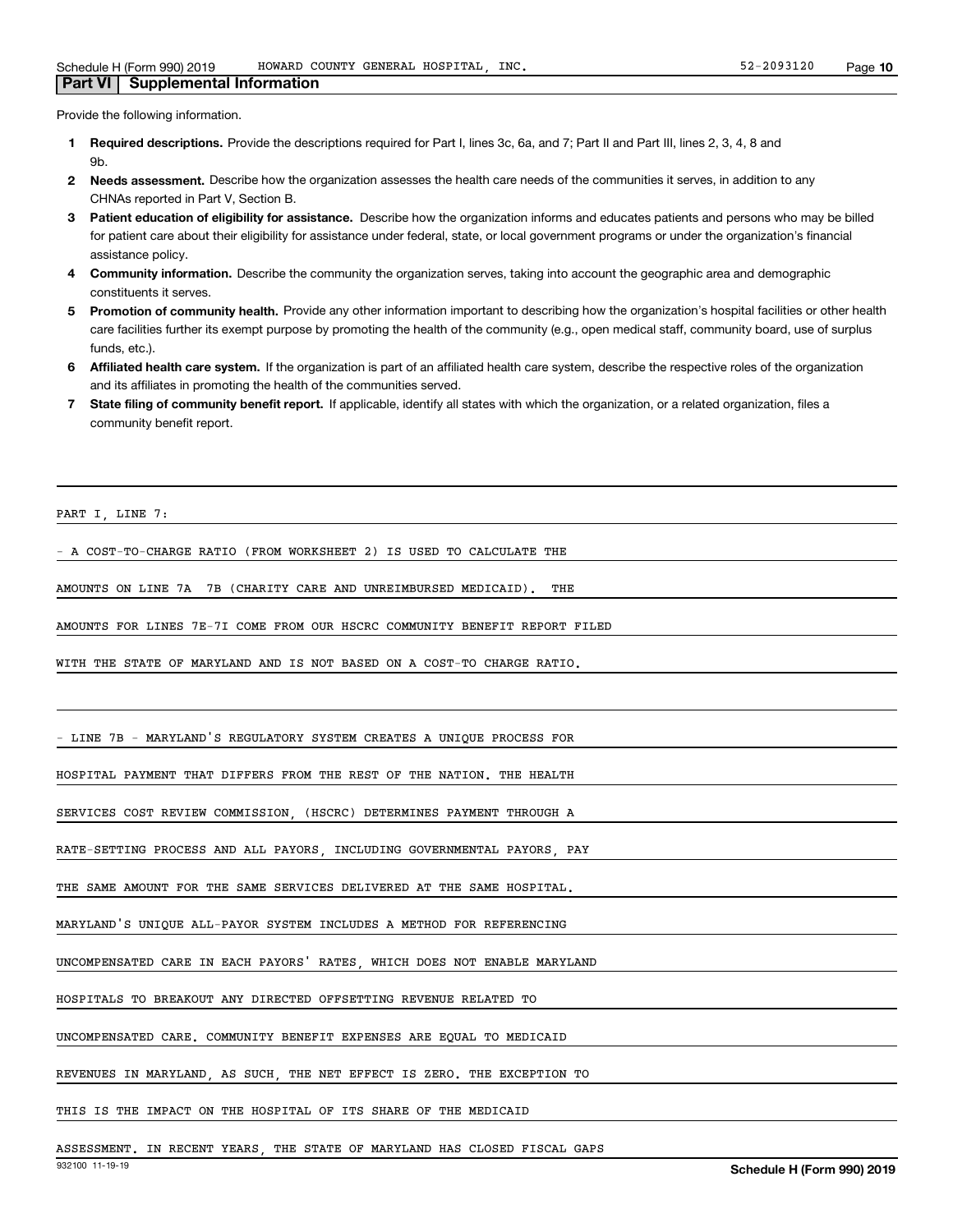# **Part VI Supplemental Information** *(Continuation)*

IN THE STATE MEDICAID BUDGET BY ASSESSING HOSPITALS THROUGH THE

RATE-SETTING SYSTEM.

- LINE 7F COLUMN (D) MARYLAND'S REGULATORY SYSTEM CREATES A UNIQUE

PROCESS FOR HOSPITAL PAYMENT THAT DIFFERS FROM THE REST OF THE NATION.

THE HEALTH SERVICES COST REVIEW COMMISSION, (HSCRC) DETERMINES PAYMENT

THROUGH A RATE-SETTING PROCESS AND ALL PAYORS, INCLUDING GOVERNMENTAL

PAYORS, PAY THE SAME AMOUNT FOR THE SAME SERVICES DELIVERED AT THE SAME

HOSPITAL. MARYLAND'S UNIQUE ALL-PAYOR SYSTEM INCLUDES A METHOD FOR

REFERENCING UNCOMPENSATED CARE IN EACH PAYORS' RATES, WHICH DOES NOT

ENABLE MARYLAND HOSPITALS TO BREAKOUT ANY OFFSETTING REVENUE RELATED TO

HEALTH PROFESSIONS EDUCATION.

PART I, LINE 7G:

HOWARD COUNTY GENERAL HOSPITAL, INC. DOES NOT HAVE ANY SUBSIDIZED HEALTH

SERVICES.

PART II, COMMUNITY BUILDING ACTIVITIES:

HCGH'S COMMUNITY BUILDING ACTIVITIES PROMOTE THE HEALTH OF THE COMMUNITY

IT SERVES THROUGH A NUMBER OF INITIATIVES THEY HAVE DEVELOPED. HCGH

PROMOTES THE IMPROVEMENT OF HEALTHY LIVING THROUGH CONSTRUCTION AND

IMPROVEMENT OF COMMUNITY BASED INFRASTRUCTURES. FOR EXAMPLE, HCGH

CONTINUES ITS SUPPORT OF THE HEALTHY CHILDREN'S PLAY AREA IN THE COLUMBIA

MALL, A CENTERPIECE OF THE HOWARD COUNTY COMMUNITY, TO PROMOTE HEALTHY

HABITS IN A FUN EDUCATIONAL MANNER. IN ADDITION, HCGH HOLDS A NUMBER OF

HEALTH EDUCATION AND HEALTH PROMOTION OFFERINGS FREE OF CHARGE TO ITS

COMMUNITY, INCLUDING CHRONIC DISEASE SELF-MANAGEMENT COURSES.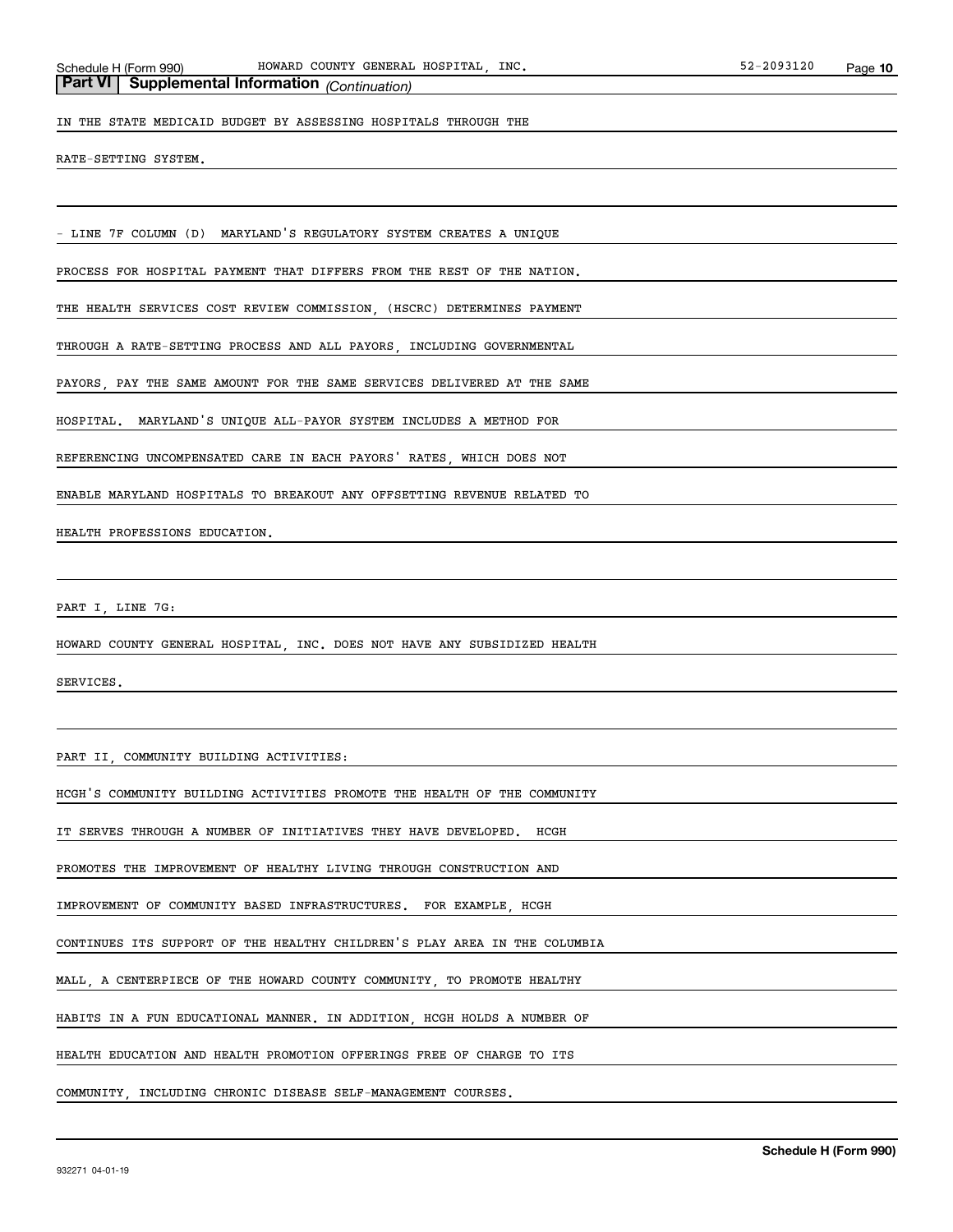# **Part VI Supplemental Information** *(Continuation)*

PART III, LINE 2:

THE PROVISION FOR BAD DEBTS IS BASED UPON A COMBINATION OF THE PAYOR

SOURCE, THE AGING OF RECEIVABLES AND MANAGEMENT'S ASSESSMENT OF HISTORICAL

AND EXPECTED NET COLLECTIONS, TRENDS IN HEALTH INSURANCE COVERAGE, AND

OTHER COLLECTION INDICATORS.

PART III, LINE 3:

MARYLAND HOSPITALS ARE RATE REGULATED UNDER THE HSCRC, WHICH INCLUDES BAD

DEBT AS PART OF THE REIMBURSEMENT FORMULA FOR EACH HOSPITAL. DUE TO THE

RATE REGULATION, HCGH CANNOT DETERMINE THE AMOUNT THAT REASONABLE COULD BE

ATTRIBUTABLE TO PATIENTS WHO LIKELY WOULD QUALIFY FOR FINANCIAL ASSISTANCE

UNDER THE HOSPITAL'S CHARITY CARE POLICY.

PART III, LINE 4:

THE JOHNS HOPKINS HEALTH SYSTEM CORPORATION AND AFFILIATES AUDITED

FINANCIAL STATEMENTS PAGES 15.

PART III, LINE 8:

THE TRIAL BALANCE EXPENSES ARE ADJUSTED TO ALLOWABLE EXPENSE IN ACCORDANCE

WITH THE MEDICARE COST REPORTING RULES AND REGULATIONS.

PART III, LINE 9B:

THE HOSPITAL CONFORMS TO THE PRINCIPLES AND STANDARDS OF THE MHA HOSPITAL

BILLING AND DEBT COLLECTION PRACTICES PRINCIPLES AS WELL AS THE MHA

MINIMUM STANDARDS FOR FINANCIAL ASSISTANCE IN MARYLAND HOSPITALS.

PART VI, LINE 2:

HCGH UTILIZES THE MARYLAND SHIP METRICS AS WELL AS THE AMERICAN COMMUNITY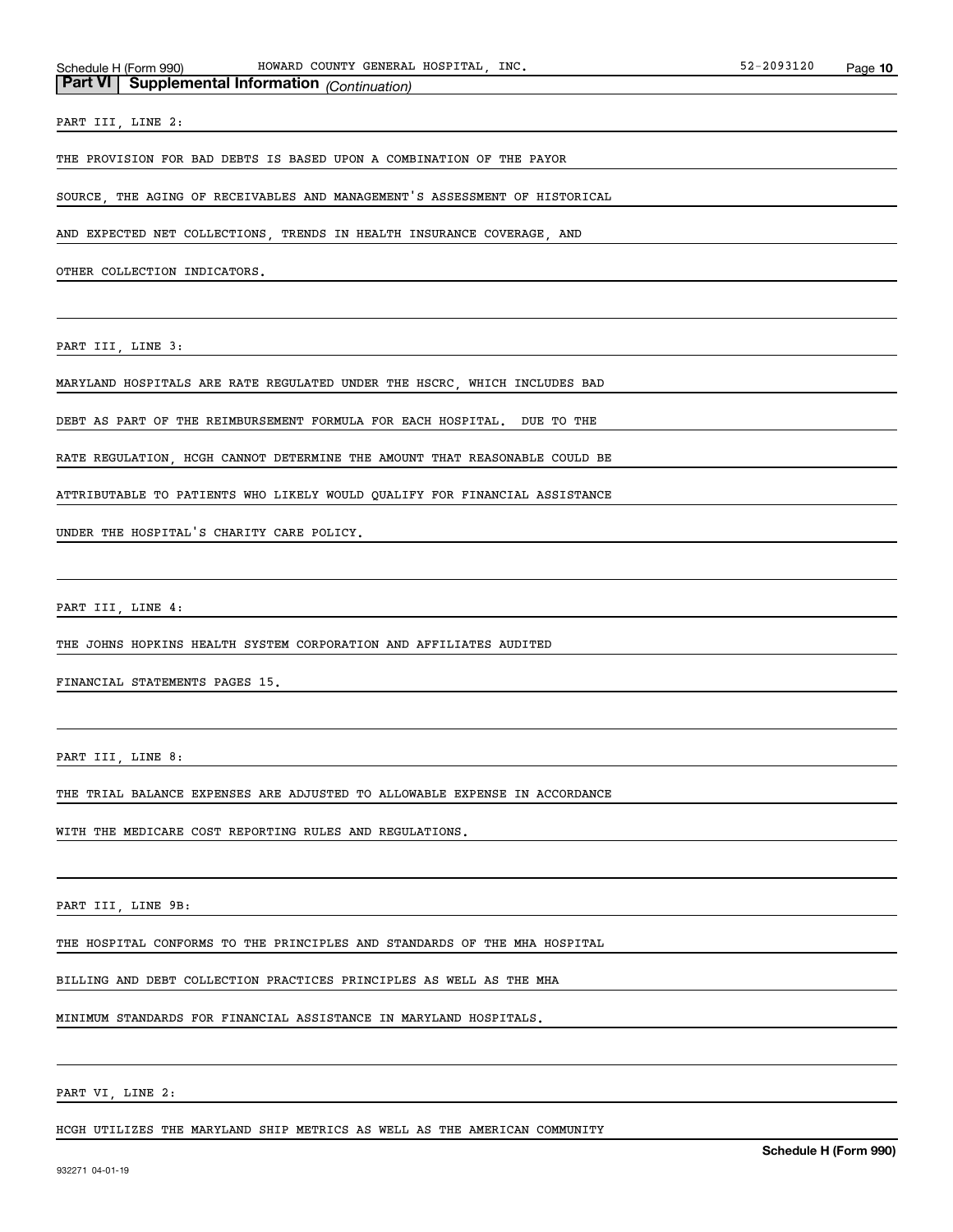| Schedule H (Form 99 |
|---------------------|
|---------------------|

**Part VI Supplemental Information** *(Continuation)* SURVEY, COUNTY HEALTH RANKINGS, AND TRUVEN/IBM MARKET EXPERT. HCGH ALSO USES THE UNITED WAY'S ALICE REPORT TO REVIEW COMMUNITY MEMBERS ABOVE THE POVERTY LINE BUT WITH FINANCIAL CHALLENGES DUE TO THE HIGH COST OF LIVING IN THE COUNTY. FINALLY, HCGH PARTNERS WITH THE HOWARD COUNTY HEALTH DEPARTMENT, THE HORIZON FOUNDATION, THE COLUMBIA ASSOCIATION, AND OPINIONWORKS TO DESIGN AND ADMINISTER THE HOWARD COUNTY HEALTH ASSESSMENT SURVEY EVERY TWO YEARS. THIS HOWARD COUNTY-SPECIFIC SURVEY ASKS RESIDENTS QUESTIONS ABOUT A VARIETY OF HEALTH-RELATED INFORMATION SUCH AS CHRONIC DISEASE, PHYSICAL ACTIVITY, NUTRITION, AND BEHAVIORAL HEALTH. FOR THE FY19 CHNA, HCGH ALSO WORKED WITH THE HOWARD COUNTY HEALTH DEPARTMENT TO PROMOTE A BRIEF SURVEY IN THE COMMUNITY, WHICH REQUESTED FEEDBACK ON THE PRIOR CHNA AND PERCEIVED HEALTH PRIORITIES IN HOWARD COUNTY.

PART VI, LINE 3:

HCGH WILL PUBLISH THE AVAILABILITY OF FINANCIAL ASSISTANCE ON A YEARLY

BASIS IN THEIR LOCAL NEWSPAPERS, AND WILL POST NOTICES OF AVAILABILITY AT

PATIENT REGISTRATION SITES, ADMISSIONS/BUSINESS OFFICE, THE BILLING

OFFICE, AND AT THE EMERGENCY DEPARTMENT WITHIN HCGH. NOTICE OF

AVAILABILITY WILL BE POSTED ON THEIR WEBSITE, WILL BE MENTIONED DURING

ORAL COMMUNICATIONS, AND WILL ALSO BE SENT TO PATIENTS ON PATIENT BILLS.

A PATIENT BILLING AND FINANCIAL ASSISTANCE INFORMATION SHEET WILL BE

PROVIDED TO INPATIENTS BEFORE DISCHARGE AND WILL BE AVAILABLE TO ALL

PATIENTS UPON REQUEST.

HCGH HAS STAFF AVAILABLE TO DISCUSS AND ASSIST PATIENTS AND/OR THEIR

FAMILIES WITH THE AVAILABILITY OF VARIOUS GOVERNMENT BENEFITS, SUCH AS

MEDICAID OR STATE PROGRAMS, AND ASSISTS PATIENTS WITH QUALIFICATION FOR

SUCH PROGRAMS, WHERE APPLICABLE.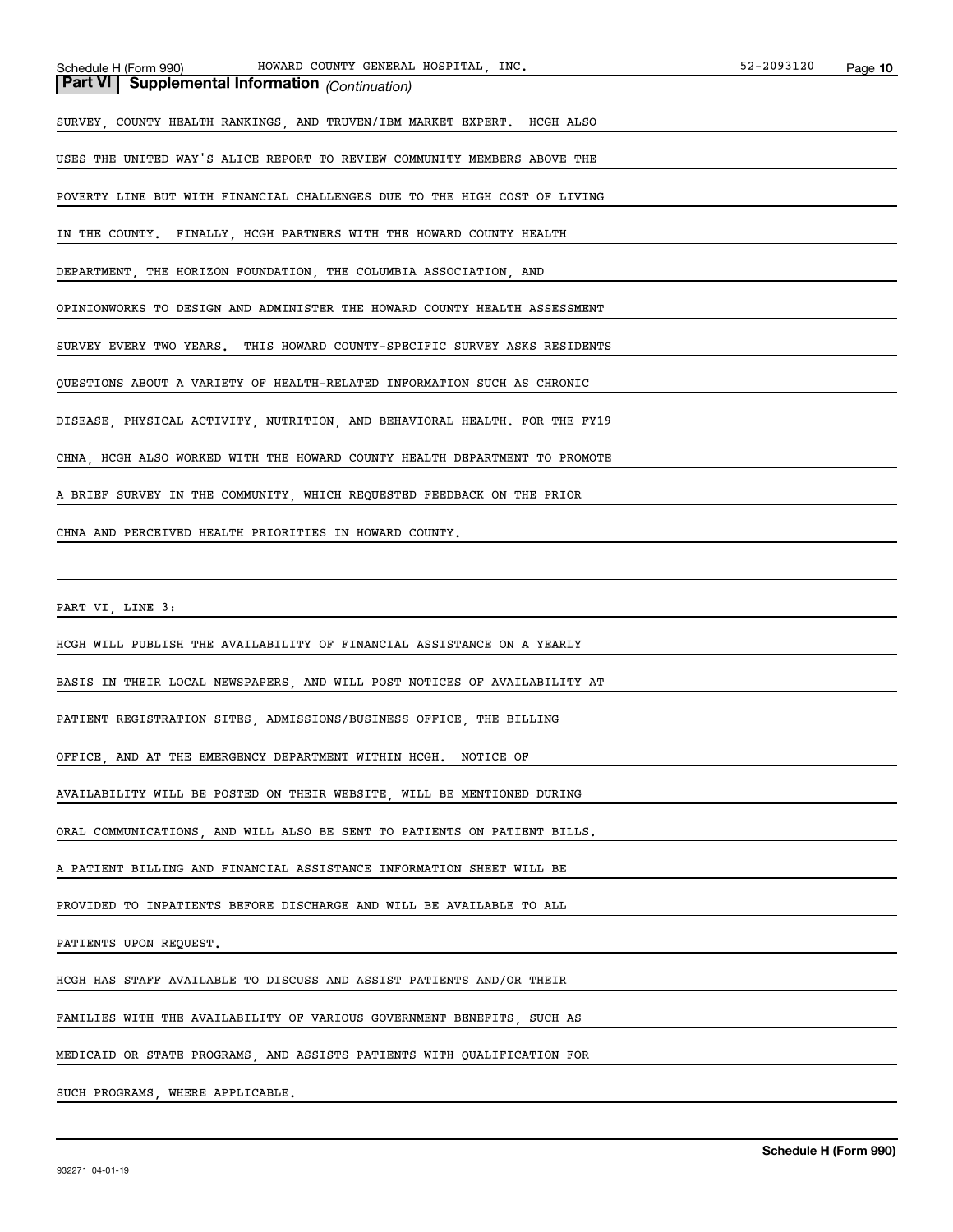| <b>Part VI</b> Supplemental Information (Continuation) |  |  |  |
|--------------------------------------------------------|--|--|--|
|--------------------------------------------------------|--|--|--|

PART VI, LINE 4:

- HCGH GEOGRAPHIC SERVICE AREA IS SUBURBAN.

THE HOSPITAL CONSIDERS ITS COMMUNITY BENEFIT SERVICE AREA (CBSA) AS

SPECIFIC POPULATIONS OR COMMUNITIES OF NEED TO WHICH THE HOSPITAL

ALLOCATES RESOURCES THROUGH ITS COMMUNITY BENEFIT PLAN. THE HOSPITAL

DEFINES ITS CBSA USING THE ZIP CODES CONTAINED WITHIN THE GEOGRAPHICAL

BOUNDARIES OF THE HOWARD COUNTY JURISDICTION AS SET FORTH BY THE MARYLAND

DEPARTMENT OF PLANNING AND ZONING.

THE GENERAL DATA FOR THIS PRIMARY SERVICE AREA ARE AS FOLLOWS: TOTAL

POPULATION WAS 426,705 OF WHICH 49.5% WERE MALES AND 50.5% WERE FEMALES,

AVERAGE HOUSEHOLD INCOME WAS \$147,338, 2.5% OF RESIDENTS ARE UNINSURED,

19.4% OF RESIDENTS ARE COVERED BY MEDICAID/MEDICARE, AND 3.8% OF RESIDENTS

HAVE INCOME BELOW THE FEDERAL POVERTY GUIDELINES.

- NUMBER OF OTHER HOSPITALS SERVING THE COMMUNITY OR COMMUNITIES: 2

- FEDERALLY-DESIGNATED MEDICALLY UNDERSERVED AREAS OR POPULATIONS ARE NOT

PRESENT IN THE COMMUNITY.

PART VI, LINE 5:

-PLEASE SEE FORM 990, SCHEDULE O FOR A DESCRIPTION OF SIGNIFICANT COVID-19

RESPONSE ACTIVITIES.

- HOWARD COUNTY GENERAL HOSPITAL: A MEMBER OF JOHNS HOPKINS MEDICINE IS A

PRIVATE, NOT-FOR-PROFIT, COMMUNITY HEALTH CARE PROVIDER, GOVERNED BY A

COMMUNITY-BASED BOARD OF TRUSTEES. OPENED IN 1973, THE ORIGINAL 59-BED,

SHORT-STAY HOSPITAL HAS GROWN INTO A COMPREHENSIVE ACUTE CARE MEDICAL

CENTER WITH 225 LICENSED BEDS, SPECIALIZING IN WOMEN'S AND CHILDREN'S

SERVICES, SURGERY, CARDIOLOGY, ONCOLOGY, ORTHOPEDICS, GERONTOLOGY,

PSYCHIATRY, EMERGENCY SERVICES AND COMMUNITY HEALTH EDUCATION. IN JUNE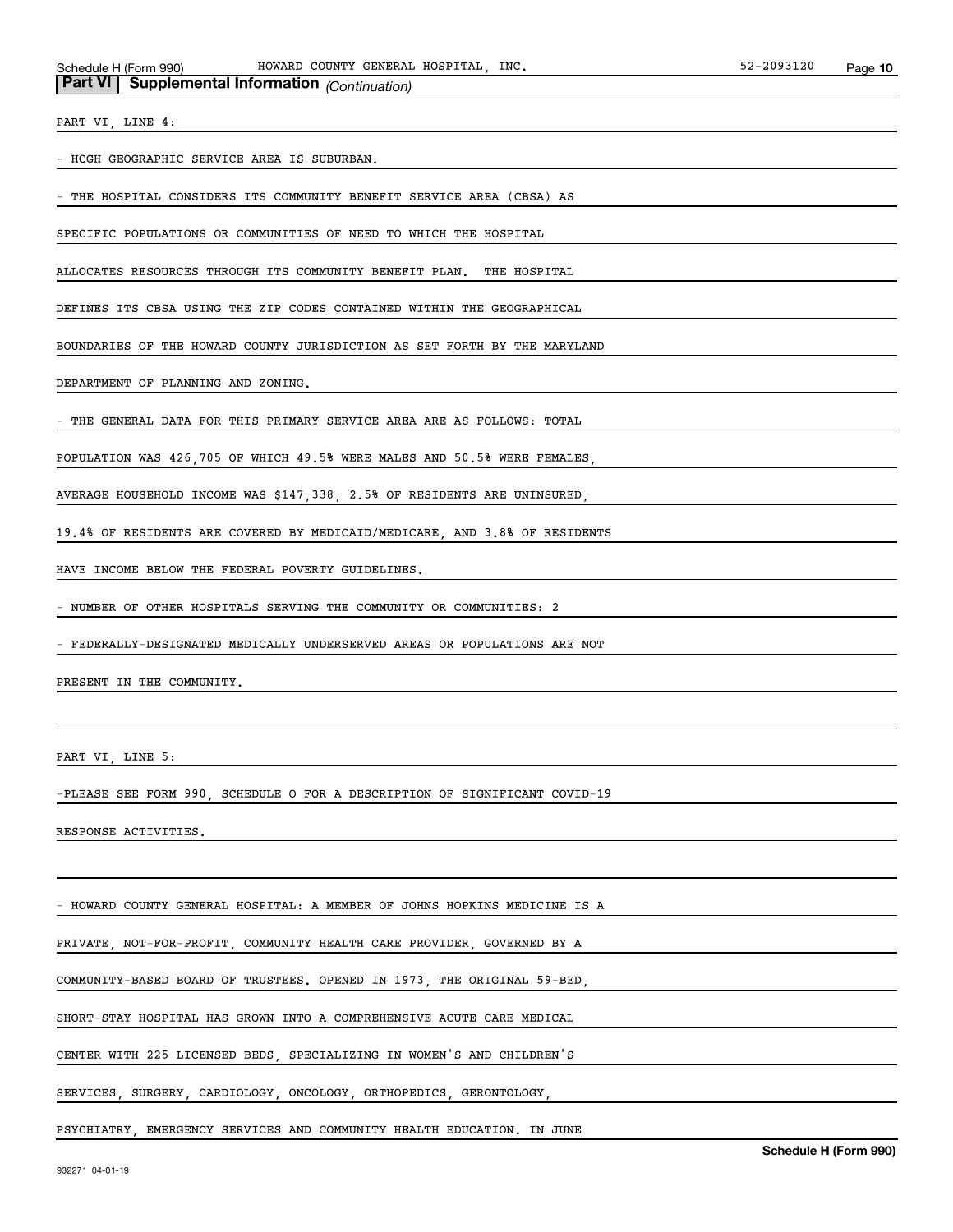| Supplemental Information (Continuation)<br>Part VI                         |
|----------------------------------------------------------------------------|
| 1998, HOWARD COUNTY GENERAL HOSPITAL JOINED JOHNS HOPKINS MEDICINE. HOWARD |
| COUNTY GENERAL HOSPITAL CARES FOR ITS COMMUNITY THROUGH THE COLLABORATIVE  |
| EFFORTS OF A WIDE RANGE OF PEOPLE. HCGH STAFF INCLUDES MORE THAN 1,800     |
| EMPLOYEES. IT IS THE SECOND LARGEST PRIVATE EMPLOYER IN HOWARD COUNTY AND  |
| EMPLOYS NEARLY 1,000 HOWARD COUNTY RESIDENTS. A DIVERSE WORKFORCE, 51      |
| PERCENT OF HOSPITAL STAFF ARE MINORITIES. THE HOSPITAL'S PROFESSIONAL      |
| STAFF IS COMPRISED OF MORE THAN 1,000 PHYSICIANS AND ALLIED HEALTH         |
| PROFESSIONALS, REPRESENTING NEARLY 100 SPECIALTIES AND SUBSPECIALTIES.     |
| NINETY-FIVE PERCENT OF THE PHYSICIANS ARE BOARD-CERTIFIED IN THEIR         |
| SPECIALTY. HOSPITAL EXPENDITURES TOTAL APPROXIMATELY \$267 MILLION PER     |
| YEAR, MUCH OF WHICH IS SPENT LOCALLY FOR SUPPLIES AND SERVICES. THIS       |
| FIGURE INCLUDES SALARIES AND BENEFITS OF APPROXIMATELY \$128 MILLION. MORE |
| THAN 370 VOLUNTEERS CONTRIBUTED OVER 26,800 HOURS OF SERVICE WORKING IN    |
| ALL AREAS OF THE HOSPITAL AND THE COMMUNITY TO SUPPORT THE HOSPITAL AND    |
| ITS SERVICES. HCGH PROVIDED SERVICES TO NEARLY 200,000 PEOPLE, INCLUDING   |
| EVALUATION AND TREATMENT OF OVER 78,000 PATIENTS IN THE EMERGENCY          |
| DEPARTMENT. THERE WERE OVER 22,000 PATIENTS ADMITTED TO OR OBSERVED IN THE |
| HOSPITAL, NEARLY 10,000 SURGERIES PERFORMED, AND OVER 3,000 BABIES         |
| DELIVERED. IN ADDITION TO THE MANY HOSPITAL-BASED SERVICES, HCGH ALSO      |
| PROVIDED OUTPATIENT SERVICES TO OVER 45,000 PATIENTS, AND REACHED OVER     |
| 30,000 PEOPLE IN THE COMMUNITY THROUGH OUTREACH, HEALTH PROMOTION, AND     |
| WELLNESS PROGRAMS. IN OUR COMMITMENT TO BE HOWARD COUNTY'S TRUSTED SOURCE  |
| OF HEALTH AND WELLNESS, HCGH IS BUILDING PROGRAMS AND WORKING WITH         |
| COMMUNITY PARTNERS TO MEET THE HEALTH NEEDS OF OUR COMMUNITY. THESE        |
| PARTNERSHIPS ALLOW HCGH AND ITS PARTNERS TO REACH OUT TO HOWARD COUNTY'S   |
| MOST VULNERABLE, CHRONICALLY ILL, AND/OR HIGH-UTILIZING COMMUNITY MEMBERS  |
| AND PROVIDE CONNECTIONS TO RESOURCES, HOME-BASED CARE, AND COMMUNITY       |

SUPPORT.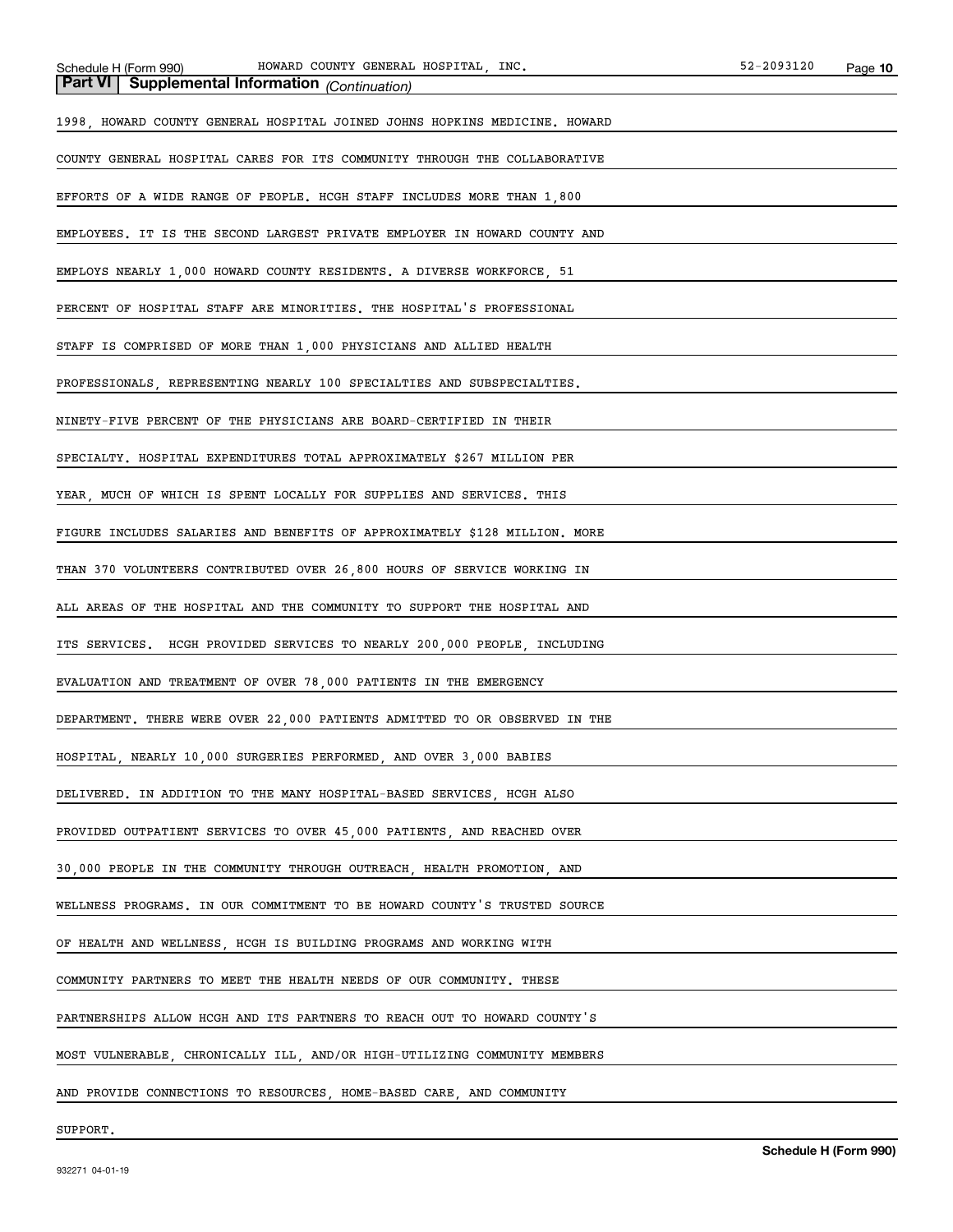FOR THE LAST 30 YEARS, MARYLAND HOSPITALS HAVE MET THEIR COMMUNITY

BENEFIT OBLIGATIONS IN A UNIQUE MANNER THAT BUILDS THE COSTS OF

UNCOMPENSATED CARECHARITY CARE AND PATIENT BAD DEBTAND GRADUATE MEDICAL

EDUCATION INTO THE RATES THAT HOSPITALS ARE REIMBURSED BY ALL PAYORS. THE

SYSTEM IS BASED IN FEDERAL AND STATE LAW AND BENEFITS ALL MARYLAND

RESIDENTS INCLUDING THOSE IN NEED OF FINANCIAL ASSISTANCE TO PAY THEIR

HOSPITAL BILLS.

MARYLAND IS THE ONLY STATE IN WHICH ALL PAYORSGOVERNMENTALLY-INSURED,

COMMERCIALLYINSURED, OR SELF-PAYARE CHARGED THE SAME PRICE FOR SERVICES AT

ANY GIVEN HOSPITAL.

UNDER THIS SYSTEM, MARYLAND HOSPITALS ARE REGULATED BY A STATE AGENCYTHE

HEALTH SERVICES COST REVIEW COMMISSION (HSCRC)THAT IS REQUIRED TO:

PUBLICLY DISCLOSE INFORMATION ON THE COST AND FINANCIAL POSITION OF

HOSPITALS; REVIEW AND APPROVE HOSPITAL RATES; COLLECT INFORMATION

DETAILING TRANSACTIONS BETWEEN HOSPITALS AND FIRMS WITH WHICH THEIR

TRUSTEES HAVE A FINANCIAL INTEREST; AND, MAINTAIN THE SOLVENCY OF

EFFICIENT AND EFFECTIVE HOSPITALS.

SINCE 2000, THE RATE SETTING COMMISSION HAS HAD ITS OWN FRAMEWORK FOR

REPORTING HOSPITALS' COMMUNITY BENEFITS AND ISSUING A REPORT ANNUALLY

REGARDING HOSPITALS' COMMUNITY BENEFIT TOTALS. THAT REPORT IS AVAILABLE

ON HTTPS://HSCRC.STATE.MD.US/PAGES/INIT\_CB.ASPX

BECAUSE OF THIS UNIQUE STRUCTURE MARYLAND HOSPITALS' COMMUNITY BENEFITS

NUMBERS WILL NOT COMPARE WITH THE REST OF THE NATION'S HOSPITALS.

HOWEVER, MARYLAND HOSPITALS MEET OR EXCEED THE COMMUNITY BENEFIT STANDARD

ESTABLISHED BY THE IRS IN 1969. ADDITIONAL DETAIL ILLUSTRATING THIS CAN

BE FOUND WITHIN THIS SCHEDULE H REPORT.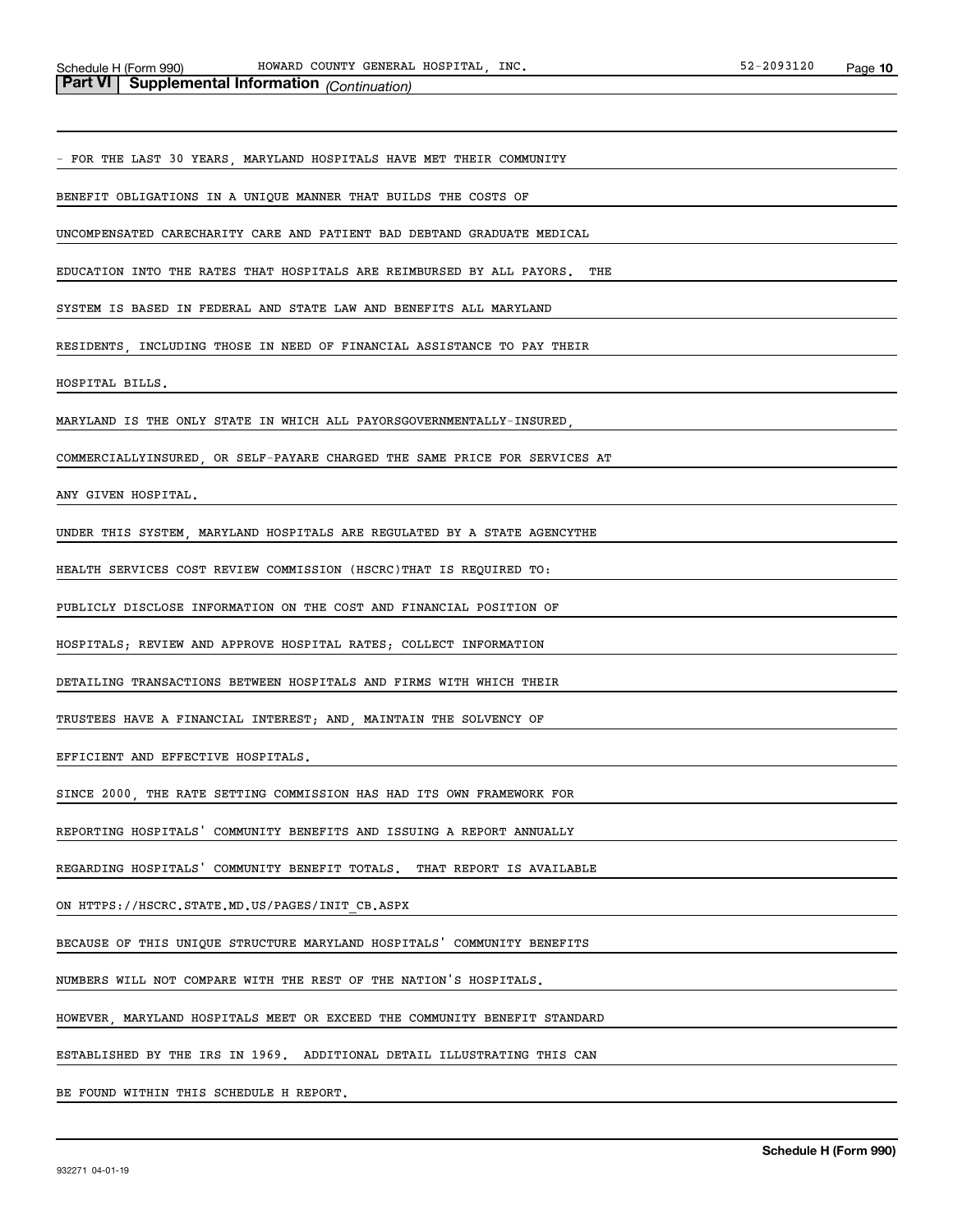|  |  | Part VI Supplemental Information (Continuation) |  |  |
|--|--|-------------------------------------------------|--|--|
|--|--|-------------------------------------------------|--|--|

PART VI, LINE 6:

JOHNS HOPKINS HEALTH SYSTEM CORPORATION (JHHS) IS INCORPORATED IN THE

STATE OF MARYLAND TO, AMONG OTHER THINGS, FORMULATE POLICY AMONG AND

PROVIDE CENTRALIZED MANAGEMENT FOR JHHS AND AFFILIATES. JHHS IS ORGANIZED

AND OPERATED FOR THE PURPOSE OF PROMOTING HEALTH BY FUNCTIONING AS A

PARENT HOLDING COMPANY OF AFFILIATES WHOSE COMBINED MISSION IS TO PROVIDE

PATIENT CARE IN THE TREATMENT AND PREVENTION OF HUMAN ILLNESS WHICH

COMPARES FAVORABLY WITH THAT RENDERED BY ANY OTHER INSTITUTION IN THIS

COUNTRY OR ABROAD.

JHHSC IS THE SOLE MEMBER OF THE JOHNS HOPKINS HOSPITAL (JHH), AN ACADEMIC

MEDICAL CENTER, JOHNS HOPKINS BAYVIEW MEDICAL CENTER, INC. (JHBMC), A

COMMUNITY BASED TEACHING HOSPITAL AND LONG-TERM CARE FACILITY, HOWARD

COUNTY GENERAL HOSPITAL, INC. (HCGH), A COMMUNITY BASED HOSPITAL, SUBURBAN

HOSPITAL, INC. (SHI), A COMMUNITY BASED HOSPITAL, SIBLEY MEMORIAL HOSPITAL

(SMH), A D.C. COMMUNITY BASED HOSPITAL, AND JOHNS HOPKINS ALL CHILDRENS

HOSPITAL, INC (JHACH), A FL ACADEMIC CHILDRENS HOSPITAL.

PART VI, LINE 7, LIST OF STATES RECEIVING COMMUNITY BENEFIT REPORT:

MD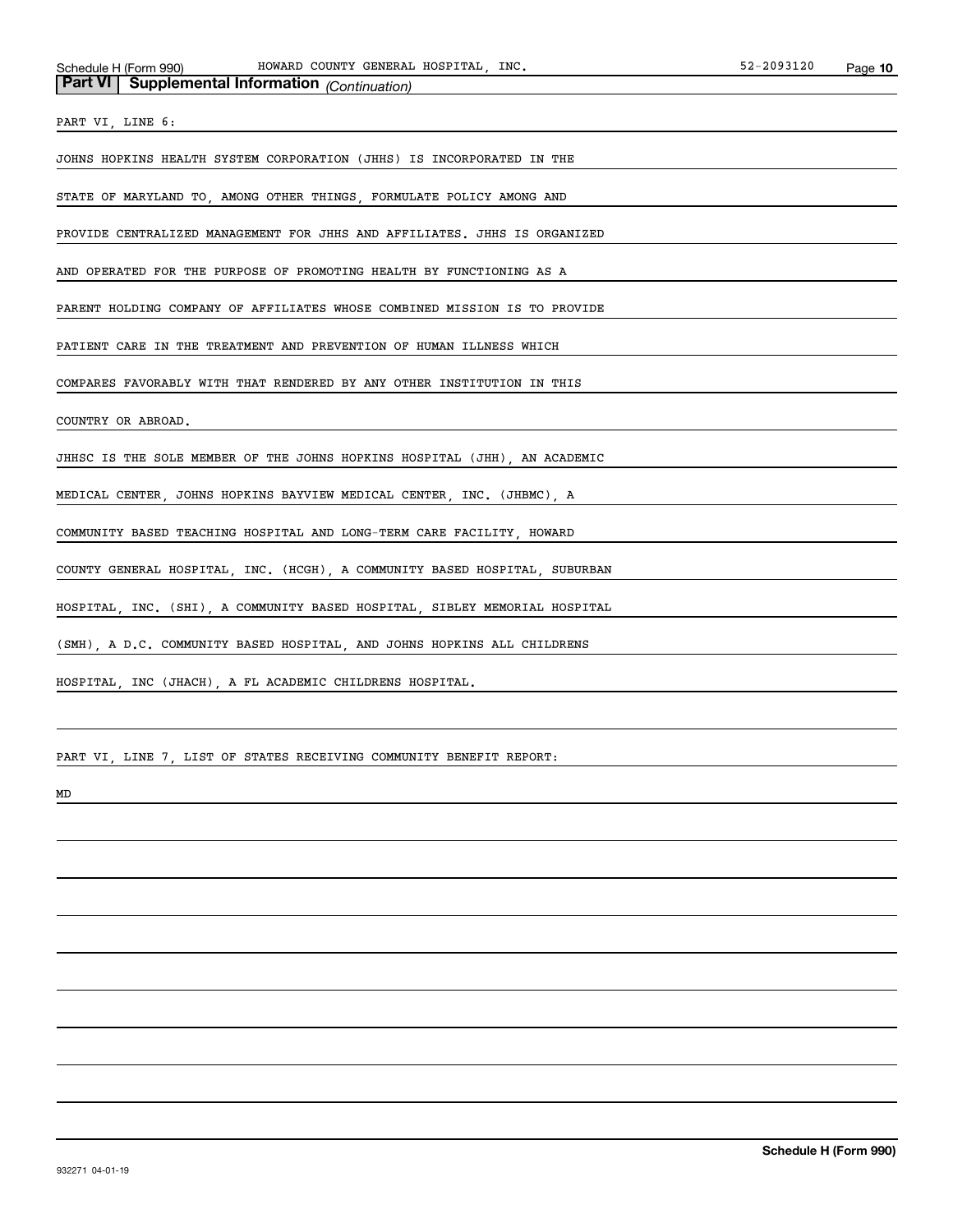| <b>SCHEDULE I</b><br>(Form 990)                                                                                                                                                |                          | <b>Grants and Other Assistance to Organizations,</b><br>Governments, and Individuals in the United States<br>Complete if the organization answered "Yes" on Form 990, Part IV, line 21 or 22. |                                                       |                                         |                                                                |                                          | OMB No. 1545-0047<br>19                              |
|--------------------------------------------------------------------------------------------------------------------------------------------------------------------------------|--------------------------|-----------------------------------------------------------------------------------------------------------------------------------------------------------------------------------------------|-------------------------------------------------------|-----------------------------------------|----------------------------------------------------------------|------------------------------------------|------------------------------------------------------|
| Department of the Treasury                                                                                                                                                     |                          |                                                                                                                                                                                               | Attach to Form 990.                                   |                                         |                                                                |                                          | <b>Open to Public</b>                                |
| Internal Revenue Service                                                                                                                                                       |                          |                                                                                                                                                                                               | Go to www.irs.gov/Form990 for the latest information. |                                         |                                                                |                                          | Inspection                                           |
| Name of the organization<br>HOWARD COUNTY GENERAL HOSPITAL, INC.                                                                                                               |                          |                                                                                                                                                                                               |                                                       |                                         |                                                                |                                          | <b>Employer identification number</b><br>52-2093120  |
| <b>General Information on Grants and Assistance</b><br>Part I                                                                                                                  |                          |                                                                                                                                                                                               |                                                       |                                         |                                                                |                                          |                                                      |
| Does the organization maintain records to substantiate the amount of the grants or assistance, the grantees' eligibility for the grants or assistance, and the selection<br>1. |                          |                                                                                                                                                                                               |                                                       |                                         |                                                                |                                          |                                                      |
|                                                                                                                                                                                |                          |                                                                                                                                                                                               |                                                       |                                         |                                                                |                                          | ∣ <sup>x</sup> ∣ Yes<br>N <sub>O</sub>               |
| Describe in Part IV the organization's procedures for monitoring the use of grant funds in the United States.<br>$\mathbf{2}$                                                  |                          |                                                                                                                                                                                               |                                                       |                                         |                                                                |                                          |                                                      |
| Part II<br>Grants and Other Assistance to Domestic Organizations and Domestic Governments. Complete if the organization answered "Yes" on Form 990, Part IV, line 21, for any  |                          |                                                                                                                                                                                               |                                                       |                                         |                                                                |                                          |                                                      |
| recipient that received more than \$5,000. Part II can be duplicated if additional space is needed.                                                                            |                          |                                                                                                                                                                                               |                                                       |                                         |                                                                |                                          |                                                      |
| 1 (a) Name and address of organization<br>or government                                                                                                                        | $(b)$ EIN                | (c) IRC section<br>(if applicable)                                                                                                                                                            | (d) Amount of<br>cash grant                           | (e) Amount of<br>non-cash<br>assistance | (f) Method of<br>valuation (book,<br>FMV, appraisal,<br>other) | (g) Description of<br>noncash assistance | (h) Purpose of grant<br>or assistance                |
| ASSOCIATION OF COMMUNITY SERVICES                                                                                                                                              |                          |                                                                                                                                                                                               |                                                       |                                         |                                                                |                                          |                                                      |
| OF HOWARD COUNTY - 9770 PATUXENT                                                                                                                                               |                          |                                                                                                                                                                                               |                                                       |                                         |                                                                |                                          |                                                      |
| WOODS DR. STE 301 - COLUMBIA. MD                                                                                                                                               |                          |                                                                                                                                                                                               |                                                       |                                         |                                                                |                                          | TO SUPPORT HEALTH CARE                               |
| 21046                                                                                                                                                                          | $52 - 1320048$ 501(C)(3) |                                                                                                                                                                                               | 6,845                                                 | 0.                                      |                                                                |                                          | PUBLIC CHARITY                                       |
| LEADERSHIP HOWARD COUNTY<br>6760 ALEXANDER BELL DR STE 260                                                                                                                     |                          |                                                                                                                                                                                               |                                                       |                                         |                                                                |                                          | TO SUPPORT HEALTH CARE                               |
| COLUMBIA, MD 21046                                                                                                                                                             | 52-1530676 $501(C)(3)$   |                                                                                                                                                                                               | 10,000                                                | 0.                                      |                                                                |                                          | PUBLIC CHARITY                                       |
| UNITED WAY OF CENTRAL MARYLAND INC<br>1800 WASHINGTON BLVD STE 340<br>BALTIMORE, MD 21230                                                                                      | $52-0591543$ $501(C)(3)$ |                                                                                                                                                                                               | 5,797                                                 | 0.                                      |                                                                |                                          | TO SUPPORT HEALTH CARE<br>PUBLIC CHARITY             |
| BPR REIT SERVICES LLC<br>SDS 12 1495 PO BOX 86<br>MINNEAPOLIS, MN 55486                                                                                                        | $37 - 1743911$           |                                                                                                                                                                                               | 75,000                                                | $\mathbf{0}$                            |                                                                |                                          | SPONSORSHIP/COLUMBIA MALL<br>PLAY AREA               |
| CYSTIC FIBROSIS FOUNDATION<br>MARYLAND CHAPTER - 10626 YORK RD<br>- COCKEYSVILLE, MD 21030<br>STE A                                                                            | 52-6019357 $501(C)(3)$   |                                                                                                                                                                                               | 6,500                                                 | 0.                                      |                                                                |                                          | TO SUPPORT HEALTH CARE<br>PUBLIC CHARITY             |
| HOWARD COUNTY DEPARTMENT OF<br>FINANCE - PO BOX 2748 - ELLICOTT<br>CITY MD 21041                                                                                               | 52-6000769 $501(C)(3)$   |                                                                                                                                                                                               | 34,000.                                               | 0.                                      |                                                                |                                          | TO SUPPORT HOWARD COUNTY<br><b>BIKESHARE PROGRAM</b> |
| 2 Enter total number of section 501(c)(3) and government organizations listed in the line 1 table                                                                              |                          |                                                                                                                                                                                               |                                                       |                                         |                                                                |                                          | 5 <sub>1</sub>                                       |
| Enter total number of other organizations listed in the line 1 table<br>3                                                                                                      |                          |                                                                                                                                                                                               |                                                       |                                         |                                                                |                                          | 1.                                                   |

**For Paperwork Reduction Act Notice, see the Instructions for Form 990. Schedule I (Form 990) (2019)** LHA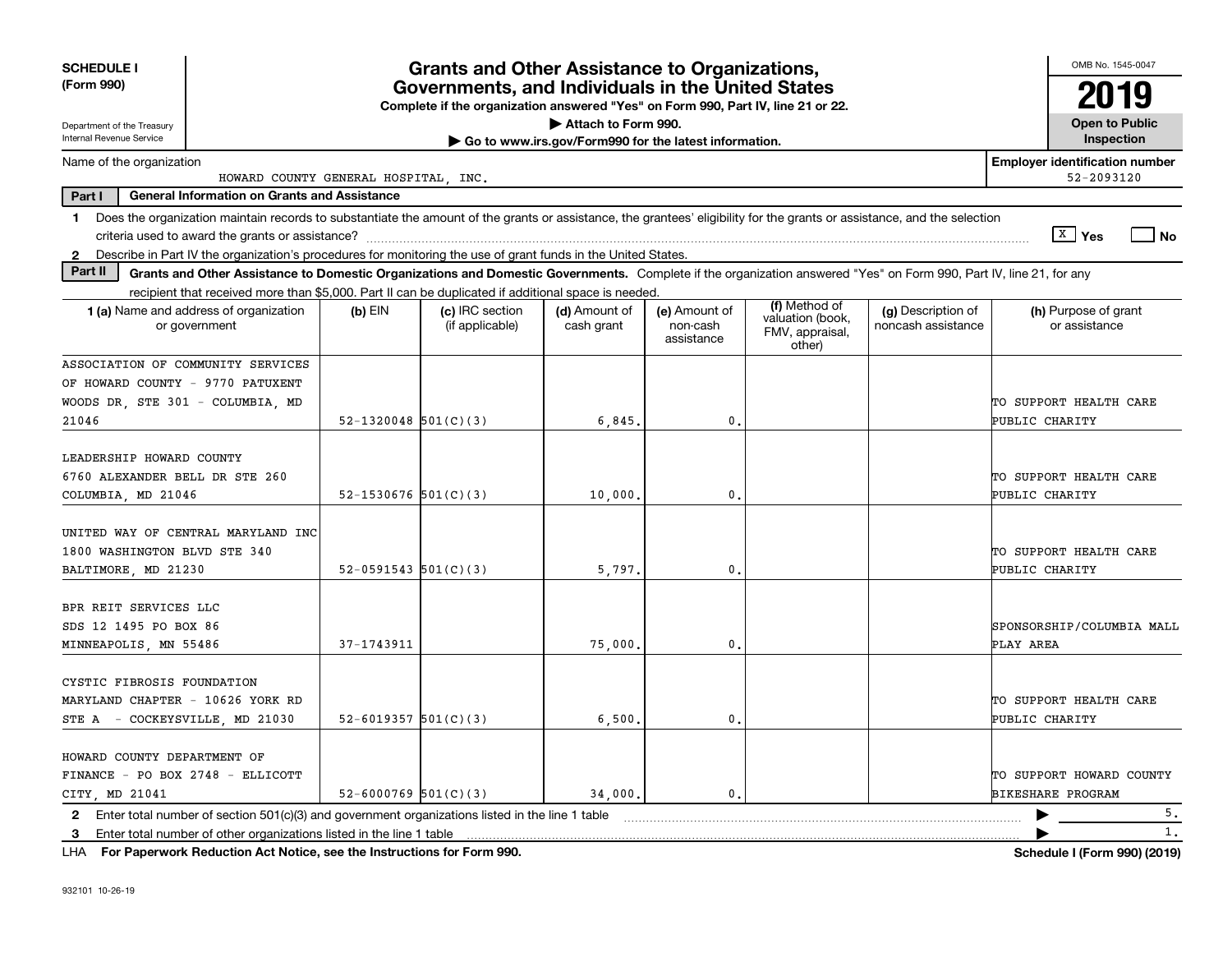**Part III | Grants and Other Assistance to Domestic Individuals. Complete if the organization answered "Yes" on Form 990, Part IV, line 22.** Part III can be duplicated if additional space is needed.

| (a) Type of grant or assistance | (b) Number of<br>recipients | (c) Amount of<br>cash grant | (d) Amount of non-<br>cash assistance | (e) Method of valuation<br>(book, FMV, appraisal, other) | (f) Description of noncash assistance |
|---------------------------------|-----------------------------|-----------------------------|---------------------------------------|----------------------------------------------------------|---------------------------------------|
|                                 |                             |                             |                                       |                                                          |                                       |
|                                 |                             |                             |                                       |                                                          |                                       |
|                                 |                             |                             |                                       |                                                          |                                       |
|                                 |                             |                             |                                       |                                                          |                                       |
|                                 |                             |                             |                                       |                                                          |                                       |
|                                 |                             |                             |                                       |                                                          |                                       |
|                                 |                             |                             |                                       |                                                          |                                       |
|                                 |                             |                             |                                       |                                                          |                                       |
|                                 |                             |                             |                                       |                                                          |                                       |
|                                 |                             |                             |                                       |                                                          |                                       |
|                                 |                             |                             |                                       |                                                          |                                       |
|                                 |                             |                             |                                       |                                                          |                                       |
|                                 |                             |                             |                                       |                                                          |                                       |
|                                 |                             |                             |                                       |                                                          |                                       |
|                                 |                             |                             |                                       |                                                          |                                       |

Part IV | Supplemental Information. Provide the information required in Part I, line 2; Part III, column (b); and any other additional information.

PART I, LINE 2:

THE BOARD OF TRUSTEES HAS DELEGATED THE FACILITATION AND ACCOUNTING FOR ALL

GRANT PROGRAMS ADMINISTERED BY HOWARD COUNTY GENERAL HOSPITAL, INC. TO THE

OFFICERS, DIRECTORS, AND KEY EMPLOYEES OF THE ORGANIZATION.

**2**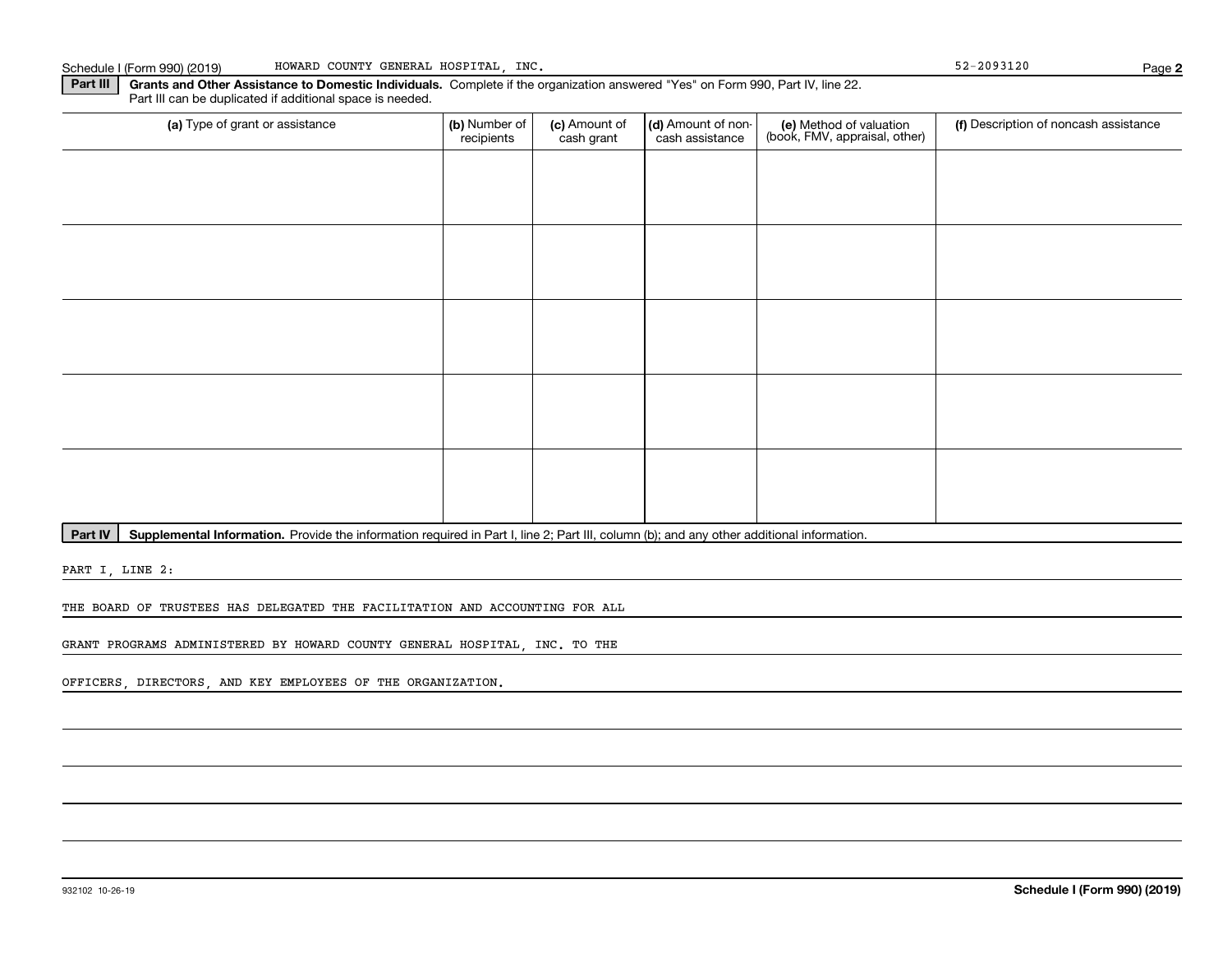|                                                                                | <b>SCHEDULE J</b>                                                                                                     | <b>Compensation Information</b>                                                                                        |                                                   |                                       | OMB No. 1545-0047 |     |    |  |
|--------------------------------------------------------------------------------|-----------------------------------------------------------------------------------------------------------------------|------------------------------------------------------------------------------------------------------------------------|---------------------------------------------------|---------------------------------------|-------------------|-----|----|--|
|                                                                                | (Form 990)                                                                                                            | For certain Officers, Directors, Trustees, Key Employees, and Highest                                                  |                                                   |                                       |                   |     |    |  |
|                                                                                |                                                                                                                       | <b>Compensated Employees</b>                                                                                           |                                                   |                                       | 2019              |     |    |  |
|                                                                                |                                                                                                                       | Complete if the organization answered "Yes" on Form 990, Part IV, line 23.<br>Attach to Form 990.                      |                                                   | <b>Open to Public</b>                 |                   |     |    |  |
|                                                                                | Department of the Treasury<br>Internal Revenue Service                                                                | Go to www.irs.gov/Form990 for instructions and the latest information.                                                 |                                                   |                                       | Inspection        |     |    |  |
|                                                                                | Name of the organization                                                                                              |                                                                                                                        |                                                   | <b>Employer identification number</b> |                   |     |    |  |
|                                                                                |                                                                                                                       | HOWARD COUNTY GENERAL HOSPITAL, INC.                                                                                   |                                                   | 52-2093120                            |                   |     |    |  |
|                                                                                | Part I                                                                                                                | <b>Questions Regarding Compensation</b>                                                                                |                                                   |                                       |                   |     |    |  |
|                                                                                |                                                                                                                       |                                                                                                                        |                                                   |                                       |                   | Yes | No |  |
|                                                                                |                                                                                                                       | Check the appropriate box(es) if the organization provided any of the following to or for a person listed on Form 990, |                                                   |                                       |                   |     |    |  |
|                                                                                |                                                                                                                       | Part VII, Section A, line 1a. Complete Part III to provide any relevant information regarding these items.             |                                                   |                                       |                   |     |    |  |
|                                                                                | First-class or charter travel                                                                                         |                                                                                                                        | Housing allowance or residence for personal use   |                                       |                   |     |    |  |
|                                                                                | Travel for companions                                                                                                 |                                                                                                                        | Payments for business use of personal residence   |                                       |                   |     |    |  |
|                                                                                |                                                                                                                       | Tax indemnification and gross-up payments                                                                              | Health or social club dues or initiation fees     |                                       |                   |     |    |  |
|                                                                                |                                                                                                                       | Discretionary spending account                                                                                         | Personal services (such as maid, chauffeur, chef) |                                       |                   |     |    |  |
|                                                                                |                                                                                                                       |                                                                                                                        |                                                   |                                       |                   |     |    |  |
|                                                                                |                                                                                                                       | <b>b</b> If any of the boxes on line 1a are checked, did the organization follow a written policy regarding payment or |                                                   |                                       |                   |     |    |  |
|                                                                                |                                                                                                                       |                                                                                                                        |                                                   |                                       | 1b                |     |    |  |
| 2                                                                              |                                                                                                                       | Did the organization require substantiation prior to reimbursing or allowing expenses incurred by all directors,       |                                                   |                                       |                   |     |    |  |
|                                                                                |                                                                                                                       |                                                                                                                        |                                                   |                                       | $\mathbf{2}$      |     |    |  |
|                                                                                |                                                                                                                       |                                                                                                                        |                                                   |                                       |                   |     |    |  |
| З                                                                              |                                                                                                                       | Indicate which, if any, of the following the organization used to establish the compensation of the organization's     |                                                   |                                       |                   |     |    |  |
|                                                                                |                                                                                                                       | CEO/Executive Director. Check all that apply. Do not check any boxes for methods used by a related organization to     |                                                   |                                       |                   |     |    |  |
| establish compensation of the CEO/Executive Director, but explain in Part III. |                                                                                                                       |                                                                                                                        |                                                   |                                       |                   |     |    |  |
|                                                                                | $X$ Compensation committee<br>X  <br>Written employment contract                                                      |                                                                                                                        |                                                   |                                       |                   |     |    |  |
|                                                                                | $X$ Independent compensation consultant<br>X  <br>Compensation survey or study<br>$X$ Form 990 of other organizations |                                                                                                                        |                                                   |                                       |                   |     |    |  |
|                                                                                |                                                                                                                       | X                                                                                                                      | Approval by the board or compensation committee   |                                       |                   |     |    |  |
| 4                                                                              |                                                                                                                       | During the year, did any person listed on Form 990, Part VII, Section A, line 1a, with respect to the filing           |                                                   |                                       |                   |     |    |  |
|                                                                                | organization or a related organization:                                                                               |                                                                                                                        |                                                   |                                       |                   |     |    |  |
|                                                                                |                                                                                                                       | Receive a severance payment or change-of-control payment?                                                              |                                                   |                                       | 4a                |     | х  |  |
|                                                                                |                                                                                                                       |                                                                                                                        |                                                   |                                       | 4b                | x   |    |  |
| с                                                                              |                                                                                                                       |                                                                                                                        |                                                   |                                       | 4c                |     | X  |  |
|                                                                                | If "Yes" to any of lines 4a-c, list the persons and provide the applicable amounts for each item in Part III.         |                                                                                                                        |                                                   |                                       |                   |     |    |  |
|                                                                                |                                                                                                                       |                                                                                                                        |                                                   |                                       |                   |     |    |  |
|                                                                                |                                                                                                                       | Only section 501(c)(3), 501(c)(4), and 501(c)(29) organizations must complete lines 5-9.                               |                                                   |                                       |                   |     |    |  |
|                                                                                |                                                                                                                       | For persons listed on Form 990, Part VII, Section A, line 1a, did the organization pay or accrue any compensation      |                                                   |                                       |                   |     |    |  |
|                                                                                | contingent on the revenues of:                                                                                        |                                                                                                                        |                                                   |                                       |                   |     |    |  |
|                                                                                |                                                                                                                       |                                                                                                                        |                                                   |                                       | 5a                |     | x  |  |
|                                                                                | a The organization? <b>Entitation</b> and the organization?                                                           |                                                                                                                        |                                                   |                                       |                   |     | х  |  |
|                                                                                |                                                                                                                       | If "Yes" on line 5a or 5b, describe in Part III.                                                                       |                                                   |                                       |                   |     |    |  |
| 6.                                                                             |                                                                                                                       | For persons listed on Form 990, Part VII, Section A, line 1a, did the organization pay or accrue any compensation      |                                                   |                                       |                   |     |    |  |
|                                                                                | contingent on the net earnings of:                                                                                    |                                                                                                                        |                                                   |                                       |                   |     |    |  |
|                                                                                |                                                                                                                       |                                                                                                                        |                                                   |                                       |                   |     | х  |  |
|                                                                                |                                                                                                                       |                                                                                                                        |                                                   |                                       | 6b                |     | х  |  |
|                                                                                |                                                                                                                       | If "Yes" on line 6a or 6b, describe in Part III.                                                                       |                                                   |                                       |                   |     |    |  |
|                                                                                |                                                                                                                       | 7 For persons listed on Form 990, Part VII, Section A, line 1a, did the organization provide any nonfixed payments     |                                                   |                                       |                   |     |    |  |
|                                                                                |                                                                                                                       |                                                                                                                        |                                                   |                                       | $\overline{7}$    | х   |    |  |
| 8                                                                              |                                                                                                                       | Were any amounts reported on Form 990, Part VII, paid or accrued pursuant to a contract that was subject to the        |                                                   |                                       |                   |     |    |  |
|                                                                                |                                                                                                                       | initial contract exception described in Regulations section 53.4958-4(a)(3)? If "Yes," describe in Part III            |                                                   |                                       | 8                 |     | x  |  |
| 9                                                                              |                                                                                                                       | If "Yes" on line 8, did the organization also follow the rebuttable presumption procedure described in                 |                                                   |                                       |                   |     |    |  |
|                                                                                |                                                                                                                       |                                                                                                                        |                                                   |                                       | 9                 |     |    |  |
|                                                                                |                                                                                                                       | LHA For Paperwork Reduction Act Notice, see the Instructions for Form 990.                                             |                                                   | Schedule J (Form 990) 2019            |                   |     |    |  |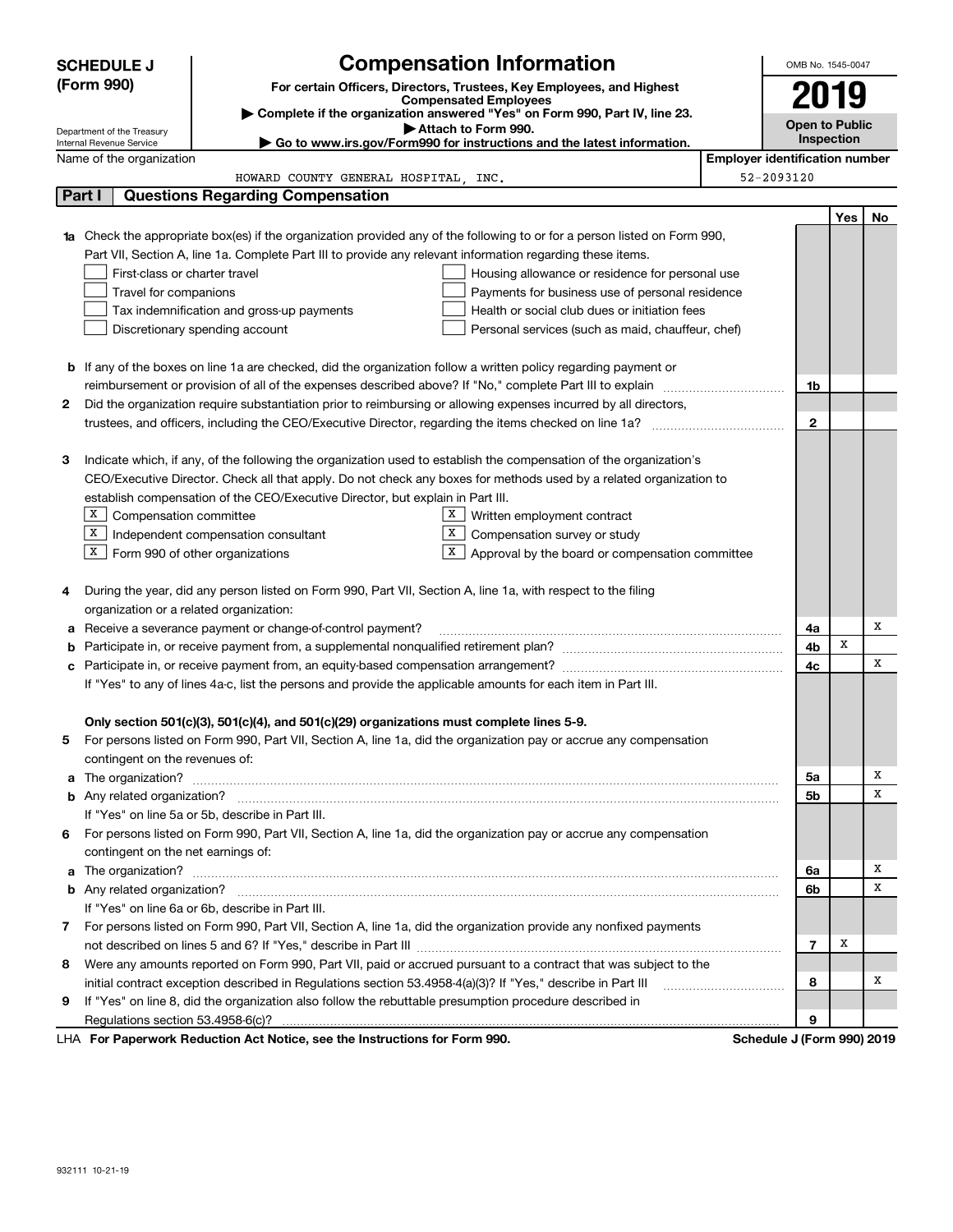52-2093120

# **Part II Officers, Directors, Trustees, Key Employees, and Highest Compensated Employees.**  Schedule J (Form 990) 2019 Page Use duplicate copies if additional space is needed.

For each individual whose compensation must be reported on Schedule J, report compensation from the organization on row (i) and from related organizations, described in the instructions, on row (ii). Do not list any individuals that aren't listed on Form 990, Part VII.

**Note:**  The sum of columns (B)(i)-(iii) for each listed individual must equal the total amount of Form 990, Part VII, Section A, line 1a, applicable column (D) and (E) amounts for that individual.

|                                     |       |                          | (B) Breakdown of W-2 and/or 1099-MISC compensation |                                           | (C) Retirement and             | (D) Nontaxable | (E) Total of columns | (F) Compensation<br>in column (B)         |  |
|-------------------------------------|-------|--------------------------|----------------------------------------------------|-------------------------------------------|--------------------------------|----------------|----------------------|-------------------------------------------|--|
| (A) Name and Title                  |       | (i) Base<br>compensation | (ii) Bonus &<br>incentive<br>compensation          | (iii) Other<br>reportable<br>compensation | other deferred<br>compensation | benefits       | $(B)(i)-(D)$         | reported as deferred<br>on prior Form 990 |  |
| RONALD R. PETERSON<br>(1)           | (i)   | $\mathbf{0}$ .           | $\mathbf{0}$                                       | $\mathbf{0}$ .                            | 0.                             | $\mathbf{0}$   | $\Omega$             | 0.                                        |  |
| FORMER CORP VICE CHAIR/TRUSTEE      | (i)   | 0.                       | $\mathbf{0}$                                       | 2,888,940.                                | 0.                             | $\mathbf{0}$   | 2,888,940            | 0.                                        |  |
| (2) KEVIN W. SOWERS, M.S.N, R.N.,   | (i)   | 0.                       | 0                                                  | $\Omega$                                  | $\mathbf{0}$                   | $\mathbf{0}$   |                      | 0.                                        |  |
| CORPORATE VICE CHAIR/TRUSTEE        | (ii)  | 1,248,448                | 626,950                                            | 47,418                                    | 243,973                        | 12,829         | 2,179,618            | 0.                                        |  |
| (3) G. DANIEL SHEALER, JR.          | (i)   | $\mathbf{0}$ .           | 0                                                  | $\Omega$                                  | 0                              | $\mathbf{0}$   | $\Omega$             | $\mathbf{0}$ .                            |  |
| TRUSTEE                             | (ii)  | 811,543                  | 196,917                                            | 477,010                                   | 275,590                        | 13,257         | 1,774,317            | 0.                                        |  |
| STEVEN C. SNELGROVE<br>(4)          | (i)   | 0.                       | 0                                                  | $\Omega$                                  | 0                              | $\mathbf{0}$   | $\Omega$             | 0.                                        |  |
| PRESIDENT/TRUSTEE                   | (ii)  | 500,965                  | 134,474                                            | 14,559                                    | 88,022                         | 24,014         | 762,034              | $\mathbf 0$ .                             |  |
| RENEE DEMSKI<br>(5)                 | (i)   | 0.                       | 0                                                  | $\mathbf{0}$ .                            | 0                              | $\mathbf{0}$   | $\Omega$             | 0.                                        |  |
| <b>TRUSTEE</b>                      | (ii)  | 294,233                  | 59,292                                             | 39,596.                                   | 312,184                        | 24,562         | 729,867              | 0.                                        |  |
| MOHAMMED SHAFEEQ AHMED, M.D.<br>(6) | (i)   | 0.                       | $\mathbf{0}$                                       | $\mathbf{0}$                              | 0                              | $\mathbf{0}$   | $\Omega$             | 0.                                        |  |
| VP MEDICAL AFFAIRS & CMO            | (i)   | 407,066                  | 76,359                                             | 3,785                                     | 18,271                         | 24,467         | 529,948              | 0.                                        |  |
| CLARO PIO RODA<br>(7)               | (i)   | 0.                       | 0                                                  | $\mathbf{0}$                              | 0                              | $\mathbf{0}$   | 0                    | 0.                                        |  |
| VP FINANCE                          | (ii)  | 275,960                  | 51,290                                             | 3,697.                                    | 165,186                        | 27,384         | 523,517              | 0.                                        |  |
| RYAN BROWN<br>(8)                   | (i)   | 0.                       | 0                                                  | $\mathbf{0}$                              | 0                              | $\mathbf{0}$   | 0                    | 0.                                        |  |
| VP OF OPERATIONS                    | (ii)  | 252,009                  | 44,968                                             | 3,579                                     | 101,929                        | 11,298         | 413,783              | 0.                                        |  |
| JAMES E. YOUNG<br>(9)               | (i)   | 0.                       | $\mathbf 0$                                        | 0.                                        | 0                              | $\mathbf{0}$   | 0                    | 0.                                        |  |
| FORMER OFFICER                      | (iii) | 191,778                  | 0                                                  | 31,042                                    | 151,207                        | 23,055         | 397,082              | 0.                                        |  |
| (10) ELIZABETH EDSALL KROMM         | (i)   | $\mathbf{0}$ .           | $\Omega$                                           | $\Omega$                                  | 0                              | 0              | $\Omega$             | $\mathbf 0$ .                             |  |
| VP FOR POPULATION HLTH              | (ii)  | 217,370                  | 40,697                                             | 2,409                                     | 36,284                         | 3,409          | 300,169              | $\mathbf 0$ .                             |  |
| (11) JON ORAVEC                     | (i)   | $\mathbf 0$ .            | $\mathbf{0}$                                       | $\mathbf{0}$                              | 0                              | 0              |                      | 0.                                        |  |
| VP HUMAN RESOURCES                  | (iii) | 200,232.                 | 31,596                                             | 4,061                                     | 15,310                         | 20,738         | 271,937              | $\mathbf{0}$ .                            |  |
| (12) NANCY SMITH                    | (i)   | 202,983,                 | 0.                                                 | 1,005                                     | 20,503                         | 17,096         | 241,587              | $\mathbf{0}$ .                            |  |
| SR. DIR OF PATIENT CARE             | (ii)  | $\mathbf{0}$ .           | $\mathbf 0$ .                                      | $\mathbf 0$ .                             | $\mathbf{0}$                   | $\mathbf{0}$   | $\mathbf{0}$         | $\mathbf 0$ .                             |  |
| (13) SHERYL DULSKY                  | (i)   | 203,248                  | $\mathbf 0$ .                                      | 288                                       | 9,145                          | 7,039          | 219,720              | $\mathbf 0$ .                             |  |
| REGISTERED NURSE                    | (ii)  | $\mathbf 0$ .            | $\mathbf 0$ .                                      | $\mathbf{0}$                              | $\mathbf{0}$                   | $\mathbf{0}$   | $\mathbf{0}$         | $\mathbf 0$ .                             |  |
| (14) DANIELLE MCQUIGG               | (i)   | 148,735.                 | $\mathbf 0$ .                                      | 21,660                                    | 6,496                          | 14,048         | 190,939              | $\mathbf 0$ .                             |  |
| SR. DIR MED/SURG & NURSING          | (ii)  | $\mathbf{0}$ .           | $\mathbf{0}$ .                                     | 0.                                        | 0.                             | $\mathbf 0$ .  | $\mathbf{0}$ .       | $\mathbf{0}$ .                            |  |
| (15) JENNIFER BALDWIN               | (i)   | $\mathbf{0}$ .           | $\mathbf{0}$                                       | $\mathbf{0}$                              | 0.                             | $\mathbf{0}$   | $\Omega$             | $\mathbf 0$ .                             |  |
| VP NURSING & CNO                    | (ii)  | 152,844.                 | 20,000                                             | 2,117.                                    | $\mathbf{0}$                   | 14,512.        | 189, 473.            | $\mathbf 0$ .                             |  |
| (16) SANDEE GELVEN                  | (i)   | 161,855.                 | 0.                                                 | 881                                       | 5,000                          | 19,821         | 187,557              | $\mathbf 0$ .                             |  |
| SR. DIR EMERGENCY SERVICES          | (ii)  | 0.                       | $\mathbf{0}$ .                                     | 0.                                        | 0.                             | 0.             | 0.                   | $\mathbf{0}$ .                            |  |

**Schedule J (Form 990) 2019**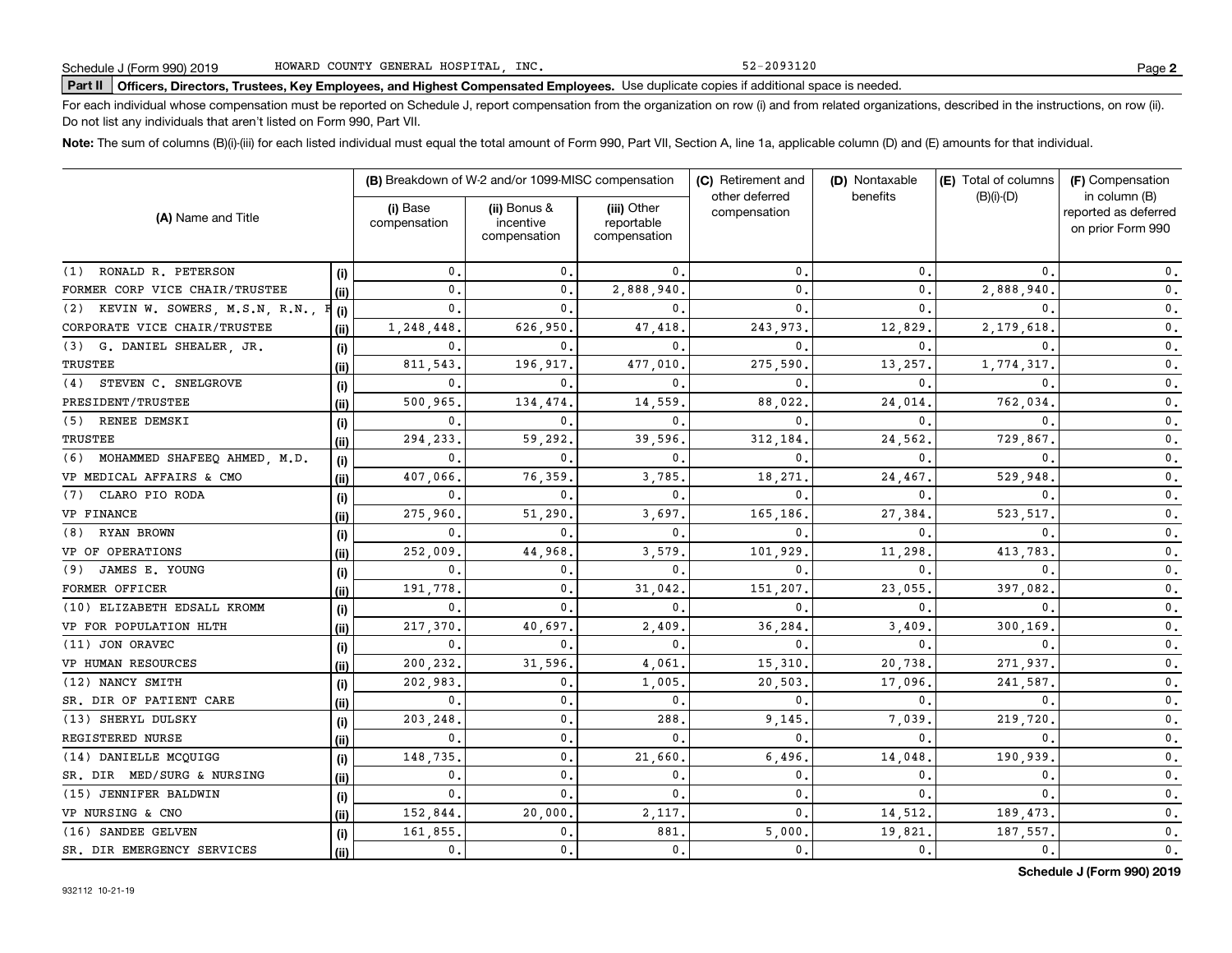52-2093120

# **Part II Officers, Directors, Trustees, Key Employees, and Highest Compensated Employees.**  Schedule J (Form 990) 2019 Page Use duplicate copies if additional space is needed.

For each individual whose compensation must be reported on Schedule J, report compensation from the organization on row (i) and from related organizations, described in the instructions, on row (ii). Do not list any individuals that aren't listed on Form 990, Part VII.

**Note:**  The sum of columns (B)(i)-(iii) for each listed individual must equal the total amount of Form 990, Part VII, Section A, line 1a, applicable column (D) and (E) amounts for that individual.

| (i) Base<br>(A) Name and Title<br>compensation |             | (B) Breakdown of W-2 and/or 1099-MISC compensation |                                           | (C) Retirement and                        | (D) Nontaxable                 | (E) Total of columns | (F) Compensation |                                                            |
|------------------------------------------------|-------------|----------------------------------------------------|-------------------------------------------|-------------------------------------------|--------------------------------|----------------------|------------------|------------------------------------------------------------|
|                                                |             |                                                    | (ii) Bonus &<br>incentive<br>compensation | (iii) Other<br>reportable<br>compensation | other deferred<br>compensation | benefits             | $(B)(i)-(D)$     | in column (B)<br>reported as deferred<br>on prior Form 990 |
| (17) SUSAN CASE                                | (i)         | 156,913.                                           | $\mathfrak o$ .                           | 13,195.                                   | 7,032.                         | 9,107.               | 186, 247.        | 0.                                                         |
| SR. DIR. OF MARKETING & COMMUNICATIO (ii)      |             | $\mathbf{0}$ .                                     | $\mathbf{0}$ .                            | $\mathbf 0$ .                             | $\mathsf{0}$ .                 | $\mathbf{0}$         | $\mathbf{0}$ .   | $\mathbf 0$ .                                              |
| (18) DAVID NITKIN                              | (i)         | $\mathfrak o$ .                                    | $\mathfrak o$ .                           | $\mathbf 0$ .                             | $\mathsf{0}$ .                 | $\mathbf{0}$         | $\mathbf{0}$ .   | $\mathbf 0$ .                                              |
| ASSISTANT SECRETARY                            | (ii)        | 166,571.                                           | $\mathfrak o$ .                           | 270.                                      | 4,997.                         | 314.                 | 172,152.         | $\mathbf 0$ .                                              |
|                                                | (i)         |                                                    |                                           |                                           |                                |                      |                  |                                                            |
|                                                | (ii)        |                                                    |                                           |                                           |                                |                      |                  |                                                            |
|                                                | (i)         |                                                    |                                           |                                           |                                |                      |                  |                                                            |
|                                                | (ii)        |                                                    |                                           |                                           |                                |                      |                  |                                                            |
|                                                | (i)         |                                                    |                                           |                                           |                                |                      |                  |                                                            |
|                                                | (ii)        |                                                    |                                           |                                           |                                |                      |                  |                                                            |
|                                                | (i)         |                                                    |                                           |                                           |                                |                      |                  |                                                            |
|                                                | (ii)        |                                                    |                                           |                                           |                                |                      |                  |                                                            |
|                                                | (i)         |                                                    |                                           |                                           |                                |                      |                  |                                                            |
|                                                | (ii)        |                                                    |                                           |                                           |                                |                      |                  |                                                            |
|                                                | (i)         |                                                    |                                           |                                           |                                |                      |                  |                                                            |
|                                                | (ii)        |                                                    |                                           |                                           |                                |                      |                  |                                                            |
|                                                | (i)         |                                                    |                                           |                                           |                                |                      |                  |                                                            |
|                                                | (ii)        |                                                    |                                           |                                           |                                |                      |                  |                                                            |
|                                                | (i)         |                                                    |                                           |                                           |                                |                      |                  |                                                            |
|                                                | (ii)        |                                                    |                                           |                                           |                                |                      |                  |                                                            |
|                                                | (i)         |                                                    |                                           |                                           |                                |                      |                  |                                                            |
|                                                | (ii)        |                                                    |                                           |                                           |                                |                      |                  |                                                            |
|                                                | (i)         |                                                    |                                           |                                           |                                |                      |                  |                                                            |
|                                                | (ii)        |                                                    |                                           |                                           |                                |                      |                  |                                                            |
|                                                | (i)         |                                                    |                                           |                                           |                                |                      |                  |                                                            |
|                                                | (ii)        |                                                    |                                           |                                           |                                |                      |                  |                                                            |
|                                                | (i)<br>(ii) |                                                    |                                           |                                           |                                |                      |                  |                                                            |
|                                                |             |                                                    |                                           |                                           |                                |                      |                  |                                                            |
|                                                | (i)<br>(ii) |                                                    |                                           |                                           |                                |                      |                  |                                                            |
|                                                | (i)         |                                                    |                                           |                                           |                                |                      |                  |                                                            |
|                                                | (ii)        |                                                    |                                           |                                           |                                |                      |                  |                                                            |
|                                                |             |                                                    |                                           |                                           |                                |                      |                  |                                                            |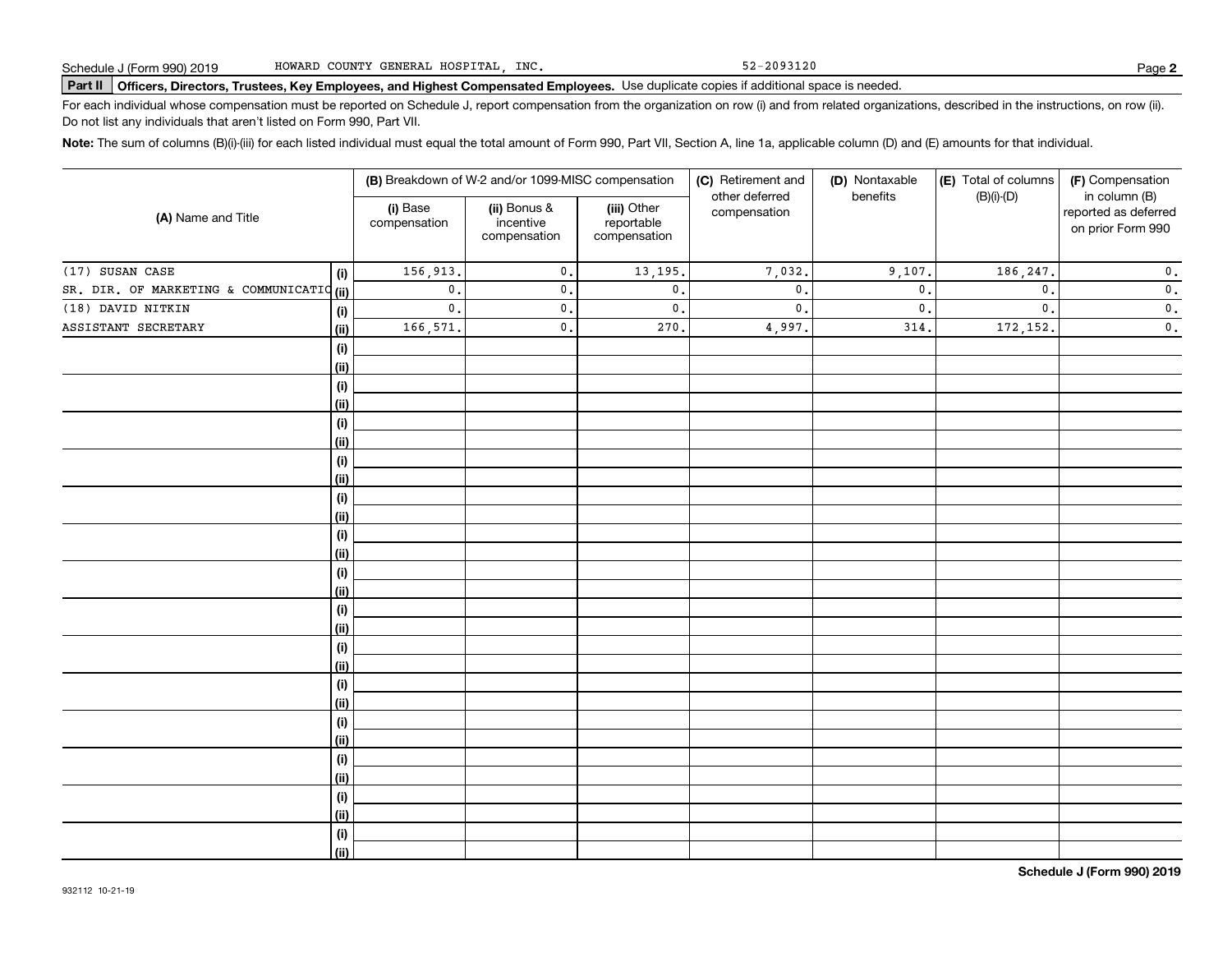#### **Part III Supplemental Information**

Schedule J (Form 990) 2019 HOWARD COUNTY GENERAL HOSPITAL, INC.<br>Part III Supplemental Information<br>Provide the information, explanation, or descriptions required for Part I, lines 1a, 1b, 3, 4a, 4b, 4c, 5a, 5b, 6a, 6b, 7, a

PART I, LINE 4B:

A SELECT GROUP OF SENIOR LEADERS OF THE JOHNS HOPKINS HEALTH SYSTEM

CORPORATION (JHHSC) PARTICIPATE IN SUPPLEMENTAL RETIREMENT/DEFERRED

COMPENSATION PROGRAMS, INCLUDING SOME LEGACY ARRANGEMENTS THAT ARE NO

LONGER AVAILABLE TO NEW HIRES. PRE-2011 PARTICIPANTS RECEIVE CASH PAYMENTS

EACH YEAR DETERMINED WITH REFERENCE TO THEIR SERVICE WITH JHHSC AND THEIR

FINAL AVERAGE COMPENSATION. AS OF JANUARY 2019, FUTURE CASH PAYMENTS ARE

MADE ACCORDING TO A FIXED SCHEDULE FOR THESE PARTICIPANTS. POST-2011

PARTICIPANTS ACCRUE BENEFITS UNDER A DEFINED CONTRIBUTION FORMULA WHERE

CONTRIBUTIONS ARE TIERED BY POSITION LEVEL. CONTRIBUTIONS MADE IN 2018 AND

PRIOR YEARS GENERALLY VEST AFTER THE LATER OF FIVE YEARS OF SERVICE WITH

JHHSC OR THREE YEARS OF PLAN PARTICIPATION; CONTRIBUTIONS MADE IN 2019 AND

FUTURE YEARS VEST THREE YEARS AFTER EACH CONTRIBUTION IS MADE, WITH FULL

VESTING ON THE LATER OF AGE 65 OR THREE YEARS OF PLAN PARTICIPATION. ALL

CONTRIBUTIONS VEST ON DEATH, DISABILITY OR INVOLUNTARY TERMINATION WITHOUT

CAUSE. IF A PARTICIPANT VOLUNTARILY TERMINATES EMPLOYMENT OR IS TERMINATED

BY THE EMPLOYER FOR CAUSE PRIOR TO THE APPLICABLE VESTING DATE THE

PARTICIPANT'S ENTIRE NON-VESTED BENEFIT IS FORFEITED

**Schedule J (Form 990) 2019**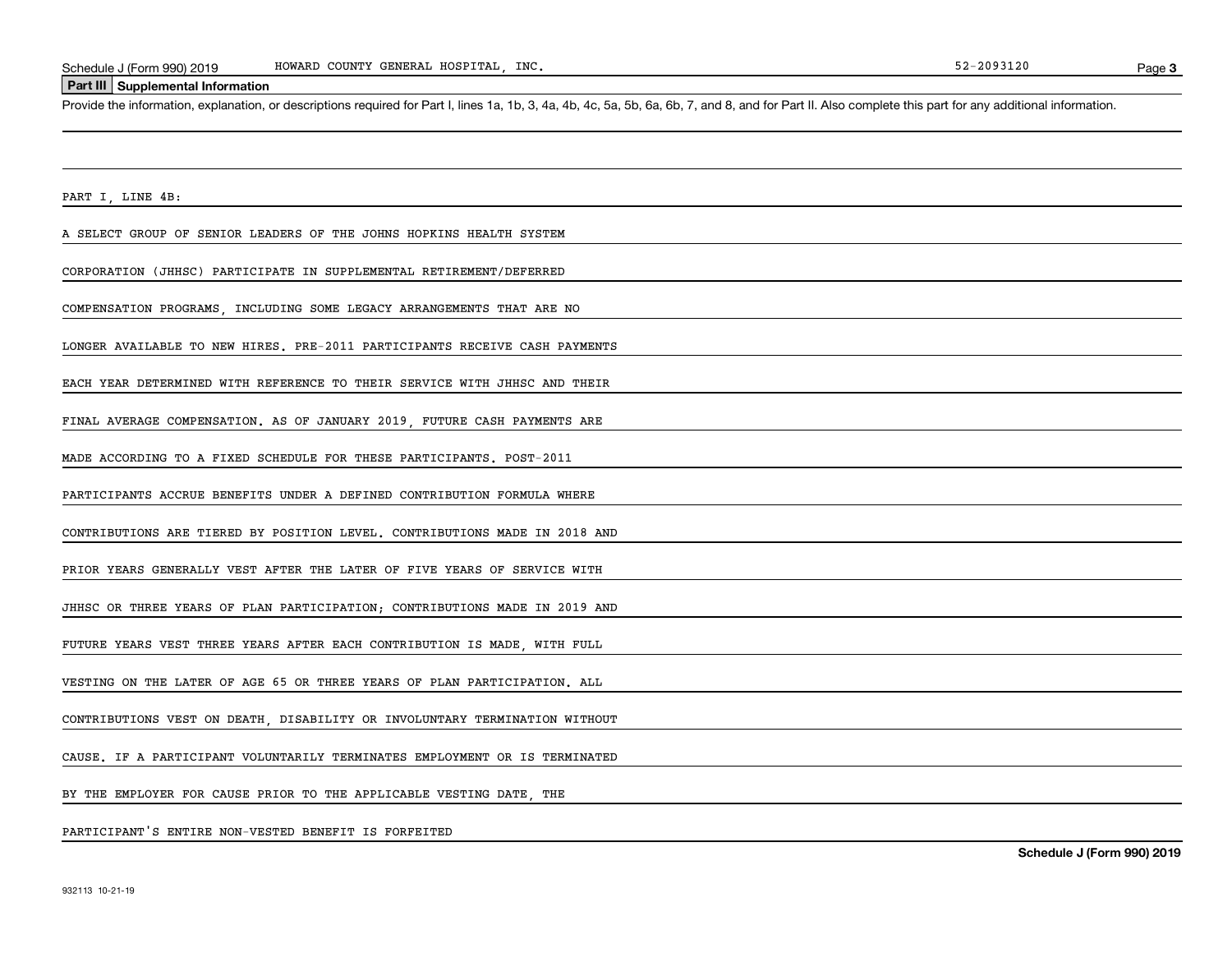SUPPLEMENTAL RETIREMENT PROGRAM THAT WAS IN PLACE PRIOR TO 1986 AND SUBJECT

IN ADDITION TO THOSE LISTED ABOVE, RONALD PETERSON RECEIVED PAYMENT FROM A

G. DANIEL SHEALER \$456,144

DEFERRED COMPENSATION IN COLUMN (C) IN PREVIOUS YEARS IS REPORTED IN

PAYMENTS OR MULTIPLE YEARS OF ACCRUALS THAT VESTED IN 2019.

SCHEDULE J, PART II, COLUMN (F). THE AMOUNTS BELOW MAY REFLECT ANNUAL CASH

COLUMN (B)(III); THE TOTAL OF AMOUNTS PAYABLE DURING 2019 BUT REPORTED AS

RECEIVED PAYMENT FROM ONE OR MORE SUPPLEMENTAL RETIREMENT/DEFERRED

SUBJECT TO CLAIMS OF EMPLOYER'S BANKRUPTCY/INSOLVENCY CREDITORS.

COMPENSATION PROGRAMS, WITH PAYMENTS REPORTED IN SCHEDULE J, PART II,

THE FOLLOWING INDIVIDUALS LISTED ON FORM 990, PART VII, SECTION A, LINE 1A

ARRANGEMENTS ARE NOT GUARANTEED OR SECURED AT ANY WAY AND AT ALL TIMES ARE

INDEPENDENT COMPENSATION CONSULTANT. PARTICIPANTS' INTERESTS UNDER THESE

COMPENSATION COMMITTEE, WHICH BASED ITS DECISION ON DATA PROVIDED BY AN

ALL OF THESE ARRANGEMENTS WERE APPROVED, IN ADVANCE, BY AN INDEPENDENT

HOWARD COUNTY GENERAL HOSPITAL, INC.

Schedule J (Form 990) 2019 HOWARD COUNTY GENERAL HOSPITAL, INC.<br>Part III Supplemental Information<br>Provide the information, explanation, or descriptions required for Part I, lines 1a, 1b, 3, 4a, 4b, 4c, 5a, 5b, 6a, 6b, 7, a

**Part III Supplemental Information**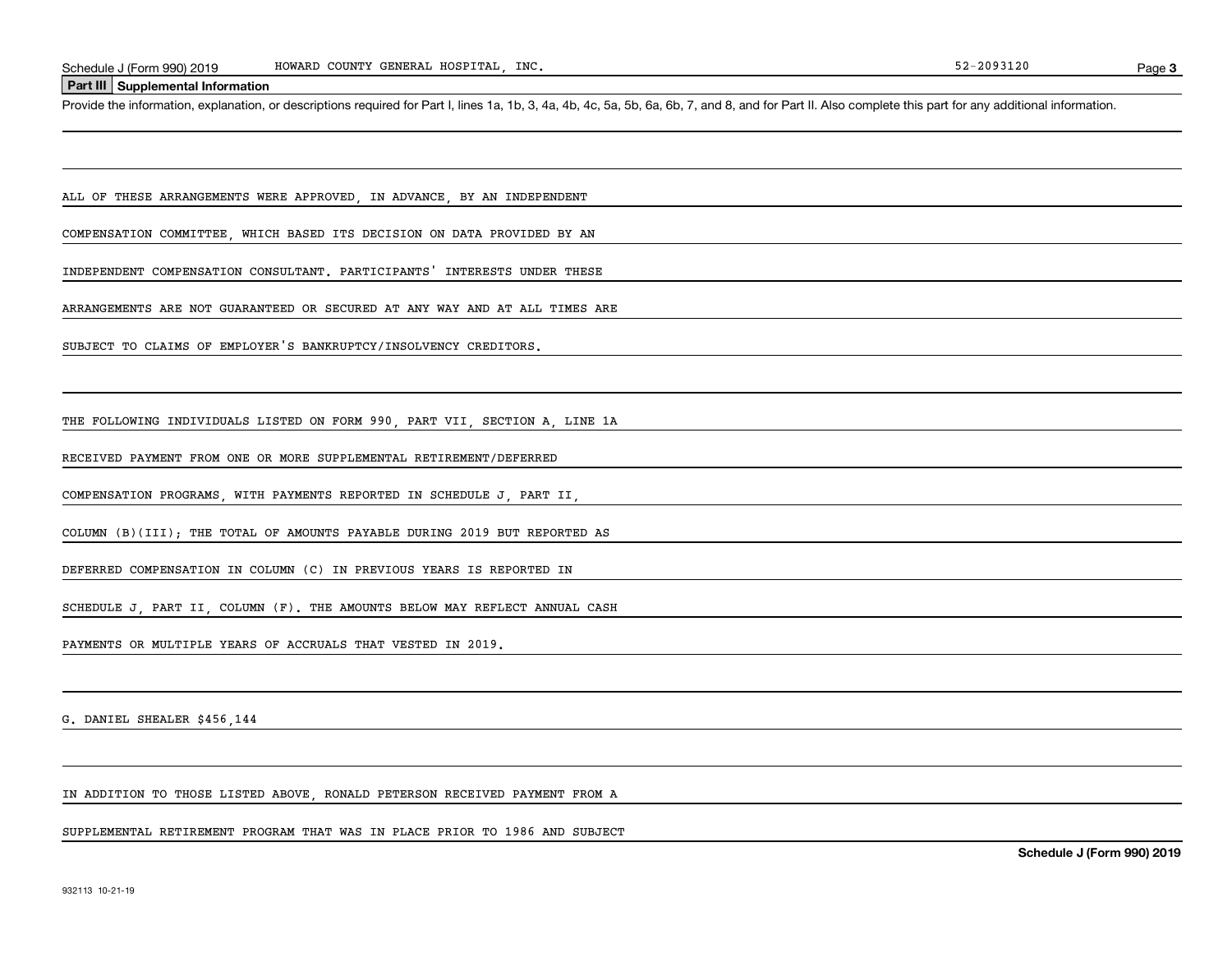HOWARD COUNTY GENERAL HOSPITAL, INC.

**Part III Supplemental Information**

Schedule J (Form 990) 2019 HOWARD COUNTY GENERAL HOSPITAL, INC.<br>Part III Supplemental Information<br>Provide the information, explanation, or descriptions required for Part I, lines 1a, 1b, 3, 4a, 4b, 4c, 5a, 5b, 6a, 6b, 7, a

TO DIFFERENT TAX RULES. MR. PETERSON ACCRUED BENEFITS OVER A 40+ YEAR

CAREER AT JOHNS HOPKINS HEALTH SYSTEM AND THE BENEFIT HAS BEEN REPORTED ON

THE FORM 990 TWICE ALREADY: ONCE WHEN ACCRUED AND AGAIN WHEN INCLUDED AS

TAXABLE INCOME FOR MEDICARE TAX PURPOSES. BENEFITS ARE PAID AS AN ANNUITY

TO MR. PETERSON OVER HIS REMAINING LIFETIME AND TAXED FOR INCOME TAX

PURPOSES AS PAID. UNDER FORM 990 REPORTING REQUIREMENTS, MR. PETERSON'S

BENEFIT IS REQUIRED TO BE REPORTED A THIRD TIME WHEN PAID. DURING 2019, MR.

PETERSON RECEIVED A PAYMENT OF \$1,275,825; THIS AMOUNT IS REPORTED IN

SCHEDULE J, PART II, COLUMN (B)(III). MR. PETERSON ALSO PARTICIPATED IN A

LEGACY PROGRAM, FUNDED WITH EMPLOYEE CONTRIBUTIONS, THAT RESULTED IN A

TOTAL PAYOUT OF \$1,613,115.30 DURING 2019; THIS AMOUNT IS REPORTED IN

SCHEDULE J, PART II, COLUMN (B)(III).

PART I LINE 7:

ANNUAL INCENTIVE PLAN: EXECUTIVES PARTICIPATE IN AN ANNUAL INCENTIVE PLAN

THAT REWARDS PARTICIPANTS FOR THE ACHIEVEMENT OF ORGANIZATION OBJECTIVES

APPROVED BY THE JOHNS HOPKINS MEDICINE COMPENSATION COMMITTEE EACH YEAR,

INCLUDING FINANCIAL AND NON-FINANCIAL MEASURES. A PORTION OF THE OVERALL

AWARD IS DETERMINED BASED ON INDIVIDUAL PERFORMANCE.

**Schedule J (Form 990) 2019**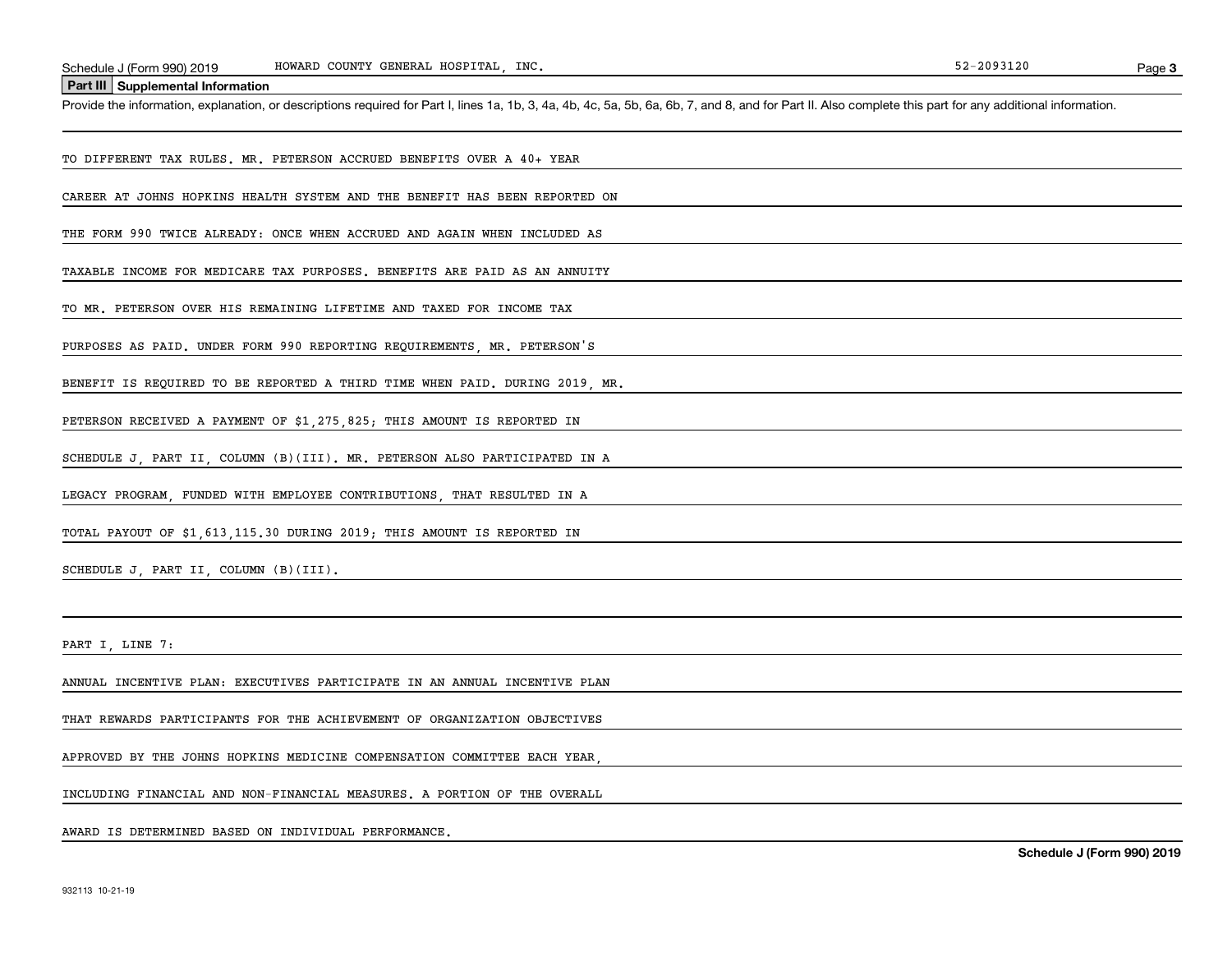### **Part III Supplemental Information**

Schedule J (Form 990) 2019 HOWARD COUNTY GENERAL HOSPITAL, INC.<br>Part III Supplemental Information<br>Provide the information, explanation, or descriptions required for Part I, lines 1a, 1b, 3, 4a, 4b, 4c, 5a, 5b, 6a, 6b, 7, a

DEPENDENT TUITION REIMBURSEMENT: DUE TO THEIR CLOSE COLLABORATION WITH THE

JOHNS HOPKINS UNIVERSITY (JHU), JHHSC PROVIDES LEADERS WITH DEPENDENT

TUITION REIMBURSEMENT ON A SIMILAR BASIS AS THEIR JHU COUNTERPARTS.

DEPENDENT TUITION REIMBURSEMENT IS TAXABLE FOR JHHSC EMPLOYEES. THE

DEPENDENT MUST BE ENROLLED FULL TIME AT AN APPROVED, ACCREDITED COLLEGE OR

UNIVERSITY AND IN GOOD ACADEMIC STANDING. PAYMENT IS LIMITED TO FOUR YEARS

OF FULL TIME, UNDERGRADUATE STUDY PER DEPENDENT CHILD.

TUITION REIMBURSEMENT: TUITION REIMBURSEMENT IS AVAILABLE TO EMPLOYEES THAT

WORK 20 HOURS OR MORE A WEEK FOR UP TO A MAXIMUM BENEFIT OF \$10,000 PER

ACADEMIC YEAR. TO RECEIVE REIMBURSEMENT, ELIGIBLE EMPLOYEES MUST PURSUE A

COURSE OF STUDY AT AN ACCREDITED UNIVERSITY OR COLLEGE THAT LEADS TO A

LICENSURE, DEGREE, OR MEETS THE NECESSITY RELATED TO CURRENT POSITION OR

ANOTHER POSITION WITHIN THE ORGANIZATION.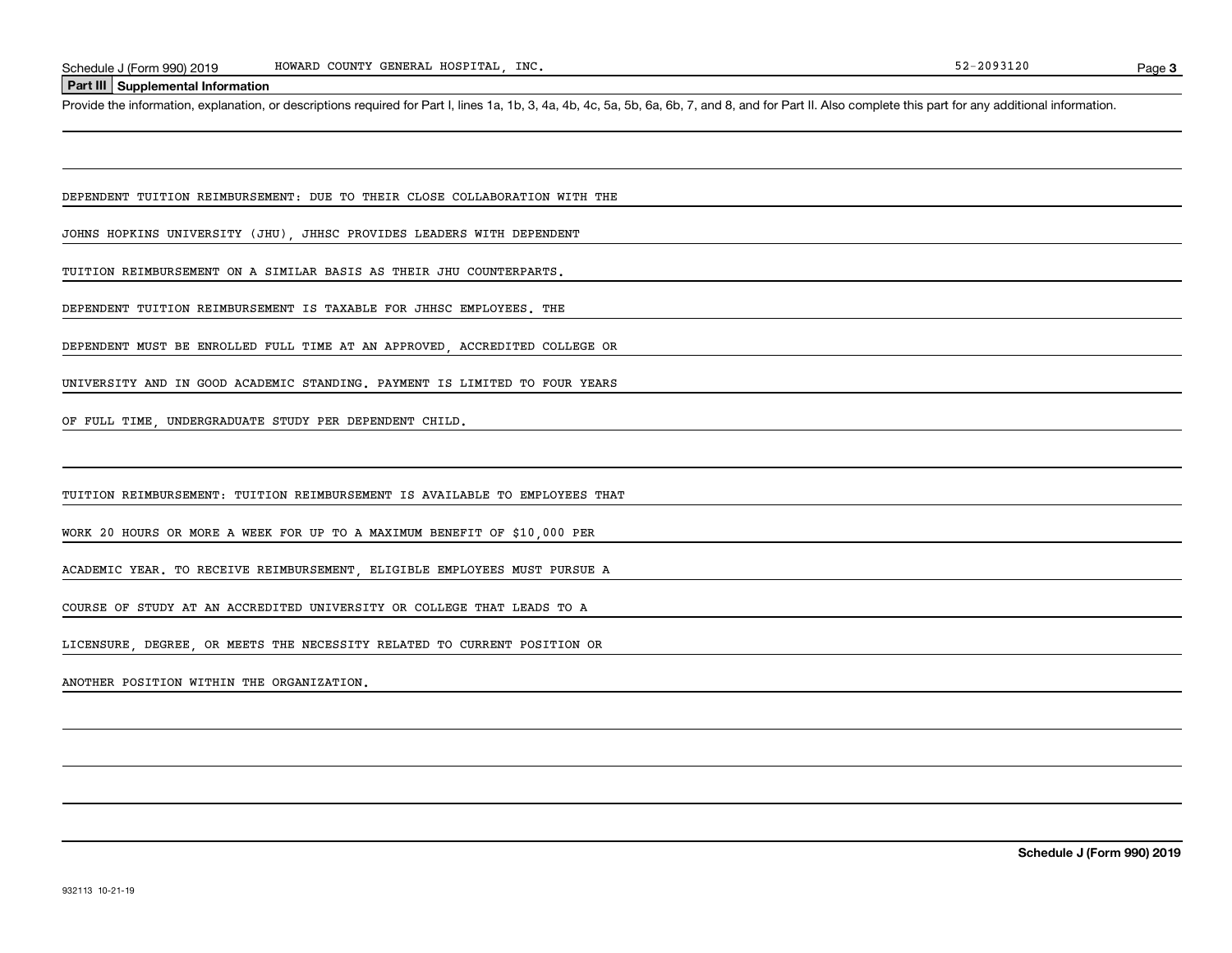Internal Revenue Service

Department of the Treasury **(Form 990 or 990-EZ)**

Name of the organization

## **SCHEDULE O Supplemental Information to Form 990 or 990-EZ**

**Complete to provide information for responses to specific questions on Form 990 or 990-EZ or to provide any additional information. | Attach to Form 990 or 990-EZ. | Go to www.irs.gov/Form990 for the latest information.**



HOWARD COUNTY GENERAL HOSPITAL, INC. 52-2093120

**Employer identification number**

FORM 990, PART I, LINE 8

PURSUANT TO THE CORONAVIRUS AID, RELIEF, AND ECONOMIC SECURITY (CARES)

ACT, HOWARD COUNTY GENERAL HOSPITAL RECOGNIZED \$14,044,502 OF FUNDING

FROM THE PROVIDER RELIEF FUND ADMINISTERED BY THE HEALTH RESOURCES AND

SERVICES ADMINISTRATION, AN AGENCY OF THE U.S. DEPARTMENT OF HEALTH AND

HUMAN SERVICES DURING FY20. THIS AMOUNT HAS BEEN RECOGNIZED AS GRANT

REVENUE ON PART I, LINE 8 OF THE ORGANIZATION'S FORM 990.

FORM 990, PART III, LINE 1, DESCRIPTION OF ORGANIZATION MISSION:

VISION IS TO BE THE PREMIER COMMUNITY HOSPITAL IN MARYLAND.

FORM 990, PART III, LINE 2, NEW PROGRAM SERVICES:

DURING THE COVID-19 PANDEMIC, HOWARD COUNTY GENERAL HOSPITAL (HCGH)

TREATED APPROXIMATELY 3,300 PATIENTS, TESTED MORE THAN 40,000 PATIENTS

AND VACCINATED HUNDREDS OF COMMUNITY MEMBERS. OUR HOSPITAL CONTINUED TO

CARE FOR PATIENTS CORONAVIRUS POSITIVE OR NOT WHO NEEDED EMERGENCY

CARE AND SURGERY OR OBSTETRIC CARE. WE CHANGED THE WAY WE CARE FOR OUR

PATIENTS, IMPLEMENTING MANY SAFETY PROTOCOLS AND RECONFIGURING ENTIRE

PARTS OF THE HOSPITAL TO ALLOW FOR SURGES IN PATIENTS WITH A VARIETY OF

DIAGNOSES. HCGH IMPLEMENTED SEVERAL NEW SERVICES ON OUR CAMPUS AND IN

THE COMMUNITY, INCLUDING DRIVE-THROUGH COVID-19 TESTING, STAFF AND

PATIENT VACCINATION CLINICS AND TREATMENTS SUCH AS MONOCLONAL ANTIBODY

INFUSION, DESIGNED TO PREVENT HOSPITALIZATIONS. THOUGH WE ARE A HOWARD

COUNTY HOSPITAL, HCGH BECAME A REGIONAL DESTINATION FOR ASYMPTOMATIC

COVID-19 POSITIVE PSYCHIATRY INPATIENTS DURING THE PANDEMIC, CARING FOR

APPROXIMATELY 200 OF THESE PATIENTS, THE VAST MAJORITY FROM OUTSIDE OF

932211 09-06-19 LHA For Paperwork Reduction Act Notice, see the Instructions for Form 990 or 990-EZ. Schedule O (Form 990 or 990-EZ) (2019)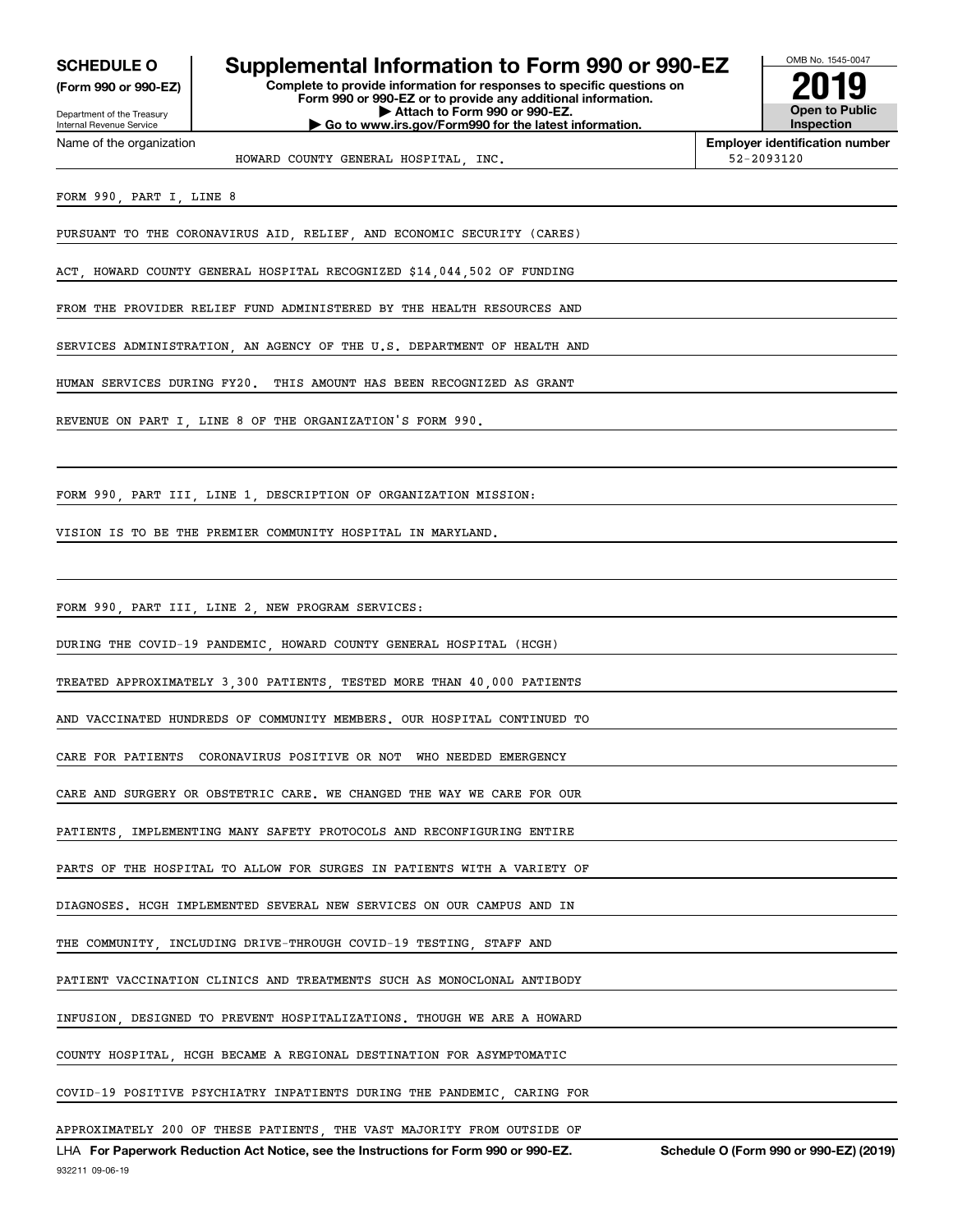| Schedule O (Form 990 or 990-EZ) (2019)                                  | Page 2                                              |
|-------------------------------------------------------------------------|-----------------------------------------------------|
| Name of the organization<br>HOWARD COUNTY GENERAL HOSPITAL, INC.        | <b>Employer identification number</b><br>52-2093120 |
| HOWARD COUNTY. WE WORKED WITH OUR COLLEAGUES IN THE HOWARD COUNTY       |                                                     |
| GOVERNMENT AND HOWARD COUNTY HEALTH DEPARTMENT TO KEEP THE PUBLIC       |                                                     |
| INFORMED, EDUCATED AND PREPARED. WE COLLABORATED WITH OUR HEALTH SYSTEM |                                                     |
| AND COUNTY OFFICIALS ON OUTREACH FOR TESTING AND VACCINATION EFFORTS,   |                                                     |
| INCLUDING EDUCATION FOR AT-RISK POPULATIONS. THROUGHOUT THE EVENT, WE   |                                                     |
| HAVE FOCUSED ON RAISING NEEDED FUNDS TO SUPPORT THE WELLBEING AND       |                                                     |
| RESILIENCE OF OUR FRONT-LINE STAFF.                                     |                                                     |
|                                                                         |                                                     |
| FORM 990, PART III, LINE 4A, PROGRAM SERVICE ACCOMPLISHMENTS:           |                                                     |
| REQUIRING INTENSIVE MONITORING AND PATIENT CARE SERVICES INVOLVING      |                                                     |
| CARDIAC, MEDICAL AND SURGICAL CARE. STAFFED 24 HOURS A DAY BY HIGHLY    |                                                     |
| QUALIFIED PHYSICIANS, NURSES AND TECHNICIANS, THE UNIT FEATURES         |                                                     |
| STATE-OF-THE-ART MEDICAL EQUIPMENT INCLUDING A COMPUTERIZED MONITORING  |                                                     |
| SYSTEM. MEDICATIONS ARE ADMINISTERED USING A COMPUTERIZED MEDICATION    |                                                     |
| ADMINISTRATION RECORD WITH BARCODE SCANNING FOR PATIENT SAFETY. THE     |                                                     |
| UNIT IS DESIGNED SO THAT EVERY BED IS CLEARLY VISIBLE FROM THE NURSING  |                                                     |
| STATION.                                                                |                                                     |
|                                                                         |                                                     |
| HOWARD COUNTY GENERAL HOSPITAL HAS A PROGRAM FOR TOTAL KNEE AND HIP     |                                                     |
| REPLACEMENT PATIENTS CALLED THE JOINT ACADEMY. IT APPROACHES THE JOINT  |                                                     |
| REPLACEMENT SURGICAL EXPERIENCE IN A WHOLE NEW WAY, CREATING A          |                                                     |
| PARTNERSHIP AMONG THE PATIENT, DOCTOR AND HOSPITAL. BECAUSE AN          |                                                     |
| INFORMED PATIENT CAN MORE FULLY PARTICIPATE IN HIS OR HER OWN CARE AND  |                                                     |
| RECOVERY, WE FOCUS ON ENGAGING AND EDUCATING OUR PATIENTS THROUGHOUT    |                                                     |
| THE ENTIRE PROCESS FROM ADMISSION TO POST-DISCHARGE.                    |                                                     |
|                                                                         |                                                     |
| THE HEALTH CARE AND SURGERY CENTER (HCSC) IS LOCATED ADJACENT TO THE    |                                                     |

HOSPITAL. THE HCSC IS THE PRIMARY LOCATION FOR OUTPATIENT PROCEDURES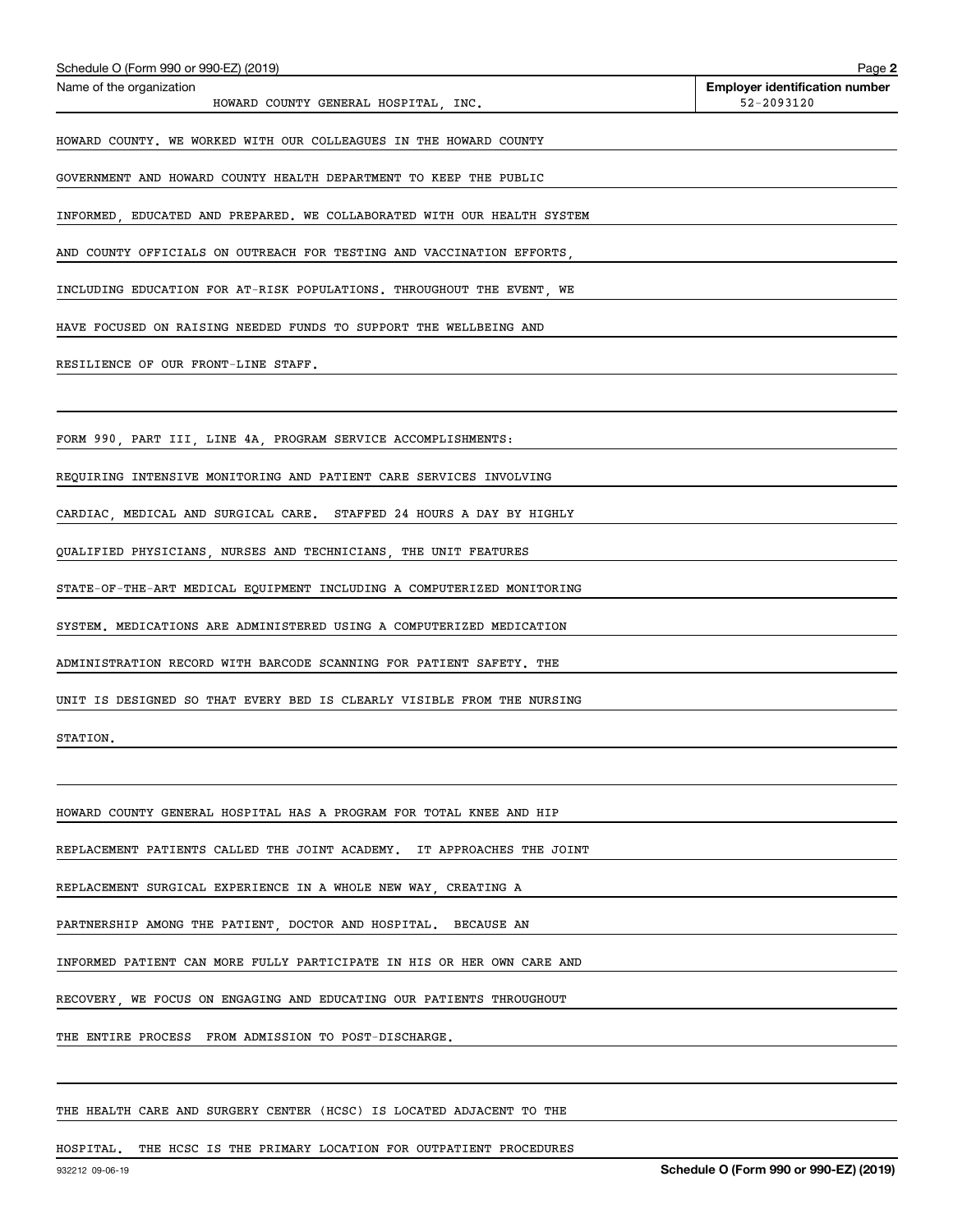| Schedule O (Form 990 or 990-EZ) (2019)                                   | Page 2                                              |
|--------------------------------------------------------------------------|-----------------------------------------------------|
| Name of the organization<br>HOWARD COUNTY GENERAL HOSPITAL, INC.         | <b>Employer identification number</b><br>52-2093120 |
| AND ADDITIONAL OUTPATIENT SERVICES, INCLUDING MAGNETIC RESONANCE         |                                                     |
| IMAGING (MRI). THE HCSC OCCUPIES THE ENTIRE LOWER LEVEL OF THE           |                                                     |
| ADJACENT BUILDING AND CONSISTS OF SIX OPERATING ROOMS, ONE MINOR         |                                                     |
| PROCEDURE ROOM, A UROLOGY SUITE, AND A POST-ANESTHESIA CARE UNIT.        |                                                     |
| SPACE AND PROGRAMS HAVE ALSO BEEN DESIGNED TO MEET THE NEEDS OF          |                                                     |
| PEDIATRIC SURGERY PATIENTS AND THEIR FAMILIES.                           |                                                     |
|                                                                          |                                                     |
| FORM 990, PART III, LINE 4B, PROGRAM SERVICE ACCOMPLISHMENTS:            |                                                     |
| UNIT.                                                                    |                                                     |
|                                                                          |                                                     |
| FORM 990, PART III, LINE 4C, PROGRAM SERVICE ACCOMPLISHMENTS:            |                                                     |
| LEVEL III+ NICU FEATURES HIGHLY SOPHISTICATED EQUIPMENT SPECIALLY        |                                                     |
| DESIGNED TO CARE FOR CRITICALLY-ILL NEWBORNS IN AN ENVIRONMENT THAT      |                                                     |
| FOSTERS HEALTHY DEVELOPMENT. MOST IMPORTANTLY, NICU PATIENTS BENEFIT     |                                                     |
| FROM THE CONTINUOUS CARE AND OBSERVATION OF JOHNS HOPKINS'               |                                                     |
| NEONATOLOGISTS AND REGISTERED NURSES WHO ARE EXPERIENCED WITH THE        |                                                     |
| SPECIAL NEEDS OF NEWBORN PREMATURE BABIES.                               |                                                     |
|                                                                          |                                                     |
| THE CENTER FOR MATERNAL AND FETAL MEDICINE AT HOWARD COUNTY GENERAL      |                                                     |
| HOSPITAL IS EQUIPPED TO MANAGE ANY HIGH-RISK SITUATION THAT MAY ARISE    |                                                     |
| DURING YOUR PREGNANCY AND TO PROVIDE YOU WITH COMPREHENSIVE CARE.<br>THE |                                                     |
| CENTER PROVIDES:                                                         |                                                     |
|                                                                          |                                                     |
| COVERAGE BY BOARD-CERTIFIED MATERNAL FETAL SPECIALISTS                   |                                                     |
| CONSULTATIVE SERVICES FOR ALL MEDICAL COMPLICATIONS OF PREGNANCY         |                                                     |
| CERTIFIED GENETIC COUNSELORS                                             |                                                     |
| FIRST-TRIMESTER SCREENING TO BETTER DELINEATE THE RISKS OF DOWN          |                                                     |
|                                                                          |                                                     |

SYNDROME, TRISOMY 13 AND TRISOMY 18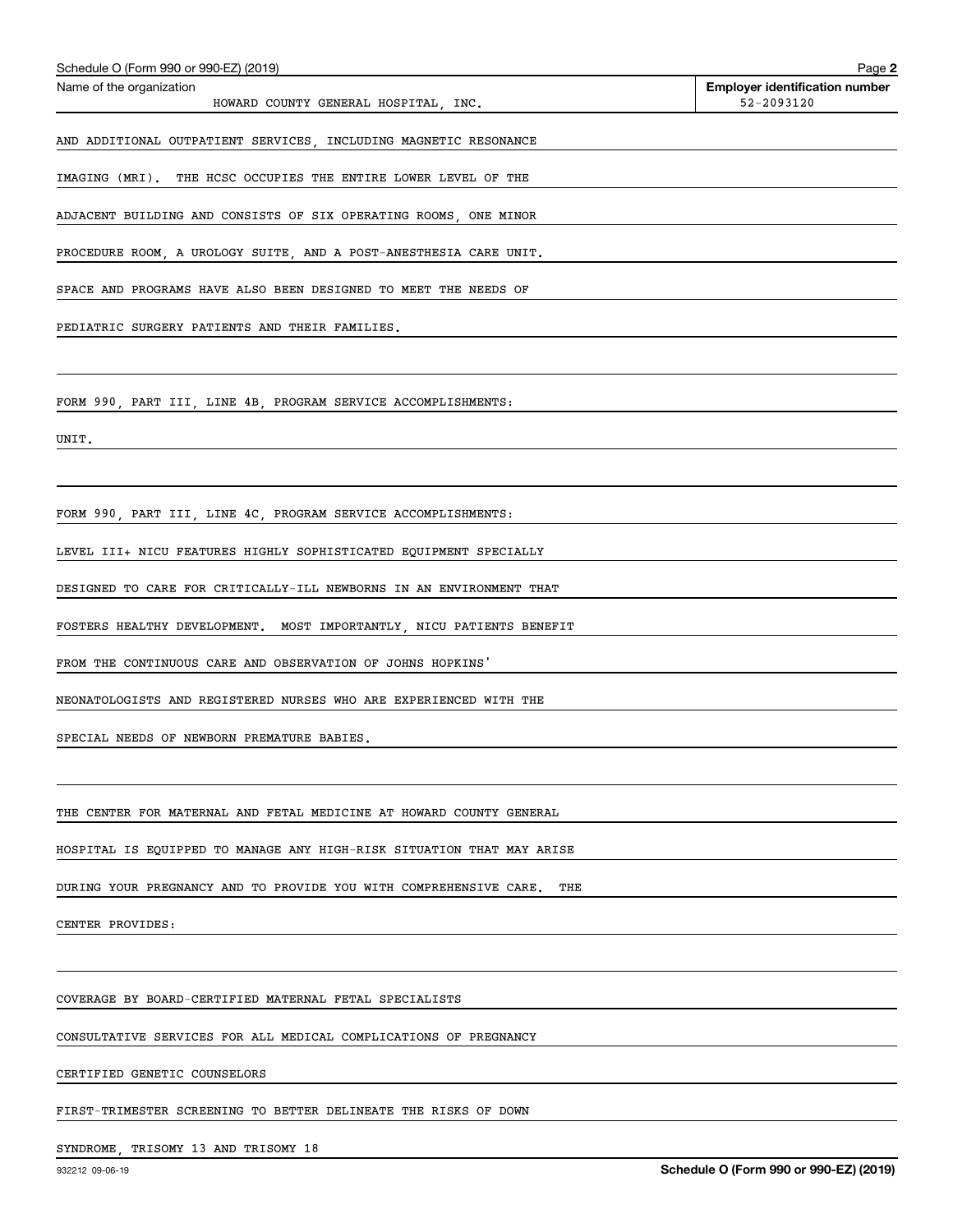| Schedule O (Form 990 or 990-EZ) (2019)                                  | Page 2                                              |
|-------------------------------------------------------------------------|-----------------------------------------------------|
| Name of the organization<br>HOWARD COUNTY GENERAL HOSPITAL, INC.        | <b>Employer identification number</b><br>52-2093120 |
| 4D IMAGING TO STUDY YOUR BABY'S ANATOMICAL DEVELOPMENT AND FETAL GROWTH |                                                     |
|                                                                         |                                                     |
| FETAL ASSESSMENT CENTER FOR ANTENATAL TESTING PROFILES                  |                                                     |
| TESTING FOR MATERNAL DIABETES AND HYPERTENSION                          |                                                     |
| FETAL ECHOCARDIOGRAM PROGRAM                                            |                                                     |
| DIABETES IN PREGNANCY PROGRAM                                           |                                                     |
|                                                                         |                                                     |
| THE CENTER FOR MATERNAL AND FETAL MEDICINE EMPLOYS SPECIALLY TRAINED    |                                                     |
| AND CERTIFIED SONOGRAPHERS TO PERFORM ROUTINE FIRST-TRIMESTER           |                                                     |
| SCREENINGS AND 20-WEEK FETAL ANATOMY SCREENINGS THAT ARE MORE DETAILED  |                                                     |
| THAN THOSE TYPICALLY OFFERED BY OB/GYN OFFICES. HOWARD COUNTY GENERAL   |                                                     |
| HOSPITAL ENCOURAGES ANY PATIENT, HIGH-RISK OR OTHERWISE, WHO IS         |                                                     |
| INTERESTED IN HAVING THESE STATE-OF-THE-ART TESTS TO GET A REFERRAL     |                                                     |
| FROM HER DOCTOR.                                                        |                                                     |
|                                                                         |                                                     |
| THE CENTER FOR MATERNAL AND FETAL MEDICINE OFFERS A MULTIDISCIPLINARY   |                                                     |
| TEAM APPROACH WORKING WITH THE MOTHER'S OWN OB/GYN, PERINATOLOGIST,     |                                                     |
| NEONATOLOGIST, PEDIATRIC SUBSPECIALIST, GENETIC COUNSELORS AND PATIENT  |                                                     |
| EDUCATIONS THROUGHOUT THE PREGNANCY AND, IF NEEDED, DURING YOUR         |                                                     |
| DELIVERY AT HOWARD COUNTY GENERAL HOSPITAL. HOWARD COUNTY GENERAL       |                                                     |
| HOSPITAL'S GOAL IS TO DEVELOP A HEALTH CARE PLAN THAT ADDRESSES THE     |                                                     |
| NEEDS OF THE MOTHER AND BABY.                                           |                                                     |
|                                                                         |                                                     |
| FORM 990, PART VI, SECTION A, LINE 6:                                   |                                                     |
| JOHNS HOPKINS HEALTH SYSTEM CORPORATION, A IRC $501(C)(3)$ TAX EXEMPT   |                                                     |
| ORGANIZATION, IS THE SOLE CORPORATE MEMBER OF HOWARD COUNTY GENERAL     |                                                     |
| HOSPITAL, INC.                                                          |                                                     |
|                                                                         |                                                     |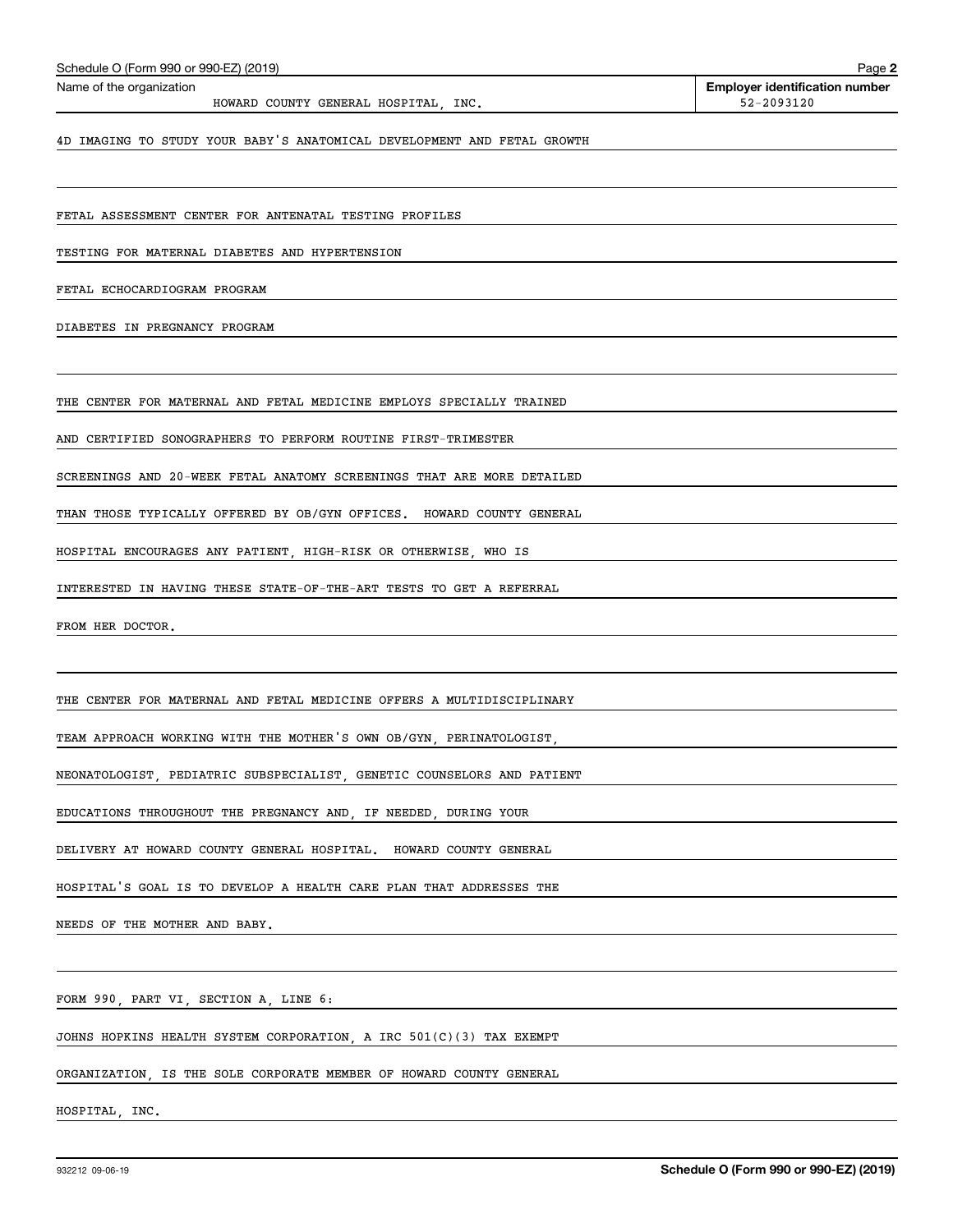| Schedule O (Form 990 or 990-EZ) (2019)                                     | Page 2                                |
|----------------------------------------------------------------------------|---------------------------------------|
| Name of the organization                                                   | <b>Employer identification number</b> |
| HOWARD COUNTY GENERAL HOSPITAL, INC.                                       | 52-2093120                            |
| FORM 990, PART VI, SECTION A, LINE 7A:                                     |                                       |
| JOHNS HOPKINS HEALTH SYSTEM CORPORATION, A IRC 501(C)(3) TAX EXEMPT PARENT |                                       |
| ORGANIZATION OF HOWARD COUNTY GENERAL HOSPITAL INC. ELECTS THE MAJORITY OF |                                       |
| THE BOARD OF TRUSTEES.                                                     |                                       |
|                                                                            |                                       |
| FORM 990, PART VI, SECTION A, LINE 7B:                                     |                                       |
|                                                                            |                                       |

THE GOVERNING BODY OF HOWARD COUNTY GENERAL HOSPITAL, INC. IS EMPOWERED BY

ITS BY-LAWS TO MAKE CERTAIN DECISIONS; ALL OTHER DECISIONS ARE SUBJECT TO

APPROVAL OF THE PARENT ORGANIZATION JOHNS HOPKINS HEALTH SYSTEM

CORPORATION.

FORM 990, PART VI, SECTION B, LINE 11B:

A COPY OF THE FORM 990 IS PROVIDED ELECTRONICALLY TO THE ORGANIZATION'S

GOVERNING BODY BEFORE IT IS FILED.

FORM 990, PART VI, SECTION B, LINE 12C:

THE CONFLICT OF INTEREST POLICY IS A PART OF THE ANNUAL DISCLOSURE

STATEMENT PROCESS. ALL OFFICERS, DIRECTORS, TRUSTEES, AND KEY EMPLOYEES

ARE REQUIRED TO REPORT ANY CONFLICTS OF INTEREST AND TO COMPLY WITH THE

CONFLICT OF INTEREST POLICY ON AN ANNUAL BASIS.

FORM 990, PART VI, SECTION B, LINE 15:

EVERY THREE YEARS AN INDEPENDENT STUDY IS CONDUCTED GATHERING INDUSTRY

COMPENSATION AVERAGES FROM SELECT PEER INSTITUTIONS. EVERY YEAR THE JOHNS

HOPKINS BOARD OF TRUSTEES COMPENSATION COMMITTEE REVIEWS COMPENSATION

AMOUNTS FOR OFFICERS AND ALL EMPLOYEES AT THE DIRECTOR AND HIGHER LEVELS.

FORM 990, PART VI, SECTION C, LINE 19: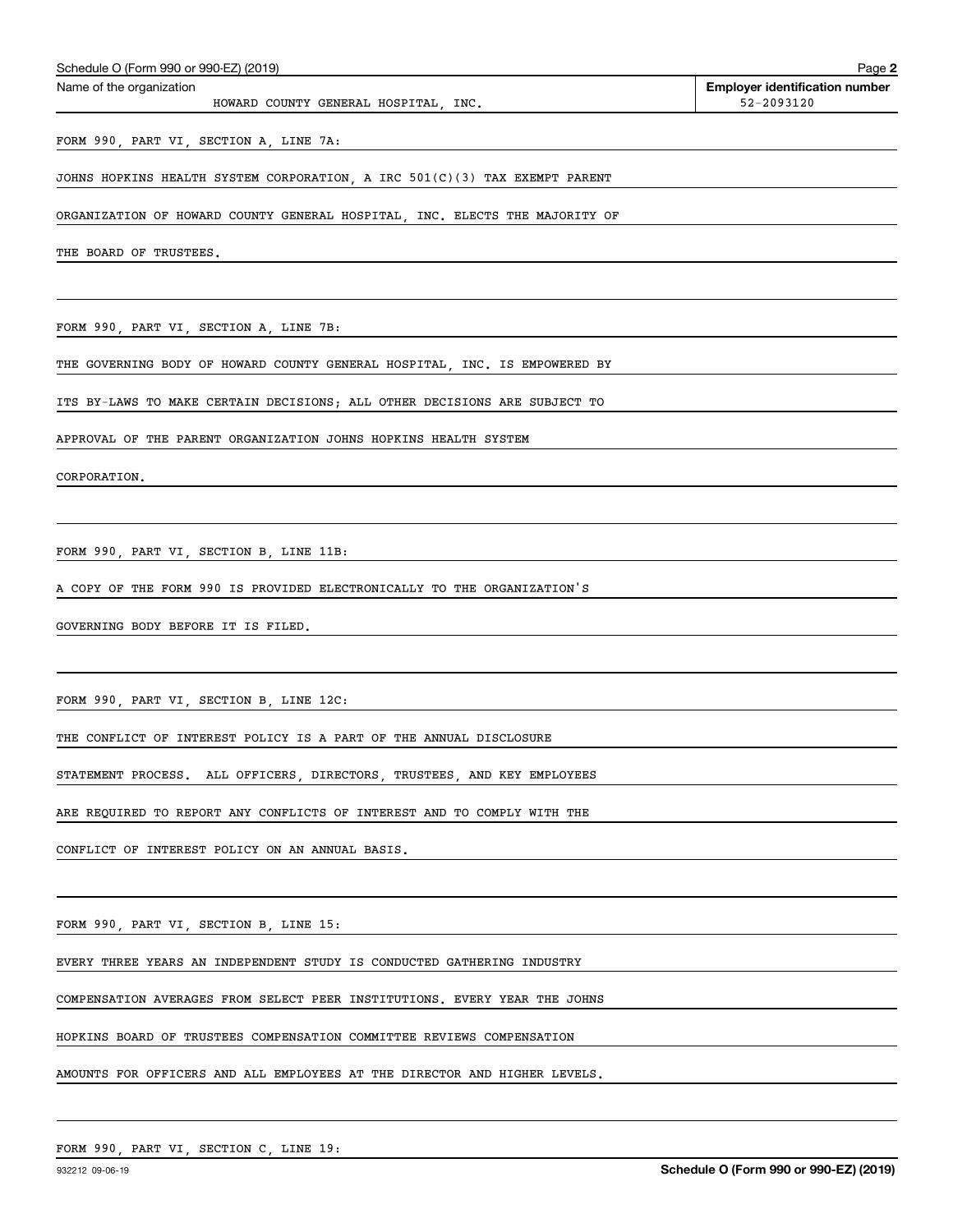| Schedule O (Form 990 or 990-EZ) (2019)                                      |                 | Page 2                                              |
|-----------------------------------------------------------------------------|-----------------|-----------------------------------------------------|
| Name of the organization<br>HOWARD COUNTY GENERAL HOSPITAL, INC.            |                 | <b>Employer identification number</b><br>52-2093120 |
| INTERNAL POLICIES, INCLUDING CONFLICT OF INTERST POLICY, ARE PROVIDED TO    |                 |                                                     |
| THE PUBLIC ON THE ORGANIZATION'S WEBSITE. FINANCIAL STATEMENTS ARE          |                 |                                                     |
| AVAILABLE UPON REQUEST, THE GOVERNING DOCUMENTS HAVE BEEN MADE AVAILABLE IN |                 |                                                     |
| OUR PUBLIC FILING WITH THE STATE OF MARYLAND AND THE INTERNAL REVENUE       |                 |                                                     |
| SERVICE.                                                                    |                 |                                                     |
|                                                                             |                 |                                                     |
| FORM 990, PART IX, LINE 11G, OTHER FEES:                                    |                 |                                                     |
| OTHER PROFESSIONAL FEES:                                                    |                 |                                                     |
| PROGRAM SERVICE EXPENSES                                                    | 23,004,956.     |                                                     |
| MANAGEMENT AND GENERAL EXPENSES                                             |                 | 5,044,312.                                          |
| FUNDRAISING EXPENSES                                                        | 0.              |                                                     |
| TOTAL EXPENSES                                                              | 28,049,268.     |                                                     |
| TOTAL OTHER FEES ON FORM 990, PART IX, LINE 11G, COL A 28,049,268.          |                 |                                                     |
|                                                                             |                 |                                                     |
| FORM 990, PART XI, LINE 9, CHANGES IN NET ASSETS:                           |                 |                                                     |
| CHANGE IN MARKET VALUE OF SWAP AGREEMENT                                    | $-7, 761, 227.$ |                                                     |
| CHANGE IN FUNDED STATUS OF DEFINED BENEFIT PLANS                            | 1,931,000.      |                                                     |
| OTHER COMPONENTS OF NET PERIODIC PENSION COST                               | $-2,357,000.$   |                                                     |
| OTHER NON-OPERATING LOSS                                                    | $-3,907,417.$   |                                                     |
| INT IN NET ASSETS OF FOUNDATION                                             | 19,378,065.     |                                                     |
| TOTAL TO FORM 990, PART XI, LINE 9                                          | 7, 283, 421.    |                                                     |
|                                                                             |                 |                                                     |
|                                                                             |                 |                                                     |
|                                                                             |                 |                                                     |
|                                                                             |                 |                                                     |
|                                                                             |                 |                                                     |
|                                                                             |                 |                                                     |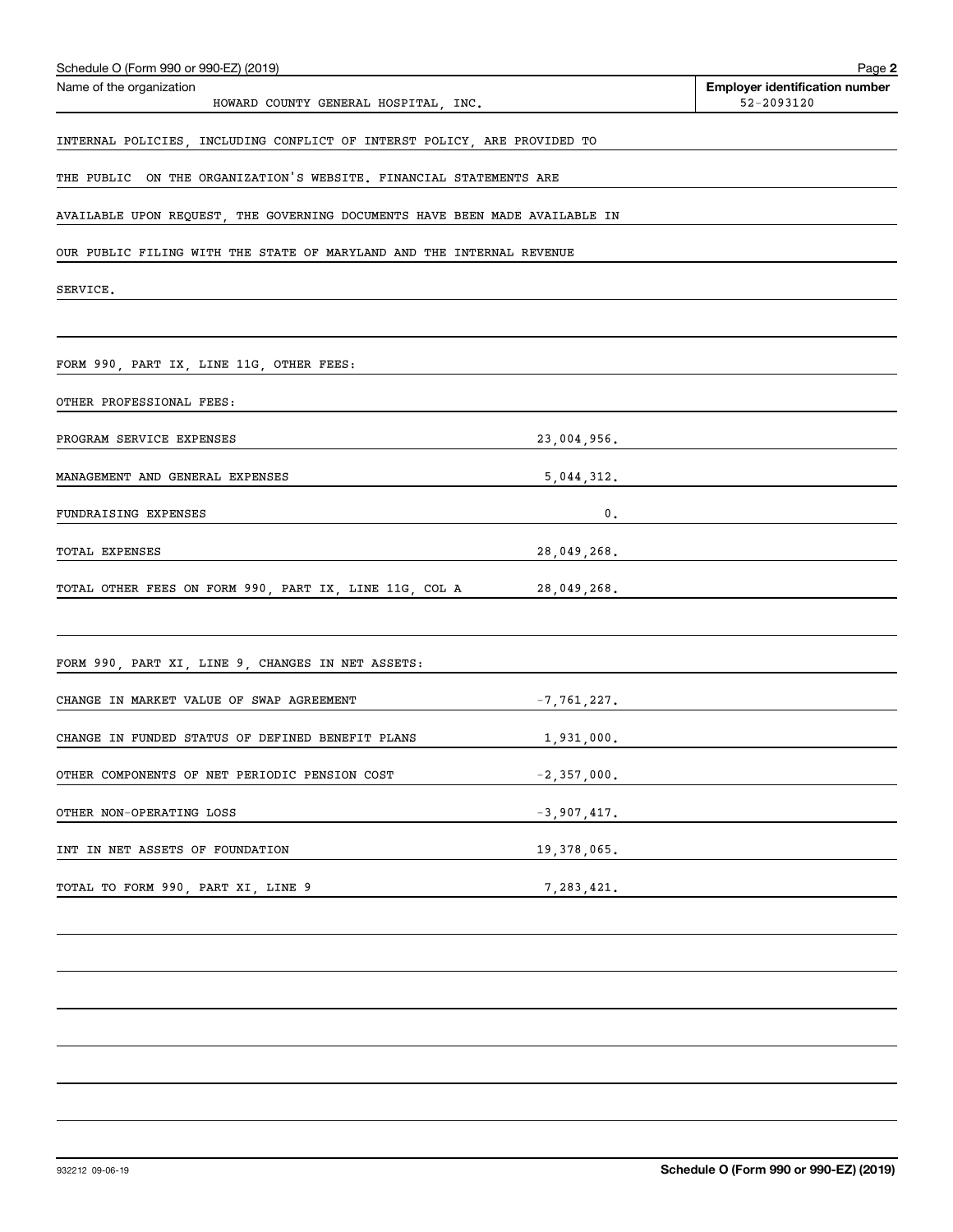| <b>SCHEDULE R</b> |  |
|-------------------|--|
| AA                |  |

**(Form 990)**

## **Related Organizations and Unrelated Partnerships**

**Complete if the organization answered "Yes" on Form 990, Part IV, line 33, 34, 35b, 36, or 37.** |

**Attach to Form 990.**  |

OMB No. 1545-0047

**Open to Public | Go to www.irs.gov/Form990 for instructions and the latest information. Inspection 2019**

**Employer identification number**

52-2093120

Department of the Treasury Internal Revenue Service Name of the organization

HOWARD COUNTY GENERAL HOSPITAL, INC.

**Part I Identification of Disregarded Entities.**  Complete if the organization answered "Yes" on Form 990, Part IV, line 33.

| (a)<br>Name, address, and EIN (if applicable)<br>of disregarded entity | (b)<br>Primary activity | (c)<br>Legal domicile (state or<br>foreign country) | (d)<br>Total income | (e)<br>End-of-year assets | (f)<br>Direct controlling<br>entity |
|------------------------------------------------------------------------|-------------------------|-----------------------------------------------------|---------------------|---------------------------|-------------------------------------|
| CENTRAL MARYLAND MANAGEMENT SERVICES, LLC -                            |                         |                                                     |                     |                           |                                     |
| 81-2768743, 10211 WINCOPIN CIRCLE, SUITE                               |                         |                                                     |                     |                           | HOWARD COUNTY GENERAL               |
| 600, COLUMBIA, MD 21044                                                | MANAGEMENT SERVICES     | MARYLAND                                            | 0.                  |                           | 0. HOSPITAL, INC.                   |
|                                                                        |                         |                                                     |                     |                           |                                     |
|                                                                        |                         |                                                     |                     |                           |                                     |
|                                                                        |                         |                                                     |                     |                           |                                     |

**Identification of Related Tax-Exempt Organizations.** Complete if the organization answered "Yes" on Form 990, Part IV, line 34, because it had one or more related tax-exempt **Part II** organizations during the tax year.

| (a)<br>Name, address, and EIN<br>of related organization | (b)<br>Primary activity | (c)<br>Legal domicile (state or<br>foreign country) | (d)<br>Exempt Code<br>section | (e)<br>Public charity<br>status (if section | (f)<br>Direct controlling<br>entity | $(g)$<br>Section 512(b)(13) | controlled<br>entity? |
|----------------------------------------------------------|-------------------------|-----------------------------------------------------|-------------------------------|---------------------------------------------|-------------------------------------|-----------------------------|-----------------------|
|                                                          |                         |                                                     |                               | 501(c)(3)                                   |                                     | Yes                         | No                    |
| JOHNS HOPKINS HEALTH SYSTEM CORPORATION -                |                         |                                                     |                               |                                             | UOHNS HOPKINS                       |                             |                       |
| 52-1465301, 3910 KESWICK RD, S BLDG, STE.                |                         |                                                     |                               | LINE 12C.                                   | HEALTH SYSTEM                       |                             |                       |
| 4300A, BALTIMORE, MD 21211                               | SUPPORTING ORGANIZATION | MARYLAND                                            | 501(C)(3)                     | $III-FI$                                    | CORPORATION                         |                             | х                     |
| HOWARD HOSPITAL FOUNDATION, INC. -                       |                         |                                                     |                               |                                             |                                     |                             |                       |
| 52-1072778, 3910 KESWICK RD, S BLDG, STE.                | FUNDRAISING/SUPPORTING  |                                                     |                               | LINE 12C,                                   |                                     |                             |                       |
| 4300A, BALTIMORE, MD 21211                               | <b>ORGANIZATION</b>     | MARYLAND                                            | 501(C)(3)                     | III-FI                                      | N/A                                 |                             | x                     |
| JOHNS HOPKINS BAYVIEW MEDICAL CENTER, INC. -             |                         |                                                     |                               |                                             | UOHNS HOPKINS                       |                             |                       |
| 52-1341890, 3910 KESWICK RD, S BLDG, STE.                |                         |                                                     |                               |                                             | HEALTH SYSTEM                       |                             |                       |
| 4300A, BALTIMORE, MD 21211                               | HOSPITAL                | MARYLAND                                            | 501(C)(3)                     | LINE 3                                      | CORPORATION                         |                             | x                     |
| JOHNS HOPKINS COMMUNITY PHYSICIANS, INC. -               |                         |                                                     |                               |                                             | UOHNS HOPKINS                       |                             |                       |
| 52-1467441, 3910 KESWICK RD, S BLDG, STE.                |                         |                                                     |                               | LINE 12C,                                   | HEALTH SYSTEM                       |                             |                       |
| 4300A, BALTIMORE, MD 21211                               | HEALTHCARE SERVICES     | MARYLAND                                            | 501(C)(3)                     | III-FI                                      | CORPORATION                         |                             | x                     |

**For Paperwork Reduction Act Notice, see the Instructions for Form 990. Schedule R (Form 990) 2019**

SEE PART VII FOR CONTINUATIONS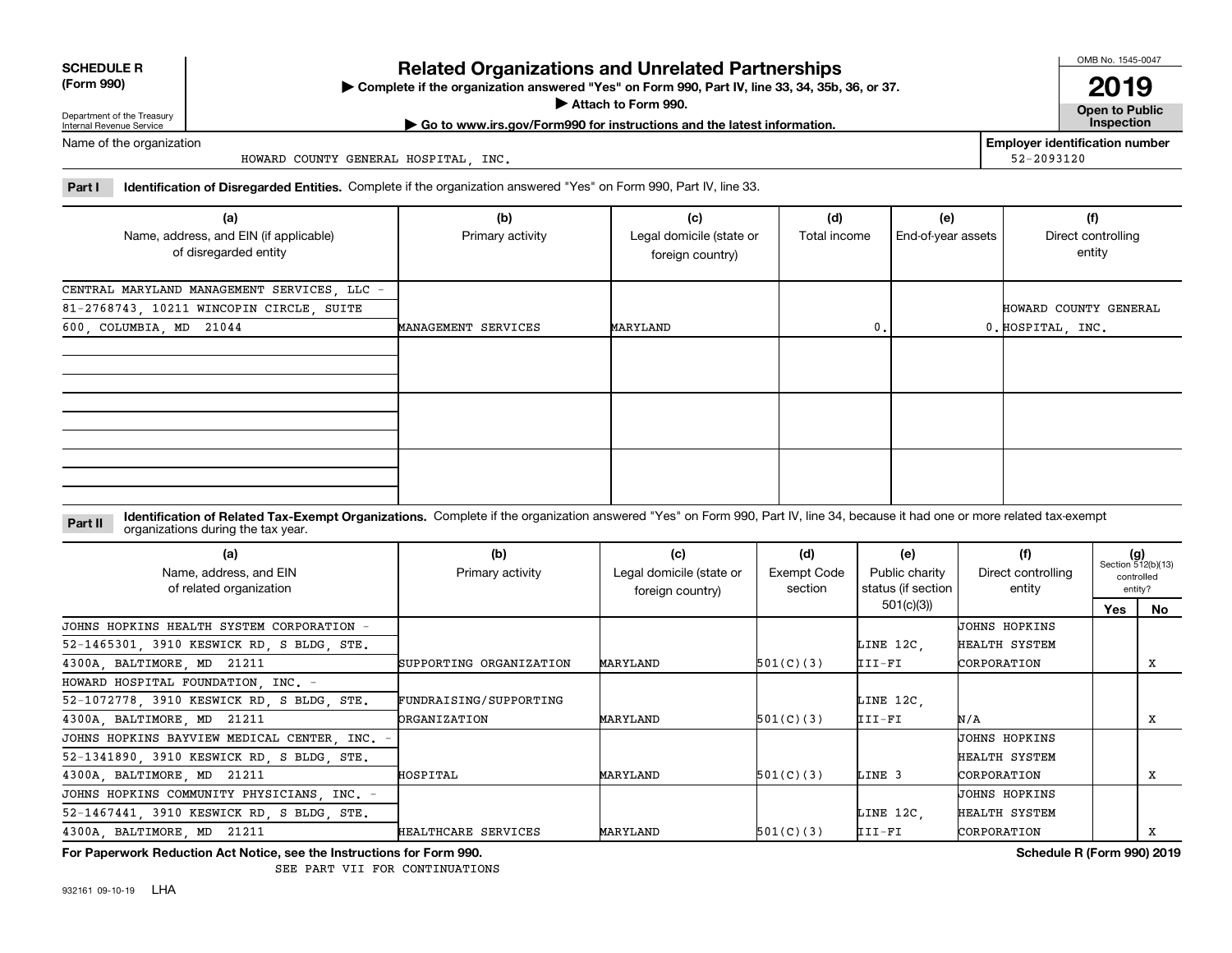**Part II** Continuation of Identification of Related Tax-Exempt Organizations

| (a)                                          | (b)                                 | (c)                              | (d)                | (e)                | (f)                  |            | $(g)$<br>Section 512(b)(13) |
|----------------------------------------------|-------------------------------------|----------------------------------|--------------------|--------------------|----------------------|------------|-----------------------------|
| Name, address, and EIN                       | Primary activity                    | Legal domicile (state or         | <b>Exempt Code</b> | Public charity     | Direct controlling   |            | controlled                  |
| of related organization                      |                                     | foreign country)                 | section            | status (if section | entity               |            | organization?               |
|                                              |                                     |                                  |                    | 501(c)(3)          |                      | <b>Yes</b> | No                          |
| JOHNS HOPKINS MEDICAL SERVICES CORPORATION   |                                     |                                  |                    |                    | JOHNS HOPKINS        |            |                             |
| 52-1232569, 3910 KESWICK RD, S BLDG, STE.    |                                     |                                  |                    |                    | HEALTH SYSTEM        |            |                             |
| 4300A BALTIMORE MD 21218                     | HEALTHCARE SERVICES                 | MARYLAND                         | 501(C)(3)          | LINE 3             | CORPORATION          |            | x                           |
| THE JOHNS HOPKINS HOSPITAL - 52-0591656      |                                     |                                  |                    |                    | JOHNS HOPKINS        |            |                             |
| 3910 KESWICK RD, S BLDG, STE. 4300A          |                                     |                                  |                    |                    | HEALTH SYSTEM        |            |                             |
| BALTIMORE, MD 21218                          | HOSPITAL                            | MARYLAND                         | 501(C)(3)          | LINE 3             | CORPORATION          |            | х                           |
| JOHNS HOPKINS HOSPITAL ENDOWMENT FUND, INC.  |                                     |                                  |                    |                    | UOHNS HOPKINS        |            |                             |
| - 23-7252596, 3910 KESWICK RD, S BLDG, STE.  |                                     |                                  |                    | LINE 12C.          | HOSPITAL             |            |                             |
| 4300A, BALTIMORE, MD 21218                   | SUPPORTING ORGANIZATION             | MARYLAND                         | 501(C)(3)          | III-FI             | ENDOWMENT FUND       |            | x                           |
| SUBURBAN HOSPITAL HEALTHCARE SYSTEM, INC. -  |                                     |                                  |                    |                    | JOHNS HOPKINS        |            |                             |
| 52-2052354, 8600 OLD GEORGETOWN ROAD         |                                     |                                  |                    | LINE 12C,          | HEALTH SYSTEM        |            |                             |
| BETHESDA, MD 20814                           | HEALTHCARE SERVICES                 | MARYLAND                         | 501(C)(3)          | III-FI             | CORPORATION          |            | x                           |
| SUBURBAN HOSPITAL . INC. - 52-0610545        |                                     |                                  |                    |                    | JOHNS HOPKINS        |            |                             |
| 8600 OLD GEORGETOWN ROAD                     |                                     |                                  |                    |                    | HEALTH SYSTEM        |            |                             |
| BETHESDA MD 20814                            | HOSPITAL                            | MARYLAND                         | 501(C)(3)          | LINE 3             | CORPORATION          |            | x                           |
| LUCY WEBB HAYES NATIONAL TRAINING SCHOOL FOR |                                     |                                  |                    |                    | <b>JOHNS HOPKINS</b> |            |                             |
| DEACONESSES - 53-0196602, 5255 LOUGHBORO RD  |                                     |                                  |                    |                    | HEALTH SYSTEM        |            |                             |
| NW, WASHINGTON, DC 20016                     | HEALTHCARE SERVICES                 | DISTRICT OF COLUMBIA $501(C)(3)$ |                    | LINE 3             | CORPORATION          |            | х                           |
| POTOMAC HOME SUPPORT INC. - 52-1750383       |                                     |                                  |                    |                    |                      |            |                             |
| 6001 MONTROSE RD NO 1020                     |                                     |                                  |                    |                    |                      |            |                             |
| ROCKVILLE MD 20852                           | HOME HEALTH CARE                    | MARYLAND                         | 501(C)(3)          | LINE 12B, II N/A   |                      |            | х                           |
| SIBLEY SUBURBAN HOME HEALTH AGENCY -         |                                     |                                  |                    |                    |                      |            |                             |
| 52-1450142, 6001 MONTROSE RD NO 1020,        |                                     |                                  |                    |                    |                      |            |                             |
| ROCKVILLE, MD 20852                          | HOME HEALTH CARE                    | MARYLAND                         | 501(C)(3)          | LINE 10            | N/A                  |            | x                           |
| PEDIATRIC PHYSICIAN SERVICES, INC. -         |                                     |                                  |                    |                    | ALL CHILDREN'S       |            |                             |
| 59-3425191, 3910 KESWICK RD, S BLDG, STE.    |                                     |                                  |                    |                    | HEALTH SYSTEM        |            |                             |
| 4300A BALTIMORE MD 21211                     | PEDIATRIC MEDICAL SERVICES MARYLAND |                                  | 501(C)(3)          | LINE 10            | INC.                 |            | x                           |
| JOHNS HOPKINS ALL CHILDREN'S FOUNDATION INC, |                                     |                                  |                    |                    | ALL CHILDREN'S       |            |                             |
| - 59-2481738, 3910 KESWICK RD, S BLDG, STE.  |                                     |                                  |                    |                    | HEALTH SYSTEM.       |            |                             |
| 4300A, BALTIMORE, MD 21211                   | FOUNDATION                          | FLORIDA                          | 501(C)(3)          | LINE 7             | INC.                 |            | X                           |
| JOHNS HOPKINS ALL CHILDREN'S HOSPITAL INC. - |                                     |                                  |                    |                    | <b>JOHNS HOPKINS</b> |            |                             |
| 59-0683252, 3910 KESWICK RD, S BLDG, STE.    |                                     |                                  |                    |                    | HEALTH SYSTEM        |            |                             |
| 4300A, BALTIMORE, MD 21211                   | HOSPITAL                            | FLORIDA                          | 501(C)(3)          | LINE 3             | CORPORATION          |            | x                           |
| ALL CHILDREN'S RESEARCH INSTITUTE INC. -     |                                     |                                  |                    |                    | ALL CHILDREN'S       |            |                             |
| 59-2481742, 3910 KESWICK RD, S BLDG, STE.    |                                     |                                  |                    |                    | HEALTH SYSTEM.       |            |                             |
| 4300A, BALTIMORE, MD 21211                   | <b>RESEARCH</b>                     | FLORIDA                          | 501(C)(3)          | LINE 4             | INC.                 |            | x                           |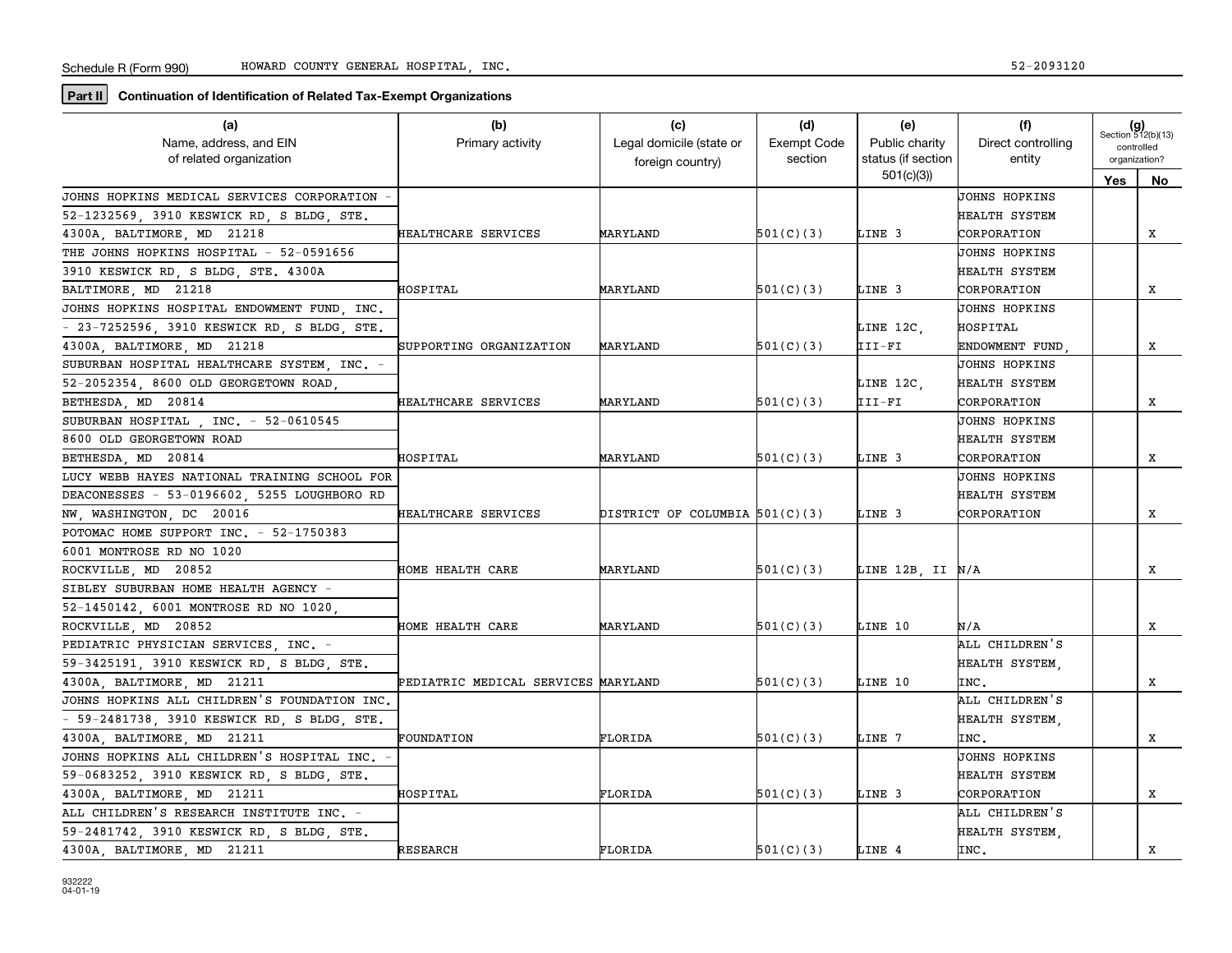**Part II** Continuation of Identification of Related Tax-Exempt Organizations

| (a)                                       | (b)                 | (c)                      | (d)         | (e)                | (f)                |     | $(g)$<br>Section 512(b)(13) |
|-------------------------------------------|---------------------|--------------------------|-------------|--------------------|--------------------|-----|-----------------------------|
| Name, address, and EIN                    | Primary activity    | Legal domicile (state or | Exempt Code | Public charity     | Direct controlling |     | controlled                  |
| of related organization                   |                     | foreign country)         | section     | status (if section | entity             |     | organization?               |
|                                           |                     |                          |             | 501(c)(3)          |                    | Yes | No                          |
| SURGIKID OF FLORIDA, INC. - 59-3441883    |                     |                          |             |                    | ALL CHILDREN'S     |     |                             |
| 3910 KESWICK RD, S BLDG, STE. 4300A       |                     |                          |             |                    | HEALTH SYSTEM,     |     |                             |
| BALTIMORE, MD 21211                       | MEDICAL SERVICES    | FLORIDA                  | 501(C)(3)   | LINE 10            | INC.               |     | X                           |
| KIDS HOME CARE, INC. - 59-3476049         |                     |                          |             |                    | ALL CHILDREN'S     |     |                             |
| 3910 KESWICK RD, S BLDG, STE. 4300A       |                     |                          |             |                    | HEALTH SYSTEM,     |     |                             |
| BALTIMORE, MD 21211                       | HOME HEALTH CARE    | FLORIDA                  | 501(C)(3)   | LINE 10            | INC.               |     | x                           |
| WEST COAST NEONATOLOGY, INC. - 59-3398308 |                     |                          |             |                    | ALL CHILDREN'S     |     |                             |
| 3910 KESWICK RD, S BLDG, STE. 4300A       |                     |                          |             |                    | HEALTH SYSTEM,     |     |                             |
| BALTIMORE, MD 21211                       | NEONATAL CARE       | FLORIDA                  | 501(C)(3)   | LINE 10            | INC.               |     | X                           |
| ALL CHILDREN'S HEALTH SYSTEM, INC. -      |                     |                          |             |                    | JOHNS HOPKINS      |     |                             |
| 59-2481740, 3910 KESWICK RD, S BLDG, STE. |                     |                          |             | LINE 12C,          | HEALTH SYSTEM      |     |                             |
| 4300A, BALTIMORE, MD 21211                | MANAGEMENT SERVICES | FLORIDA                  | 501(C)(3)   | III-FI             | CORPORATION        |     | x                           |
|                                           |                     |                          |             |                    |                    |     |                             |
|                                           |                     |                          |             |                    |                    |     |                             |
|                                           |                     |                          |             |                    |                    |     |                             |
|                                           |                     |                          |             |                    |                    |     |                             |
|                                           |                     |                          |             |                    |                    |     |                             |
|                                           |                     |                          |             |                    |                    |     |                             |
|                                           |                     |                          |             |                    |                    |     |                             |
|                                           |                     |                          |             |                    |                    |     |                             |
|                                           |                     |                          |             |                    |                    |     |                             |
|                                           |                     |                          |             |                    |                    |     |                             |
|                                           |                     |                          |             |                    |                    |     |                             |
|                                           |                     |                          |             |                    |                    |     |                             |
|                                           |                     |                          |             |                    |                    |     |                             |
|                                           |                     |                          |             |                    |                    |     |                             |
|                                           |                     |                          |             |                    |                    |     |                             |
|                                           |                     |                          |             |                    |                    |     |                             |
|                                           |                     |                          |             |                    |                    |     |                             |
|                                           |                     |                          |             |                    |                    |     |                             |
|                                           |                     |                          |             |                    |                    |     |                             |
|                                           |                     |                          |             |                    |                    |     |                             |
|                                           |                     |                          |             |                    |                    |     |                             |
|                                           |                     |                          |             |                    |                    |     |                             |
|                                           |                     |                          |             |                    |                    |     |                             |
|                                           |                     |                          |             |                    |                    |     |                             |
|                                           |                     |                          |             |                    |                    |     |                             |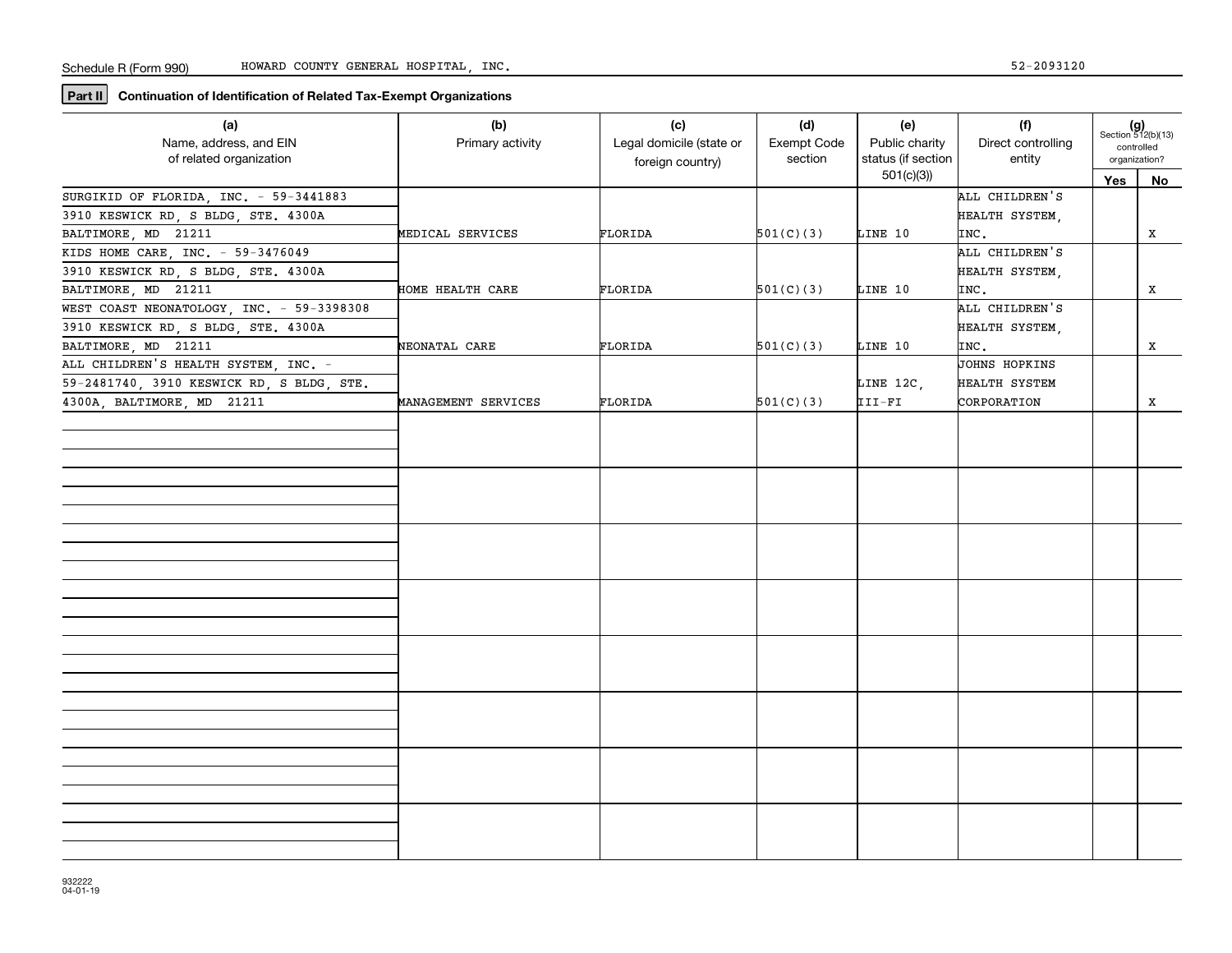**Identification of Related Organizations Taxable as a Partnership.** Complete if the organization answered "Yes" on Form 990, Part IV, line 34, because it had one or more related **Part III** organizations treated as a partnership during the tax year.

| (a)                                               | (b)              | (c)                                       | (d)                          | (e)                                                                   | (f)                      | (g)                               |       | (h)                              | (i)                                                       |          |   | (k)                                           |
|---------------------------------------------------|------------------|-------------------------------------------|------------------------------|-----------------------------------------------------------------------|--------------------------|-----------------------------------|-------|----------------------------------|-----------------------------------------------------------|----------|---|-----------------------------------------------|
| Name, address, and EIN<br>of related organization | Primary activity | Legal<br>domicile<br>(state or<br>foreign | Direct controlling<br>entity | Predominant income<br>(related, unrelated,<br>excluded from tax under | Share of total<br>income | Share of<br>end-of-year<br>assets |       | Disproportionate<br>allocations? | Code V-UBI<br>amount in box<br>20 of Schedule             | partner? |   | General or Percentage<br>managing   ownership |
|                                                   |                  | country)                                  |                              | sections 512-514)                                                     |                          |                                   | Yes I | No                               | $\overline{K}$ -1 (Form 1065) $\textsf{Yes} \textsf{No} $ |          |   |                                               |
| OPHTHALMOLOGY ASSOCIATES, LLC                     |                  |                                           |                              |                                                                       |                          |                                   |       |                                  |                                                           |          |   |                                               |
| $-52-1890957$ , 3910 KESWICK                      |                  |                                           |                              |                                                                       |                          |                                   |       |                                  |                                                           |          |   |                                               |
| RD, S BLDG, STE. 4300A,                           | OPHTHALMOLOGY    |                                           |                              |                                                                       |                          |                                   |       |                                  |                                                           |          |   |                                               |
| BALTIMORE, MD 21211                               | <b>SERVICES</b>  | MD                                        | N/A                          | N/A                                                                   | N/A                      | N/A                               | N/A   |                                  | N/A                                                       | N/A      |   | N/A                                           |
| COLUMBIA INVESTMENT HOLDINGS.                     |                  |                                           |                              |                                                                       |                          |                                   |       |                                  |                                                           |          |   |                                               |
| LLC - 81-2791588, 10211                           |                  |                                           | HOWARD COUNTY                |                                                                       |                          |                                   |       |                                  |                                                           |          |   |                                               |
| WINCOPIN CIRCLE, SUITE 600,                       |                  |                                           | GENERAL                      |                                                                       |                          |                                   |       |                                  |                                                           |          |   |                                               |
| COLUMBIA, MD 21044                                | HOLDING COMPANY  | MD                                        | HOSPITAL INC. INVESTMENT     |                                                                       | 183.063.                 | 2,726,344.                        |       |                                  | N/A                                                       | X        |   | 100%                                          |
| JOHNS HOPKINS HEALTHCARE, LLC                     |                  |                                           |                              |                                                                       |                          |                                   |       |                                  |                                                           |          |   |                                               |
| $-52-1899357$ , 3910 KESWICK                      |                  |                                           | <b>JOHNS HOPKINS</b>         |                                                                       |                          |                                   |       |                                  |                                                           |          |   |                                               |
| RD, S BLDG, STE. 4300A,                           | MEDICAL          |                                           | HEALTH SYSTEM                |                                                                       |                          |                                   |       |                                  |                                                           |          |   |                                               |
| BALTIMORE, MD 21211                               | <b>SERVICES</b>  | MD                                        | CORPORATION                  |                                                                       |                          |                                   |       |                                  | N/A                                                       |          | x |                                               |
|                                                   |                  |                                           |                              |                                                                       |                          |                                   |       |                                  |                                                           |          |   |                                               |
|                                                   |                  |                                           |                              |                                                                       |                          |                                   |       |                                  |                                                           |          |   |                                               |
|                                                   |                  |                                           |                              |                                                                       |                          |                                   |       |                                  |                                                           |          |   |                                               |
|                                                   |                  |                                           |                              |                                                                       |                          |                                   |       |                                  |                                                           |          |   |                                               |

**Identification of Related Organizations Taxable as a Corporation or Trust.** Complete if the organization answered "Yes" on Form 990, Part IV, line 34, because it had one or more related **Part IV** organizations treated as a corporation or trust during the tax year.

| (a)<br>Name, address, and EIN<br>of related organization | (b)<br>Primary activity | (c)<br>Legal domicile<br>(state or<br>foreian | (d)<br>Direct controlling<br>entity | (e)<br>Type of entity<br>(C corp, S corp,<br>or trust) | (f)<br>Share of total<br>income | (g)<br>Share of<br>end-of-year<br>assets | (h)<br> Percentage <br>ownership | (i)<br>Section<br>512(b)(13)<br>controlled<br>entity? |
|----------------------------------------------------------|-------------------------|-----------------------------------------------|-------------------------------------|--------------------------------------------------------|---------------------------------|------------------------------------------|----------------------------------|-------------------------------------------------------|
|                                                          |                         | country)                                      |                                     |                                                        |                                 |                                          |                                  | Yes   No                                              |
| HOWARD COUNTY HEALTH SERVICES, INC. -                    |                         |                                               |                                     |                                                        |                                 |                                          |                                  |                                                       |
| 52-1434783, 3910 KESWICK RD, S BLDG, STE.                |                         |                                               |                                     |                                                        |                                 |                                          |                                  |                                                       |
| 4300A, BALTIMORE, MD 21211                               | HEALTHCARE MANAGEMENT   | MD                                            | N/A                                 | CORP                                                   | N/A                             | N/A                                      | N/A                              | х                                                     |
| HSI MEDICAL SERVICES CORPORATION -                       |                         |                                               |                                     |                                                        |                                 |                                          |                                  |                                                       |
| 52-1847705, 3910 KESWICK RD, S BLDG, STE.                | HEALTHCARE-SLEEP        |                                               |                                     |                                                        |                                 |                                          |                                  |                                                       |
| 4300A, BALTIMORE, MD 21211                               | DIAGNOSTICS             | MD                                            | N/A                                 | CORP                                                   | N/A                             | N/A                                      | N/A                              | x                                                     |
| JOHNS HOPKINS EMPLOYER HEALTH PROGRAMS INC.              |                         |                                               |                                     |                                                        |                                 |                                          |                                  |                                                       |
| $-52-1947678$ , 3910 KESWICK RD, S BLDG, STE.            |                         |                                               |                                     |                                                        |                                 |                                          |                                  |                                                       |
| 4300A, BALTIMORE, MD 21211                               | BENEFIT PLANS           | MD                                            | N/A                                 | CORP                                                   | N/A                             | N/A                                      | N/A                              | х                                                     |
| JOHNS HOPKINS MEDICAL MANAGEMENT CORPORATION             |                         |                                               |                                     |                                                        |                                 |                                          |                                  |                                                       |
| $-52-1250028$ , 3910 KESWICK RD, S BLDG, STE.            |                         |                                               |                                     |                                                        |                                 |                                          |                                  |                                                       |
| 4300A, BALTIMORE, MD 21211                               | NURSING SERVICES        | MD                                            | N/A                                 | CORP                                                   | N/A                             | N/A                                      | N/A                              | x                                                     |
| SUBURBAN HEALTH ENTERPRISES, INC. -                      |                         |                                               |                                     |                                                        |                                 |                                          |                                  |                                                       |
| 52-2052352, 8600 OLD GEORGETOWN ROAD.                    | MEDICAL OFFICE          |                                               |                                     |                                                        |                                 |                                          |                                  |                                                       |
| BETHESDA, MD 20814                                       | LEASING AND RELEASING   | MD                                            | N/A                                 | CORP                                                   | N/A                             | N/A                                      | N/A                              | х                                                     |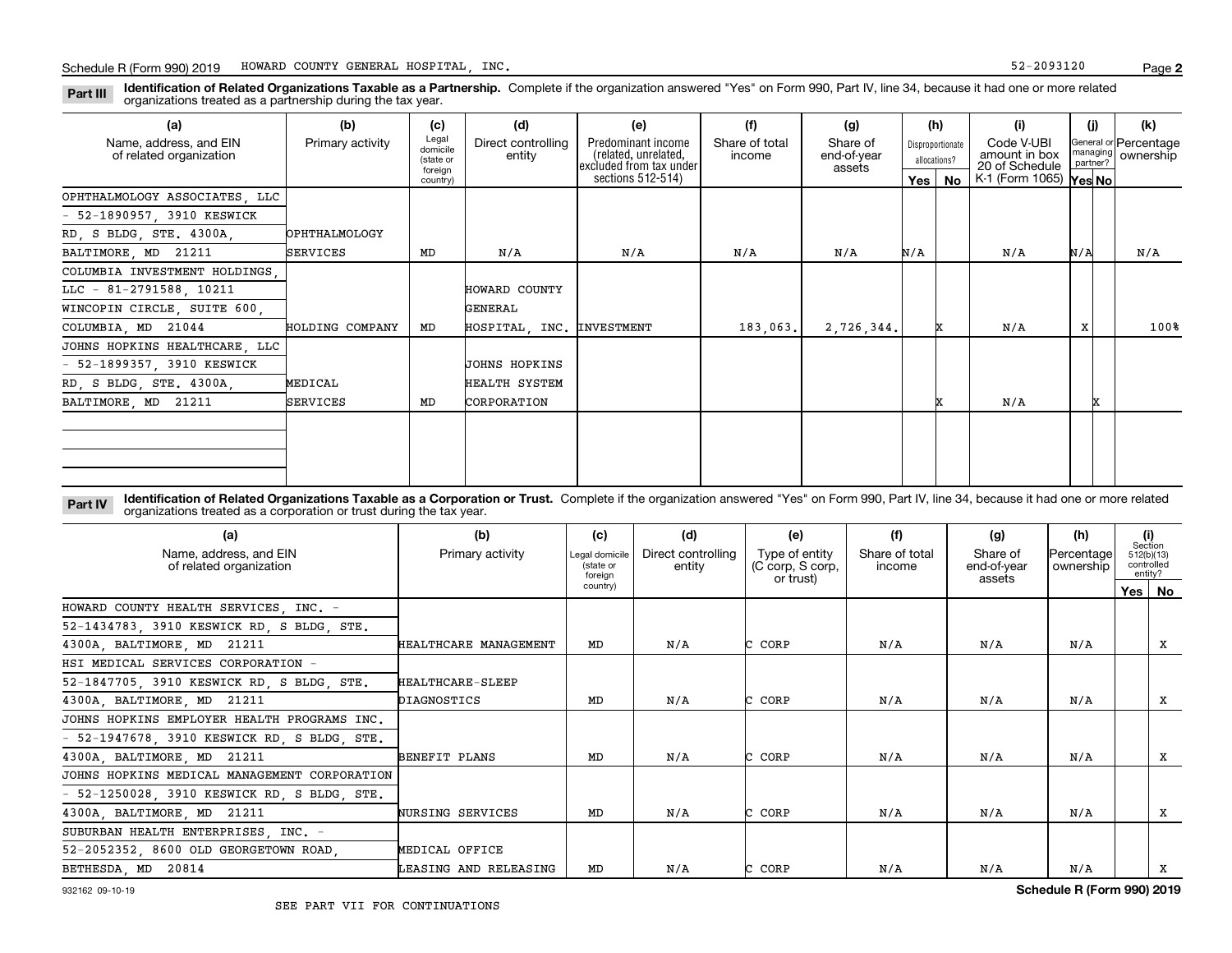**Part IV Continuation of Identification of Related Organizations Taxable as a Corporation or Trust**

| (a)                                               | (b)                     | (c)                                    | (d)                          | (e)                                             | (f)                      | (g)                               | (h)        |                                                                                                                                 |
|---------------------------------------------------|-------------------------|----------------------------------------|------------------------------|-------------------------------------------------|--------------------------|-----------------------------------|------------|---------------------------------------------------------------------------------------------------------------------------------|
| Name, address, and EIN<br>of related organization | Primary activity        | Legal domicile<br>(state or<br>foreign | Direct controlling<br>entity | Type of entity<br>(C corp, S corp,<br>or trust) | Share of total<br>income | Share of<br>end-of-year<br>assets | Percentage | $\begin{array}{c} \textbf{(i)}\\ \text{Section}\\ 512 \text{(b)} \text{(13)}\\ \text{controlled} \\ \text{entity?} \end{array}$ |
|                                                   |                         | country)                               |                              |                                                 |                          |                                   |            | Yes No                                                                                                                          |
| TCAS, INC. - 52-1979344                           |                         |                                        |                              |                                                 |                          |                                   |            |                                                                                                                                 |
| 5759 CEDAR LANE                                   |                         |                                        |                              |                                                 |                          |                                   |            |                                                                                                                                 |
| COLUMBIA, MD 21044                                | <b>NURSING SERVICES</b> | MD                                     | N/A                          | C CORP                                          | N/A                      | N/A                               | N/A        | $\mathbf x$                                                                                                                     |
|                                                   |                         |                                        |                              |                                                 |                          |                                   |            |                                                                                                                                 |
|                                                   |                         |                                        |                              |                                                 |                          |                                   |            |                                                                                                                                 |
|                                                   |                         |                                        |                              |                                                 |                          |                                   |            |                                                                                                                                 |
|                                                   |                         |                                        |                              |                                                 |                          |                                   |            |                                                                                                                                 |
|                                                   |                         |                                        |                              |                                                 |                          |                                   |            |                                                                                                                                 |
|                                                   |                         |                                        |                              |                                                 |                          |                                   |            |                                                                                                                                 |
|                                                   |                         |                                        |                              |                                                 |                          |                                   |            |                                                                                                                                 |
|                                                   |                         |                                        |                              |                                                 |                          |                                   |            |                                                                                                                                 |
|                                                   |                         |                                        |                              |                                                 |                          |                                   |            |                                                                                                                                 |
|                                                   |                         |                                        |                              |                                                 |                          |                                   |            |                                                                                                                                 |
|                                                   |                         |                                        |                              |                                                 |                          |                                   |            |                                                                                                                                 |
|                                                   |                         |                                        |                              |                                                 |                          |                                   |            |                                                                                                                                 |
|                                                   |                         |                                        |                              |                                                 |                          |                                   |            |                                                                                                                                 |
|                                                   |                         |                                        |                              |                                                 |                          |                                   |            |                                                                                                                                 |
|                                                   |                         |                                        |                              |                                                 |                          |                                   |            |                                                                                                                                 |
|                                                   |                         |                                        |                              |                                                 |                          |                                   |            |                                                                                                                                 |
|                                                   |                         |                                        |                              |                                                 |                          |                                   |            |                                                                                                                                 |
|                                                   |                         |                                        |                              |                                                 |                          |                                   |            |                                                                                                                                 |
|                                                   |                         |                                        |                              |                                                 |                          |                                   |            |                                                                                                                                 |
|                                                   |                         |                                        |                              |                                                 |                          |                                   |            |                                                                                                                                 |
|                                                   |                         |                                        |                              |                                                 |                          |                                   |            |                                                                                                                                 |
|                                                   |                         |                                        |                              |                                                 |                          |                                   |            |                                                                                                                                 |
|                                                   |                         |                                        |                              |                                                 |                          |                                   |            |                                                                                                                                 |
|                                                   |                         |                                        |                              |                                                 |                          |                                   |            |                                                                                                                                 |
|                                                   |                         |                                        |                              |                                                 |                          |                                   |            |                                                                                                                                 |
|                                                   |                         |                                        |                              |                                                 |                          |                                   |            |                                                                                                                                 |
|                                                   |                         |                                        |                              |                                                 |                          |                                   |            |                                                                                                                                 |
|                                                   |                         |                                        |                              |                                                 |                          |                                   |            |                                                                                                                                 |
|                                                   |                         |                                        |                              |                                                 |                          |                                   |            |                                                                                                                                 |
|                                                   |                         |                                        |                              |                                                 |                          |                                   |            |                                                                                                                                 |
|                                                   |                         |                                        |                              |                                                 |                          |                                   |            |                                                                                                                                 |
|                                                   |                         |                                        |                              |                                                 |                          |                                   |            |                                                                                                                                 |
|                                                   |                         |                                        |                              |                                                 |                          |                                   |            |                                                                                                                                 |
|                                                   |                         |                                        |                              |                                                 |                          |                                   |            |                                                                                                                                 |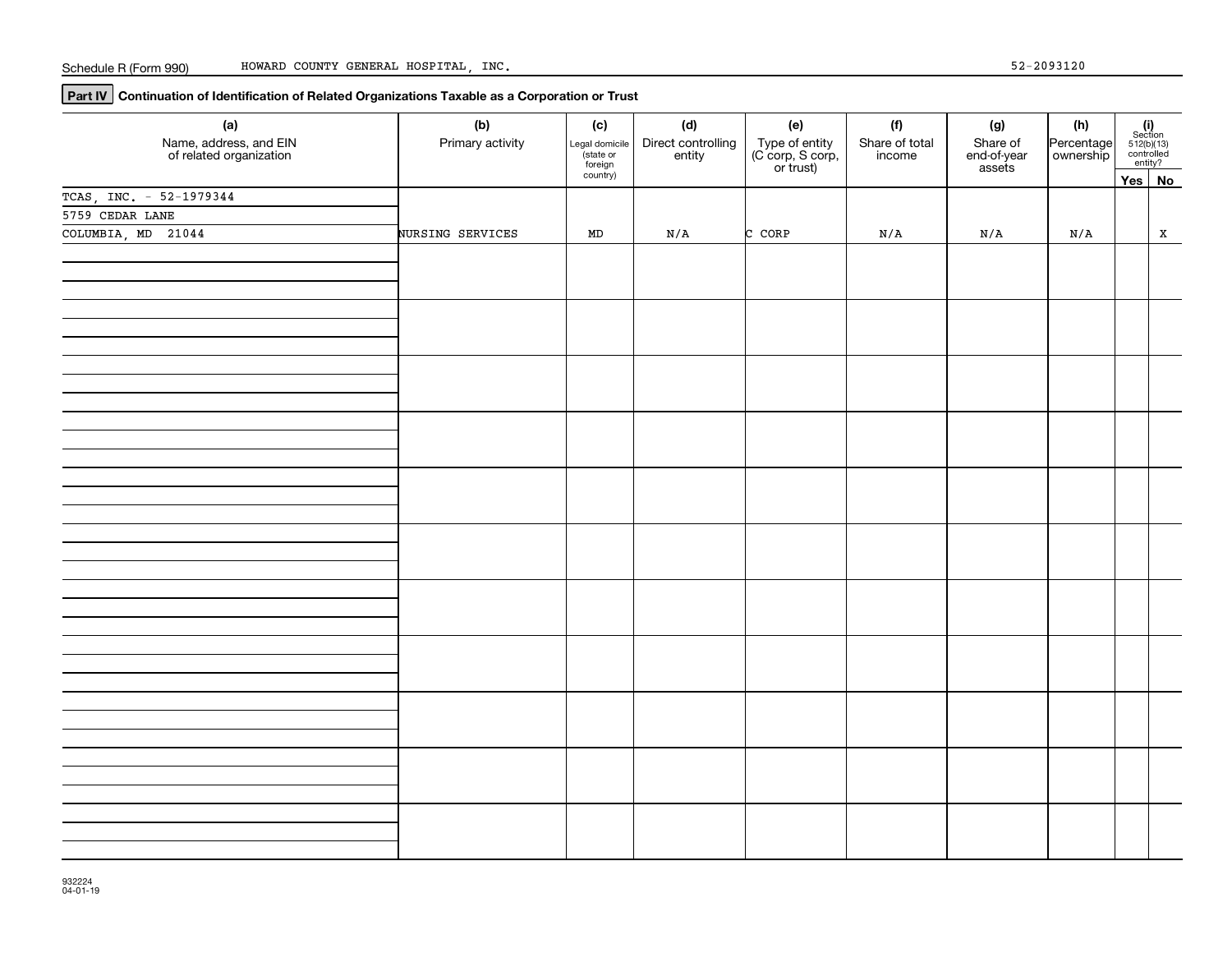**Part V** T**ransactions With Related Organizations.** Complete if the organization answered "Yes" on Form 990, Part IV, line 34, 35b, or 36.

|                                                                                                                                                                                                                                                                                                                                                                                                                                                                                                                                                                                                                                                                                                                                                                                                                                                                                                                                                                                                                                                                                                                                                                                                                                                                                                                                                                                                                                                                                                                                                                                                                                                                                                                                                                                                                                                                                                                                                                                                                                                                                                                                                                                                                                                                                                                                                                                        |                                                                                                                                                                                |                | Yes   No |   |  |
|----------------------------------------------------------------------------------------------------------------------------------------------------------------------------------------------------------------------------------------------------------------------------------------------------------------------------------------------------------------------------------------------------------------------------------------------------------------------------------------------------------------------------------------------------------------------------------------------------------------------------------------------------------------------------------------------------------------------------------------------------------------------------------------------------------------------------------------------------------------------------------------------------------------------------------------------------------------------------------------------------------------------------------------------------------------------------------------------------------------------------------------------------------------------------------------------------------------------------------------------------------------------------------------------------------------------------------------------------------------------------------------------------------------------------------------------------------------------------------------------------------------------------------------------------------------------------------------------------------------------------------------------------------------------------------------------------------------------------------------------------------------------------------------------------------------------------------------------------------------------------------------------------------------------------------------------------------------------------------------------------------------------------------------------------------------------------------------------------------------------------------------------------------------------------------------------------------------------------------------------------------------------------------------------------------------------------------------------------------------------------------------|--------------------------------------------------------------------------------------------------------------------------------------------------------------------------------|----------------|----------|---|--|
|                                                                                                                                                                                                                                                                                                                                                                                                                                                                                                                                                                                                                                                                                                                                                                                                                                                                                                                                                                                                                                                                                                                                                                                                                                                                                                                                                                                                                                                                                                                                                                                                                                                                                                                                                                                                                                                                                                                                                                                                                                                                                                                                                                                                                                                                                                                                                                                        |                                                                                                                                                                                |                |          |   |  |
|                                                                                                                                                                                                                                                                                                                                                                                                                                                                                                                                                                                                                                                                                                                                                                                                                                                                                                                                                                                                                                                                                                                                                                                                                                                                                                                                                                                                                                                                                                                                                                                                                                                                                                                                                                                                                                                                                                                                                                                                                                                                                                                                                                                                                                                                                                                                                                                        |                                                                                                                                                                                | 1a             |          | x |  |
|                                                                                                                                                                                                                                                                                                                                                                                                                                                                                                                                                                                                                                                                                                                                                                                                                                                                                                                                                                                                                                                                                                                                                                                                                                                                                                                                                                                                                                                                                                                                                                                                                                                                                                                                                                                                                                                                                                                                                                                                                                                                                                                                                                                                                                                                                                                                                                                        |                                                                                                                                                                                |                |          |   |  |
|                                                                                                                                                                                                                                                                                                                                                                                                                                                                                                                                                                                                                                                                                                                                                                                                                                                                                                                                                                                                                                                                                                                                                                                                                                                                                                                                                                                                                                                                                                                                                                                                                                                                                                                                                                                                                                                                                                                                                                                                                                                                                                                                                                                                                                                                                                                                                                                        |                                                                                                                                                                                | 1c             | X        |   |  |
|                                                                                                                                                                                                                                                                                                                                                                                                                                                                                                                                                                                                                                                                                                                                                                                                                                                                                                                                                                                                                                                                                                                                                                                                                                                                                                                                                                                                                                                                                                                                                                                                                                                                                                                                                                                                                                                                                                                                                                                                                                                                                                                                                                                                                                                                                                                                                                                        |                                                                                                                                                                                |                |          |   |  |
|                                                                                                                                                                                                                                                                                                                                                                                                                                                                                                                                                                                                                                                                                                                                                                                                                                                                                                                                                                                                                                                                                                                                                                                                                                                                                                                                                                                                                                                                                                                                                                                                                                                                                                                                                                                                                                                                                                                                                                                                                                                                                                                                                                                                                                                                                                                                                                                        |                                                                                                                                                                                |                |          |   |  |
|                                                                                                                                                                                                                                                                                                                                                                                                                                                                                                                                                                                                                                                                                                                                                                                                                                                                                                                                                                                                                                                                                                                                                                                                                                                                                                                                                                                                                                                                                                                                                                                                                                                                                                                                                                                                                                                                                                                                                                                                                                                                                                                                                                                                                                                                                                                                                                                        |                                                                                                                                                                                |                |          |   |  |
| Note: Complete line 1 if any entity is listed in Parts II, III, or IV of this schedule.<br>1 During the tax year, did the organization engage in any of the following transactions with one or more related organizations listed in Parts II-IV?<br>1 <sub>b</sub><br>b Gift, grant, or capital contribution to related organization(s) manufactured contains and contribution to related organization(s)<br>c Gift, grant, or capital contribution from related organization(s) material contents and contribution from related organization(s) material contents and content of the content of the content of content of content of conte<br>1 <sub>d</sub><br>1e<br>f Dividends from related organization(s) manufactured contains and contained a state of the contact of the contact of the contact of the contact of the contact of the contact of the contact of the contact of the contact of<br>1f<br>g Sale of assets to related organization(s) www.assettion.com/www.assettion.com/www.assettion.com/www.assettion.com/www.assettion.com/www.assettion.com/www.assettion.com/www.assettion.com/www.assettion.com/www.assettion.co<br>h Purchase of assets from related organization(s) manufactured and content and content and content and content and content and content and content and content and content and content and content and content and content and<br>1i.<br>Lease of facilities, equipment, or other assets to related organization(s) communication controlled and a set of facilities, equipment, or other assets to related organization(s) communication controlled and a set of the s<br>1i.<br>11<br>1 <sub>m</sub><br>m Performance of services or membership or fundraising solicitations by related organization(s)<br>1n<br><b>o</b> Sharing of paid employees with related organization(s)<br>p Reimbursement paid to related organization(s) for expenses [11111] [12] reasonal content of the separation (s) for expenses [11111] [12] reasonal content content of the separation (s) for expenses [1111] [12] reasonal co<br>r Other transfer of cash or property to related organization(s)<br>1r<br>r Other transfer of cash or property to related organization(s) www.communities.communities content transfer of cash or property from related organization(s) www.communities.communities content transfer of cash or property<br>1s |                                                                                                                                                                                |                |          | X |  |
|                                                                                                                                                                                                                                                                                                                                                                                                                                                                                                                                                                                                                                                                                                                                                                                                                                                                                                                                                                                                                                                                                                                                                                                                                                                                                                                                                                                                                                                                                                                                                                                                                                                                                                                                                                                                                                                                                                                                                                                                                                                                                                                                                                                                                                                                                                                                                                                        |                                                                                                                                                                                | 1a             |          | X |  |
|                                                                                                                                                                                                                                                                                                                                                                                                                                                                                                                                                                                                                                                                                                                                                                                                                                                                                                                                                                                                                                                                                                                                                                                                                                                                                                                                                                                                                                                                                                                                                                                                                                                                                                                                                                                                                                                                                                                                                                                                                                                                                                                                                                                                                                                                                                                                                                                        |                                                                                                                                                                                | 1 <sub>h</sub> |          | X |  |
|                                                                                                                                                                                                                                                                                                                                                                                                                                                                                                                                                                                                                                                                                                                                                                                                                                                                                                                                                                                                                                                                                                                                                                                                                                                                                                                                                                                                                                                                                                                                                                                                                                                                                                                                                                                                                                                                                                                                                                                                                                                                                                                                                                                                                                                                                                                                                                                        |                                                                                                                                                                                |                |          | X |  |
|                                                                                                                                                                                                                                                                                                                                                                                                                                                                                                                                                                                                                                                                                                                                                                                                                                                                                                                                                                                                                                                                                                                                                                                                                                                                                                                                                                                                                                                                                                                                                                                                                                                                                                                                                                                                                                                                                                                                                                                                                                                                                                                                                                                                                                                                                                                                                                                        |                                                                                                                                                                                |                |          |   |  |
|                                                                                                                                                                                                                                                                                                                                                                                                                                                                                                                                                                                                                                                                                                                                                                                                                                                                                                                                                                                                                                                                                                                                                                                                                                                                                                                                                                                                                                                                                                                                                                                                                                                                                                                                                                                                                                                                                                                                                                                                                                                                                                                                                                                                                                                                                                                                                                                        |                                                                                                                                                                                |                |          |   |  |
|                                                                                                                                                                                                                                                                                                                                                                                                                                                                                                                                                                                                                                                                                                                                                                                                                                                                                                                                                                                                                                                                                                                                                                                                                                                                                                                                                                                                                                                                                                                                                                                                                                                                                                                                                                                                                                                                                                                                                                                                                                                                                                                                                                                                                                                                                                                                                                                        |                                                                                                                                                                                | 1k             |          | Х |  |
|                                                                                                                                                                                                                                                                                                                                                                                                                                                                                                                                                                                                                                                                                                                                                                                                                                                                                                                                                                                                                                                                                                                                                                                                                                                                                                                                                                                                                                                                                                                                                                                                                                                                                                                                                                                                                                                                                                                                                                                                                                                                                                                                                                                                                                                                                                                                                                                        |                                                                                                                                                                                |                |          | X |  |
|                                                                                                                                                                                                                                                                                                                                                                                                                                                                                                                                                                                                                                                                                                                                                                                                                                                                                                                                                                                                                                                                                                                                                                                                                                                                                                                                                                                                                                                                                                                                                                                                                                                                                                                                                                                                                                                                                                                                                                                                                                                                                                                                                                                                                                                                                                                                                                                        |                                                                                                                                                                                |                |          |   |  |
|                                                                                                                                                                                                                                                                                                                                                                                                                                                                                                                                                                                                                                                                                                                                                                                                                                                                                                                                                                                                                                                                                                                                                                                                                                                                                                                                                                                                                                                                                                                                                                                                                                                                                                                                                                                                                                                                                                                                                                                                                                                                                                                                                                                                                                                                                                                                                                                        |                                                                                                                                                                                |                |          |   |  |
|                                                                                                                                                                                                                                                                                                                                                                                                                                                                                                                                                                                                                                                                                                                                                                                                                                                                                                                                                                                                                                                                                                                                                                                                                                                                                                                                                                                                                                                                                                                                                                                                                                                                                                                                                                                                                                                                                                                                                                                                                                                                                                                                                                                                                                                                                                                                                                                        |                                                                                                                                                                                | 1o             |          | x |  |
|                                                                                                                                                                                                                                                                                                                                                                                                                                                                                                                                                                                                                                                                                                                                                                                                                                                                                                                                                                                                                                                                                                                                                                                                                                                                                                                                                                                                                                                                                                                                                                                                                                                                                                                                                                                                                                                                                                                                                                                                                                                                                                                                                                                                                                                                                                                                                                                        |                                                                                                                                                                                |                |          |   |  |
|                                                                                                                                                                                                                                                                                                                                                                                                                                                                                                                                                                                                                                                                                                                                                                                                                                                                                                                                                                                                                                                                                                                                                                                                                                                                                                                                                                                                                                                                                                                                                                                                                                                                                                                                                                                                                                                                                                                                                                                                                                                                                                                                                                                                                                                                                                                                                                                        |                                                                                                                                                                                | 1p             | х        |   |  |
|                                                                                                                                                                                                                                                                                                                                                                                                                                                                                                                                                                                                                                                                                                                                                                                                                                                                                                                                                                                                                                                                                                                                                                                                                                                                                                                                                                                                                                                                                                                                                                                                                                                                                                                                                                                                                                                                                                                                                                                                                                                                                                                                                                                                                                                                                                                                                                                        |                                                                                                                                                                                | 1q             |          | x |  |
|                                                                                                                                                                                                                                                                                                                                                                                                                                                                                                                                                                                                                                                                                                                                                                                                                                                                                                                                                                                                                                                                                                                                                                                                                                                                                                                                                                                                                                                                                                                                                                                                                                                                                                                                                                                                                                                                                                                                                                                                                                                                                                                                                                                                                                                                                                                                                                                        |                                                                                                                                                                                |                |          |   |  |
|                                                                                                                                                                                                                                                                                                                                                                                                                                                                                                                                                                                                                                                                                                                                                                                                                                                                                                                                                                                                                                                                                                                                                                                                                                                                                                                                                                                                                                                                                                                                                                                                                                                                                                                                                                                                                                                                                                                                                                                                                                                                                                                                                                                                                                                                                                                                                                                        |                                                                                                                                                                                |                |          | х |  |
|                                                                                                                                                                                                                                                                                                                                                                                                                                                                                                                                                                                                                                                                                                                                                                                                                                                                                                                                                                                                                                                                                                                                                                                                                                                                                                                                                                                                                                                                                                                                                                                                                                                                                                                                                                                                                                                                                                                                                                                                                                                                                                                                                                                                                                                                                                                                                                                        |                                                                                                                                                                                |                |          | X |  |
|                                                                                                                                                                                                                                                                                                                                                                                                                                                                                                                                                                                                                                                                                                                                                                                                                                                                                                                                                                                                                                                                                                                                                                                                                                                                                                                                                                                                                                                                                                                                                                                                                                                                                                                                                                                                                                                                                                                                                                                                                                                                                                                                                                                                                                                                                                                                                                                        | 2 If the answer to any of the above is "Yes," see the instructions for information on who must complete this line, including covered relationships and transaction thresholds. |                |          |   |  |

| (a)<br>Name of related organization | (b)<br>Transaction<br>type (a-s) | (c)<br>Amount involved | (d)<br>Method of determining amount involved |
|-------------------------------------|----------------------------------|------------------------|----------------------------------------------|
| (1)                                 |                                  |                        |                                              |
| (2)                                 |                                  |                        |                                              |
| (3)                                 |                                  |                        |                                              |
| (4)                                 |                                  |                        |                                              |
| (5)                                 |                                  |                        |                                              |
| (6)                                 |                                  |                        |                                              |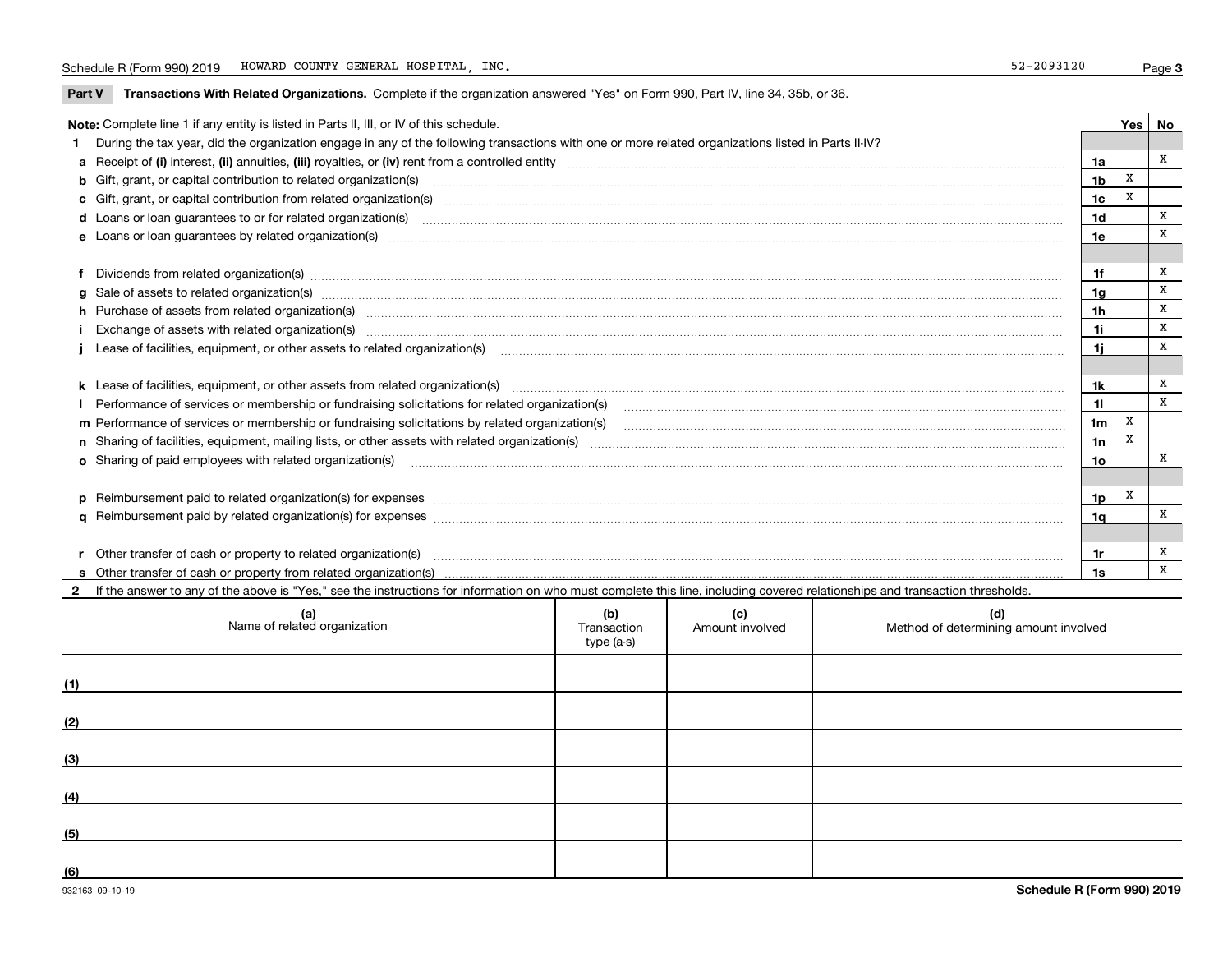Schedule R (Form 990) 2019 Page HOWARD COUNTY GENERAL HOSPITAL, INC. 52-2093120

**Part VI Unrelated Organizations Taxable as a Partnership. Complete if the organization answered "Yes" on Form 990, Part IV, line 37.** 

Provide the following information for each entity taxed as a partnership through which the organization conducted more than five percent of its activities (measured by total assets or gross revenue) that was not a related organization. See instructions regarding exclusion for certain investment partnerships.

| (a)<br>Name, address, and EIN<br>of entity | ----- <del>-</del> --------<br>(b)<br>Primary activity | (c)<br>Legal domicile<br>(state or foreign<br>country) | (d)<br>Predominant income<br>(related, unrelated,<br>excluded from tax under<br>sections 512-514) | (e)<br>Are all<br>partners sec.<br>$501(c)(3)$<br>orgs.?<br>Yes No | (f)<br>Share of<br>total<br>income | (g)<br>Share of<br>end-of-year<br>assets | (h)<br>Dispropor-<br>tionate<br>allocations?<br>Yes No | (i)<br>Code V-UBI<br>  amount in box 20 managing<br>  of Schedule K-1 partner? ownership<br>  of Schedule K-1 partner? ownership<br>  Yes No | (i)<br>Yes No | (k) |
|--------------------------------------------|--------------------------------------------------------|--------------------------------------------------------|---------------------------------------------------------------------------------------------------|--------------------------------------------------------------------|------------------------------------|------------------------------------------|--------------------------------------------------------|----------------------------------------------------------------------------------------------------------------------------------------------|---------------|-----|
|                                            |                                                        |                                                        |                                                                                                   |                                                                    |                                    |                                          |                                                        |                                                                                                                                              |               |     |
|                                            |                                                        |                                                        |                                                                                                   |                                                                    |                                    |                                          |                                                        |                                                                                                                                              |               |     |
|                                            |                                                        |                                                        |                                                                                                   |                                                                    |                                    |                                          |                                                        |                                                                                                                                              |               |     |
|                                            |                                                        |                                                        |                                                                                                   |                                                                    |                                    |                                          |                                                        |                                                                                                                                              |               |     |
|                                            |                                                        |                                                        |                                                                                                   |                                                                    |                                    |                                          |                                                        |                                                                                                                                              |               |     |
|                                            |                                                        |                                                        |                                                                                                   |                                                                    |                                    |                                          |                                                        |                                                                                                                                              |               |     |
|                                            |                                                        |                                                        |                                                                                                   |                                                                    |                                    |                                          |                                                        |                                                                                                                                              |               |     |
|                                            |                                                        |                                                        |                                                                                                   |                                                                    |                                    |                                          |                                                        |                                                                                                                                              |               |     |

**Schedule R (Form 990) 2019**